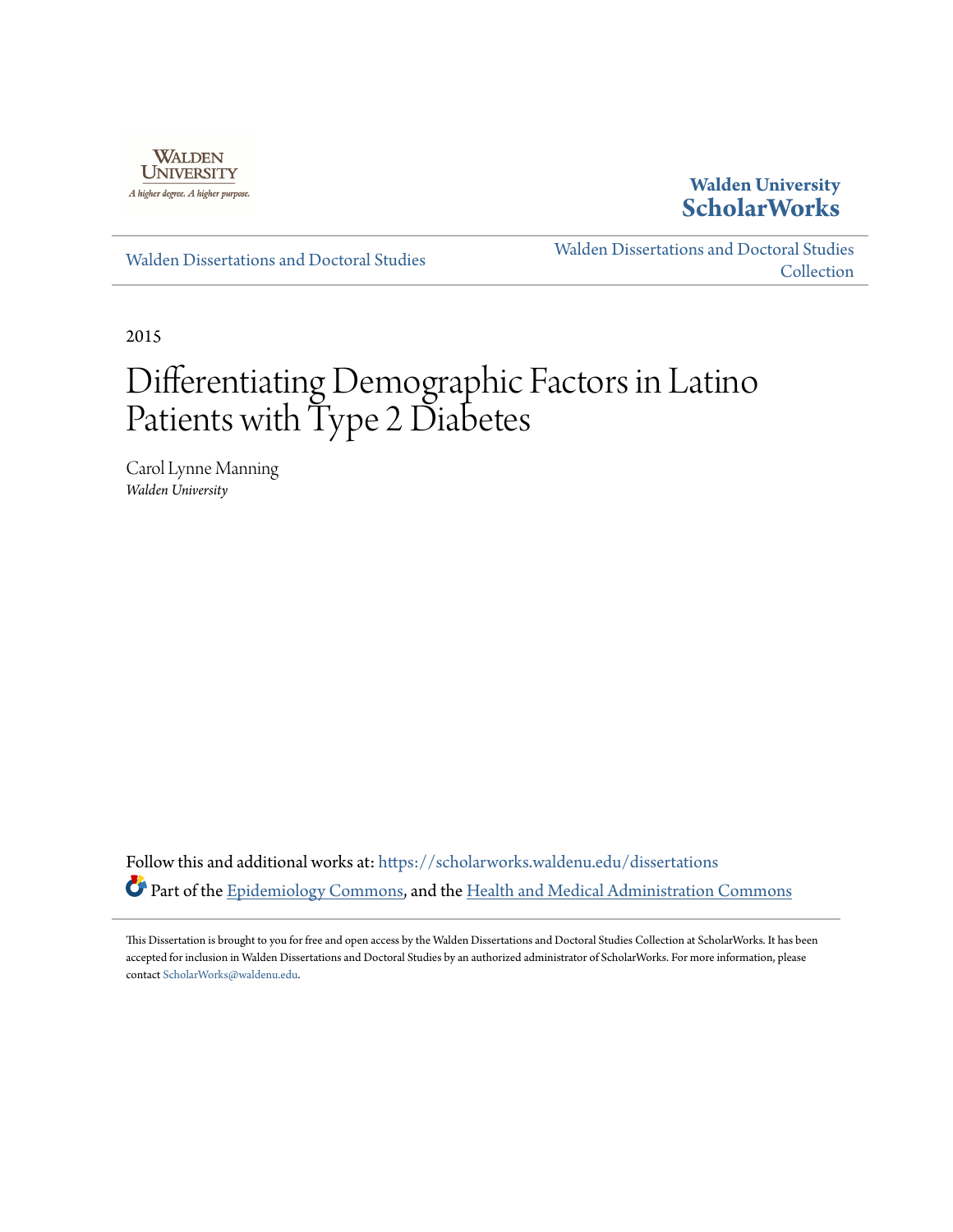# Walden University

College of Health Sciences

This is to certify that the doctoral dissertation by

Carol Manning

has been found to be complete and satisfactory in all respects, and that any and all revisions required by the review committee have been made.

Review Committee Dr. Diana Naser, Committee Chairperson, Public Health Faculty Dr. Nicoletta Alexander, Committee Member, Public Health Faculty Dr. Lawrence Fulton, University Reviewer, Public Health Faculty

> Chief Academic Officer Eric Riedel, Ph.D.

> > Walden University 2015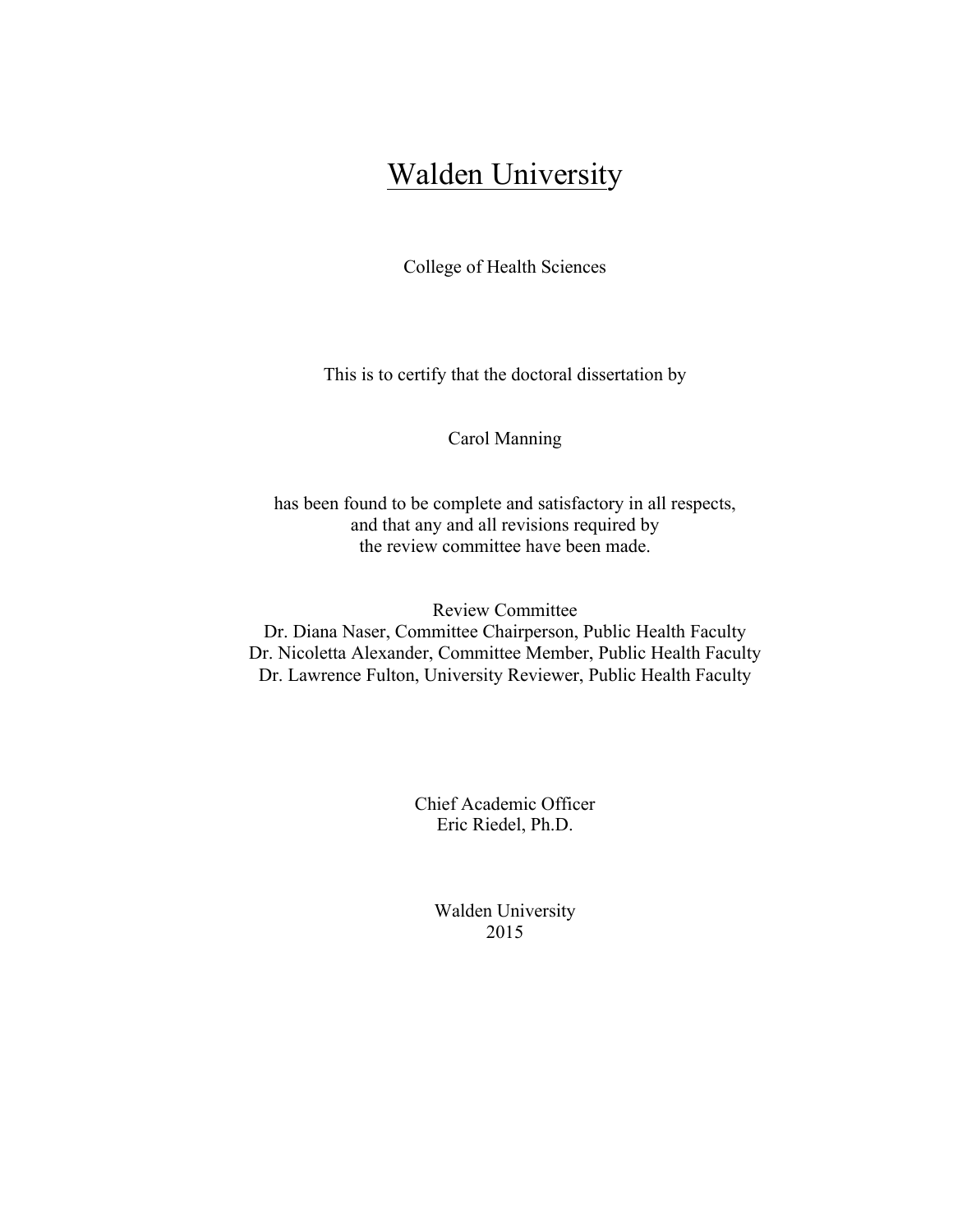#### Abstract

Differentiating Demographic Factors in Latino Patients with Type 2 Diabetes

by

Carol Lynne Manning

MS, University of New Hampshire, 1998

BS, University of New Hampshire, 1992

Dissertation Submitted in Partial Fulfillment

of the Requirements for the Degree of

Doctor of Philosophy

Public Health

Walden University

August 2015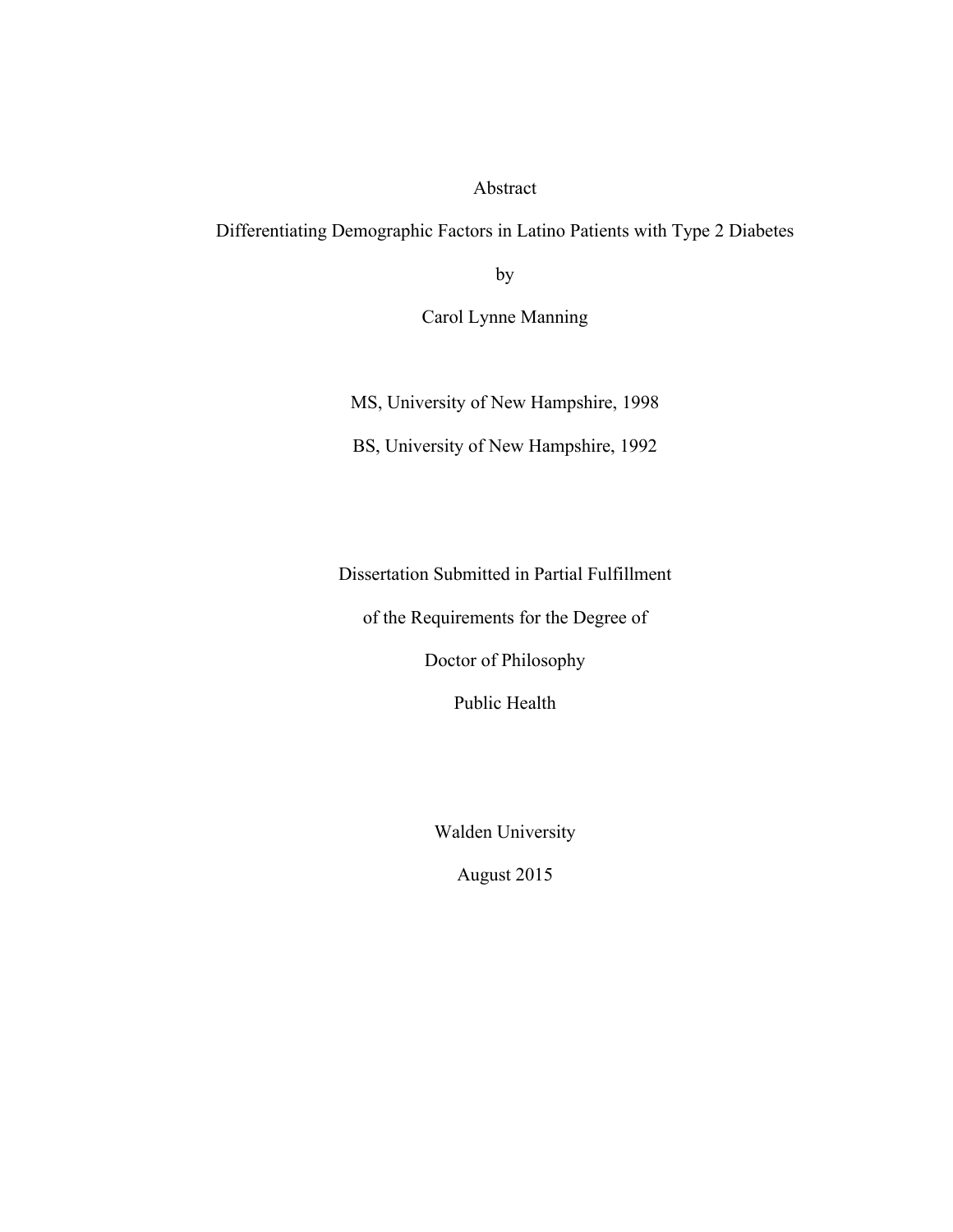Abstract

The American Diabetes Association (ADA) data suggest that Latinos share a greater burden of disease than do non-Latino Whites with type 2 diabetes. As a result of poor glycemic control, Latinos also suffer consequences such as blindness, kidney disease, and limb amputation more often than do other ethnic groups. The purpose of this study was to compare demographic factors of Latinos with well-controlled type 2 diabetes, as measured by a HgbA1c of 7 or less ( $n = 118$ ) to Latinos not well controlled ( $n = 105$ ). This cross sectional study used a secondary data set with a sample selected from the population of an urban, federally-qualified health center. The sample included all who were diabetic and Latino. Demographic factors examined included distance to a supermarket and gym, age, gender, language, employment status, health insurance status, number in family, and role in family. Using Chi square analysis, each demographic factor was cross-tabulated with the HgbA1c, the proxy for control, to determine which, if any, factors were associated with poor disease control. The results of the analyses showed no correlation between the demographic factors examined and poor control of diabetes. Although no positive associations were determined, this study provided information that was lacking in the literature. It provided data indicating that these demographic factors do not seem to affect diabetic control. This information was not previously found in the literature. Using the social epidemiological model, suggestions for interventions were made, such as incorporating family and social factors into individualized diabetes care plans, to improve diabetes care. Implementing the suggestions could possibly minimize the burden of illness among Latino diabetics and reduce this health disparity for Latinos.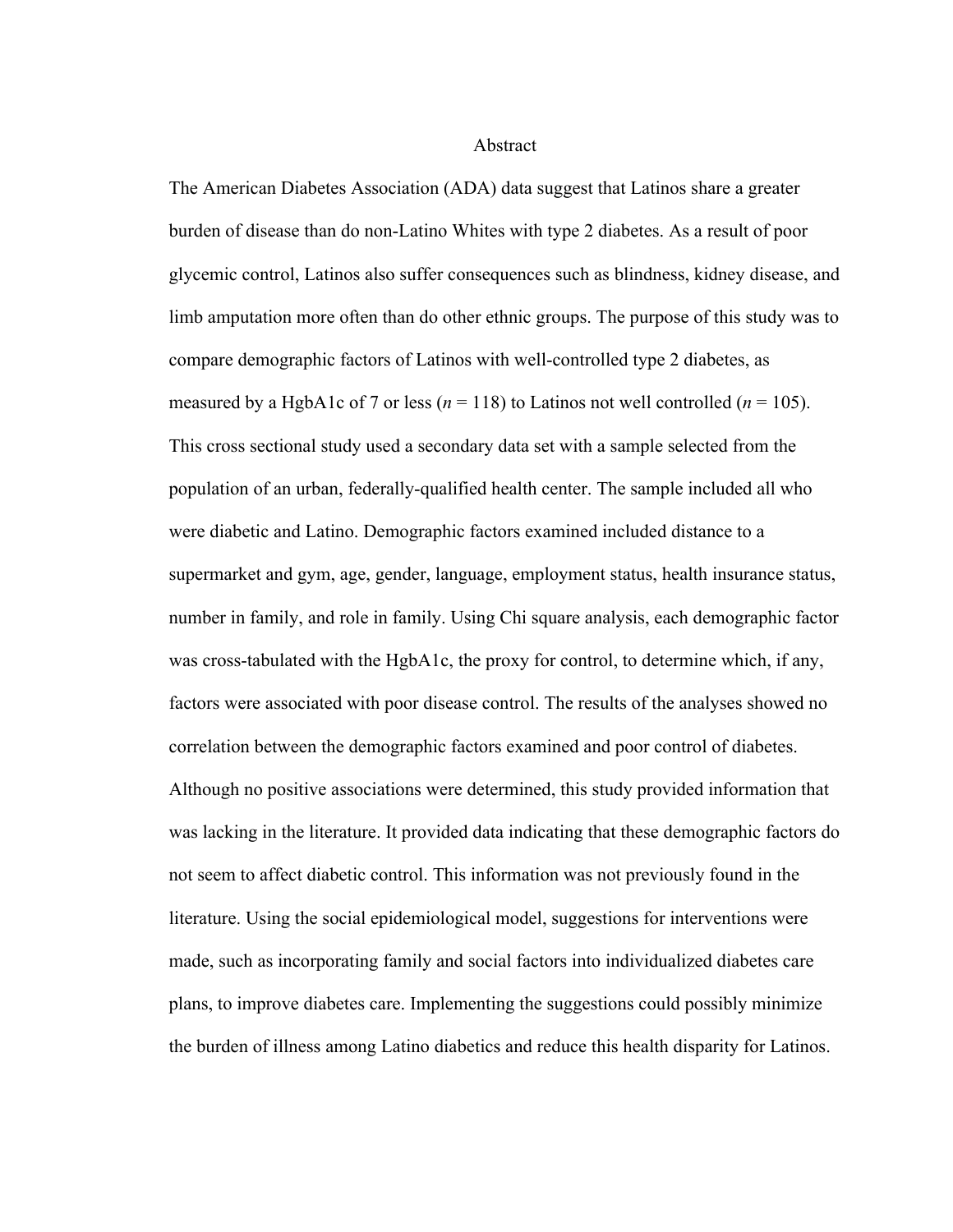Differentiating Demographic Factors in Latino Patients with Type 2 Diabetes

by

Carol Lynne Manning

MS, University of New Hampshire, 1998

BS, University of New Hampshire, 1992

Dissertation Submitted in Partial Fulfillment

of the Requirements for the Degree of

Doctor of Philosophy

Public Health

Walden University

August 2015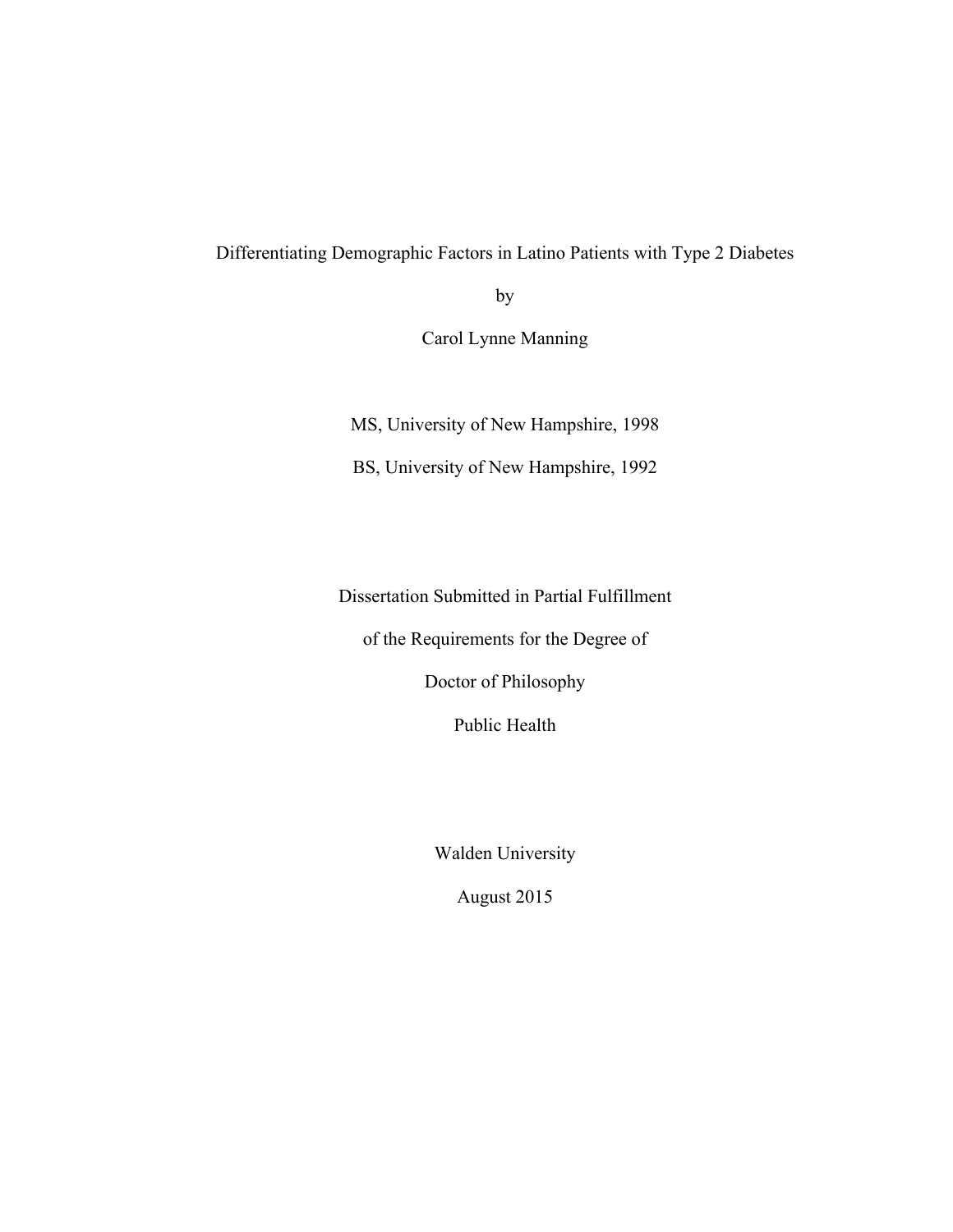#### Acknowledgments

Completing a dissertation requires a lot of work and substantial commitment. However, these are required by others beyond the student. Without the support and encouragement of family and friends, adult students find it very challenging to balance work, family, and school. I want to thank my wonderful husband who has supported me and always had my back. I would also like to thank my son who had the foresight to go to college and get a job working in Information Technology. He has been my own personal IT department throughout this journey. I could not have done this without either one of them.

I would also like to thank Dr. Diana Naser, my Chair. She has been amazing. She has gotten feedback to me so quickly that it made it much easier to make progress. I would also like to thank Dr. Nicolette Alexander, my other committee member, for sticking with me through the long process.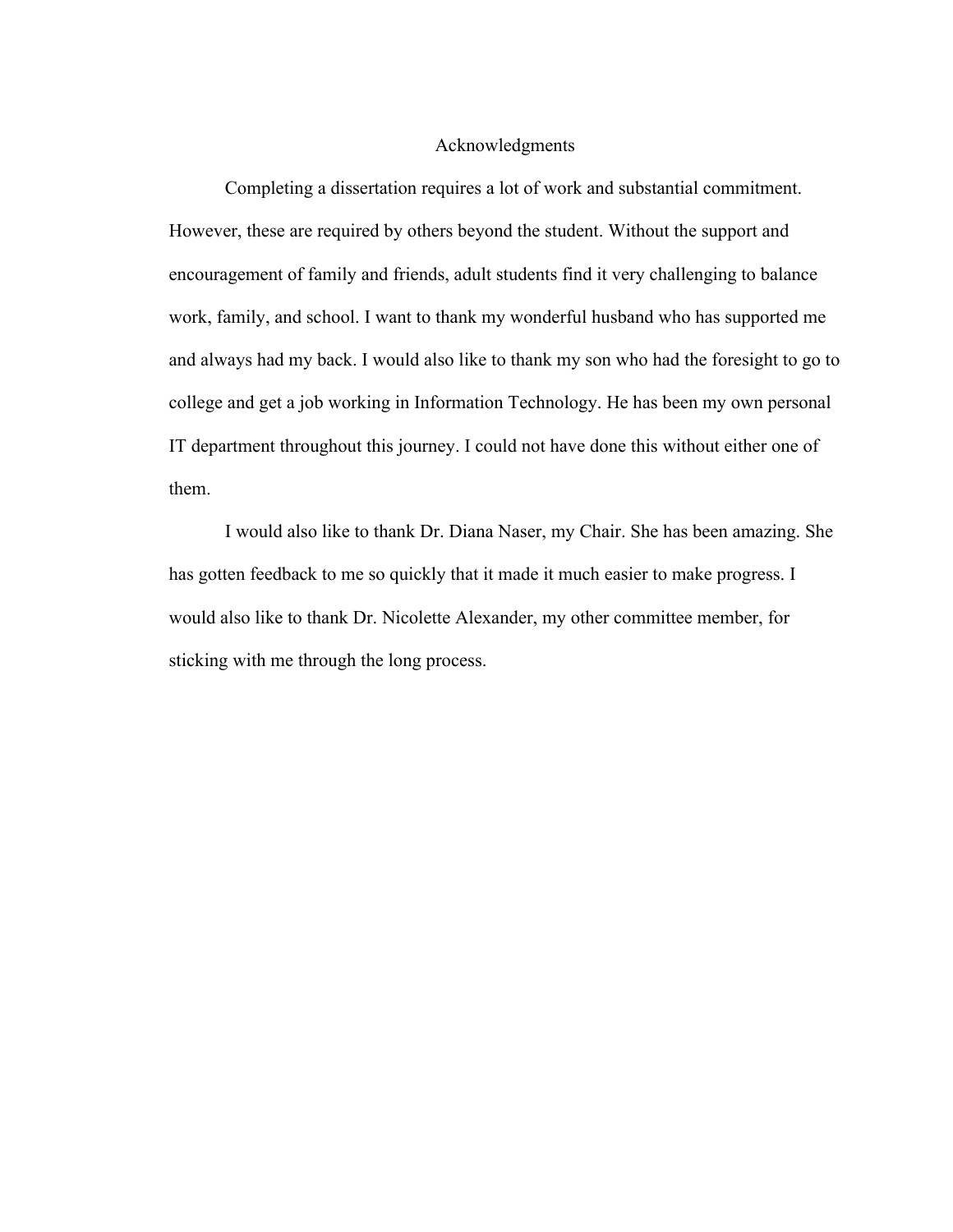| List of Tables <b>Example 2</b> V |  |
|-----------------------------------|--|
|                                   |  |
|                                   |  |
|                                   |  |
|                                   |  |
|                                   |  |
|                                   |  |
|                                   |  |
|                                   |  |
|                                   |  |
|                                   |  |
|                                   |  |
|                                   |  |
|                                   |  |
|                                   |  |
|                                   |  |
|                                   |  |
|                                   |  |
|                                   |  |
|                                   |  |
|                                   |  |

## Table of Contents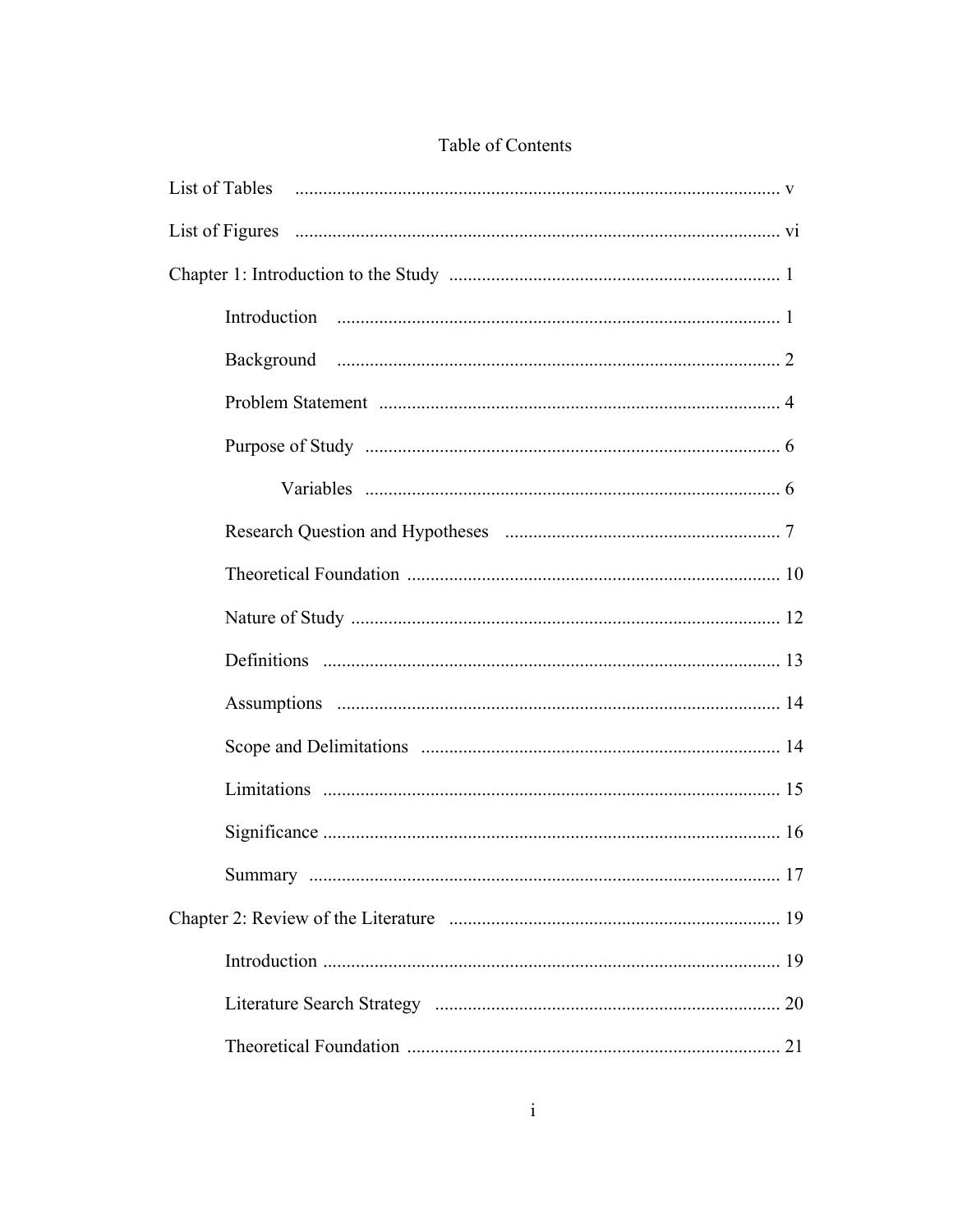|  | Lifestyle and Self-Care for Latinos with Diabetes  41 |  |
|--|-------------------------------------------------------|--|
|  | Importance of Culturally Competent Health Care  46    |  |
|  |                                                       |  |
|  |                                                       |  |
|  |                                                       |  |
|  |                                                       |  |
|  |                                                       |  |
|  |                                                       |  |
|  |                                                       |  |
|  |                                                       |  |
|  |                                                       |  |
|  |                                                       |  |
|  |                                                       |  |
|  |                                                       |  |
|  |                                                       |  |
|  |                                                       |  |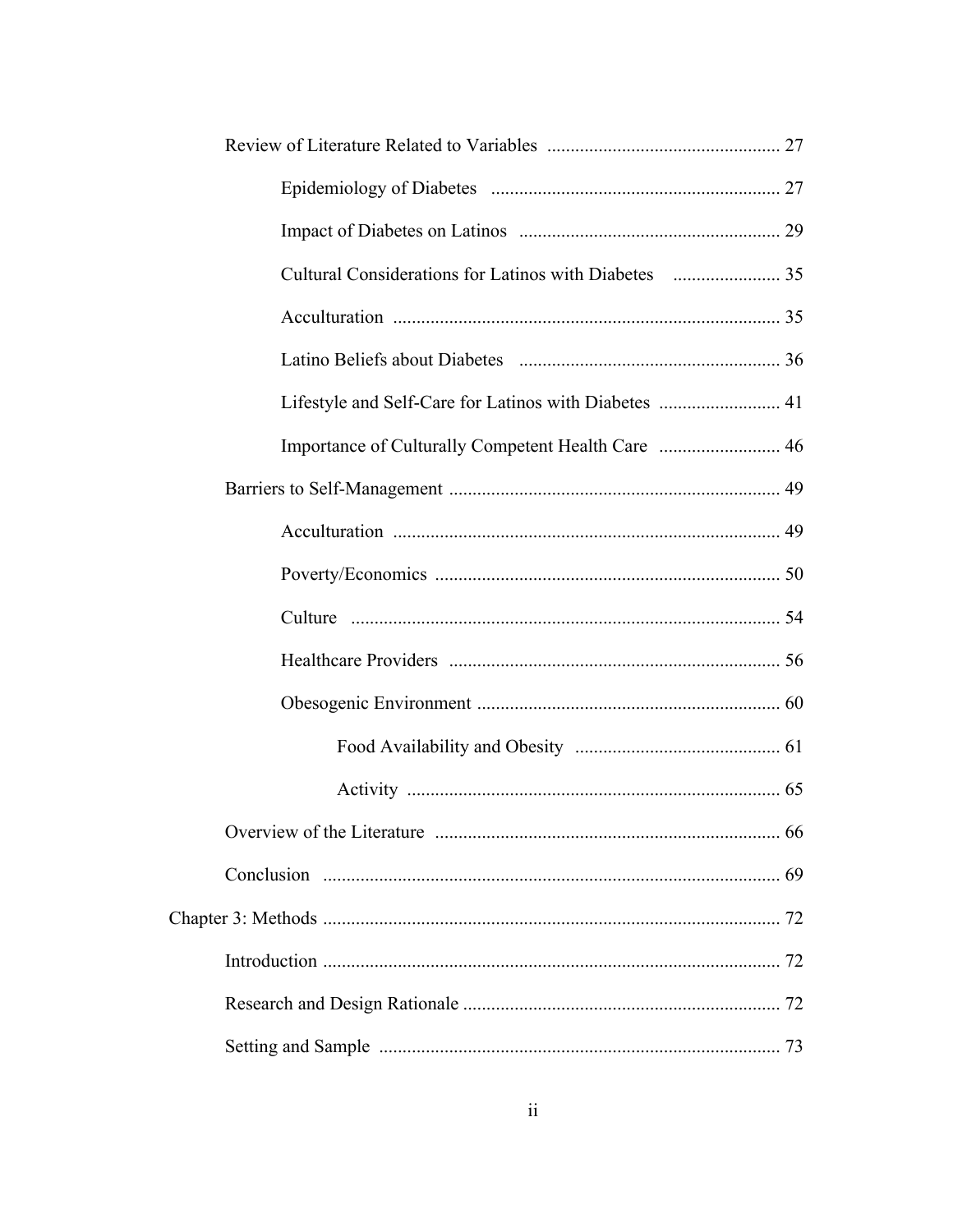|                                                                | 77 |
|----------------------------------------------------------------|----|
|                                                                |    |
|                                                                |    |
|                                                                |    |
|                                                                |    |
|                                                                |    |
|                                                                |    |
|                                                                |    |
|                                                                |    |
|                                                                |    |
| Baseline Descriptive/Demographic Characteristics of Sample  88 |    |
|                                                                |    |
| Results<br>90                                                  |    |
|                                                                |    |
|                                                                |    |
|                                                                |    |
|                                                                |    |
|                                                                |    |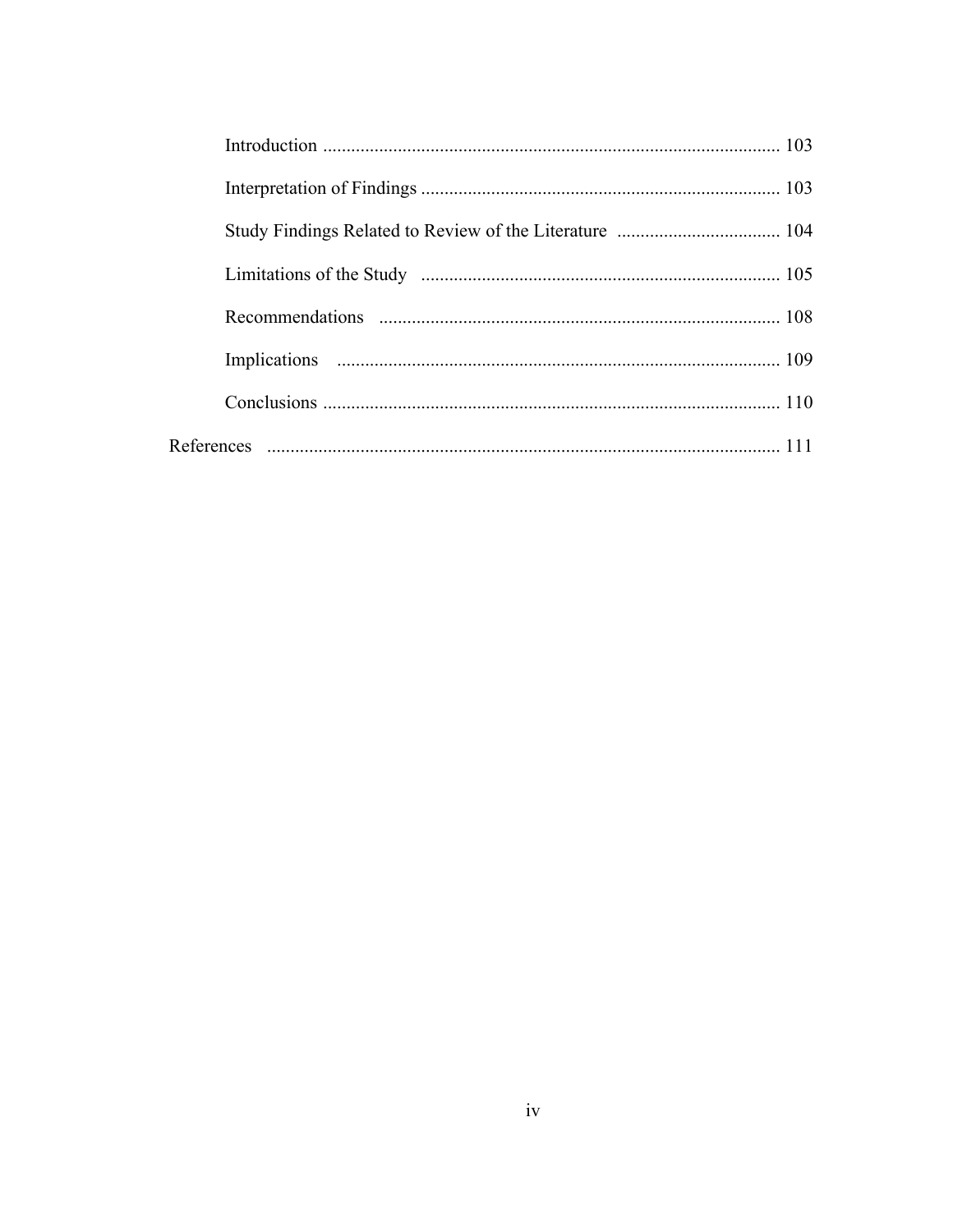## List of Tables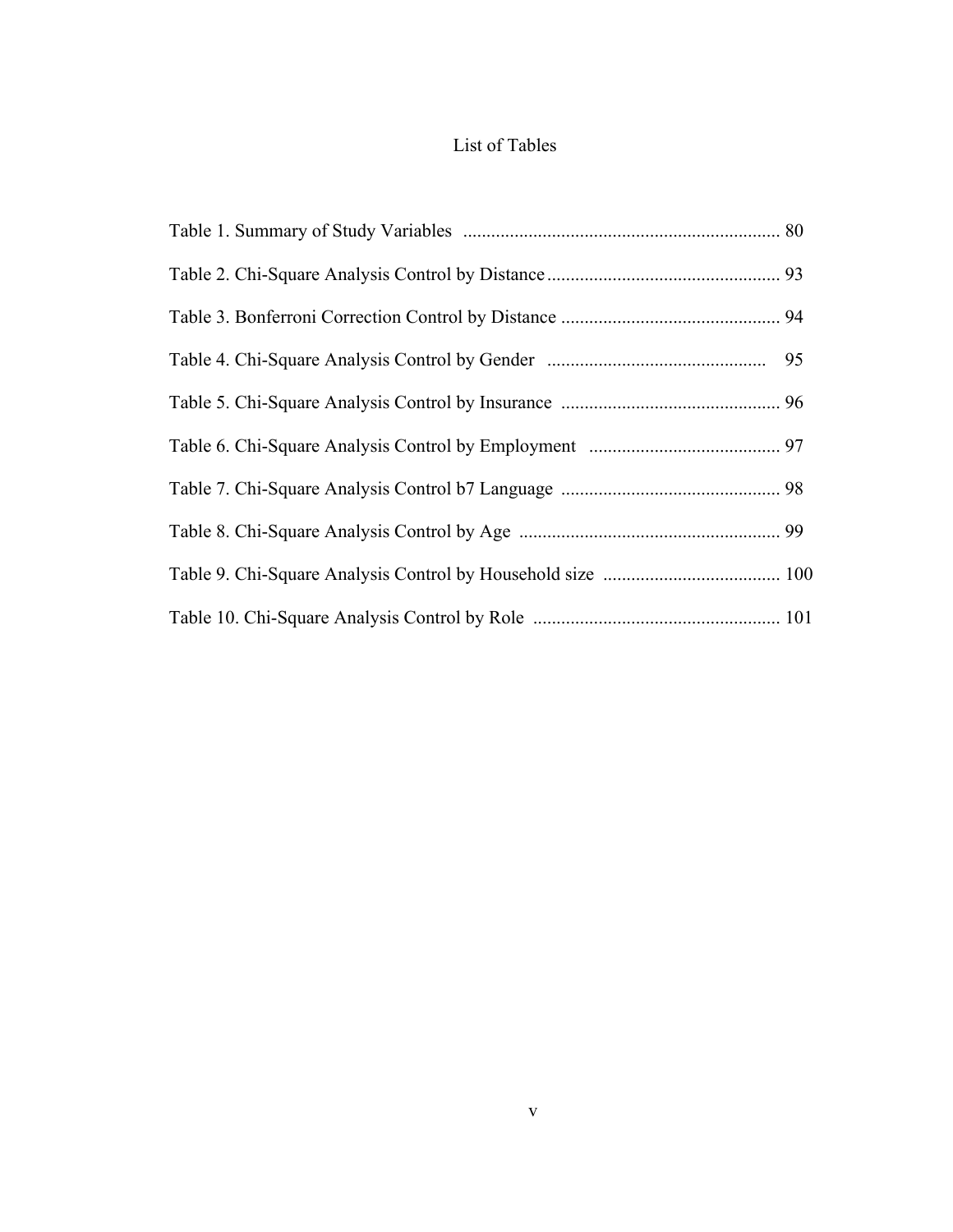|--|--|--|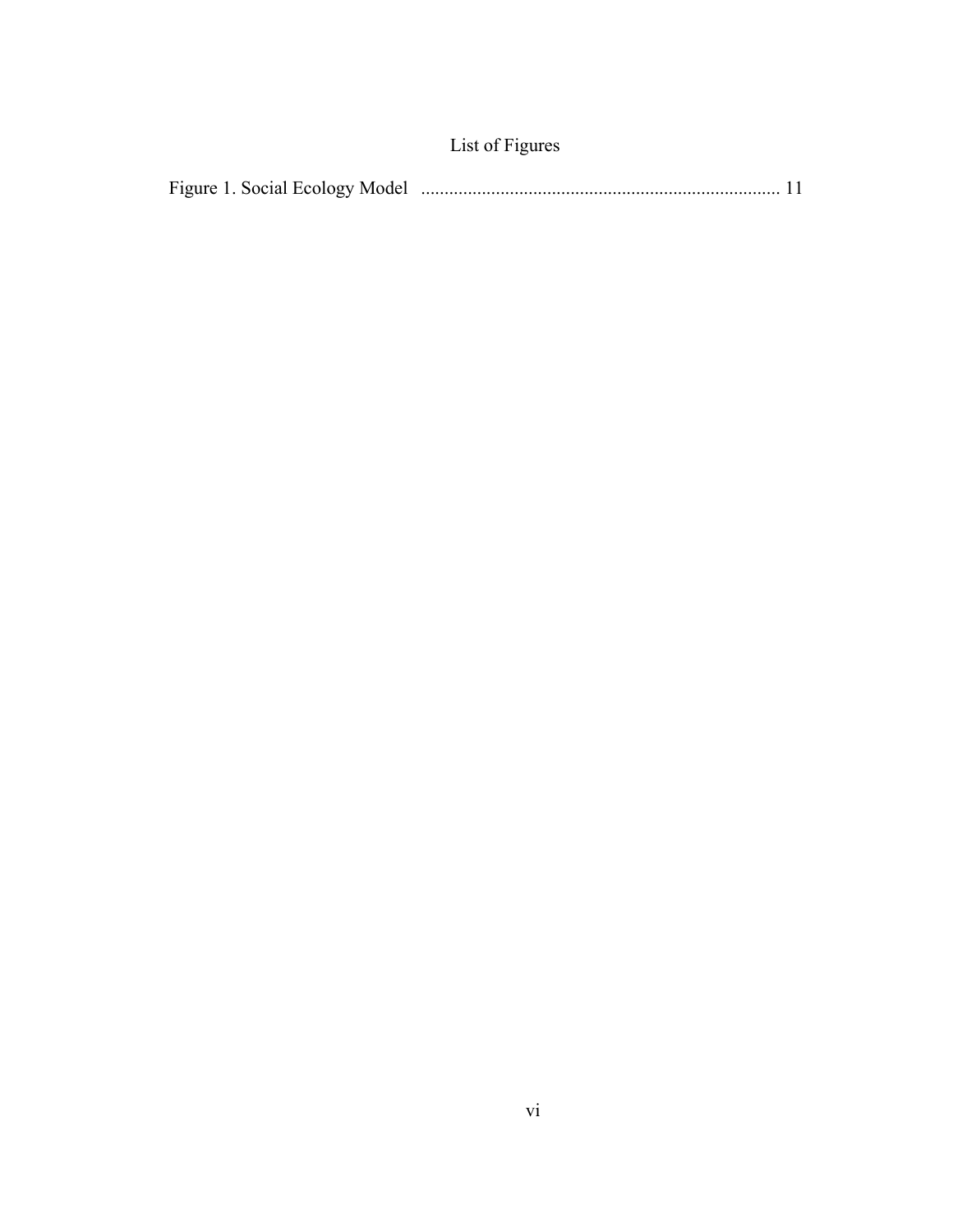#### Chapter 1: Introduction to the Study

Type 2 diabetes is a disease characterized by elevated blood glucose levels caused by either insufficient insulin produced by the pancreas or the body's inability to use the insulin produced efficiently (American Diabetes Association [ADA], 2013). Common symptoms of diabetes include frequent urination, frequent thirst, hunger, fatigue, blurry vision, and slow healing of cuts and bruises (ADA, 2013). Diabetes is a chronic disease that is increasingly prevalent in the United States. In particular, Latinos have been identified as being at especially high risk. In one study, the age-adjusted prevalence of diabetes in the Latino population was estimated to be over twice that of white, non-Latino Americans (Rivera-Adams, 2003). Further, the estimated 2.5 million Latinos affected by diabetes have worse glycemic control, a higher rate of complications, and a greater risk of mortality than white, non-Latino Americans (Cabellero & Tenzer, 2007). Compared to white, non-Latino Americans, Latinos with diabetes were more likely to develop diabetic retinopathy, diabetes-related kidney disease, and limb amputation due to vascular disease, all consequences of poor glycemic control (Cabellero & Tenzer, 2007). Therefore the topic of interest for this research was the role of demographic factors on glycemic control of Latinos with type 2 diabetes.

Demographic data were gathered from the electronic health record (EHR) of one Federally-Qualified Health Center (FQHC). By comparing the demographics of Latinos with well-controlled diabetes and Latinos with poorly controlled diabetes, any differences were identified. This information could be used to identify Latinos at elevated risk for poor glycemic control, allowing interventions to be developed at personal, agency, and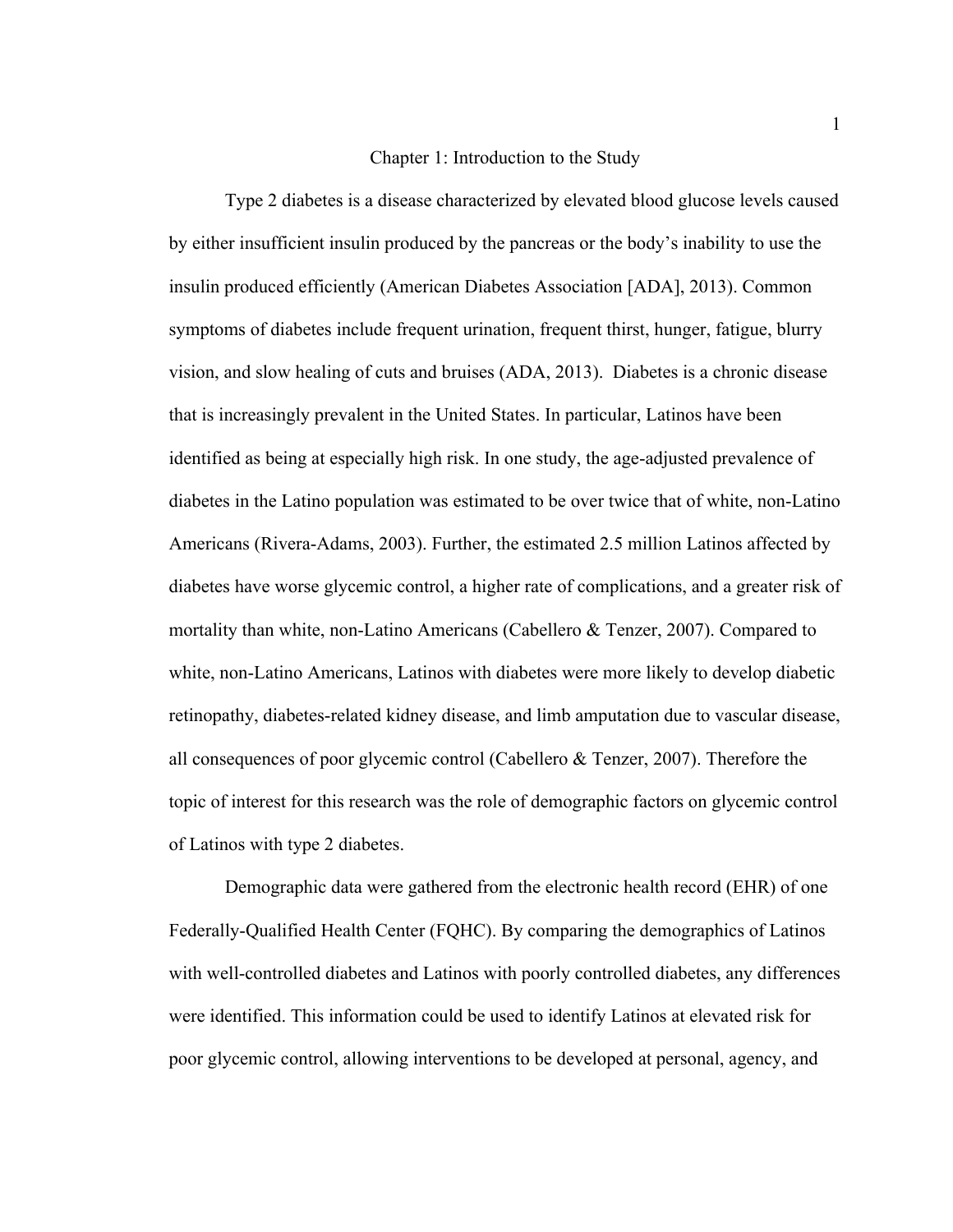community levels to reduce this health disparity with the opportunity to produce positive social change. For example, the results could be used to encourage offering permits for farmers' markets in areas of town where Latinos make up a significant percentage of the population. Or, placement of better lighting could be supported to encourage walking.

A brief review of the literature is presented in this chapter describing a gap in knowledge; this research was designed to provide information to address that gap. The problem statement will be discussed, stating the research question and providing support for the relevance and timeliness of the problem. The purpose of the study will identify the intent of the study and describe the variables in the study. The research question, along with both the null and alternative hypotheses, will be presented followed by a description of the theoretical framework. A brief overview of the study design and methodology is provided as well as a discussion of the significance of the study. Finally, assumptions and limitations of the study will be discussed.

#### **Background**

Diabetes is a significant public health problem with over 23 million people affected nationally, and is the seventh leading cause of death in the United States (Center for Disease Control [CDC], 2013a). In addition, it is estimated that another 7 million individuals in the United States are diabetic but are undiagnosed (CDC, 2012). Diabetes and the consequences of poor glycemic control lowers life expectancy by up to 15 years, and increases the risk of heart disease by up to four times the average (CDC, 2012). Diabetes is also the leading cause of preventable blindness, kidney failure, and lower limb amputation (CDC, 2012).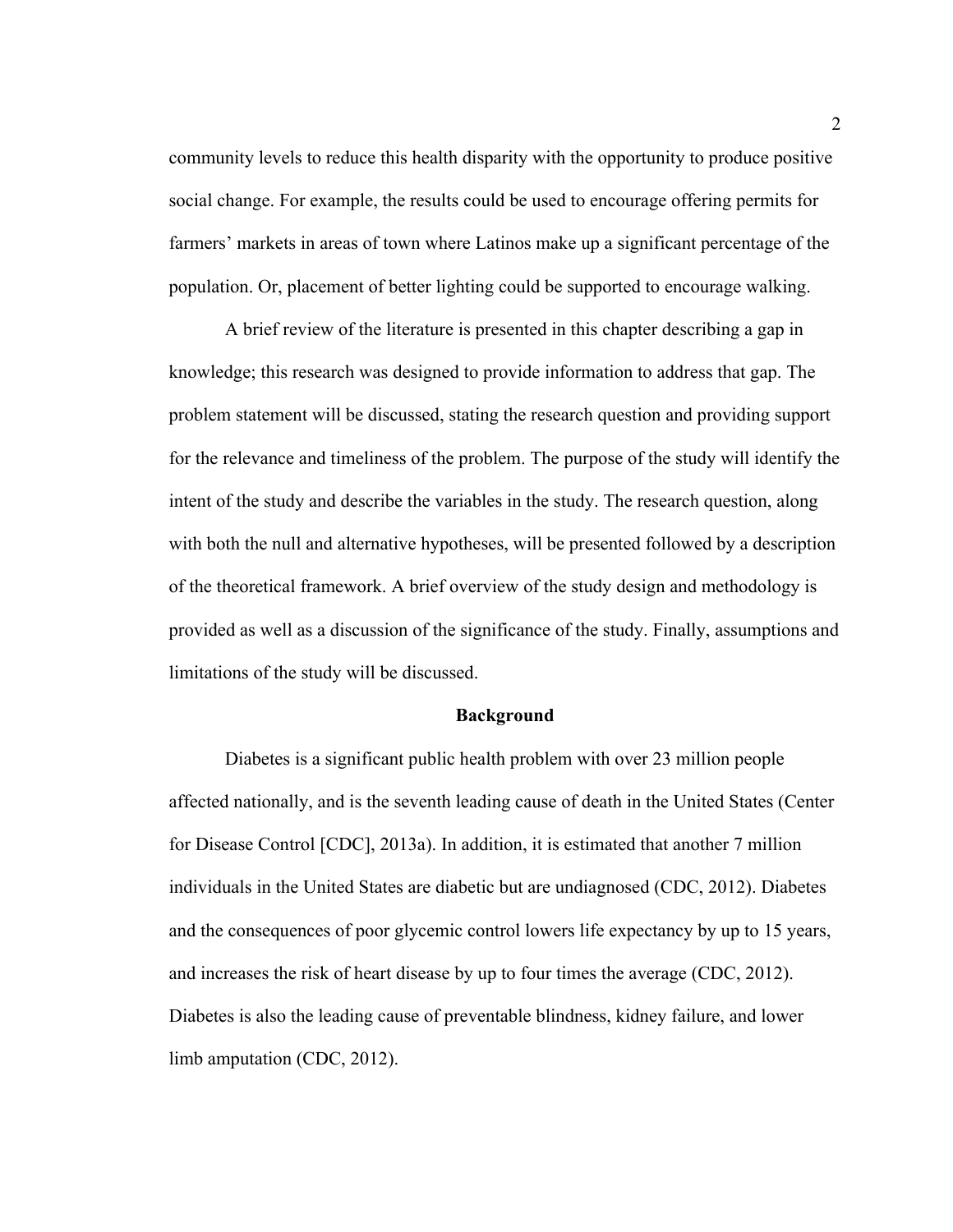The prevalence of diabetes continues to increase both nationally and internationally; people are developing type 2 diabetes at younger ages (CDC, 2012). This may be associated with the increase in obesity, a known risk factor for developing diabetes (CDC, 2012). The increased rate of diabetes leads to a number of concerns such as the increased likelihood of developing diabetes-related complications. There is also the possibility of the number and complexity of patients with type 2 diabetes overloading health care system resources. As such, Healthy People 2020 (2014) identified a need for change in the delivery of care at all levels for those with or at risk for diabetes. This includes primary and secondary prevention, which involves monitoring, prevention, and early recognition activities. Healthy People 2020 (2014) also recommended tertiary prevention activities including access to adequate care.

The prevalence of diabetes is not equal across all populations (National Diabetes Fact Sheet, 2011). The age-adjusted prevalence of diabetes in American adults over 20 years of age is 7.1% for non-Latino whites and 11.8% for Latinos (National Diabetes Fact Sheet, 2011). Further, if Mexicans and Puerto Ricans are separated out from the group of Latinos, the prevalence for Mexican Latinos is 13.3% and for Puerto Rican Latinos 13.8% (National Diabetes Fact Sheet, 2011). This research took place in New Hampshire where most Latinos are of Mexican, Puerto Rican, or Caribbean Island descent; the risk of developing diabetes in this group is 66% higher than non-Latino whites (Behavioral Risk Factor Surveillance System [BRFSS], 2010).

Healthy People 2020 (2014) revealed a level of concern by providing a list of diabetes-specific objectives. There are 16 objectives and several subordinate objectives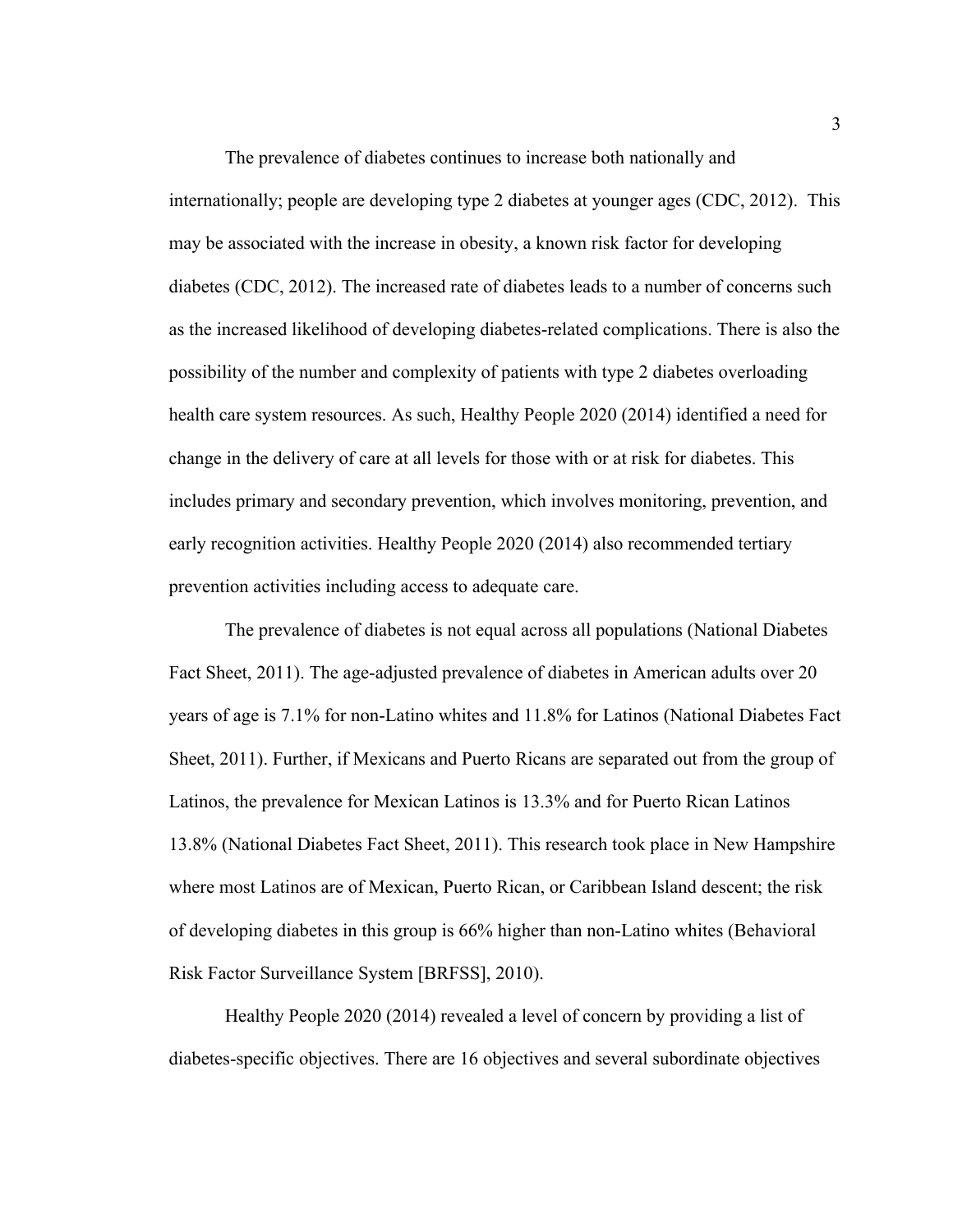specific for diabetes. The first objective states, "Reduce the annual number of new cases of diagnosed diabetes in the population" (Healthy People 2020, 2014, para 3). Additional objectives relate to managing the disease through adequate quality health care as well as self-management activities such as weight loss through increased activity and better diet. The intent of the subordinate objectives is to decrease diabetes-related complications (CDC, 2013a).

The goal of this study was to identify those Latinos at increased risk for poor glycemic control due to inadequate self-management, a topic about which there is little information. There has been research into the connections between obesity and diabetes, obesity and poor diet, obesity and inadequate exercise, and diabetes along with poor diet and exercise. However, no study seeking to identify, from an epidemiological perspective, which Latinos with diabetes are at risk for poor control has been located in the literature.

#### **Problem Statement**

The problem investigated by this study involves the potential impact of demographic factors on the glycemic control of Latinos with type 2 diabetes. The research topic of interest was: what are demographic factors that differentiate Latino patients with well-controlled type 2 diabetes (defined as a hemoglobin A1c of seven or less) from Latino patients with type 2 diabetes that is not well controlled?

The importance of diabetes as a significant public health concern is well established, given that the prevalence of diabetes in the United States has tripled since 1980 (BRFSS, 2010). The prevalence of diabetes among Latinos makes diabetes a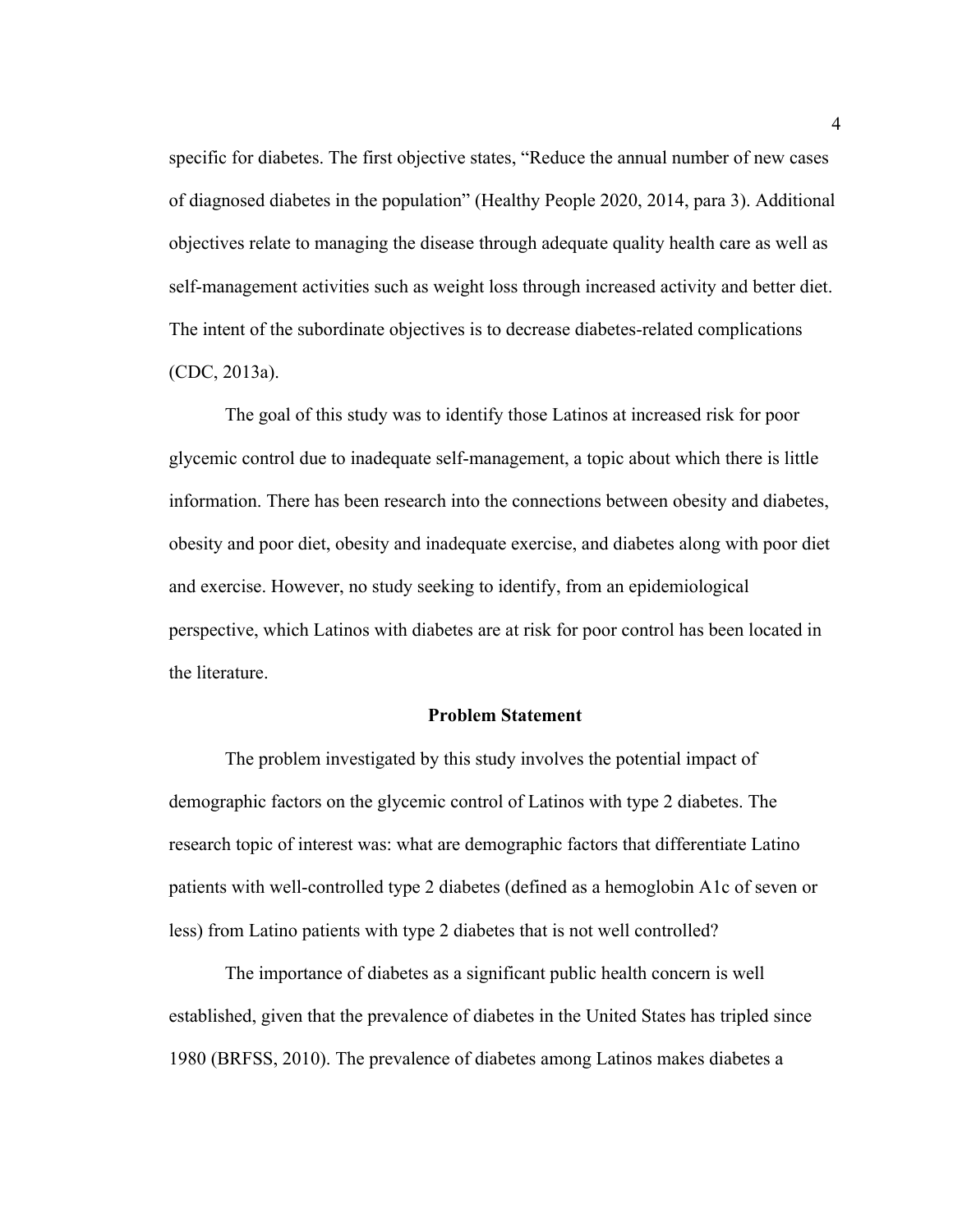particular public health concern for that population. There were 25.8 million diabetics in the United States, of which 18.8 million were diagnosed and 7 million were undiagnosed (National Diabetes Fact Sheet, 2011). Another 79 million people could be called *prediabetic*, meaning they are at high risk of developing diabetes. Individuals fall into the prediabetic category when their HgbA1c is above normal but not quite high enough to be labeled as diabetes (National Diabetes Fact Sheet, 2011). In 2013, the number of diabetics in the United States had increased to 23.6 million, with another 6 million undiagnosed, and 57 million at high risk (CDC, 2013a). Minority populations make up 25% of adult diabetics in the United States; Latinos constitute a significant number of those minorities with Mexican-American and Puerto Rican Latinos having two times the likelihood of developing diabetes of non-Latino whites (CDC, 2013a). Although these two groups do not include all Latino diabetics, these two groups are important for this study, because the research took place in New Hampshire (NH). The majority of Latinos living in New Hampshire are either Mexican-American or Puerto Rican immigrants (BRFSS, 2010).

In addition to the human cost of diabetes, the financial costs are high. The costs associated with diabetes in 2007 were \$174 billion, including the medical costs, disability, and early death (CDC, 2013a). By 2012, that total had risen to \$245 billion (CDC, 2013a). The average yearly cost of caring for someone with diabetes in 2011 was 2.3 times the cost of caring for a nondiabetic of the same age (National Diabetes Fact Sheet, 2011). As a result of these trends and numbers, the CDC has identified diabetes as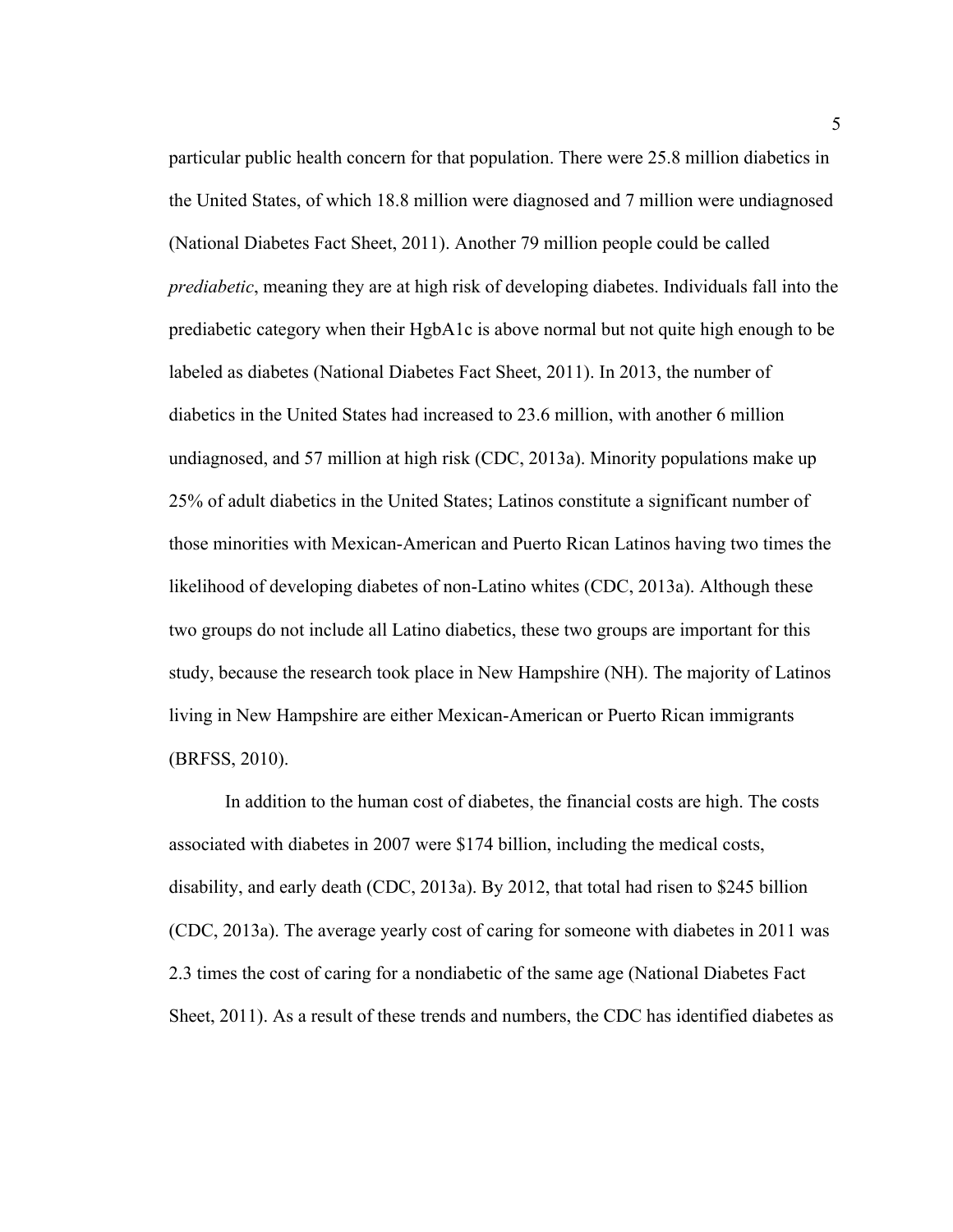"an immense and complex public health challenge" (Healthy People 2020, 2014, Diabetes Goals, para. 3).

As a result of improvements in disease surveillance, there is information available supporting the importance of diabetes as a public health concern. In addition, there is a fair amount of information related to diabetes and obesity, the importance of selfmanagement in preventing complications, and health disparities related to diabetes affecting Latinos. This is addressed in Chapter 2: Review of the Literature. However, there is a scarcity of literature available addressing diabetes and self-management at a very personal level, such as where a diabetic lives or how large their family is. This is the gap in the literature that this research was intended to address.

#### **Purpose of the Study**

The research was a quantitative cross-sectional study intended to determine if there were any associations between demographic factors and glycemic control among the Latino diabetic patients of an urban health center. Using Chi-Square analysis, the variables associated with demographics were tested against the hemoglobin A1c (HgbA1c), which was used to determine glycemic control according to the recommendations of the ADA (NLM, 2012).

#### **Variables**

The independent variables for this study were: (a) being of Latino ethnicity, and (b) a diagnosis of type 2 diabetes. The dependent or outcome variable was glycemic control measured using the HgbA1c. If the HgbA1c was seven or less, the diabetes was considered controlled but if the HgbA1c was over seven, it was considered not controlled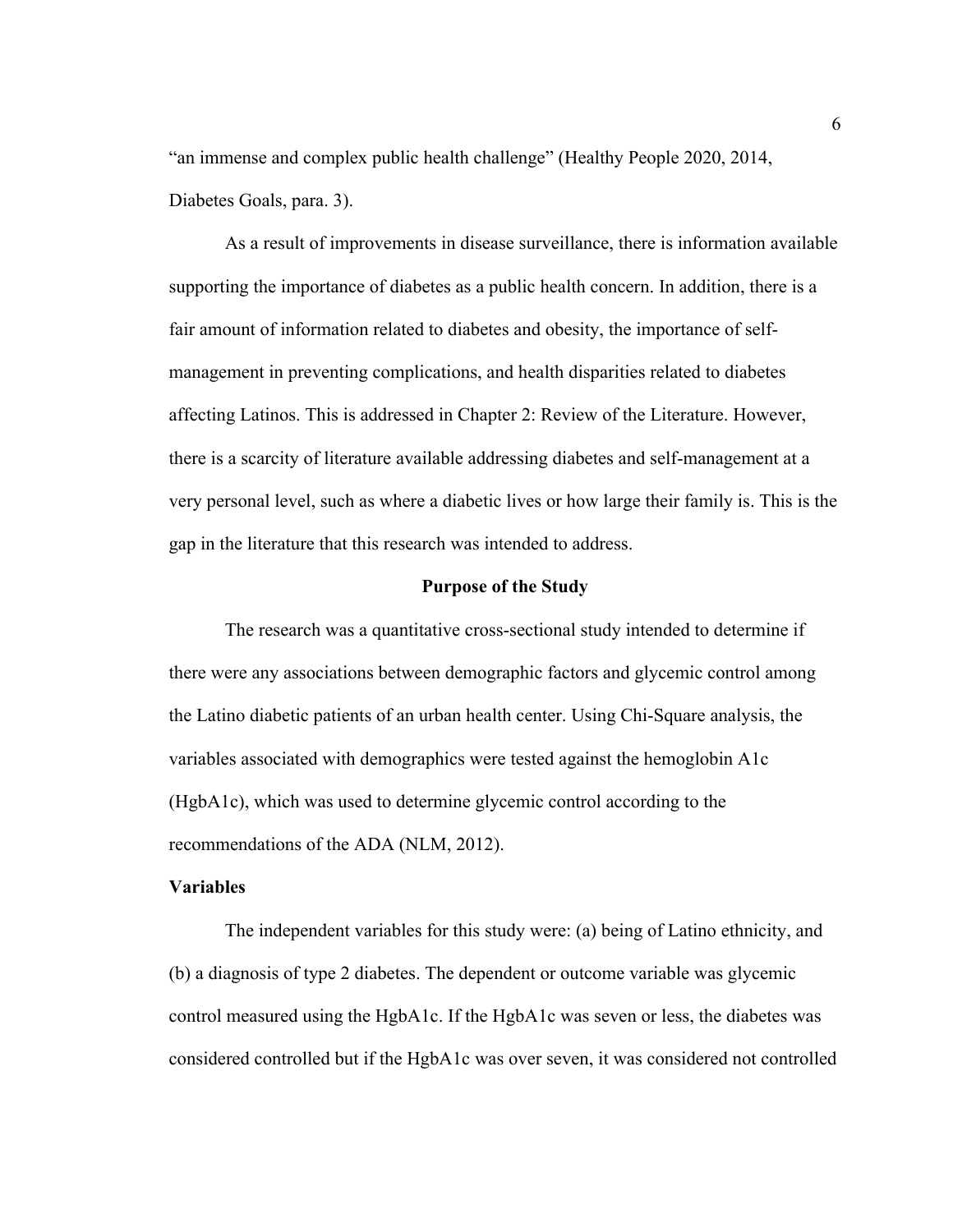based on the recommendation of the ADA for maintaining glycemic control and reducing diabetic complications (ADA, 2013). The covariables included: location of the home in relation to a supermarket or gym, gender, insurance status, employment status, languages spoken, age, number in the household, and role in food preparation.

#### **Research Question and Hypotheses**

The topic of interest for this research study was the demographic factors that differentiate Latino patients with well-controlled type 2 diabetes (defined as a hemoglobin A1c of seven or less) from Latino patients with type 2 diabetes that is not well controlled. The research questions were

Research Question 1: Is there a relationship between distance to nearest supermarket/gym and glycemic control?

Variable: Distance to supermarket

 $H_0$ : There is no relationship between glycemic control and distance to the nearest supermarket.

 $H1_A$ : There is a relationship between glycemic control and distance to the nearest supermarket

Statistical Analysis: Chi-Square analysis was performed on the dependent variable HgbA1c and independent variable *distance to supermarket*, for an α of 0.05. For this variable, *gym* was also added because the only supermarket is in the same strip mall as the only gym, which is Work Out World. This suggested that patients would be at the same distance from the gym as the supermarket.

Research Question 2: Is there a relationship between gender and glycemic control?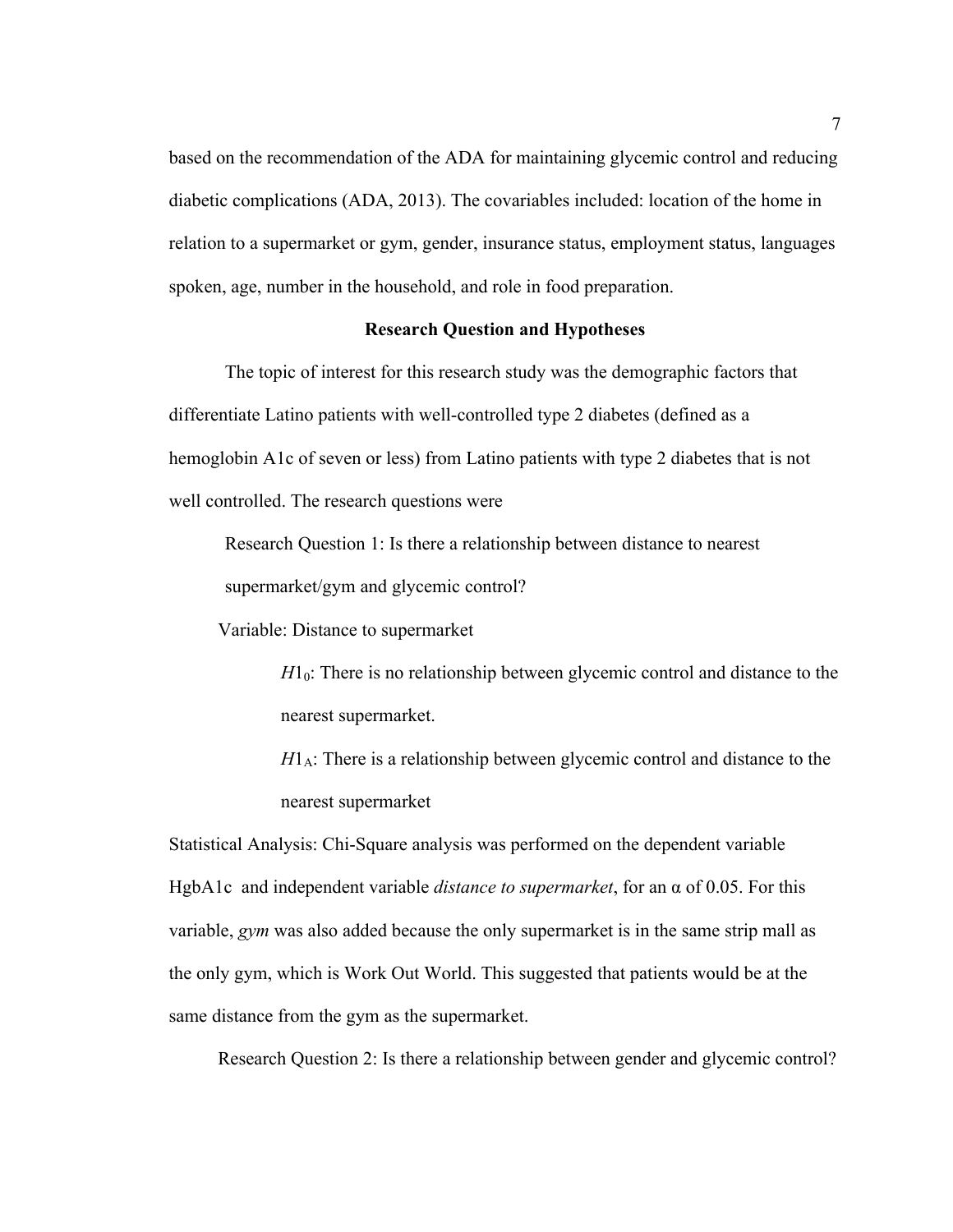Variable: Gender

*H*2<sub>0</sub>: There is no relationship between gender and glycemic control.

 $H2_A$ : There is a relationship between gender and glycemic control.

Statistical Analysis: Chi-Square analysis was performed on the dependent variable

HgbA1c and the independent variable "gender", for an  $\alpha$  of 0.05.

Research Question 3: Is there a relationship between insurance status and glycemic control?

Variable: Insurance status

 $H_0$ : There is no relationship between having health insurance and glycemic control.

 $H3_A$ : There is a relationship between having health insurance and glycemic control.

Statistical Analysis: Chi-Square analysis was performed on the dependent variable

HgbA1c and the independent variable *insurance status*, for an α of 0.05.

Research Question 4: Is there a relationship between employment status and glycemic control.?

Variable: Employment status

*H*4<sub>0</sub>: There is no relationship between employment and glycemic control.

*H*4<sub>A</sub>: There is a relationship between employment and glycemic control. Statistical Analysis: Chi-Square analysis was performed on the dependent variable HgbA1c and the independent variable *employment*, for an α of 0.05.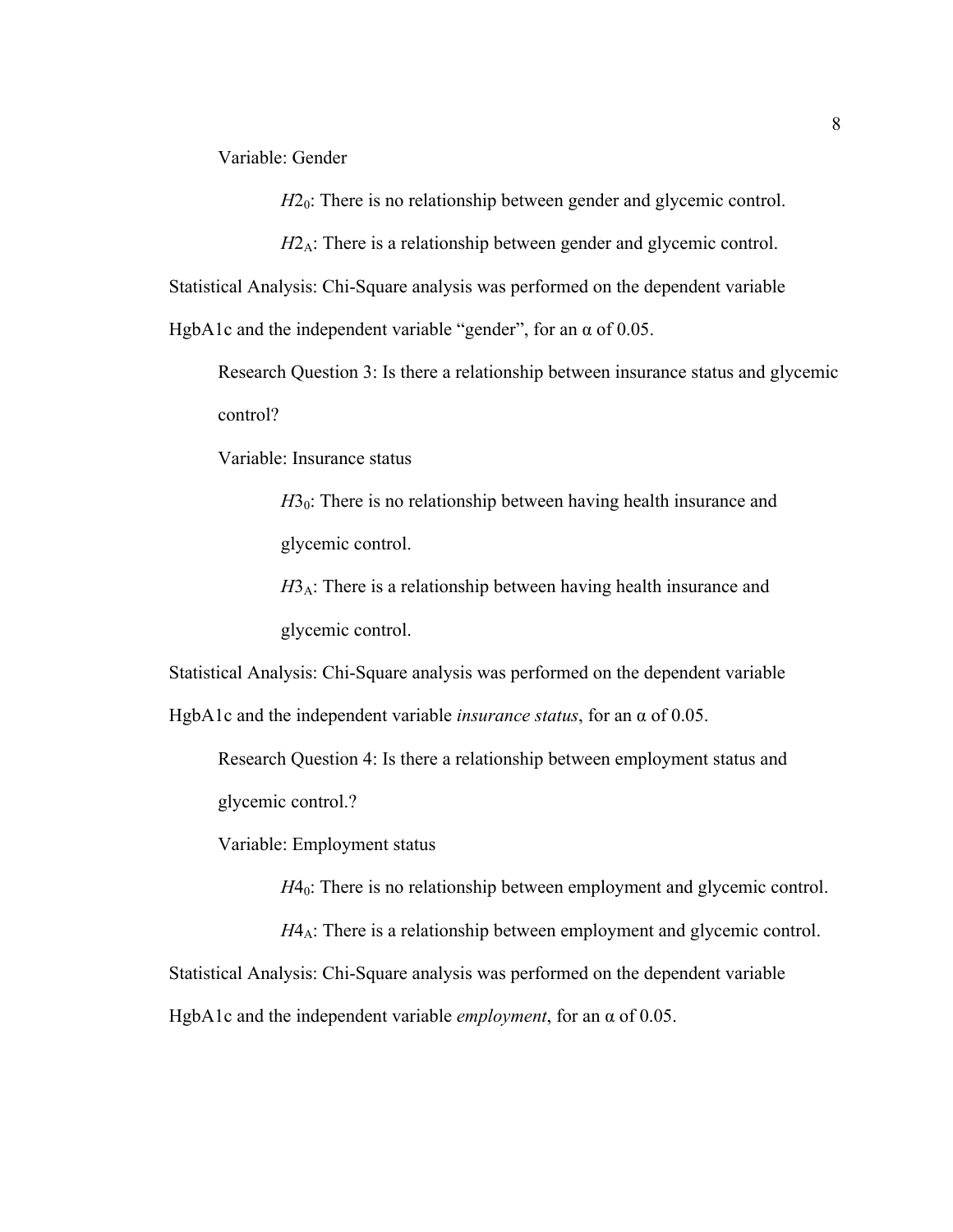Research Question 5: Is there a relationship between language and glycemic control?

Variable: Language

 $H5<sub>0</sub>$ : There is no relationship between language concordance with the provider and glycemic control.

 $H5_A$ : There is a relationship between language concordance with the provider and glycemic control.

Statistical Analysis: Chi-square analysis was performed on the dependent variable

HgbA1c and the independent variable *language concordance*, for an a of 0.05.

Research Question 6: Is there a relationship between age and glycemic control? Variable: Age

*H*6<sub>0</sub>: There is no relationship between age and glycemic control.

*H*6<sub>A</sub>: There is a relationship between age and glycemic control.

Statistical Analysis: Chi-Square analysis was performed on the dependent variable

HgbA1c and the independent variable *age*, for an α of 0.05.

Research Question 7: Is there a relationship between number in household and glycemic control?

Variable: Number in household

 $H7<sub>0</sub>$ : There is no relationship between household size and glycemic control.

 $H7_A$ : There is a relationship between the household size and glycemic control.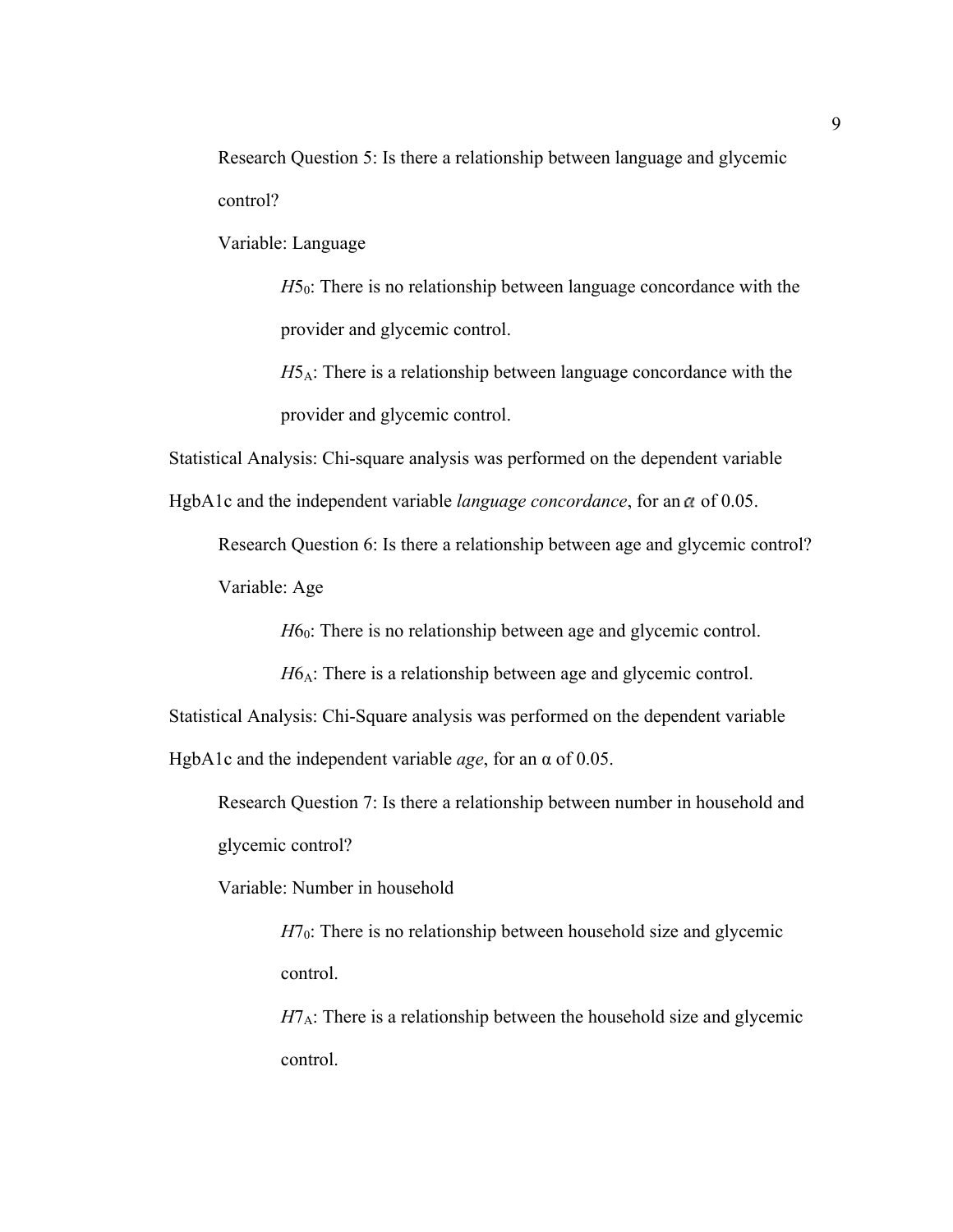Statistical Analysis: Chi-Square analysis was performed on the dependent variable

HgbA1c and the independent variable *number in household*, for an α of 0.05.

Research Question 8: Is there a relationship between role in food preparation and glycemic control?

Variable: Role in food preparation

*H*8<sub>0</sub>: There is no relationship between the role in food preparation and glycemic control.

*H*8<sub>A</sub>: There is a relationship between the role in food preparation and glycemic control.

Statistical Analysis: Chi-Square analysis was performed on the dependent variable HgbA1c and the independent variable *age*, for an α of 0.05.

#### **Theoretical Foundation**

The theoretical framework for the study was the social ecological model (SEM), a systems theory often used in public health research because it emphasizes the interdependence between people and their environments; a person's demographic data provides a description of their environment (Lounsbury & Mitchell, 2009; Stokols, 1996). The SEM is applicable across multiple disciplines, such as biology, sociology, and behavioral sciences. It can also be used in multiple research methodologies (Stokols, 1996). In using the SEM, individuals are considered as both influencing and being influenced by their environment (Lounsbury & Mitchell, 2009).

Although the SEM is discussed in more detail in Chapter 2, a major strength of this framework and the most significant reason it was chosen for this study, is that it can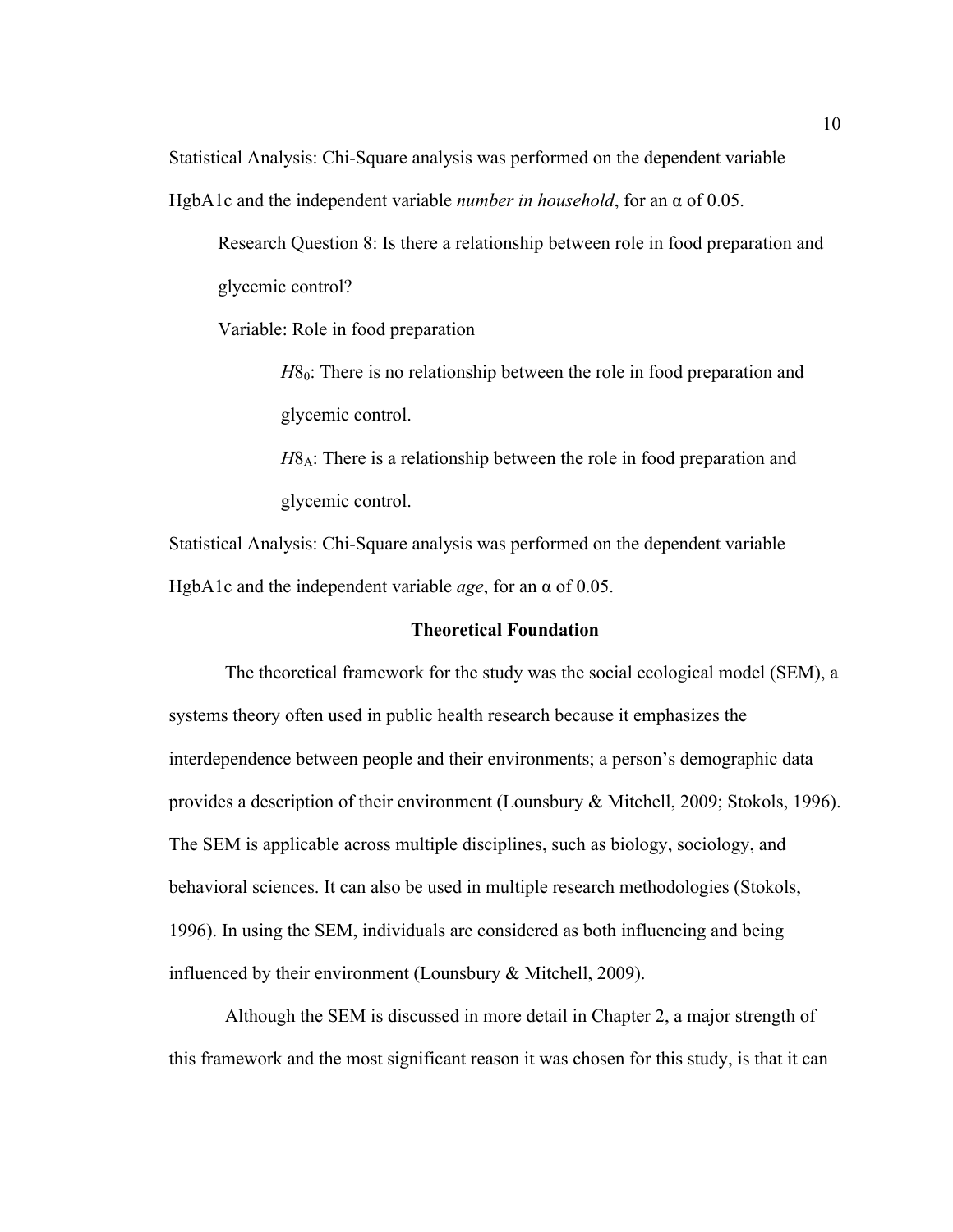be used to develop multi-level approaches to health problems (CDC, 2011). Physically, this model (Figure 1) is displayed as semicircular with the individual at the center. The next band represents interpersonal relationships, such as between the individual and family, friends, or healthcare providers. Outside that is an organizational level including healthcare systems, local health departments, and insurance programs. This is followed by a community level, which might include churches, community action groups, or methods of communicating within the community. The final level is the policy level, which would include ways to facilitate change through regulation at local, state, and federal levels (CDC, 2011). The variables for the research included several of these levels. For example, the *language* variable may have ramifications at the community level if it was found that not speaking English was associated with poor glycemic control. A recommendation to include Spanish interpretation for local media might be made as a result.

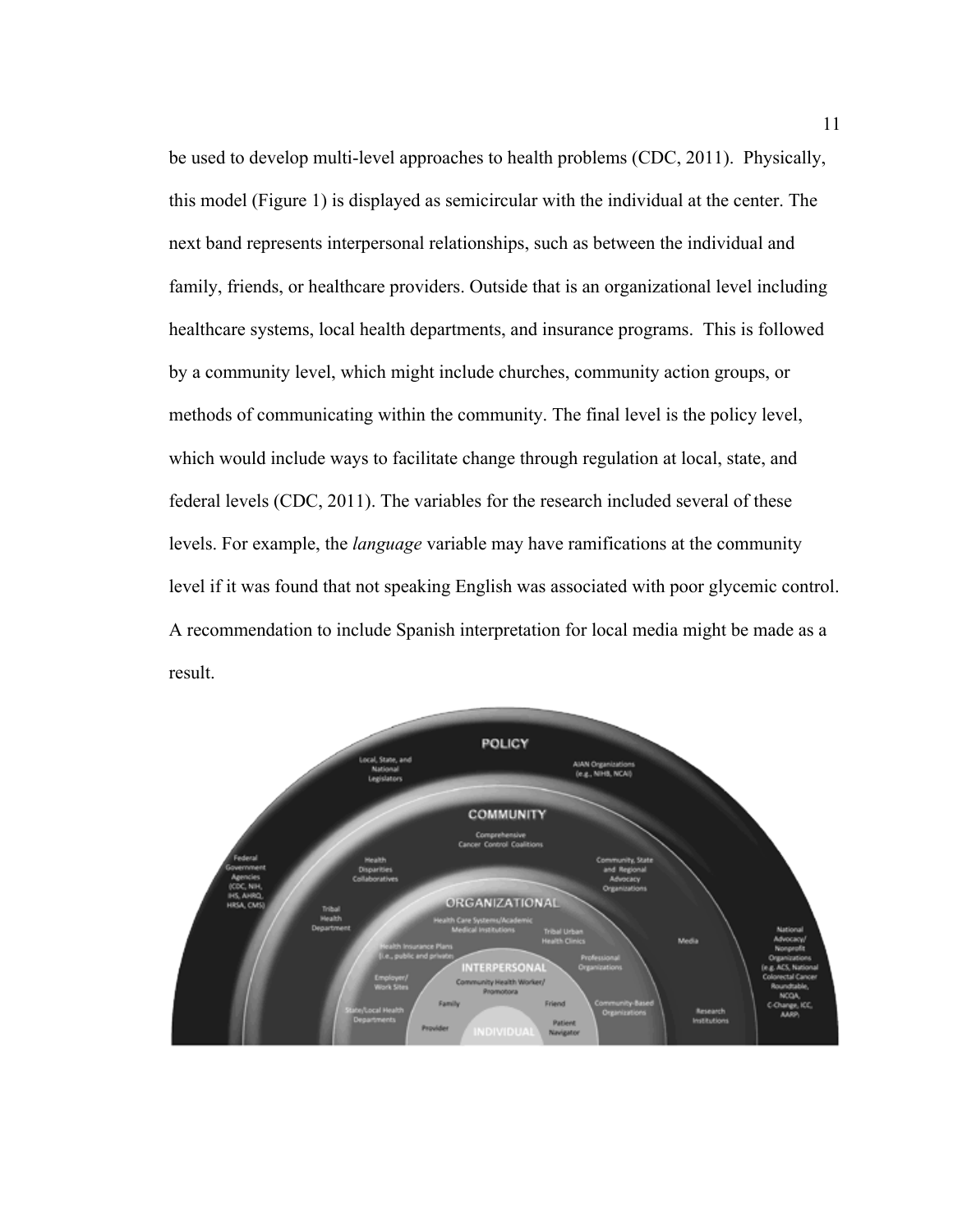*Figure 1*. Sociological Ecological Model as used by the CDC (CDC, 2011). No copyright restrictions noted by the CDC.

There were a number of other theories or conceptual frameworks that were considered before the SEM was chosen. Dorothea Orem's self care theory was considered as was Leininger's transcultural nursing theory. Jean Watson's theory of human caring and Imogene King's theory of goal attainment were also considered. However, the SEM was chosen because it reaches beyond medicine and nursing and into the public health realm.

#### **Nature of the Study**

The study was a quantitative cross-sectional design. The cross-sectional design is useful when data is to be collected at a single point in time as in this study (Polit  $\&$ Hungler, 1995). This type of design is used for describing the relationships between variables at the time of data collection, which is what was planned for this research. Other strengths of this design include practicality, ease of management, and being relatively economical (Polit & Hungler, 1995; Rudestam & Newton, 2007).

The main independent variables for the proposed study were Latino ethnicity (by self-description) and the presence of type 2 diabetes (by professional diagnosis). The dependent variable was glycemic control measured categorically as either seven or below, or over seven. The other independent variables were either categorical or ordinal. The categorical variables included gender, insured status, employment status, language, and role in food preparation. The ordinal variables included location of home in relation to supermarket, age, and number in household.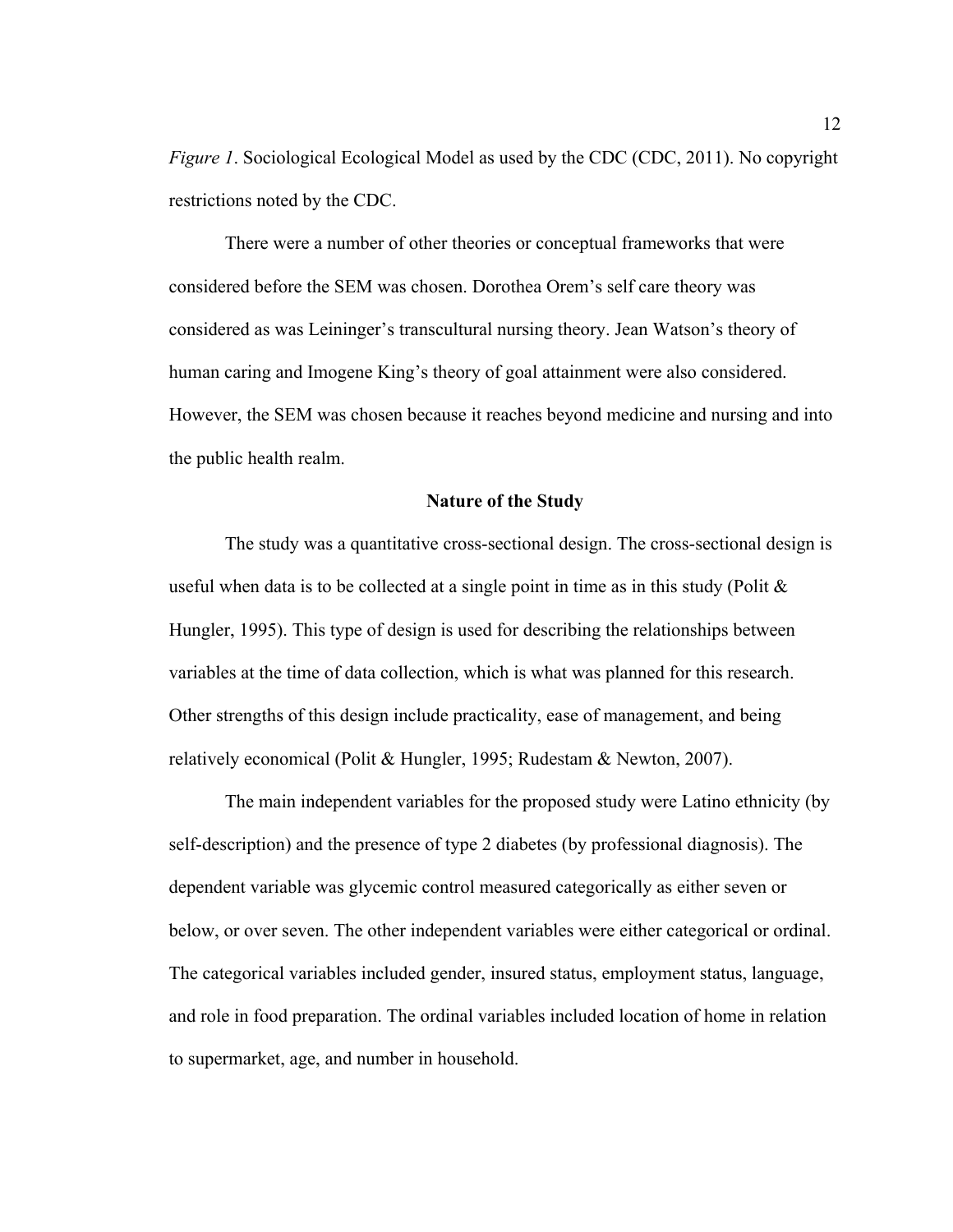The data were obtained by querying the electronic health record (EHR) of a Federally Qualified Health Center (FQHC) on a single day. The sample included all Latino diabetics who were active patients of the FQHC on the day the query was made. The data were entered into SPSS, version 21 and used to run Chi-Square analyses to determine which, if any, demographic variables were associated with poor glycemic control.

#### **Definitions**

*Type 2 diabetes*: A metabolic disorder in which glucose, needed by all cells for energy, is not used correctly**.** This can be caused by insufficient insulin being produced by the pancreas or by inefficient usage of insulin by the cells, or both (American Diabetes Association, 2013).

*Latino*: A person who was born in or lives in South America, Central America, or Mexico or a person in the U.S. whose family is originally from South America, Central America, or Mexico, or someone who self-identifies as Latino (Latino, 2014).

*HgbA1c*: A measure of glycemic control and a lab test that shows average blood sugar levels over the previous three months. This is the definitive test used for both screening for and monitoring of diabetes (American Diabetes Association, 2013; National Library of Medicine, 2012).

*Culture*: Integrated behavior patterns that may include language, thoughts, communication patterns, customs, beliefs, values, and institutions of racial, ethnic, religious, or social groups.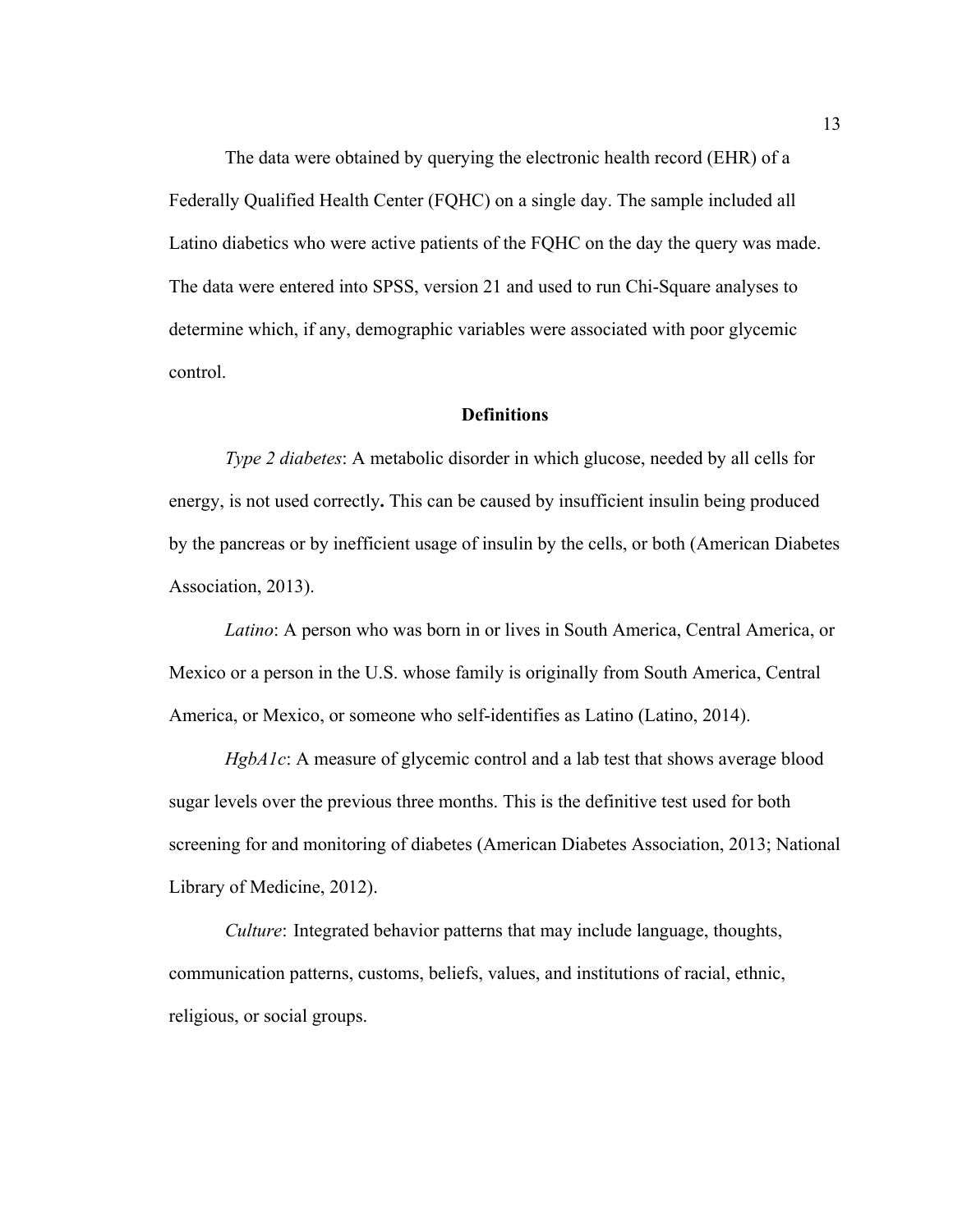*Acculturation*: The process of immigrants becoming immersed in and accepting of the attitudes, beliefs, behaviors, and customs of a new culture, usually the dominant one (Perez-Escamilla & Putnik, 2007).

*Self-management*: Taking responsibility for one's own behavior and well-being (Oxford, University on-line dictionary, 2014).

*Health literacy*: The ability of an individual to obtain, communicate, process, and understand basic health information and to use the information to make appropriate health decisions (CDC, 2011a).

#### **Assumptions**

The data for this study were obtained from the FQHC's EHR. This included relevant personal information including gender, age, address, family size and composition, insurance status, employment status, and languages spoken. This information is continuously updated when patients come in for care. Financial data are obtained every 6 months to determine the amount patients will pay for visits if they have no insurance as there is a sliding fee structure. As the data were obtained at a single point in time, it was assumed that the current data was accurate. While it would be possible to verify the information, it would necessitate knowing the patients' names and the researcher believed anonymity was a strength of the study.

#### **Scope and Delimitations**

The specific aspects of the research problem that were addressed in the study were designed to focus on demographic factors that could impact a person's ability to follow self-management recommendations made by the primary care provider. For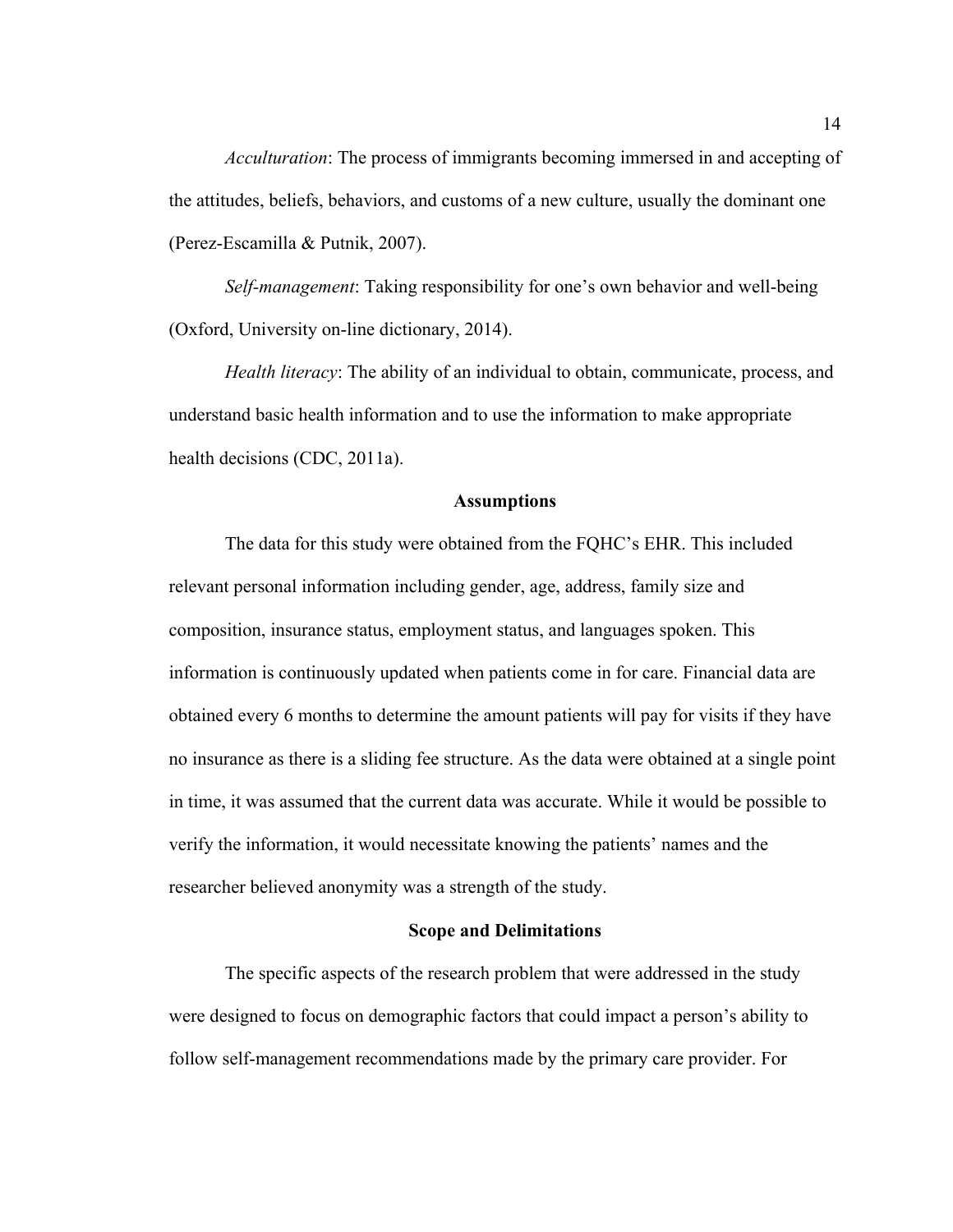example *distance from supermarket* was one of the covariables. It has been shown that not being within walking distance of a supermarket decreases the ability of an individual to buy nutritious foods as advised, and individuals are more likely to buy food at neighborhood bodegas or fast food restaurants (Frank et al., 2009). Another example was the variable *role in food preparation*. A woman who is the primary shopper and cook for the family may have more control over what she eats than if she were in a more subordinate role.

The sample for this study came from the active patient list of a FQHC. Although Latinos comprise the largest group of minorities within the FQHC, they are by far not the only group. There are many Brazilians, Africans, and Asians. These other ethnic groups were not included, which in no way means that diabetes is not a problem for these groups. However, including other cultures would have been overwhelming as the variables selected were specific for Latinos. To include other cultural groups would entail developing variables specific to each group, making the study cumbersome.

#### **Limitations**

The most important limitation of the proposed study is also one of its strengths. The sample for the proposed study comes from one FQHC and includes a rather homogeneous group. Although the research questions apply to the group being studied, this makes the generalizability of the results limited. Another limitation is related to the fact that the data comes from a single point in time. It is possible that at another time, the results of the query could be different, perhaps significantly. For example, it was winter at the time of data collection, It is possible that the results would be different in the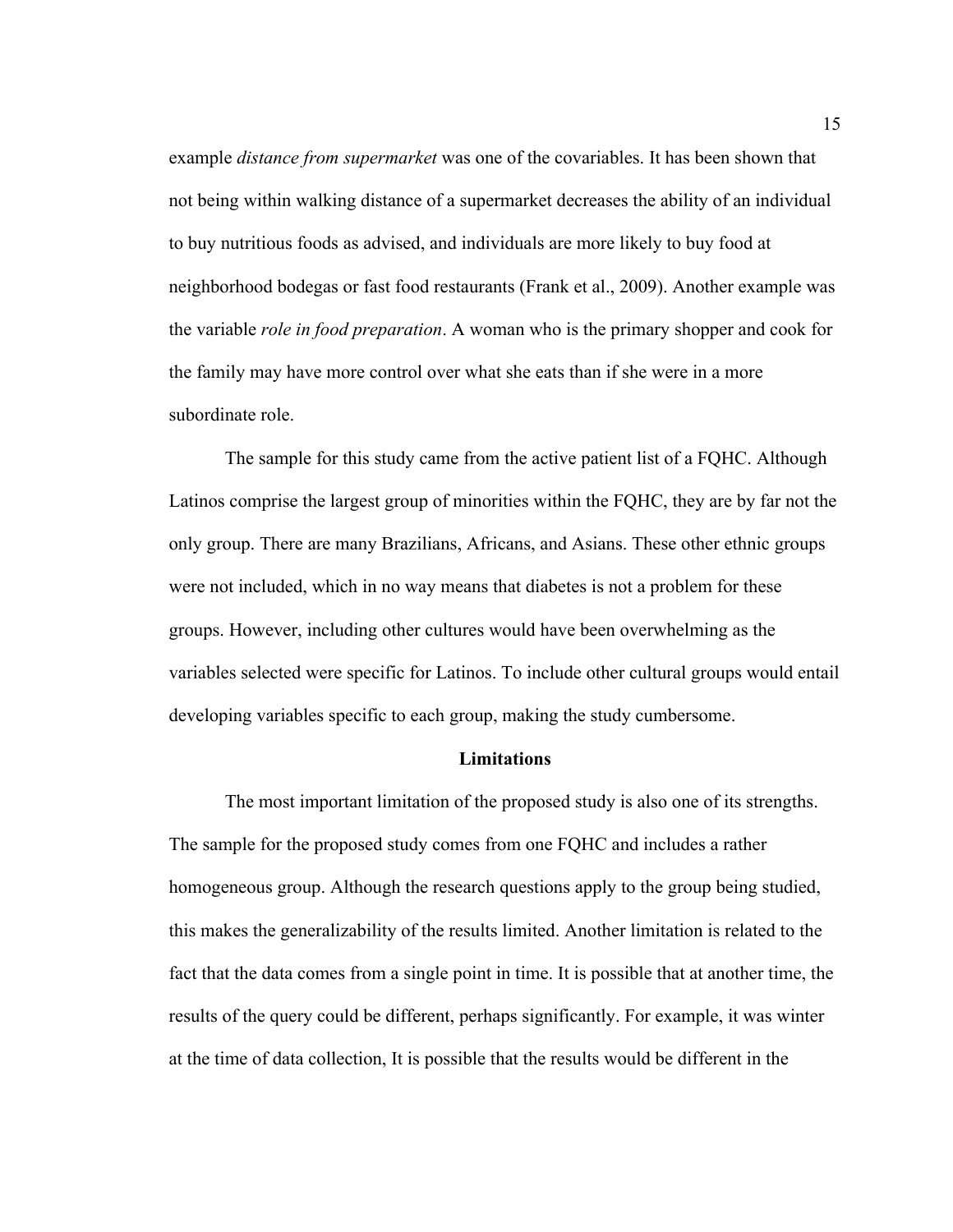summer, when it is easier to get outside for exercise and there are more fresh fruits and vegetables available. Another possible limitation related to running the query in winter was that a number of the Latinos served by the FQHC return to their countries of origin in the winter, especially older people who may no longer be working. They may return for extended periods to visit relatives or to avoid the cold New England winters. It is impossible to know how many patients' records were lacking data because they had not been to the clinic for care in the recommended every three month pattern.

#### **Significance**

There is a relative lack of information linking glycemic control to demographic factors. This research provided some data to fill in the gaps as well as some information as to how to provide assistance to the Latinos who were studied. Depending on the results of the research, the results may be used to support community changes to help Latinos with diabetes improve glycemic control. The information, while not specifically gathered from other ethnic and racial groups, may provide some direction for all groups who experience health disparities.

Latinos suffer a disproportionate burden of illness related to diabetes. It was hoped that by developing interventions to address the identified factors, this health disparity would diminish. It is recognized that not all factors may lend themselves to intervention; however, simply being aware of their existence will serve to alert the attending provider to the possibility of an inability to comply with recommendations. In addition to patient and health care provider interventions, establishing a clear link between social factors such as lack of insurance and poor glycemic control would be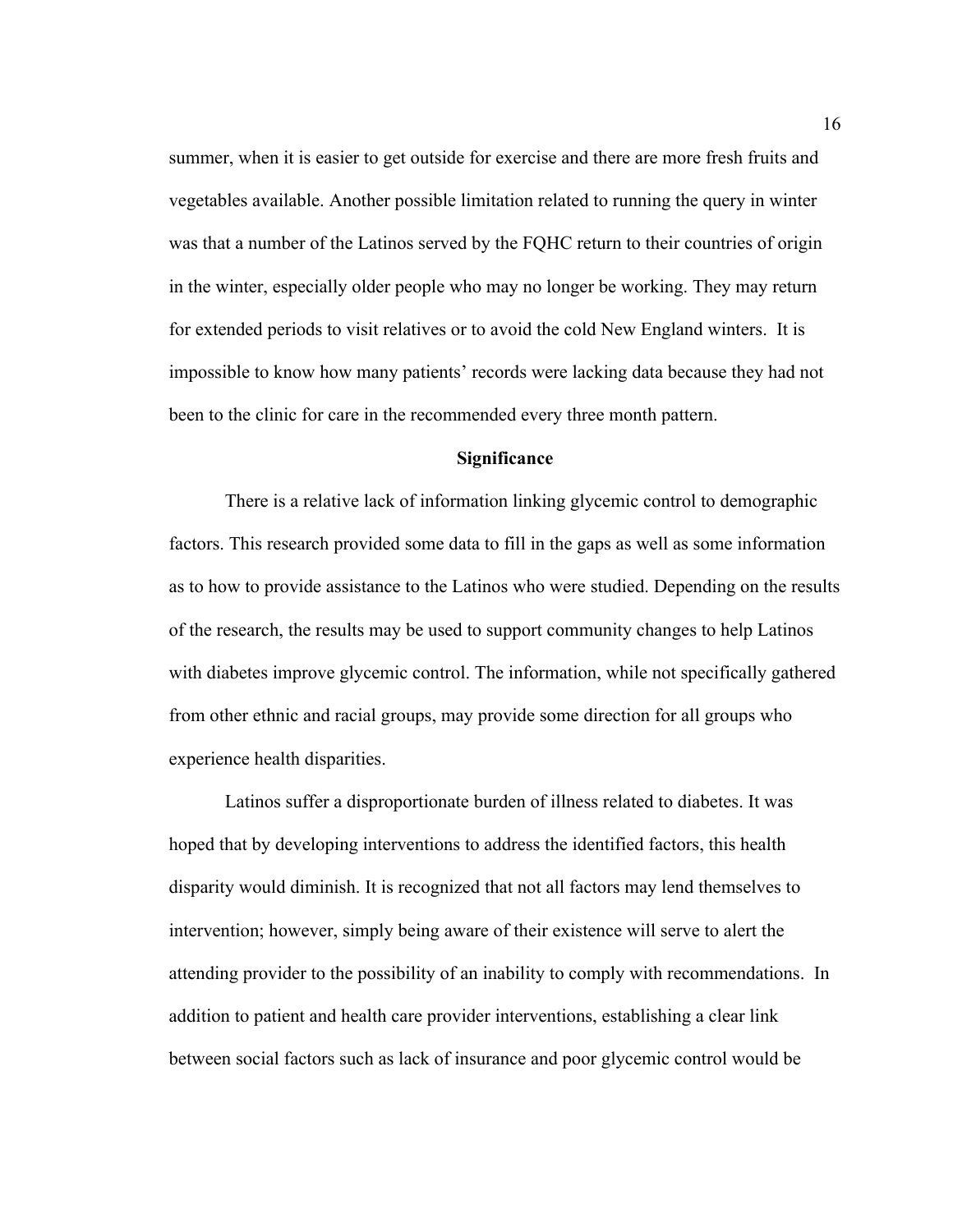helpful in encouraging change by policy makers and stakeholders in the community. Examples could include working with grocery stores to improve labeling to allow shoppers to identify appropriate foods and to encourage the use of labeling using the Spanish language and pictures for those who do not speak English or may not be literate in their own language. Another example may be to better publicize farmer's markets located throughout the city.

#### **Summary**

The research was intended to provide information regarding what, if any, demographic factors may influence the glycemic control of Latinos with type 2 diabetes in the sample selected. This chapter has provided a brief overview of the research and the potential for the outcome of the research to support positive social change. The chapter has been an introduction to the study and has included information about the study topic and the public health relevance of the topic. The research variables and the research question have been presented; in addition, the theoretical framework and an initial description of the methodology are included. Finally, the chapter concluded with a description of the anticipated significance and benefits of the research.

In Chapter 2, a review of the literature was provided beginning with a discussion of the SEM including why it was appropriate for the study. The literature related to the key variables, beginning with the epidemiology of diabetes, was reviewed. The impact of diabetes on Latinos was discussed, including cultural considerations that led to selection of the study variables. This was followed by a discussion of the literature related to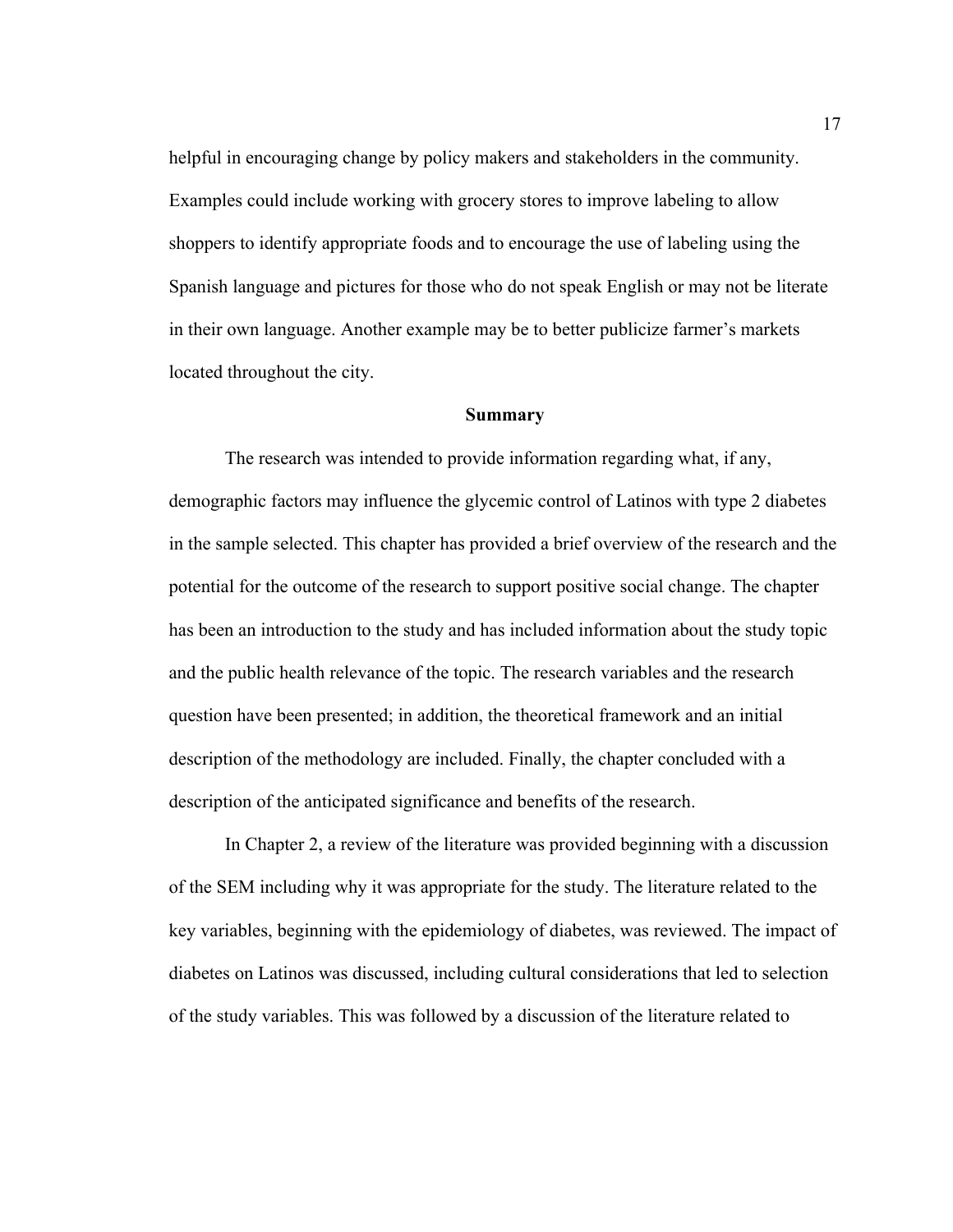lifestyle and self-management among Latinos with diabetes followed by barriers to selfmanagement.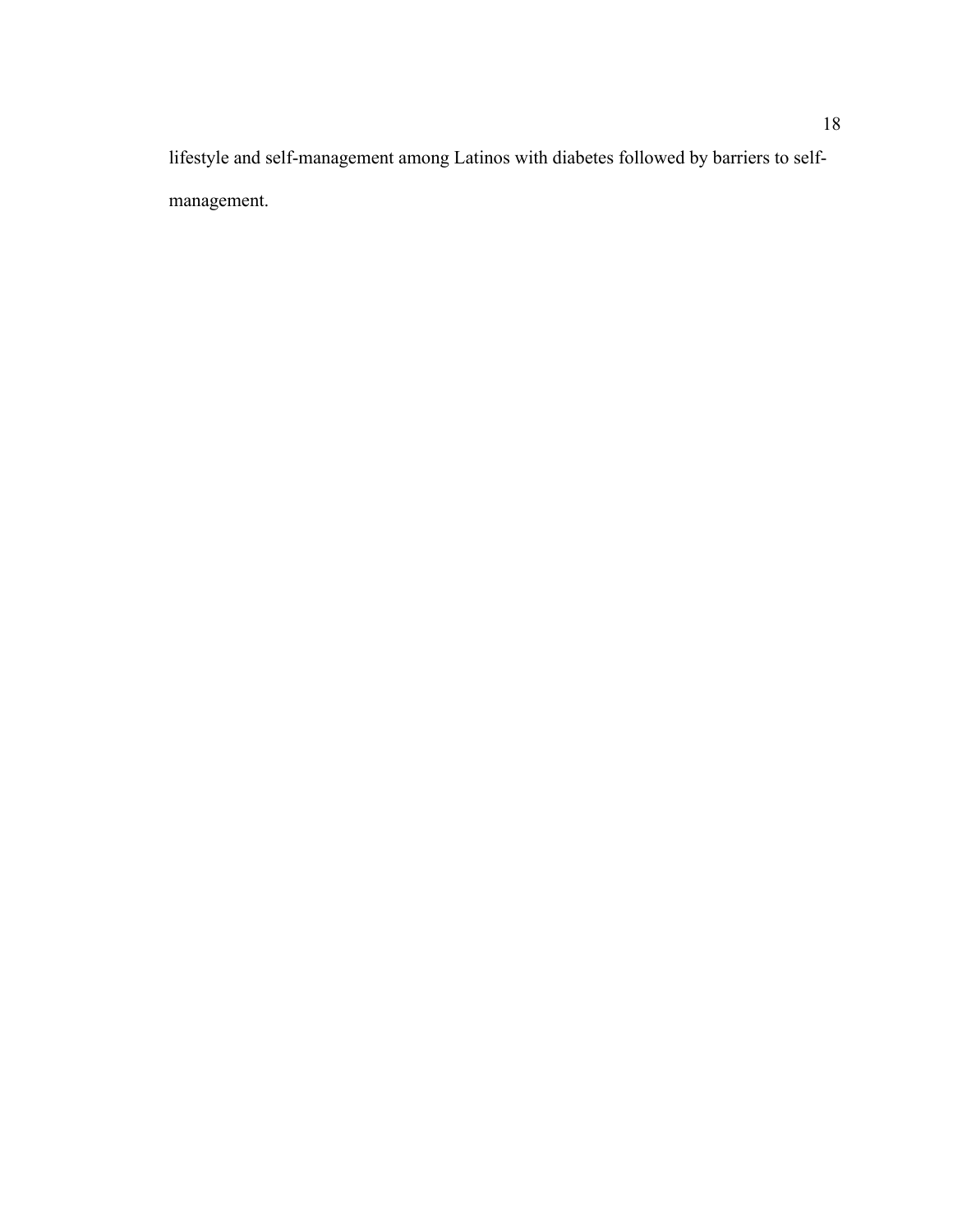#### Chapter 2: Literature Review

#### **Introduction**

Diabetes mellitus (DM) is a chronic and often lifelong disease that results in higher than normal levels of sugar in the blood due to defects in the body's ability to make and/or use insulin (American Diabetes Association, 2013). There is a current epidemic of diabetes, in part because of the current obesity problem, as obesity is a major risk factor for developing diabetes (ADA, 2013; Neal, Carlson, Jenkins, & Magwood, 2006). Due to the connection between obesity and diabetes, it is impossible to discuss diabetes without considering obesity as well. Obesity and diabetes have become global health priorities due to escalating prevalence (Boehmer, Hoehner, Ramirez, & Brownson, 2007). As with diabetes, obesity has multiple etiologies that include complex interactions between genetics, metabolism, behavior, and the environment (Boehmer et al., 2007). The SEM suggests that the physical and social environments impact obesity by promoting inactivity and overeating at a population level, known to be characteristic of developed countries (Boehmer et al., 2007). Despite being reflections of a developed country, diabetes and obesity are markers for inequalities in health and health care (Candib, 2007).

The purpose of this research was to identify which, if any, demographic factors can be used to predict poor glycemic control among Latinos with type 2 diabetes. If any demographic factors were identified, the information would then be used to develop interventions designed to prevent or delay the long term consequences of diabetes. For example, if it was shown that there is a correlation between a lack of places for safe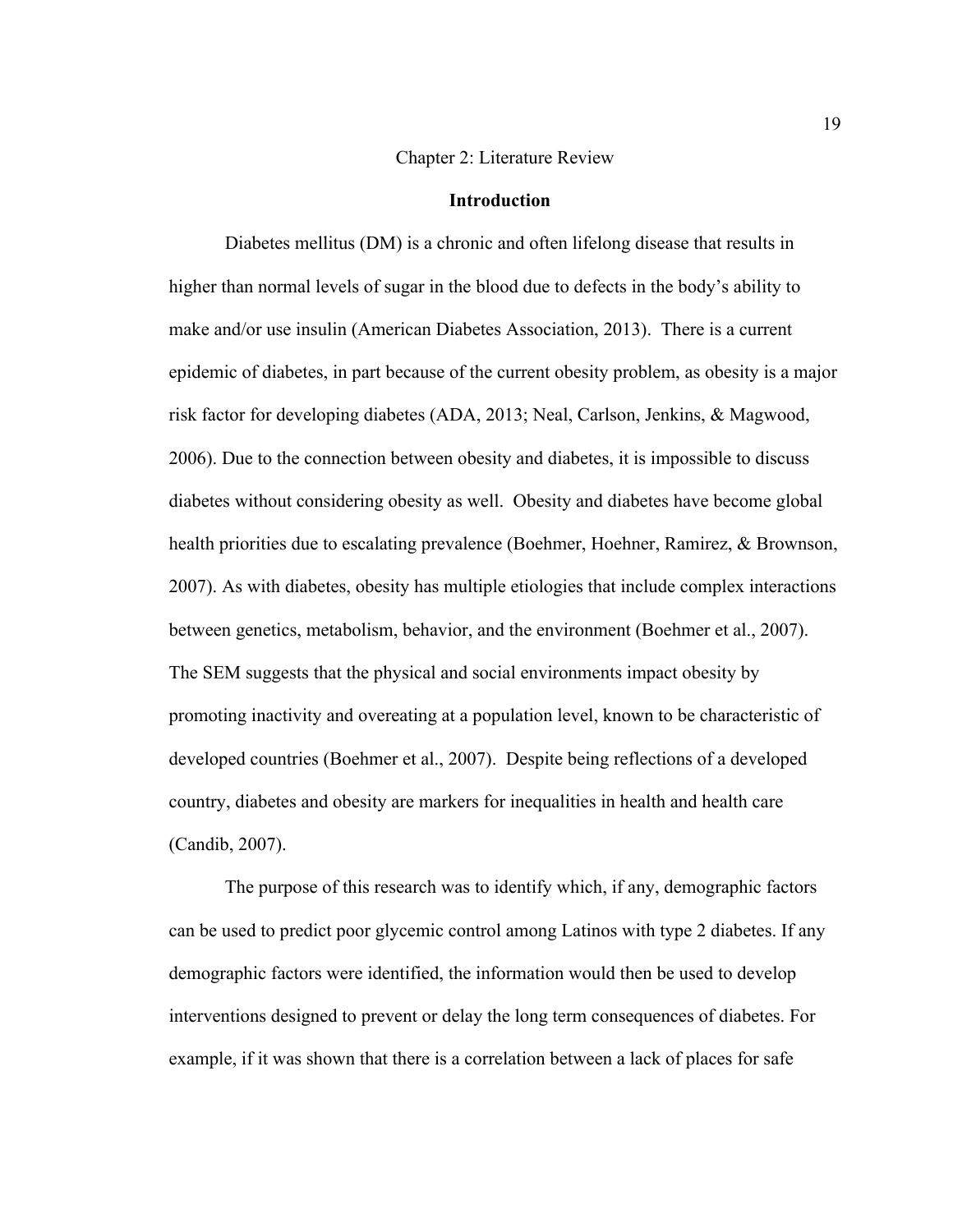outdoor exercise, determined by the home address, this information could be shared with the city budget committee to perhaps encourage placement of sidewalks or improved lighting in the identified areas. Or perhaps it could be used to encourage the development of an exercise center in an abandoned building in the area.

In this chapter, a number of different factors related to the problem of diabetes among Latinos were reviewed, beginning with a description of the literature search strategy, and followed by the theoretical framework of the study. A discussion of the epidemiology of diabetes among Latinos follows, in which the impact of the disease was discussed, along with a review of Latino beliefs and cultural issues related to diabetes. A review of barriers to diabetes self-management, including acculturation, financial factors, and cultural barriers was addressed, and the chapter ends with a discussion of environmental and provider-related barriers to diabetes self-management.

#### **Literature Search Strategy**

The literature review performed was completed using multiple databases, including CINAHL, Google Scholar, Academic Search Complete, MEDLINE, EBSCO, and ProQuest Dissertation. This search was completed using the Walden University Library, the Medical Library at Southern New Hampshire Medical Center, and the Rivier University library.

Key terms and combinations were formulated so as to gather literature from a wide range of disciplines, including medicine, nursing, nutrition, public health, and health promotion. Specific terms included: diabetes and Latinos, diabetes and health disparities, diabetes and obesity, diabetes and self-management, glycemic control and Latinos,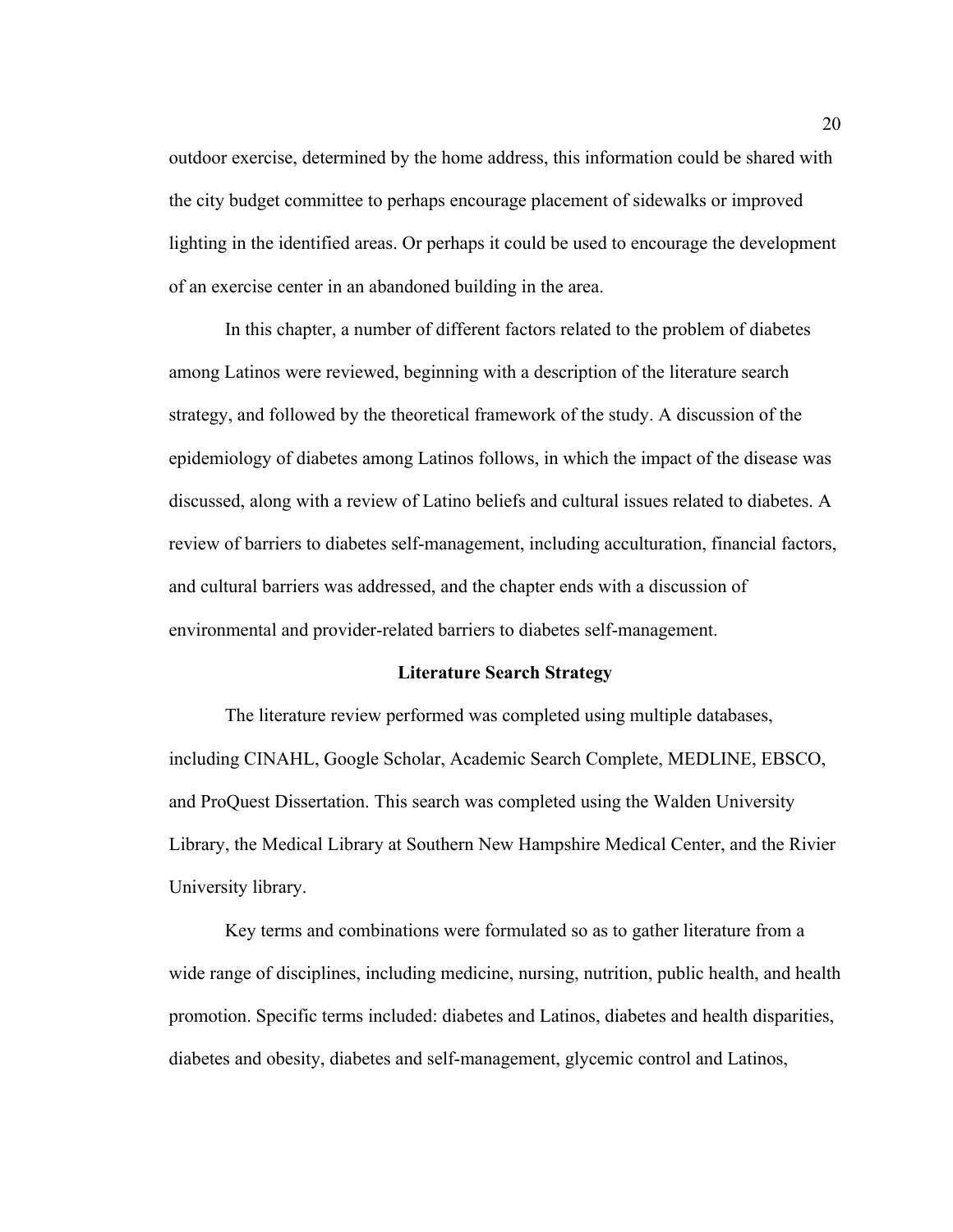barriers to health care, cultural competence and diabetes, patient/provider language concordance and the SEM.

The literature search included mainly the years 2005 to present; however, there were a few earlier studies which were either of historical significance or were one of a very few available articles on specific topics. An example is Stokol's 1996 guidelines for applying the SEM to public health issues, a landmark publication and very much in use today (Stokols, 1996). Another would be the study of differences in diets among ethnically diverse neighborhoods (Diaz-Roux et al., 1999). Additionally, Kemp and Rasbridge (2004) is a very commonly used handbook, as is the pocket guide by Lipson, Dibble, and Minarik (2000) for clinicians at all levels when dealing with culturally or ethnically diverse populations.

#### **Theoretical Foundation**

The theoretical framework for this research was the SEM, a systems theory that emphasizes interdependence between people and their environments (Stokols, 1996). It is alternatively referred to as the social ecological theory and social ecological framework in addition to SEM. For clarity, I will use SEM throughout this study. Social Ecological Model is an interdisciplinary model used extensively in public health and epidemiology. Researchers using this model have examined contributions from the social and behavioral sciences as they impact individual health behavior. The SEM has also been found to be useful for a number of research methodologies, including epidemiological analysis (Stokols, 1996). Rather than focusing simply on biology and environment, researchers may use this model to consider environment as having multiple layers, including social,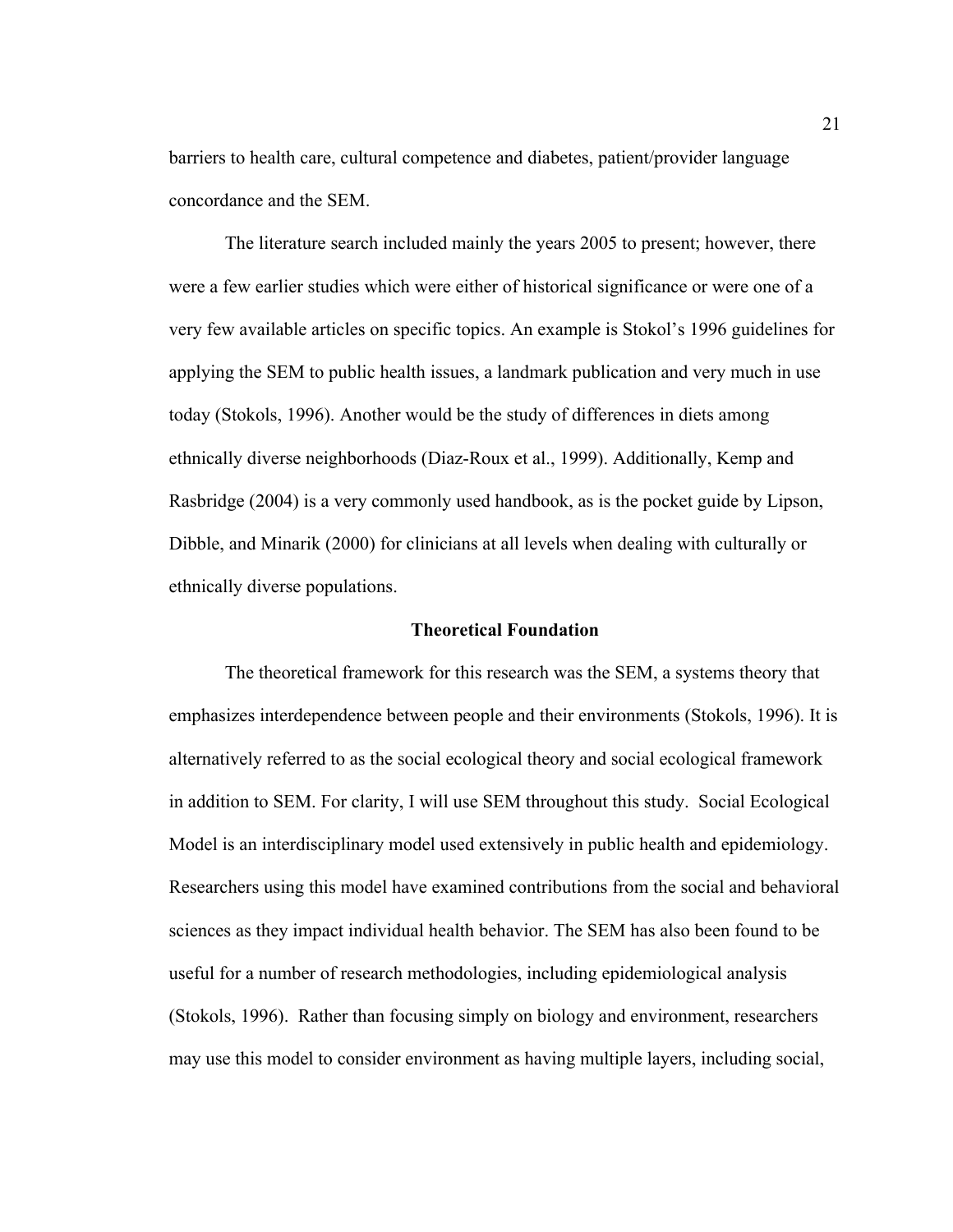physical, and cultural. Within the SEM, individuals are viewed as both influencing and being influenced by their environments (Lounsbury & Mitchell, 2009).

Another factor that makes SEM appropriate for this study is that researchers can apply the model components to help identify what factors are, and are not, within the scope of control of individuals, families or groups, and communities. This information may then be used by clinicians and policy makers to develop interventions at the most appropriate level by understanding which social factors enable or constrain undesirable behavior, or promote or discourage desired behaviors (Blanchard et al., 2005; Lounsbury & Mitchell, 2009). An example of this use of the SEM was found in a study by Blanchard et al. (2005). They used the SEM to try to clearly establish a link between physical inactivity and weight. Whittemore et al. (2004), in one of the first studies in which the SEM was used to study diabetes, inactivity, and weight gain, used the SEM to determine how challenges to both prevention and self-management of type 2 diabetes may be overcome by developing interventions at various levels in the environment.

Originally presented by Lewin (1936) in his cornerstone work *Principles of Topological Psychology*, an equation was developed to represent his model of the SEM:  $B = f(P/E)$ , where *B* is behavior and that is the result of the *f* (function) of the interaction between the person (P) and environment (E) (Lounsbury & Mitchell, 2009). Starting with this equation, this model has been used by the Centers for Disease Control and Prevention [CDC] in developing multilevel approaches to specific health problems. A rainbow shaped figure of bands is used to visually represent the equation, with the very center being the individual. The outer levels include an interpersonal level, (including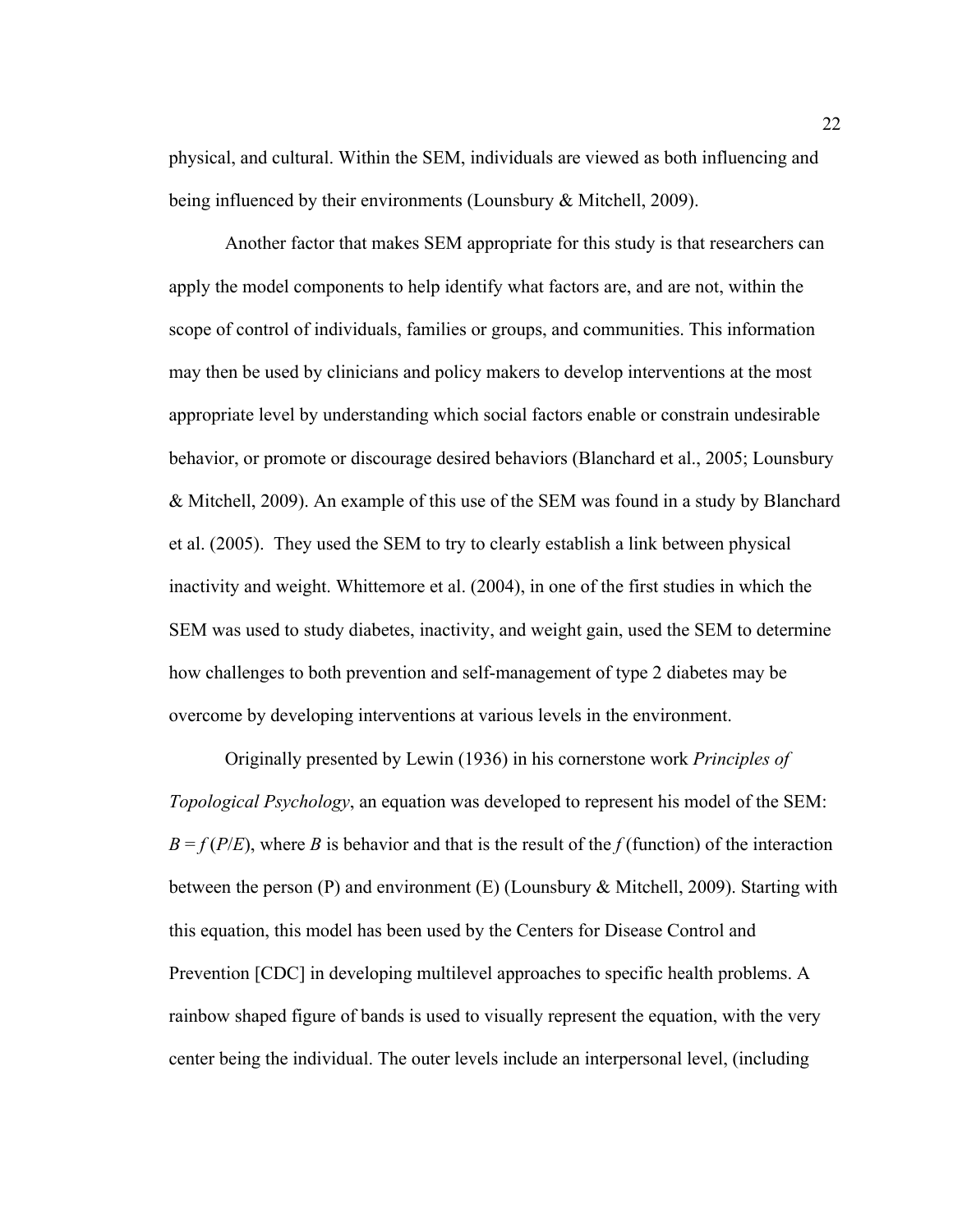health care providers, family, friends), an organizational level (including health care systems, local health departments, insurance programs), a community level (media as sources of communication, community activist groups, churches) and, finally, a policy level (facilitating behavior change through regulation at local, state, and federal levels) (CDC, 2011).

With a few assumptions, the SEM can be applied to problems related to health behavior. It assumes that a single cause of the health problem of interest is not likely, and that the problem of interest is likely to be affected by combinations of factors at one or more level of influence (Lounsbury & Mitchell, 2009). Other parameters include the presumption that socioenvironmental factors as well as biological processes affect individual behavior, and that, over time, even small changes in one or more key factor may produce a significant impact on the problem of interest (Lounsbury & Mitchell, 2009; Whittemore et al., 2004).

For the purposes of the theory ecology is defined as a dynamic way of viewing the complexity of the ecosystem, and involves a number of key principles (Lounsbury  $\&$ Mitchell, 2009). The first principle is interdependence, which specifies that a change in one piece of the whole system will affect the other components (Lounsbury & Mitchell, 2009). As an example, increasing the hours of operation of a health center may be the result of a policy change at the systems level (more money to pay more providers). Another principle is cycling of resources. This involves finances, goods, and services, and refers to the movement of resources in and out of the ecosystem (Lounsbury & Mitchell, 2009). Adaptation refers to how a community or individual uses and reallocates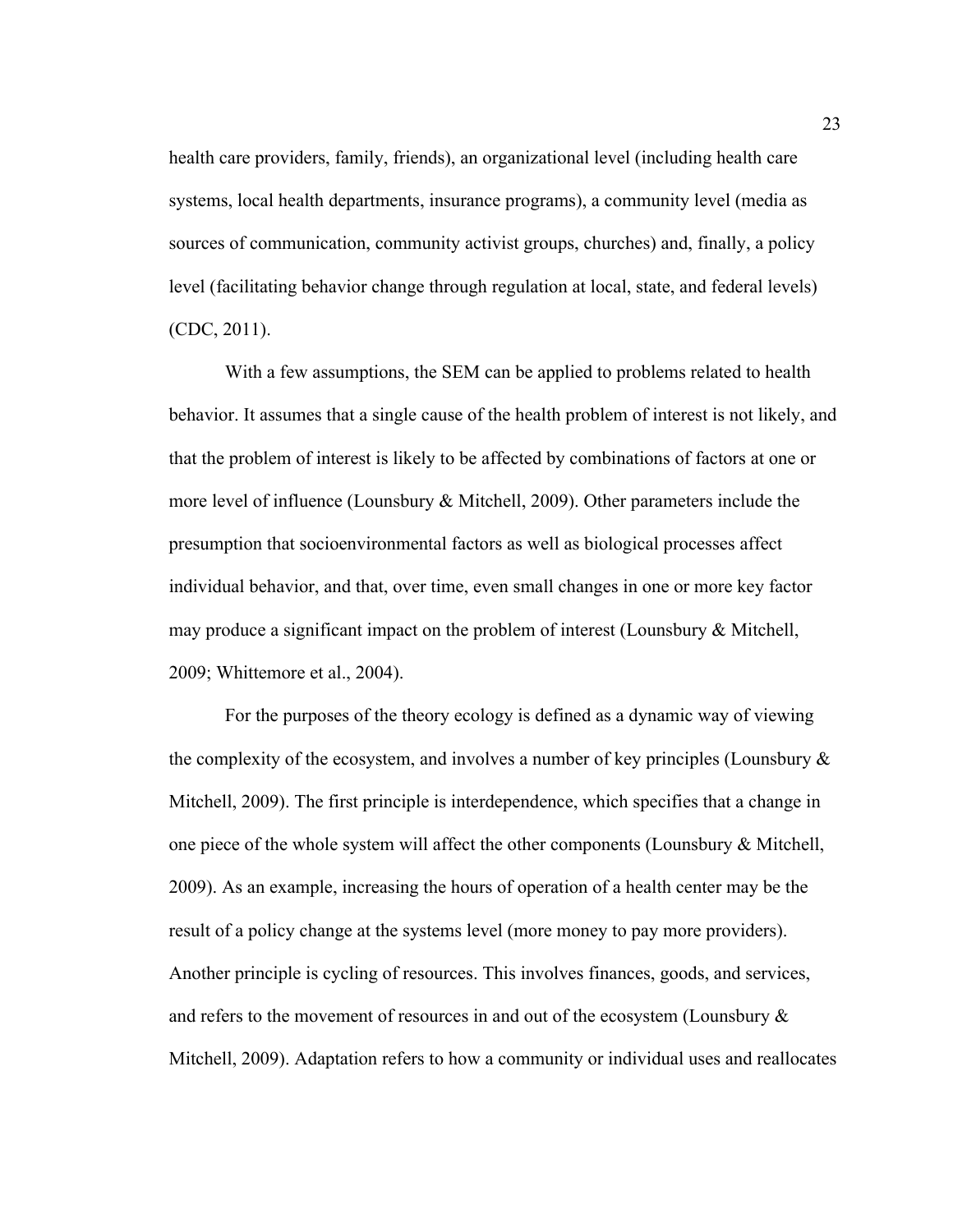resources in response to a change in the ecosystem (Lounsbury & Mitchell, 2009). For example, a large influx of uninsured people, either new residents or those who have lost jobs, would require a shifting of resources (money) to the health center as a response. Finally, succession is the long-term movement of people or populations into and out of the community. This is often the result of previous adaptation (Lounsbury & Mitchell, 2009).

The SEM has been used extensively in public health research because it examines public health issues in a system-oriented manner, evaluating structure and process interactions within the community over time (Lounsbury & Mitchell, 2009). Application of the SEM may be either one directional or multidirectional and may be used simultaneously across disciplines. The SEM is supported by several organizations that seek to understand health problems from a systems viewpoint, including the CDC, the National Institute of Health (NIH), and the Office of Behavior and Social Science Research (OBSSR) (Lounsbury & Mitchell, 2009; Whittemore et al., 2004).

There are a number of examples of how the SEM has been used in research for some of the same factors considered for this research. Blanchard et al. (2005) reported on a study of environmental factors promoting obesity. They considered the physical environment of the neighborhood, including the presence or absence of parks, sidewalks, and walking trails. They also considered locations, distributions, and quality of recreational facilities, the presence or absence of community clubs, and the influence of churches (Blanchard et al., 2005).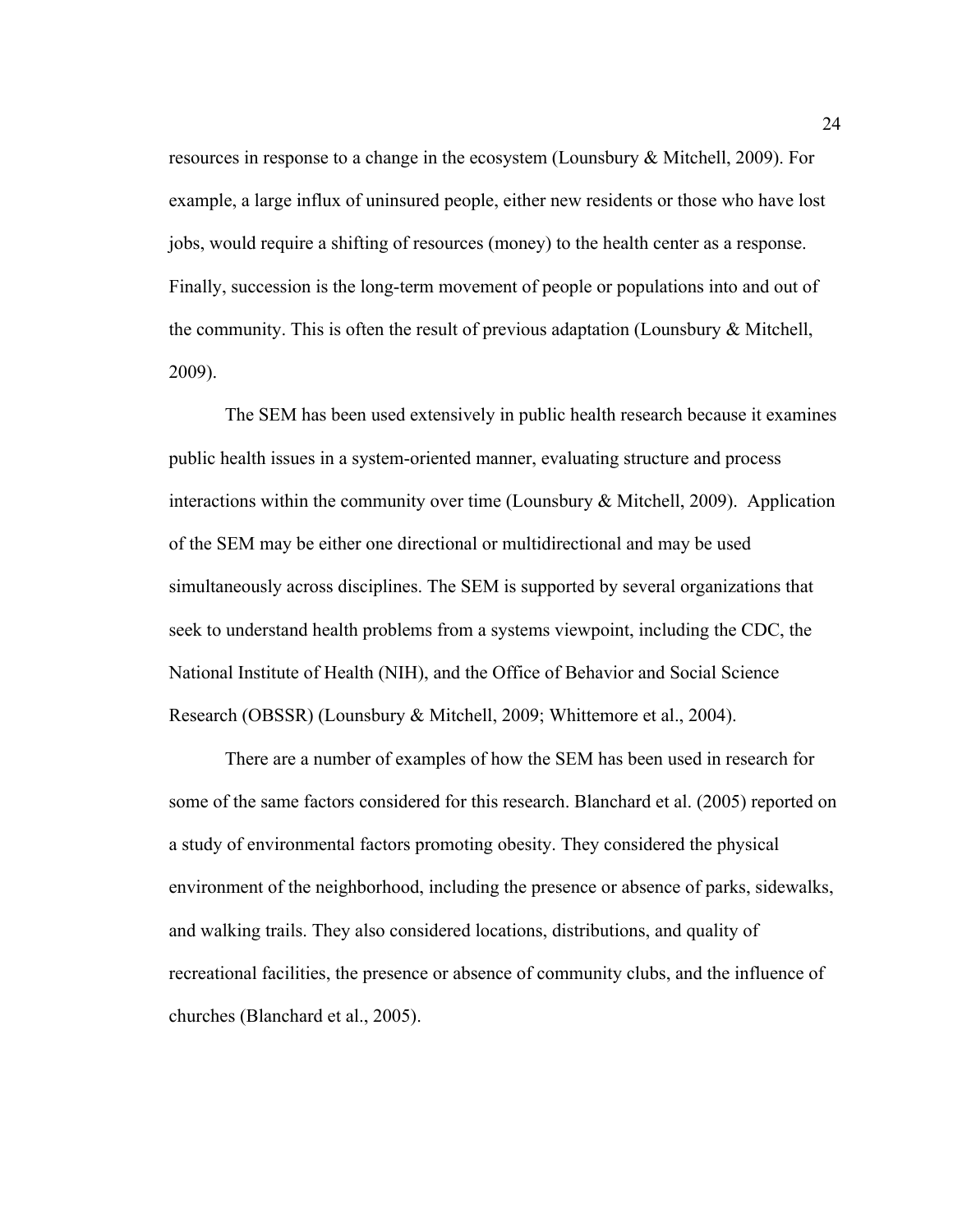Whittemore et al. (2004) used the SEM to examine the interaction between diabetes and obesity, with the knowledge that 80% of those with type 2 diabetes are also obese. The authors used the SEM to examine ways to expand and enhance diabetes prevention and management programs. They identified personal, interpersonal, institutional, community, and public policy strategies to enhance disease selfmanagement and glycemic control (Whittemore et al., 2004). At a personal level, Whittemore et al. (2004) considered items like genetics, negative health behaviors, and ability to change. At an interpersonal level, the authors addressed relationships with family, friends, neighbors, and colleagues. Institutional considerations included such items as health promotion programs in work, school, or faith-based organizations. Community assessments as well as community health-related campaigns were reviewed; public policy was reviewed at a local, state, and national level (Whittemore et al., 2004). They also stressed the ability of the SEM to coordinate linkages between levels.

Richards, Riner, and Sands (2008) provided another example of the SEM being used to address public health issues, in this case to develop and promote physical and weight management programs. The SEM was used to study these issues at multiple levels and, in conjunction with a community assessment, to develop multilevel interventions to promote physical activity. The results were then used to develop personal, interpersonal, organizational, and community policy interventions as well as ways to link these (Richards et al., 2008). The strength of the SEM model lies in its applicability across many disciplines and at different levels. Examples are easily found that support the use of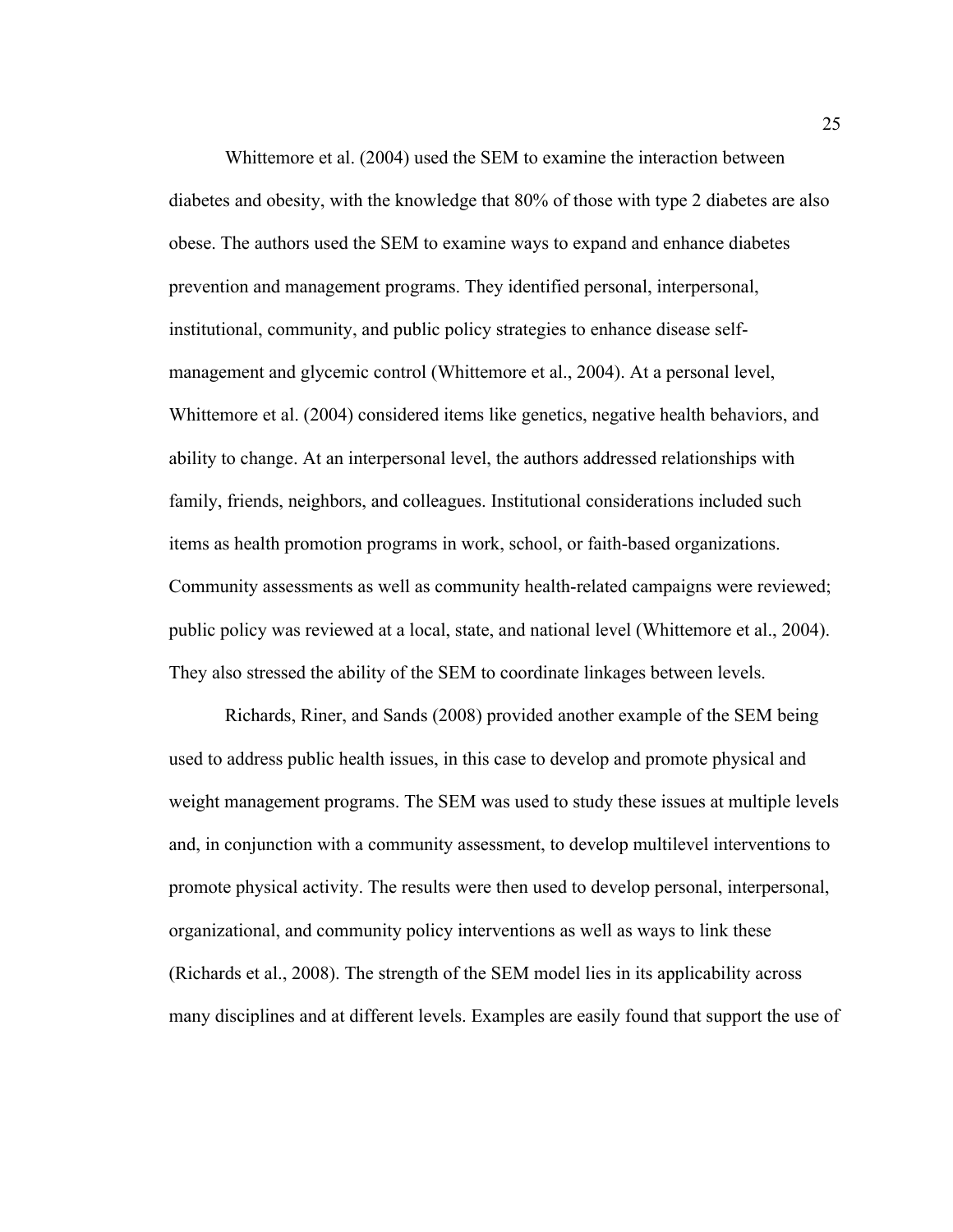the SEM for health management studies, and was therefore the model was a valid choice as the guiding framework for this study.

The demographic factors examined in this research addressed issues applicable to several levels of the SEM, including linkages between them. The variables in this research were related to intrapersonal factors, interpersonal factors, institutional factors, and community factors. Carson, Reynolds, Fonseca, and Muntner (2010) found that the demographic profiles of those individuals with controlled diabetes differed from those not well controlled. This suggests that the place a person lives, a personal factor, has an effect on control. Where a person lives is affected by community level factors such as presence of sidewalks, adequate lighting, and accessibility to health care. Further, in their study about the unmet needs of Latinos with diabetes, Cusi and Ocampo (2011) found that targeting environmental factors that affect diabetes control (community level factors) is the most cost-effective way to prevent complications caused by poor control (personal factor).

### **Review of the Literature Related to Key Variables**

# **Epidemiology of Diabetes**

As of 2010, 25.8 million Americans had diabetes or 11.3% of the population (Haas et al., 2013). Of this 25.8 million, 18.8 have been diagnosed, with 7 million undiagnosed (Haas et al., 2013). In addition, another 79 million would be classified as having prediabetes (Haas et al., 2013; National Diabetes Fact Sheet, 2011). The ageadjusted prevalence in American adults over age 20 is 7.1% for non-Latino whites and 11.8 % for Latinos National Diabetes Fact Sheet, 2011). In addition, separating out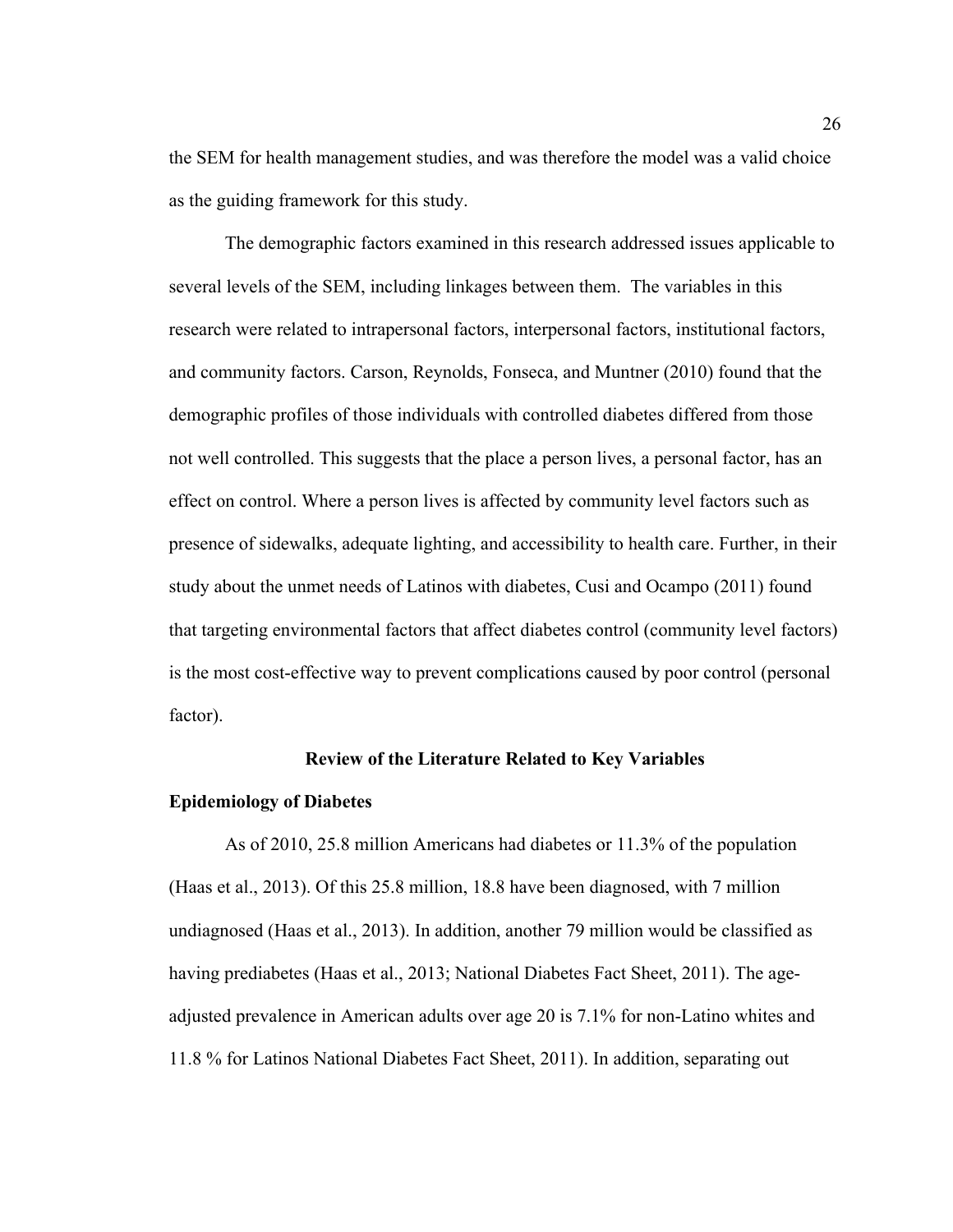Mexican and Puerto Rican Latinos reveals an even higher prevalence with 13.8% for Puerto Ricans and 13.3% for Mexicans (National Diabetes Fact Sheet, 2011).

The majority of the literature addressed *Hispanics* or *Latinos* as one group; however, there are significant differences within the group. Latinos from South and Central America as well as those from Cuba actually have a lower rate of diabetes than non-Latino whites (Campos, 2007). Mexican-Americans, Puerto Ricans, and those from the Caribbean Islands have the highest rates (Campos, 2007). The age and sex-adjusted rates of all cause and cardiovascular mortality is significantly higher among Mexican-Americans with diabetes than for non-Latino whites (Campos, 2007). In New Hampshire, where most Latinos are from Mexico, the Caribbean, and Puerto Rico, the risk for a Latino person to develop diabetes is 66% higher than non-Latino whites (BRFSS, 2010).

According to the most recent BRFSS trends in data, the number diagnosed with diabetes has tripled in the United States since 1980, rising from 5.6 million in 1980 to almost 21 million by 2010 (CDC, 2012). In addition, many with diabetes do not know they have it, so these numbers are presumed to be low. Further, diabetes is not a problem only in the U.S. The most recent World Health Organization (WHO) data reveals that in 2012, 347 million worldwide were diagnosed with diabetes (WHO, 2013). The number of deaths from diabetes is expected to increase by 50% in the next 10 years (WHO, 2013).

Further examination of BRFSS data shows that New Hampshire has approximately 77 thousand people with diabetes (BRFSS, 2010). When asked if they had ever been told they had diabetes, 7.9% of New Hampshire residents responded positively,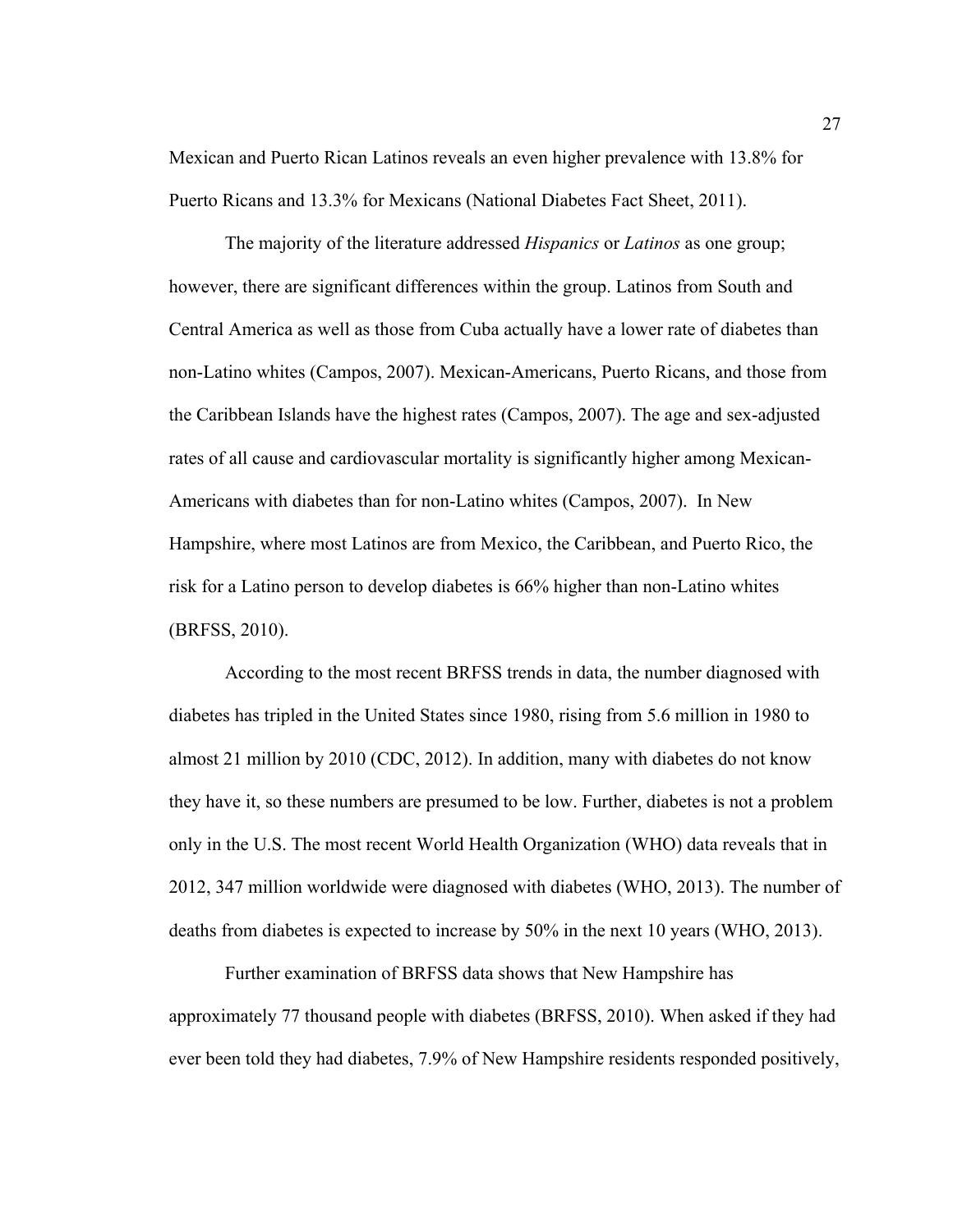with an additional 2.2% responding that they had been told they are prediabetic (BRFSS, 2010). In addition to diabetes, many people are identified as prediabetic, meaning they have impaired glucose tolerance or impaired fasting glucose. These are often present five years or more before the development of type 2 diabetes (CDC, 2010).

Medical costs for those with diabetes in the United States in 2012 totaled \$245 billion, with \$176 billion in direct medical care costs (National Diabetes Fact Sheet, 2011). The remaining \$69 billion was the cost of reduced productivity. The average medical cost for a person with diabetes was 2.3 times higher than for someone without diabetes (National Diabetes Fact Sheet, 2011). These costs have gone up since the last accounting in 2006, but diabetes remains one of the most expensive diseases in terms of health care costs.

The American Diabetes Association, the most widely recognized source for diabetes information, has made specific recommendations regarding the care of those with diabetes. For example, all those with diabetes should have a yearly dilated eye exam, sensation on the bottom of their feet should be checked at least yearly; and the HgbA1c should be checked at least twice a year (ADA, 2013). A chronic disease in its own right, diabetes can also be the cause of other chronic diseases, such as kidney disease and cardiovascular disease. It is well supported that controlling diabetes is important for preventing complications (Lee, Liu, & Sales, 2006; Nam et al., 2011). Recommendations for the care and self-management of those with diabetes include keeping a HgbA1c of 7% or less, the level at which it is believed that the risk of diabetes complications diminishes (ADA, 2013). Early and intensive blood sugar control has been shown to reduce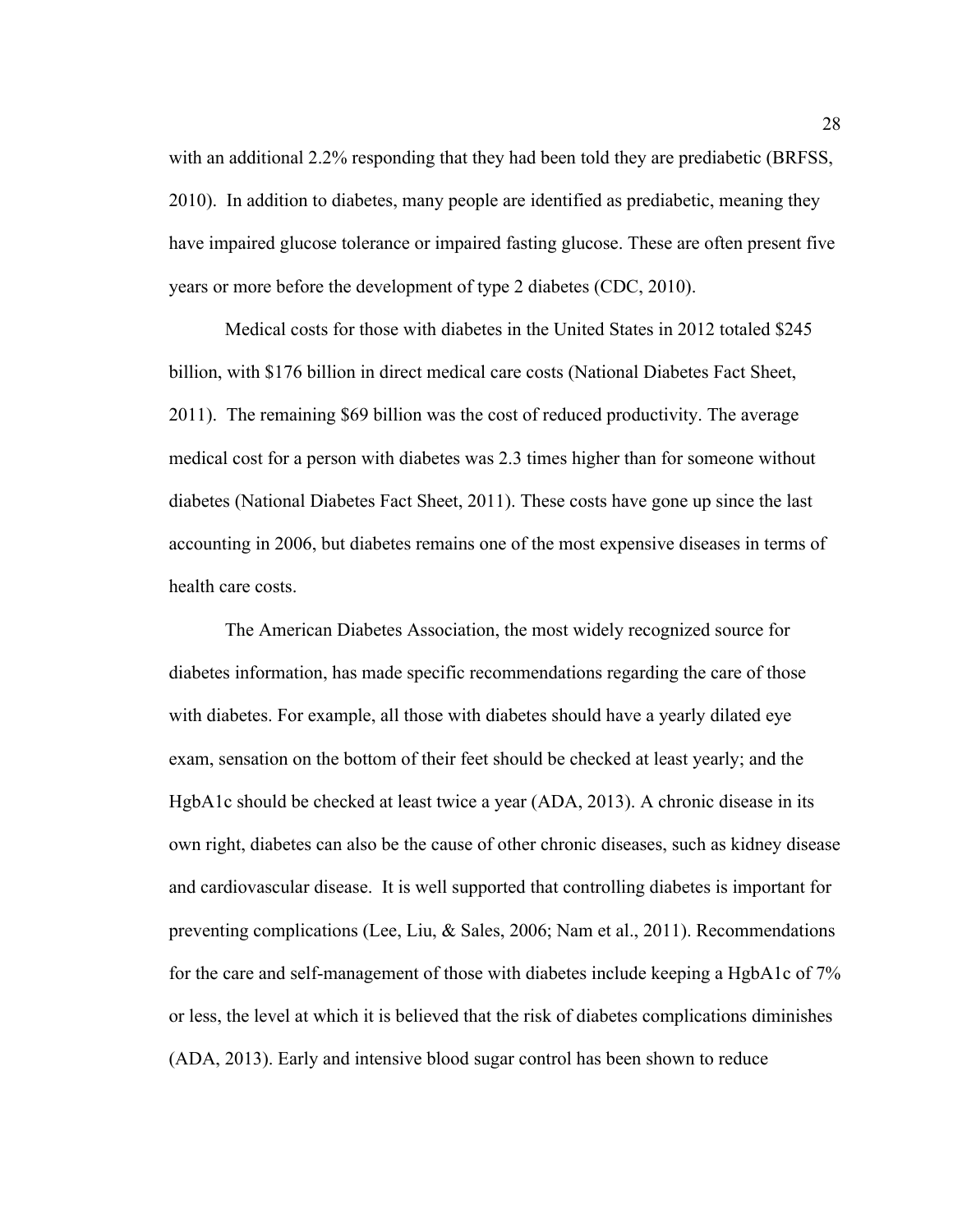microvascular damage, which in turn decreases the likelihood of end organ damage (ADA, 2013; Campos, 2007; Lee et al., 2006; Nam et al., 2011). First level therapy involves meal planning and dietary management, and increased exercise (ADA, 2013). Next is stepwise introduction of oral anti-diabetic agents. Individuals with diabetes may be on one or several medications as there are a number of different classes of medications that target the problem from different angles. Despite all the different options for oral medications, insulin is often eventually needed and is considered the most effective treatment. Studies have shown that Latinos are 1.5 times more likely to resist treatment at any level than non-Latinos (Barrera, Toobert, Stryker, & Osuna, 2012; Campos, 2007; Coronado, Thompson, Tejeda, Godina, & Chen, 2007), despite the fact that few diseases have outcomes as dependent on patient adherence to treatment recommendations and self-management as diabetes. The remainder of this literature review considers the relationships between Latinos and the various aspects of diabetes care, along with disparities associated with them.

#### **Impact of Diabetes on Latinos**

There has been a substantial amount of research done regarding health disparities in diabetes among Latinos. Latinos have been shown to have higher prevalence, more complications, and worse outcomes than non-Latino whites, and their quality of care has been shown to be inferior (Mainous, Diaz, & Geesey, 2008). It has been predicted that one half of Latino children born today will be diagnosed with diabetes in their lifetimes (Sullivan, Hicks, Salazar, & Robinson, 2010). Another prediction states that 20% of all Latinos will have diabetes by 2031 (Lopez-Class & Jurkowski, 2010). Latinos are 1.7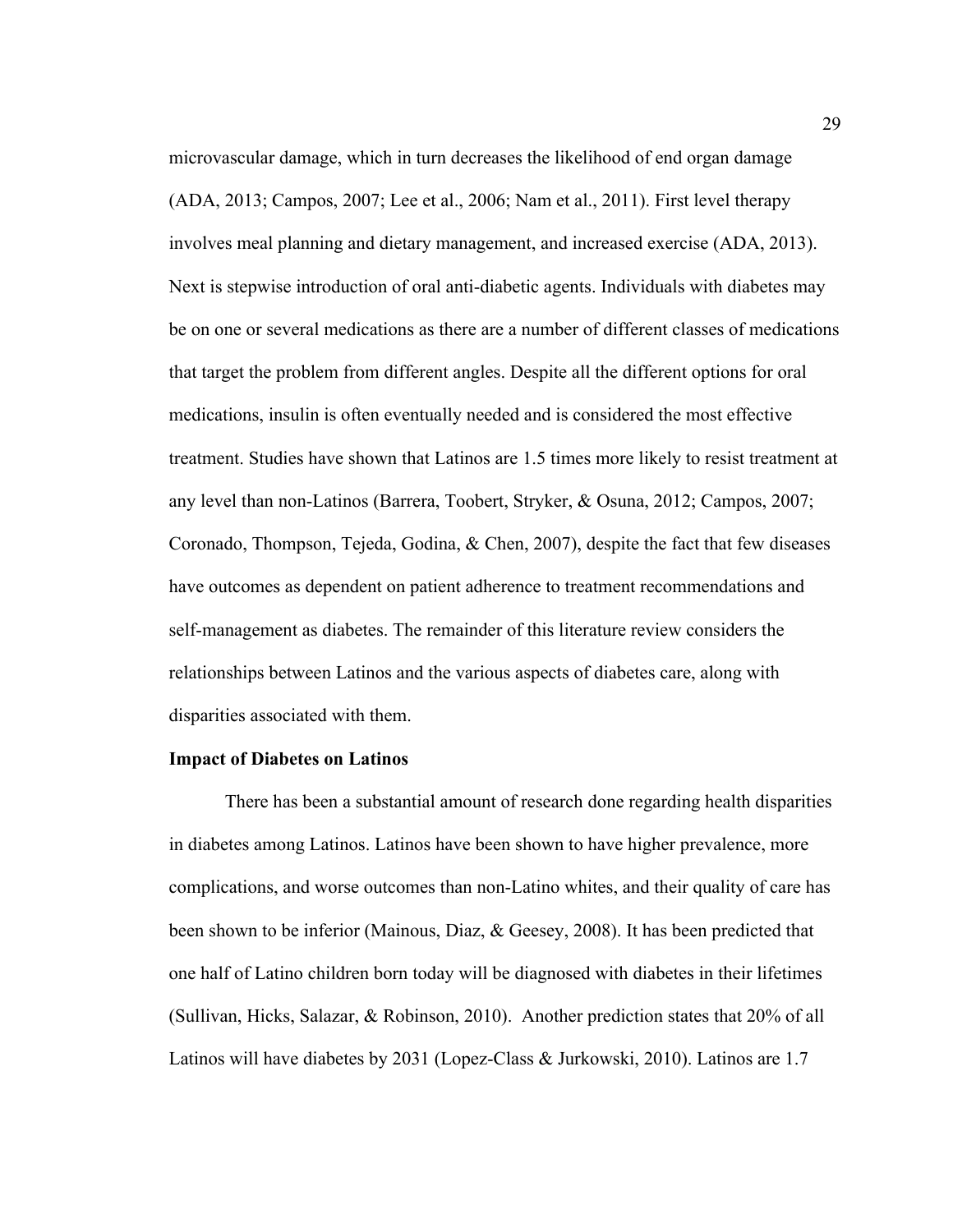times more likely than non-Latino whites to be treated for end-stage renal disease, a common consequence of poorly controlled diabetes (Office of Minority Health, 2010). Additionally, Latinos are 1.5 times more likely to die from the disease (Office of Minority Health 2010). This supports the premise that Latinos do not receive the same quality of care as non-Latino whites. Even in regards to the most basic of primary care of diabetes, Latinos do not receive the same quality of care. In 2010, 61% of non-Latino whites received a flu vaccine as opposed to 45% for Latinos. This is not necessarily to imply that poorer care is delivered because they are Latino; rather it is often related to lack of compliance, often due to lack of understanding. Latinos have a higher incidence of complications from diabetes than non-Latino whites (ADA, 2013). This could be due to a combination of problems. One problem is a difference in medical management. Those without insurance and low salaries may not be on the best medications. There may be a lack of a regular provider. Going to the Emergency Department for primary care is not the best idea. People with diabetes need regularly scheduled visits with their provider along with the recommended lab work (ADA, 2013; Coronado et al., 2007). In addition, it may be more difficult to get to recommended referrals, particularly to an ophthalmologist, to monitor for diabetic retinopathy. Telling a person with diabetes that diabetes is the most common preventable cause of blindness (ADA, 2013) is not helpful if they need to balance that need with putting food on the table. Inadequate access to care may also be due to a shortage of providers, lack of transportation, inconvenient hours, or cultural barriers such as language. Regardless of the reason for lack of access, the result is poor quality of care, or even no care at all. The care received may not be lacking at any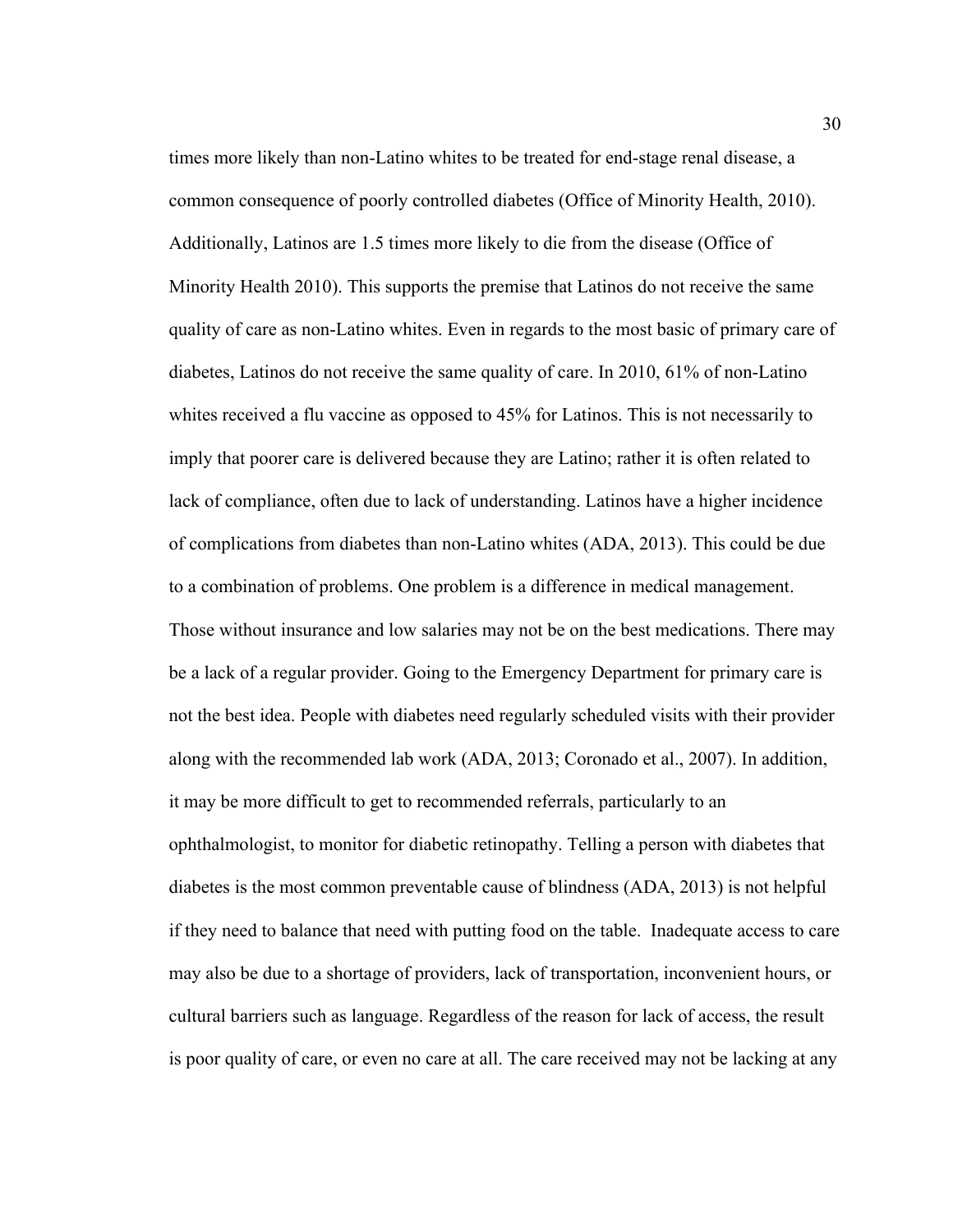given point in time, but a dearth of care extrapolated over the course of the illness amounts to the same results, complications. Complications associated with inadequate access to care include end-stage renal disease, diabetic retinopathy and blindness, neuropathy and lower extremity amputation (ADA, 2013; Lee, Liu, & Sales, 2006).

Management Sciences for Health (n.d.) stated that diabetes was a challenge and further supported the importance of diabetes in Latinos. This is due to increased prevalence in the population, a high incidence of risk factors in Latinos (such as obesity and improper nutrition practices), a higher risk of diabetes complications, and the growth in the numbers of Latinos in the U.S. (Office of Minority Health, 2012).

There have been a number of compounding issues identified among Latinos with diabetes. Latinos have a higher prevalence of obesity, which often leads to diabetes. They are more likely to be uninsured or underinsured, leading to a lack of regular medical care (Gonzalez, Vega, Rodriguez, Tarraf, & Scribney, 2009; Neal, Magwood, Jenkins, & Hossler, 2006a). Being a woman and Latina is another potential compounding issue. Women of Latina heritage in the United States have more than twice the prevalence of diabetes of non-Latina white women and have more complications. Latina women who are obese, are then at a much greater risk of developing diabetes (Barrera et al., 2012; Neal et al., 2006a).

There are a number of likely reasons for differences in blood sugar control. To begin, Latinos are the most likely of the minority groups to have no insurance and to have financial barriers to medication acquisition and use (Fernandez et al., 2010). They must then find a community health center with a sliding fee scale and they must be able to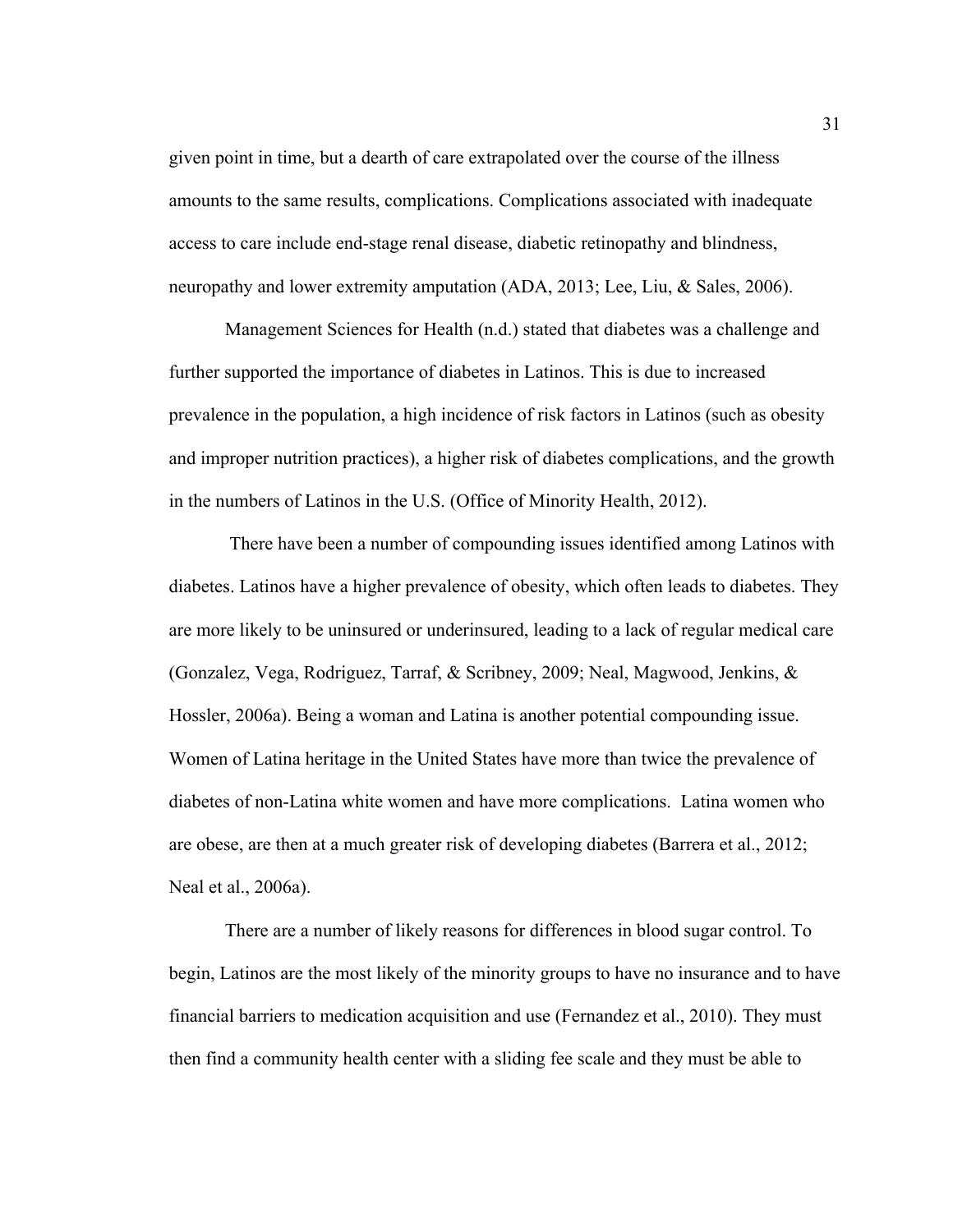apply to the various drug companies for free or discounted meds. Nearly all drug companies have these programs but they are difficult to access if language is an issue. Since Latinos are the most likely minority group to lack proficiency in English, many not even being literate in their own language, it is easy to understand why they may be "noncompliant" with their medications. They are also often unable to understand written instructions, even if written in their native language (Fernandez et al., 2010; Gonzalez et al., 2009). In this research, the variables of income, insurance coverage, and language spoken will be considered as potential indicators of poor glycemic control.

Poor glycemic control is not just a lack of medical management (Lee et al., 2006). Studies have shown that Latinos are less likely to be involved in self-management activities than other groups. In one case-control study, it was found that Latinos were less likely to self-manage their diabetes with diet and exercise and had fewer eye exams (Lee et al., 2006). The conclusion was that Latinos engage in fewer self-management activities. Another study (Gonzalez et al., 2009) examined racial and ethnic differences in health care use and costs for adults with diabetes. Lee et al. (2006) used the Medical Expenditure Panel survey, which included a nationally representative sample of noninstitutionalized civilians in the US. The findings supported a significant difference between ethnic groups. Latinos tended to be younger, fewer were married, had the lowest educational level, had lower income, and only 80% had insurance (non-Latino whites were 97% insured). In a similar study, Lopez-Class and Jurkowski (2010) found that of the 80% who were insured, Latinos were far more likely to have Medicaid than private insurance (Lee et al., 2006; Lopez-Class & Jurkowski, 2010). Latinos were also found to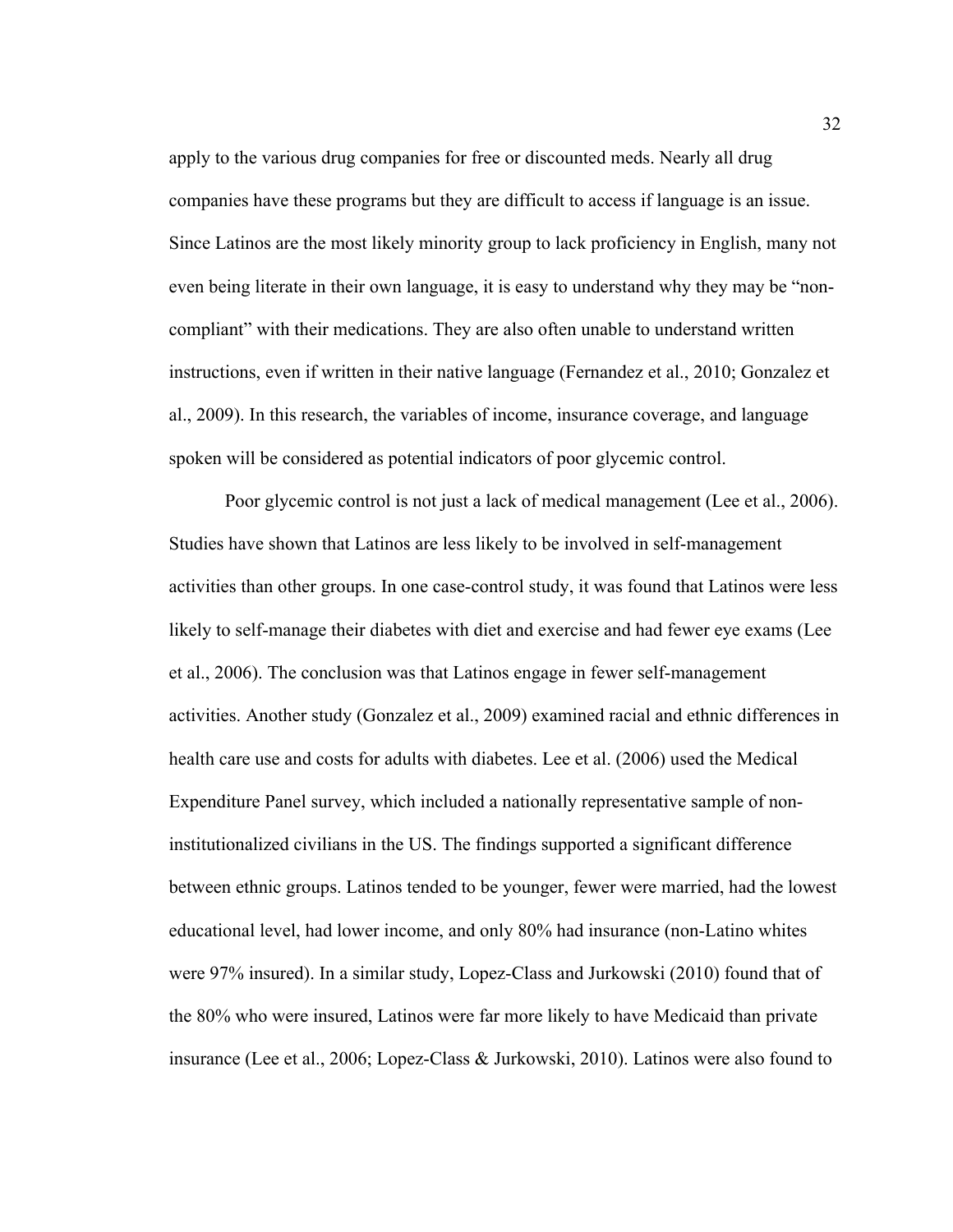have the most eye problems, because they were the least likely to get annual dilated eye exams. Nam et al. (2011) found similar results. They concluded that poor glycemic control was the result of failure in self-management by patients, along with inadequate intervention strategies by providers.

Another study of racial and ethnic differences between Latinos and non-Latinos was completed using the population of East Harlem in New York City (Horowitz, Colson, Hebert, & Lancaster, 2004). East Harlem is 90% Latino and/or African American, and only 6% white. This was compared to the Upper East Side of New York York City and separated at 96<sup>th</sup> Street. In East Harlem, one third of adults and one half of children lived in poverty at the time of the study (Horowitz, et al., 2004). Statistics from a more recent survey indicate that the poverty rate is even higher, with 43.3% of East Harlem residents living at or below poverty level, including nearly 60% of children living at or below poverty level (Areavibes, 2013). East Harlem also had the highest rate of obesity and the highest all-cause death rate in New York City (Horowitz et al., 2004). The prevalence of diabetes among those in East Harlem was two times that of those in the Upper East Side. Among the individuals with diabetes in East Harlem, the rate of diabetes-related amputations was five times the rate in New York City as a whole. Finally, the authors found that 40% of those responding did not follow dietary recommendations because of financial limitations (Horowitz et al., 2004). Although ten years old, this study indicated that there are differences in the outcomes of diabetes between these two groups. More recent statistics from the New York Department of Health (2012) indicated that this health disparity remains a concern. Mortality caused by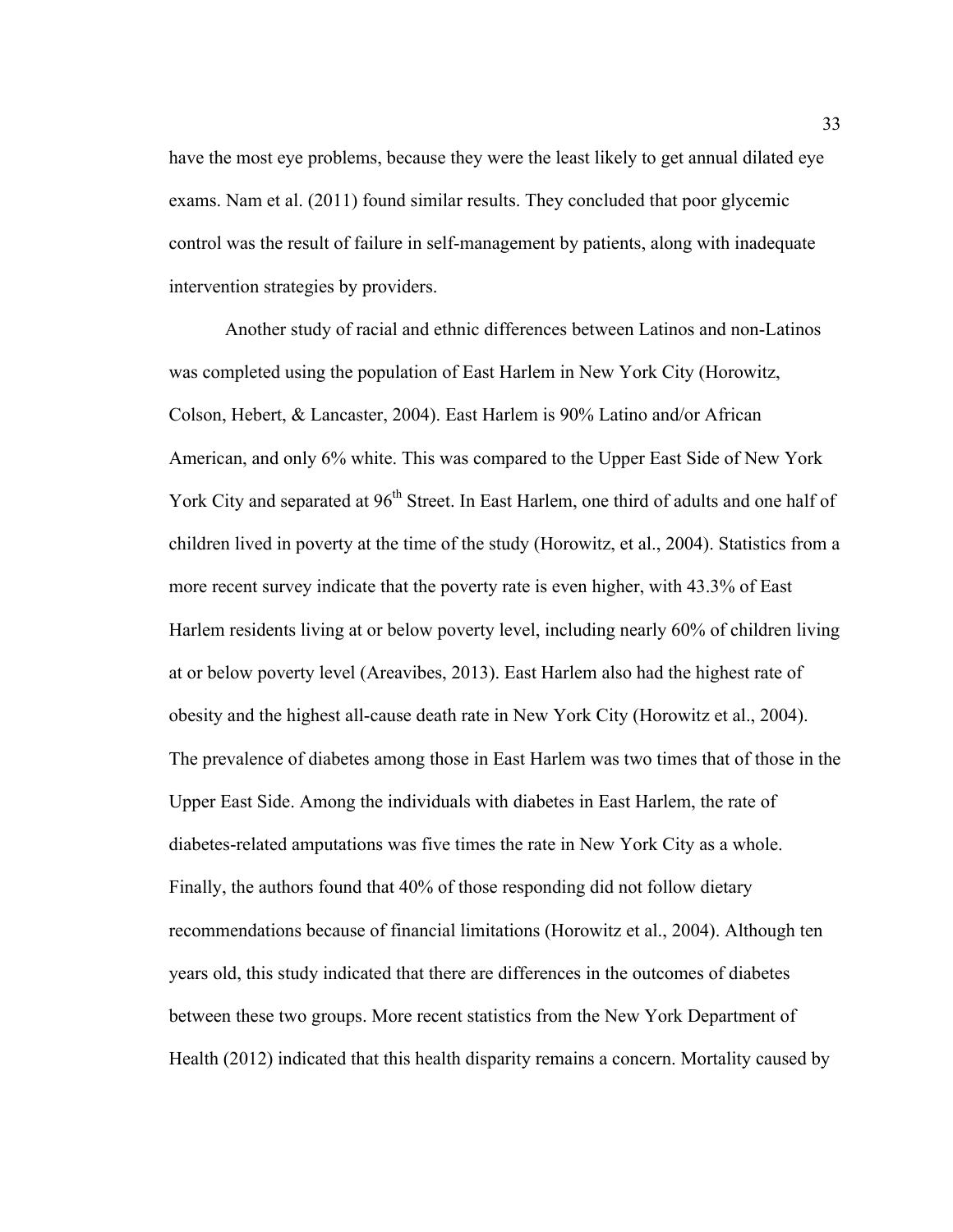diabetes was 12.4 per 100,000 for Latinos, and 12.4 per 100,000 for non-Latino whites. Hospitalizations caused by diabetes occurred at a rate of 272.5 per 10,000 for Latinos and 163.1 per 10,000 for non-Latino whites. Finally, the rate of complications per 10,000 residents was 2.4 for non-Latino whites and 6.1 for Latinos (New York State, Department of Health, 2012). Factors related to community characteristics, including location related to area for safe physical activity and distance from supermarkets will be evaluated in this research.

Activity and exercise is another area where racial and ethnic variations occur. Exercise is an important component of the self-care of diabetics. Bull et al. (2006) and Lopez-Class and Jurkowski (2010) performed studies using the SEM to evaluate the relationship between physical activity and community level supports among low income Latinos. Both Bull et al. (2006) and Lopez-Class and Jurkowski (2010) found that Latinos had much lower levels of activity as well as higher levels of documented nutritional deficiencies. Over 80% of those in the study did not meet the current guidelines for physical activity (Bull, Eakin, Reeves, & Riley, 2006; Lopez-Class & Jurkowski, 2010). Frank et al. (2009) also found a connection between community design, physical activity, and obesity across ethnic and racial groups. Community factors such as prevalence of fast food outlets and few supermarkets led to poor food choices. The importance of assessing how variables affecting exercise are related to the area in which patients with diabetes live and comparing the areas with the HgbA1c was evident after examining these studies.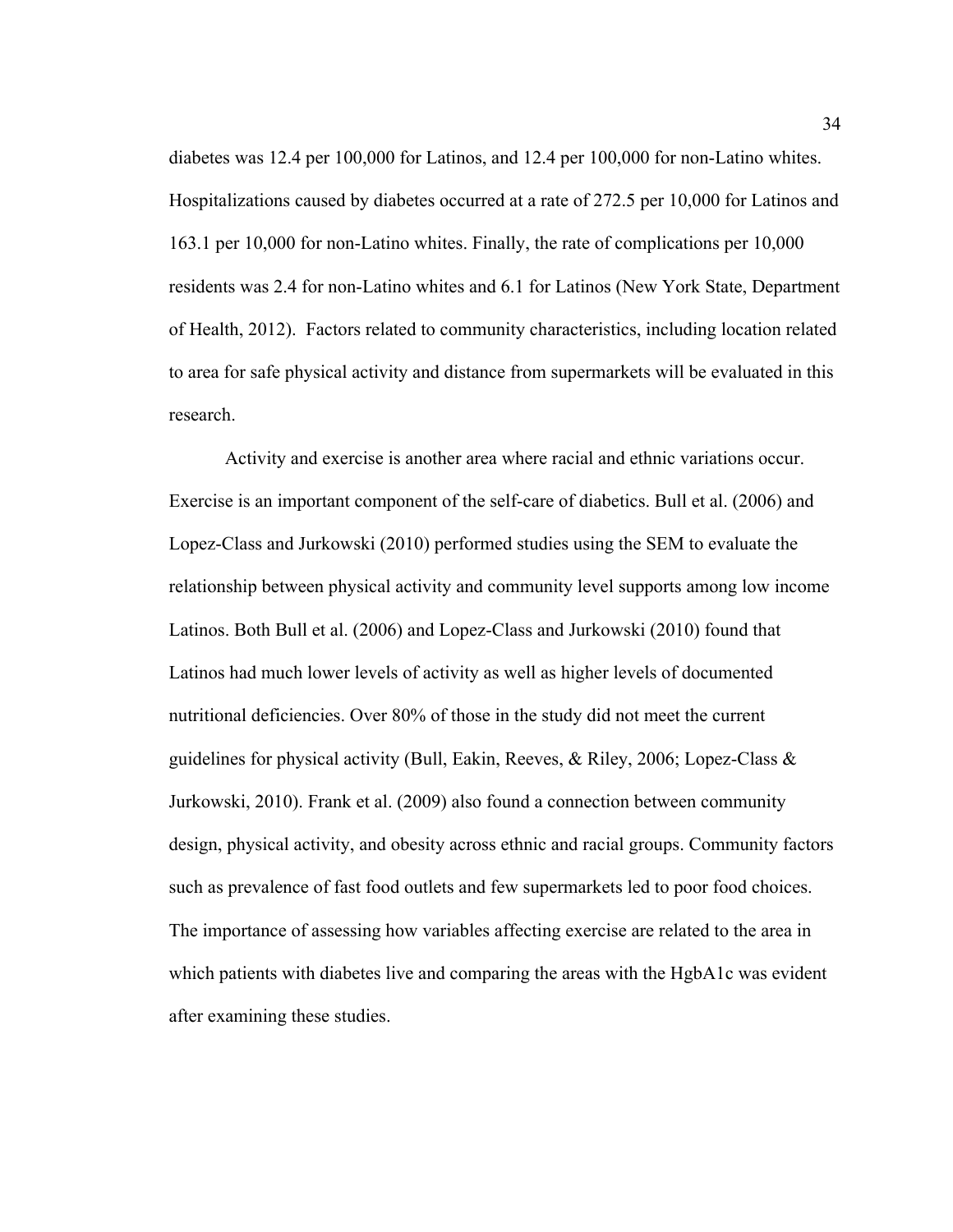# **Cultural Considerations for Latinos with Diabetes**

**Acculturation**. Acculturation is an aspect of individual Latino's lives that may impact diabetes. Acculturation refers to the process of immigrants becoming immersed in and accepting of the attitudes, beliefs, behaviors, and customs of a new culture, usually the dominant one (Perez-Escamilla & Putnik, 2007). Some factors associated with acculturation include birthplace, language used, and the number of years in the U.S. As a Latino becomes part of the new society, there are a number of options, the first being assimilation, or being part of the *melting pot*. In this case, Latinos give up much of their culture and enter the Euro-American mainstream (Perez-Escamilla & Putnik, 2007). Another option is to become bicultural and integrated. In this case, the Latino becomes part of the mainstream but retains their heritage. A third option is to maintain the Latino heritage and culture, becoming separated and segregated. Finally, the Latino can accept the loss of their heritage but refuse integration, making them marginalized or invisible (Perez-Escamilla & Putnik, 2007). For illustrative purposes, this is an oversimplification of a very complex concept. For example, acculturation may move in the opposite direction, such as when someone who is not Latino marries into a Latino family. Also, it is often not a linear process, nor is it unidirectional. For example, acculturation may vary in different settings for the same person. Someone who works with non-Latinos on a daily basis may feel quite comfortable with the adopted culture at work, and yet, still choose to attend an all-Spanish church. And if additional stress is added, such as when someone is ill, there may be some regression in comfort with non-Latinos (Perez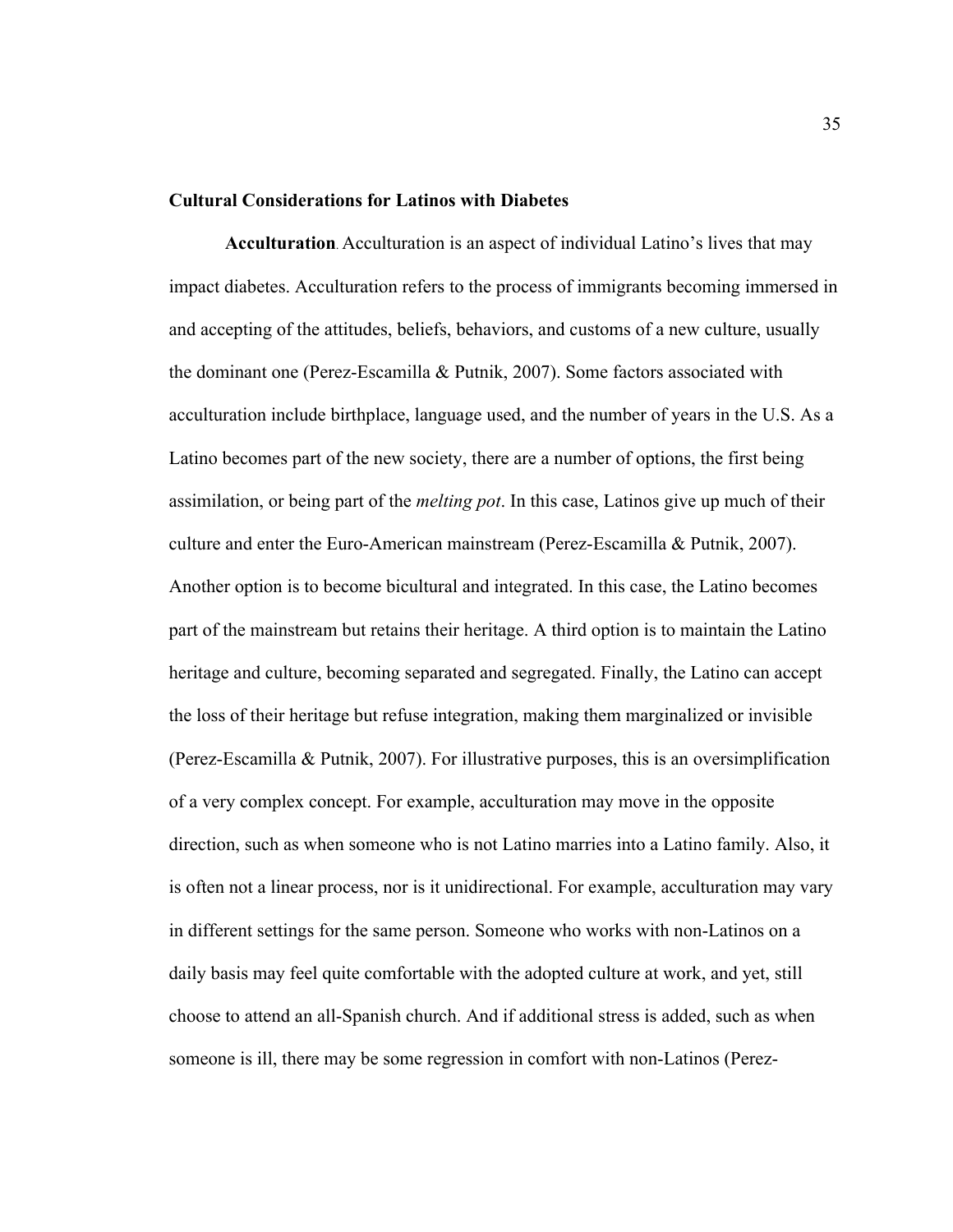Escamilla & Putnik, 2007). These are considerations that need to be taken into account when developing a plan of care for a Latino with diabetes. Although an important consideration, there was not a specific variable related to acculturation in the study. Acculturation, a complex and complicated construct, is beyond the scope of this study. It is discussed here only because it in some way affects all Latinos and their perceptions of their lives.

**Latino beliefs about diabetes.** There are a number of theories about the relationship between personal health beliefs and the impact on illness. Rizzo-Parse's (1992) theory of human becoming is often used because it examines the impacts of lived experiences on health; the health belief model is often used when researching patient compliance and preventative health practice; and, Lazarus' stress and coping model purports that a person's perception of health and illness (both mental and physical) are related to how they evaluate and cope with the stress of illness (Polit  $& Hungler, 1995$ ). Although the different theories used in health research may focus on different facets of health and illness, the importance of personally held beliefs is universally recognized as important (McKean-Skaff, Mullan, Fisher, & Chesla, 2003). Nam et al. (2011) also identified cultural issues and acculturation as the source of potential barriers to selfmanagement in their study. In fact, even among low-income Latinos, it was found that personal and cultural barriers were of more importance than financial ones (Nam et al,  $2011$ ).

In one study, a contextual model was utilized to examine the association between feelings of control and health, incorporating a sociocultural context (McKean-Skaff et al.,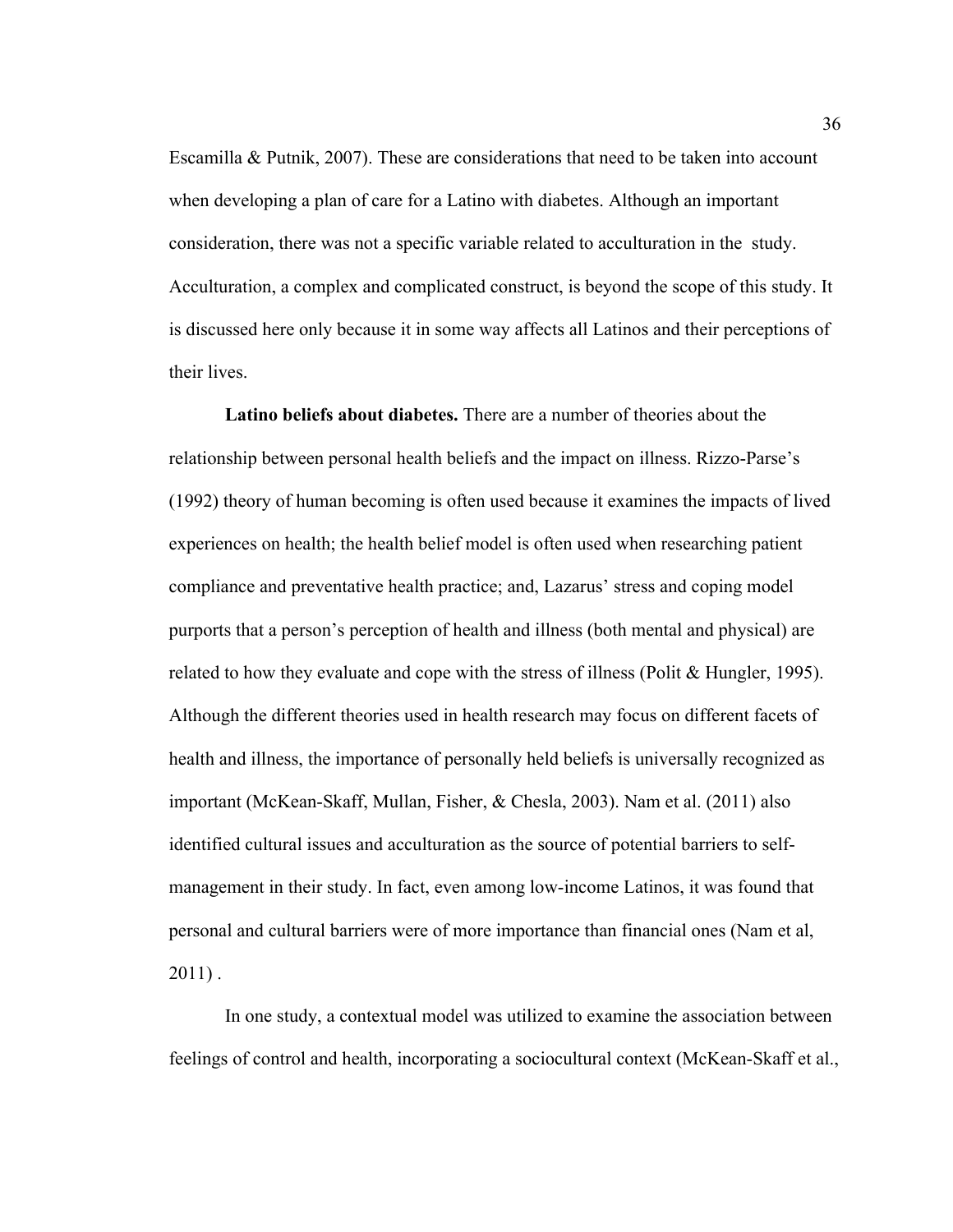2003). This model was tested using a sample of Latino Americans with type 2 diabetes and comparing them to European Americans with type 2 diabetes. The findings showed that beliefs influence behavior. Specifically, the study found that if people believe their actions will have a positive influence on outcomes, they are more likely to engage in those behaviors. Another concept addressed in this study was that of "fatalism". This concept was presented as a reason for not following recommendations. Some Latinos stated that they had a belief that diabetes was simply their 'fate', where others believed that they had a total lack of control and did not believe that they could positively impact their future by following medical recommendations. Both groups were found to be less active in their approach to disease management (Kemp & Rasbridge, 2004; McKean-Skaff et al., 2003). This older study (McKean-Skaff et al., 2003) was groundbreaking at the time and has been supported going forward. Nam et al. (2011) performed a study to identify barriers to effective self-management. Their findings also support the idea that patients' attitudes and beliefs about diabetes affect self-management. Haas et al. (2013), in their discussion of the National Standards for diabetes care, point out that Standard number seven actually states that there must be an assessment of cultural and health beliefs regarding diabetes self-management.

According to Kemp and Rasbridge (2004), Latinos as sick persons prefer to stay in bed and take a dependent or passive role. When dealing with chronic illness, again, there is a reluctance to take control. Differing views on the cause of illness and perceptions of disease tend to lead to a lack of understanding of self-care and the importance of implementing recommendations (Spenser et al., 2006). Understanding this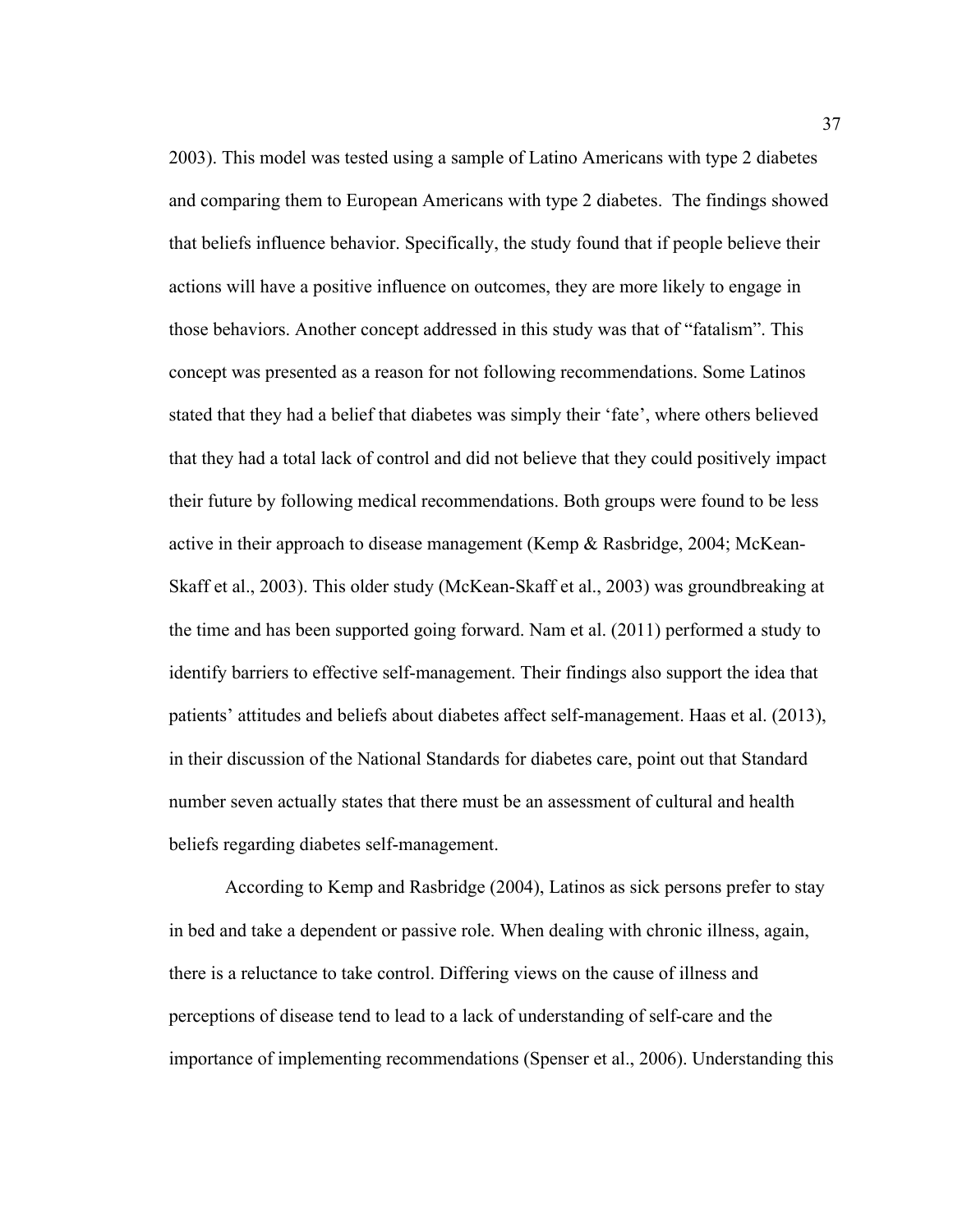potential pre-existing barrier for Latinos with diabetes is an important part of providing culturally appropriate care. Gallant, Spitze, and Grove (2010) compared four ethnic groups and their responses to self-management recommendations for chronic illness. They stated that Latinos' cultural views about chronic illness may conflict with recommendations for self-management which expects there to be some personal responsibility for illness self-care.

Latinos believe that diabetes is a serious illness. According to Hatcher and Whittemore (2007), Latinos generally do believe that there are biomedical causes of diabetes, including heredity. There is also a tendency to believe in folk or traditional causes. *Susto* is a commonly believed cause of diabetes. This is a strong emotion caused by fright or surprise, usually caused by a negative startling event. Some Latinos will actually describe when and where they became diabetic, which is perceived as a sudden event, rather than a gradual one. Most Latinos believe in an integration of both biomedical and folk causes, however. In addition, there may be religious beliefs (God's will), as well as the previously mentioned belief in fate (Gallant et al., 2010; Hatcher  $\&$ Whittemore, 2007; Kemp & Rasbridge, 2004). Providers need to understand that any or all of these may be part of how a Latino patient understands diabetes. Providers tend to emphasize the pathophysiology of diabetes and its effects on the body. However, the literature supports having an understanding of Latinos' unique ethnic beliefs and customs, including food patterns and practices, health care practices, and social and cultural practices (Campos, 2007; Gallant, 2010; Hatcher & Whittemore, 2007; Kemp & Rasbridge, 2004).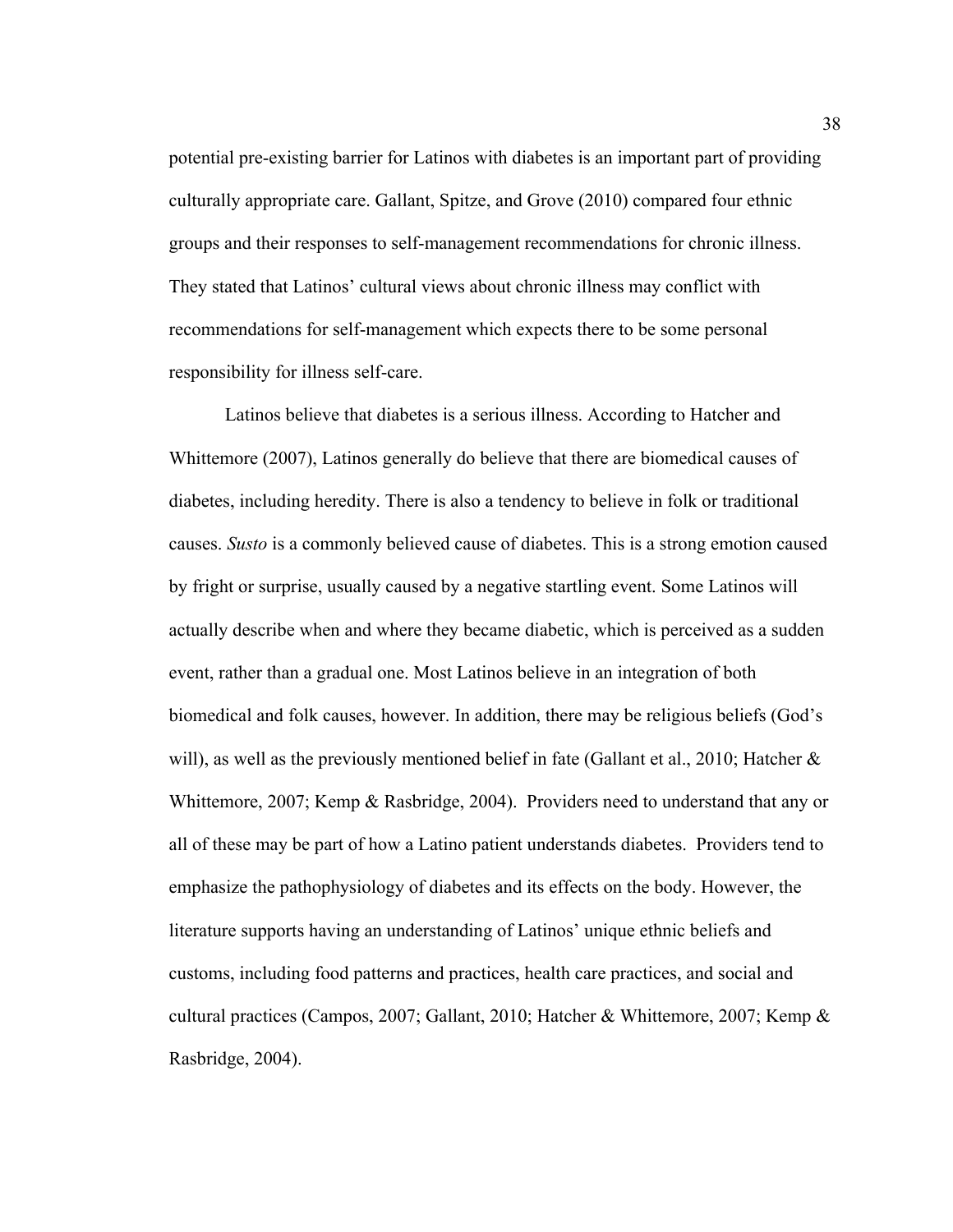Latinos emphasize the social domain including the effects of diabetes on their lives (Hatcher & Whittemore, 2007). Latinos with diabetes indicated that diabetes affected how they feel as well as their perception of how others feel about them They see their role in society as having changed due to being diabetic, and that they feel not normal (Hatcher & Whittemore, 2007; Kemp & Rasbridge, 2004). This caused a change in their social lives and their interactions with others. The role of the family is also important, and a supportive family was seen as a major strength. However, Latino diabetics often perceived that their role within the family had changed after their diagnosis. They sometimes noted a sort of role reversal with their children, which they did not like.

The prescribed diet is often perceived by Latinos as difficult to follow, as there is a lack of traditional Latino foods. This can be especially problematic at holidays and family gatherings (Hatcher & Whittemore, 2007). Other barriers to following the prescribed diet identified by this study included catering to family taste preferences, the high cost of buying healthy foods, lack of knowledge of how to cook healthy foods, being bored with the diet, or being left feeling hungry after eating according to the prescribed diet (Hatcher & Whittemore, 2007). Nam et al. (2011) further stated that barriers to diet adherence includes the idea that family wants and desires are paramount; and *catering* to an individual's treatment plan is perceived as self-indulgent. Recommendations by Kemp and Rasbridge (2004) also include consideration of these cultural issues when developing a diabetes education program for Latinos.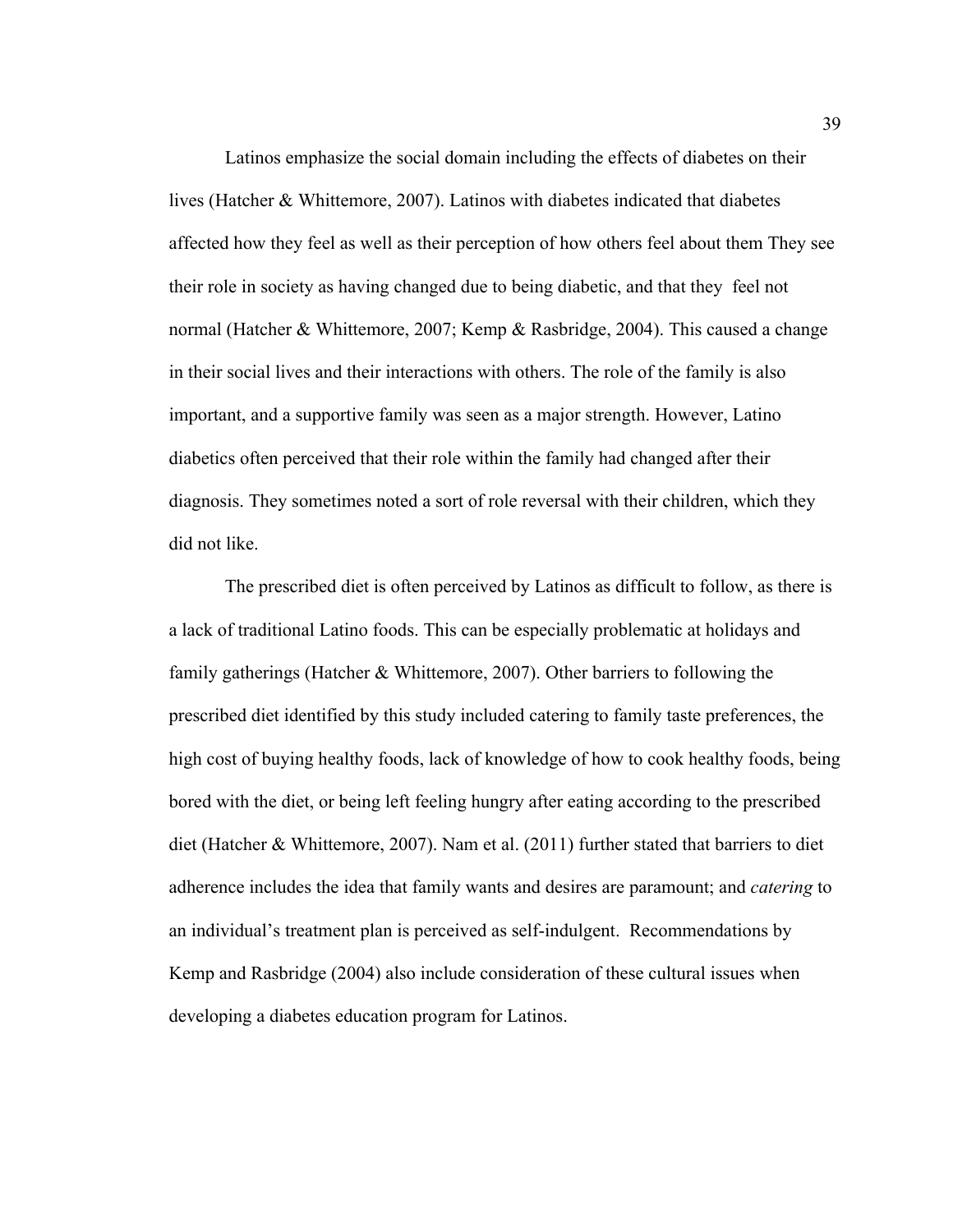Another area where Latino beliefs may impact self-management involves the use of insulin. Most Latinos, like most non-Latinos, are more receptive of using oral medications than they are of injecting themselves. Although many people with diabetes can start with oral medications, most people eventually end up using insulin at some point. Latinos perceive this as a harbinger of death in many cases (Campos, 2007; Hatcher & Whittemore, 2007). In research supported by the Institute of Medicine, Campos (2007) found that most Latinos were resistant to starting insulin and were 1.5 times more likely to resist starting and adhering to treatment than non-Latino whites (Campos, 2007). Although more of a problem with Latinos, starting insulin is often met with resistance. Despite insulin being the best treatment for diabetes, it is often started later in the disease at a time where complications may have begun to be noticeable. By starting insulin late in the disease, after the onset of complications, insulin use becomes temporally associated with complications and may be misunderstood as the cause of rather than a consequence of advancement of the disease. An illustration of this, in one survey, used to make suggestions to improve diabetes education programs, 43% of those questioned believed that treatment with insulin caused blindness (Caballero et al., 2004). Nam et al. (2011) also noted cultural responses to insulin use. Among Latinos it was found that needing to change to insulin could be perceived as a personal failure and considered to be punishment for poor self-management. They also found, as others before them had, that insulin use was perceived by many to worsen the disease, rather than help, and to cause severe complications (Nam et al., 2011). Beliefs about diabetes, then, must be a component of a culturally competent diabetes self-management program.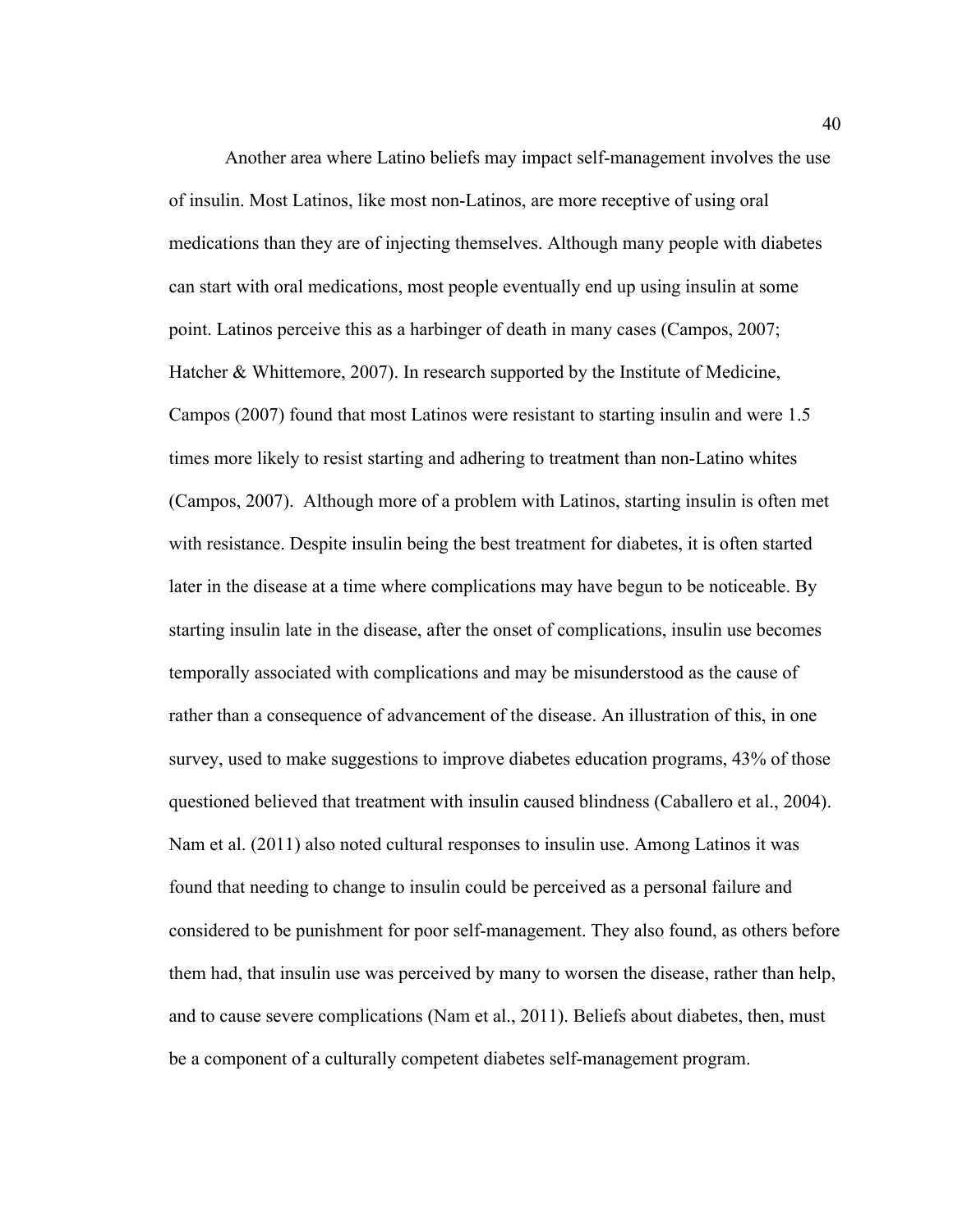Culture and culturally competent care are by themselves complicated concepts with much research addressing these concepts. The concepts are discussed only in so far as they may affect the demographic factors being studied, specifically roles in the family and language. Culture was not specifically addressed in this research, nor is it intended to be discussed in great detail in this literature review.

**Lifestyle and self-care for Latinos with diabetes.** Knowing the importance of the role of the patient in diabetes treatment, Rygg et al. (2010) postulated that selfmanagement depends upon how well diabetes and its care is understood. One result from this study was the feeling that too much time was spent on what providers felt was important, at the expense of those topics deemed important by patients. In other results from this same study and one completed by Carlson et al. (2006), participants identified problems with the teaching received including experiencing practical problems and feeling insecure due to insufficient information, contradictory information, and lack of contact with others with diabetes (Carlson et al., 2006; Rygg et al., 2010). Haas et al. (2013) also indicated that lack of knowledge was a barrier; Gallant et al. (2010), indicated that Latinos' knowledge levels tended to be lower than other ethnic groups in regards to self-management of chronic disease in general. Specific areas from these studies addressed included diet, medication, social settings, and life style changes (Carlson et al., 2006; Gallant et al., 2010; Haas et al., 2013; Rygg et al., 2010).

Regarding diet, study participants (Rygg et al., 2010) went on to identify specific issues they felt needed to be addressed in teaching. These included managing a strict diet, and including planning/preparing family meals. They also felt it was hard to get enough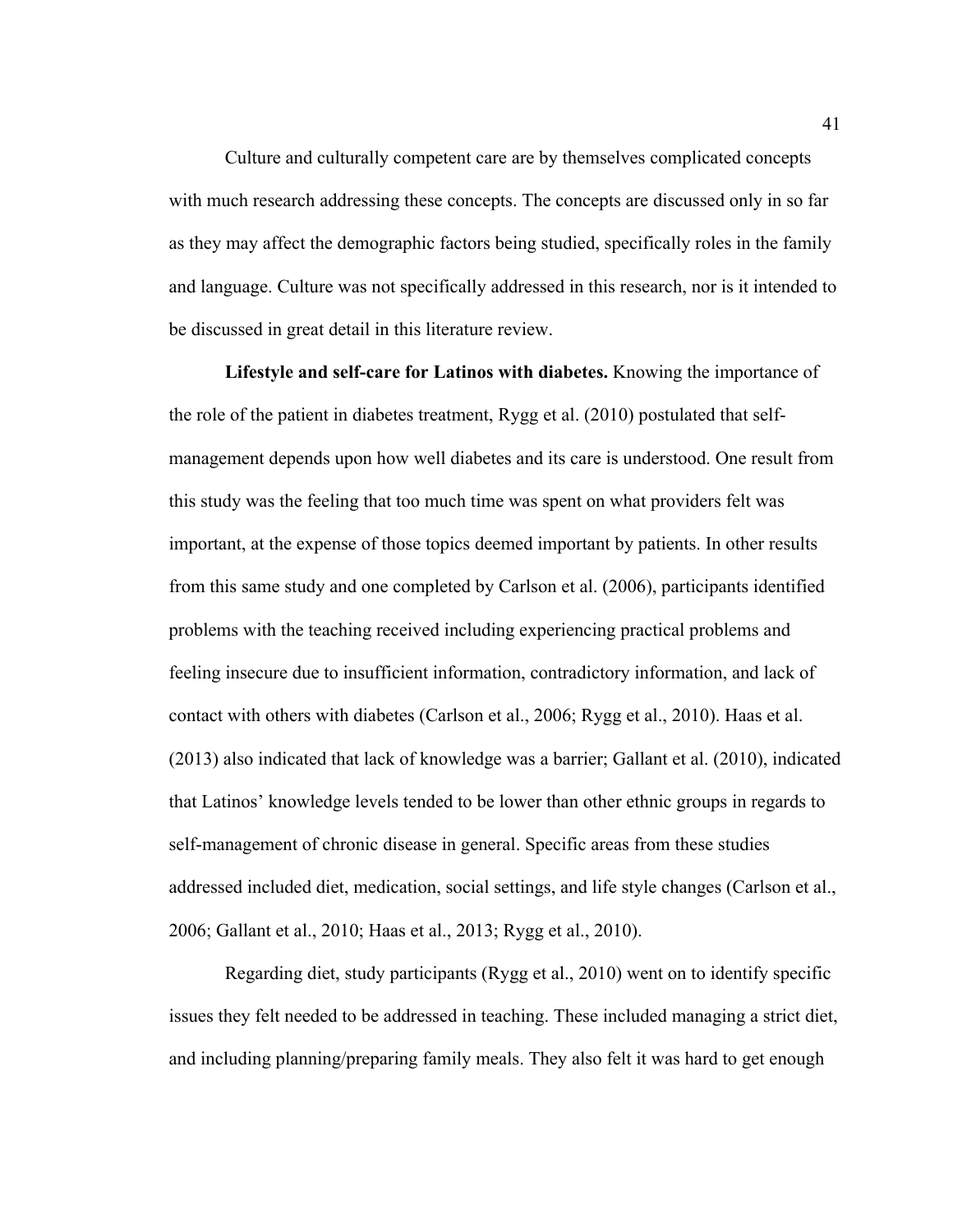food for an average blue-collar day at work. Those who worked night shifts also had concerns about getting enough but not too much food. Stabilizing blood sugars and having diarrhea from medications was also mentioned. Finally, there were social issues such as how to change traditional recipes to pass on to children, how to say 'no' to unsuitable foods, and responding to apologies offered by those who do not have diabetes (Carlson et al., 2006; Rygg et al., 2010).

There were also gender specific issues suggested. Cultural expectations about gender roles presented problems for both genders. Men tended to be dependent on women to do the cooking and shopping as well as food preparation; females must be educated and committed as well as the male diabetics. Conversely, women tended to place their needs subordinate to those of the family; so women, too, are in need of support within the family (Gallant et al., 2010).

Study participants (Gallant et al., 2012) also identified issues specific to the medical care received. Most patients felt they had insufficient time with their provider to get their questions answered. Others needed further direction on getting accurate information, especially regarding Internet sites. Others wanted to be connected with someone to walk with. Finally, a majority wanted the opportunity to discuss and share their experiences (Rygg et al., 2010). The research examined the impact of some of these factors on blood sugar control, specifically related to location relative to supermarkets and exercise facilities.

Racial and Ethnic Approaches to Community Health 2010 (REACH) was a CDC initiative designed to eliminate disparities in health status among minorities in specific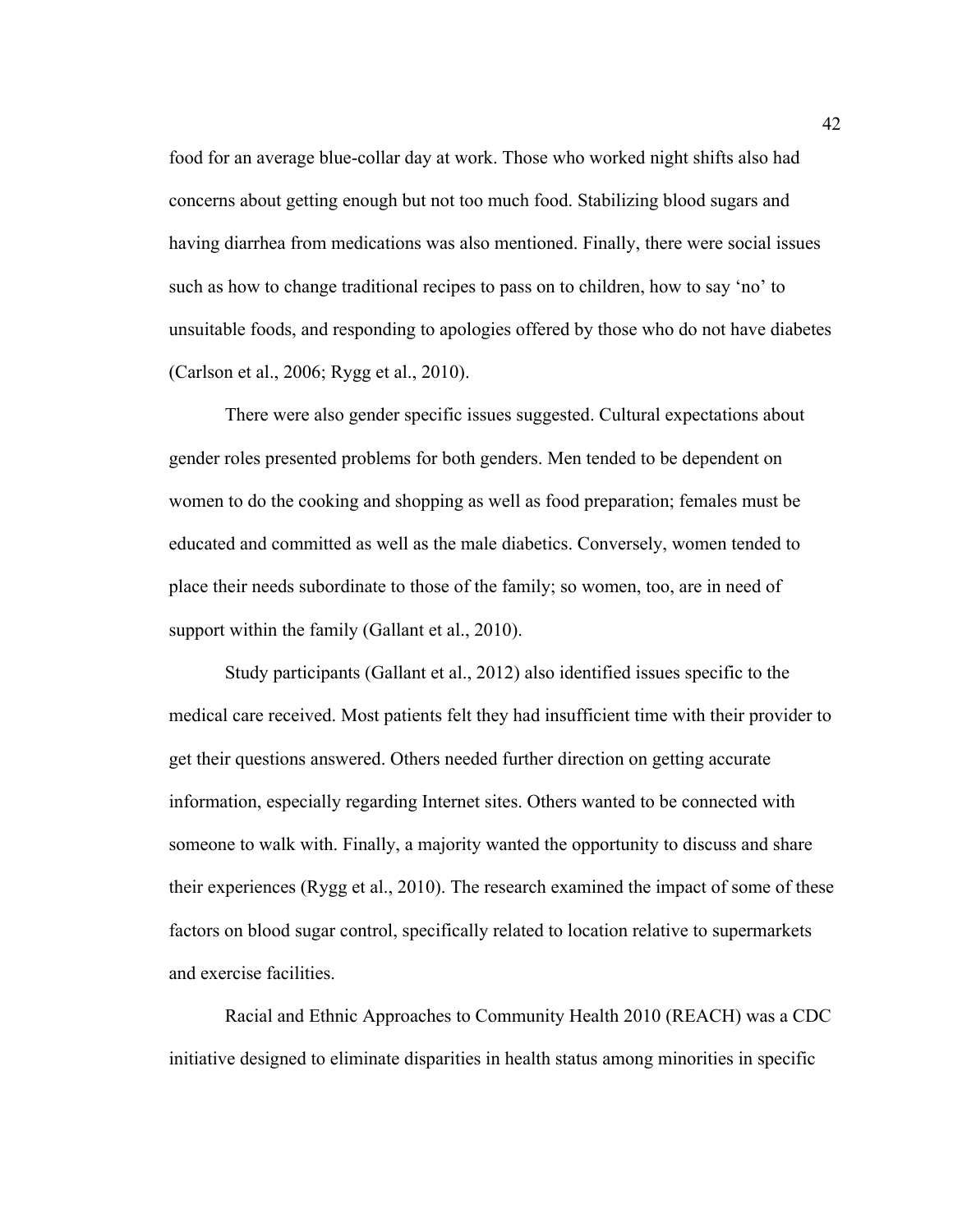areas, including diabetes (Spenser et al., 2006). A study supported by this initiative was used to identify additional lifestyle-related barriers identified by the participants. These included culturally inappropriate treatment plans, language barriers, patient/provider communication difficulties, and inadequate access to care (Spenser et al., 2006). Chen, Youdelman, and Brooks (2007) mentioned some of these same results, specifically the need for language congruency with providers. Nam et al. (2011) also mentioned language congruence between providers and patients, in addition to access to care; Cusi and Ocampo (2011) mentioned a need for language services and access to care. Ali et al. (2011) found a need for access to care; they used multivariate logistic regression and found that 22.4% of those without a usual source of care were poorly controlled versus 11.2% with a usual source (Ali et al., 2011).

Aware that minority patients are less likely to use preventive services or engage in self-management behaviors for diabetes (Gallant et al., 2010), Russell et al. (2010) used focus groups that made suggestions as to what would make following medical recommendations easier. The results indicated a need for more basic information. There were also requests for more group learning, more pamphlets in their language, and exercise groups. The most significant finding was the need to get more input from lowincome populations (Russell et al., 2010). This was another common finding (Nam et al., 2011; Shiroma and Lee, 2010). The original recommendations for development of selfmanagement programs were from a 1996 meta-analysis. Of the 33 studies included in the analysis, the majority used men and whites. Only five studies included women; only two included minorities. Another analysis was completed in 2008, and several studies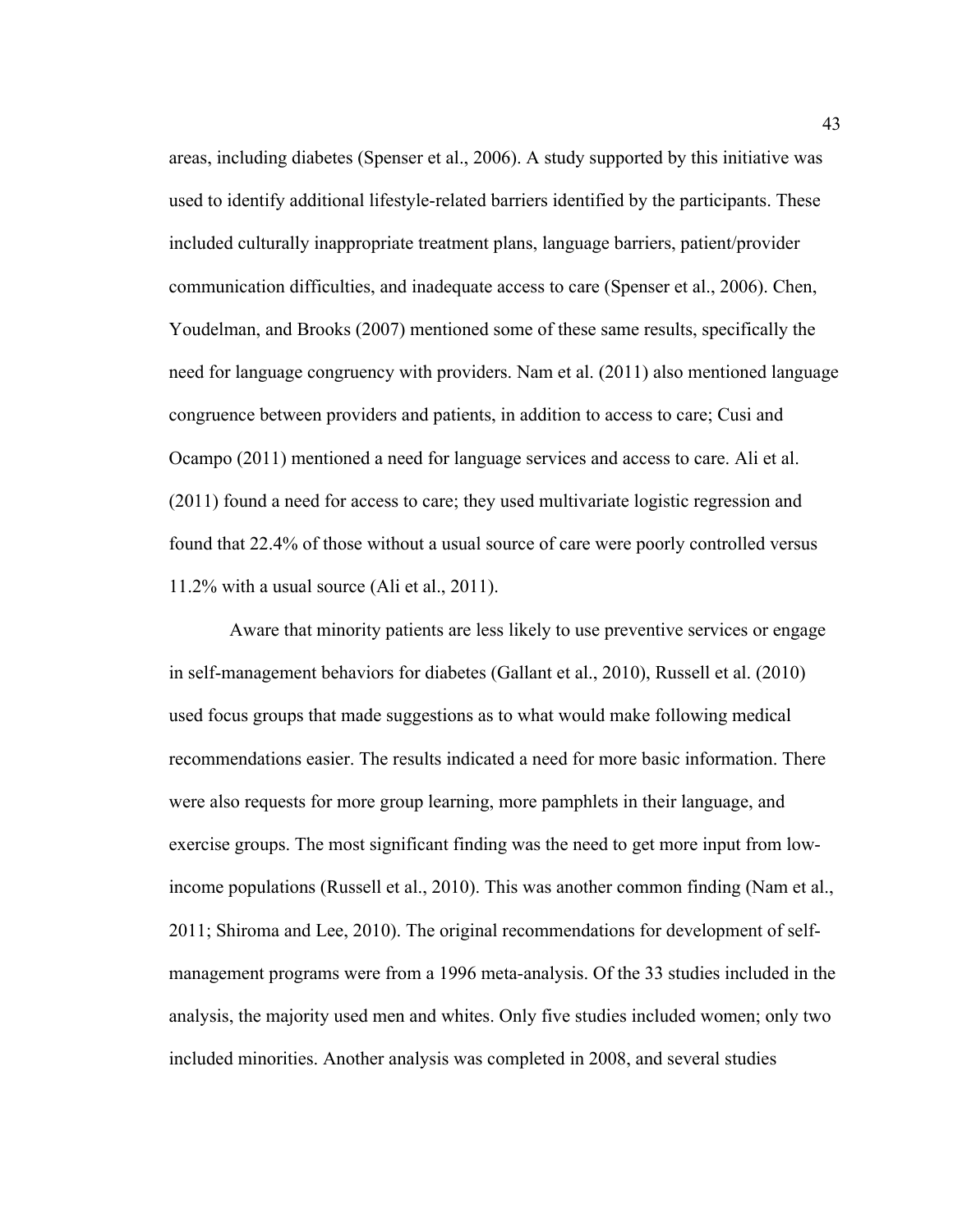included in this had minorities in the sample; however only seven of the 30 studies included more that 10% minorities (Shiroma & Lee, 2010). Lack of information, communication issues, and availability of group support were identified among several studies, as illustrated (Carlson et al., 2006; Chen et al., 2007; Russell et al., 2010; Rygg et al., 2010; Spenser et al., 2006). Campos (2007), in an integrative review, further discussed the role of information acquisition and language in self-management. Latino patients often encounter providers who do not speak their language or, at least, not well, and Latinos often do not speak English well (Campos, 2007). They may also be illiterate even in their native language. This limits the exchange of information in both directions and prohibits gathering culturally relevant information. The result is miscommunication including misunderstanding the provider's instructions. This then leads to poor adherence, missed appointments, and poor patient satisfaction (Campos, 2007).

Lopez-Class and Jurkowski (2010) performed an integrative review that also identified some important lifestyle and culture–related issues. First, they identified that Latinos disproportionately experience poverty and limited access to health care. Low incomes, lack of education, and acculturation were also identified as problems with performing self-management. These results support previously addressed studies (Barrera et al., 2012; Campos, 2007; Carlson et al., 2006; Fernandez et al., 2010; Neal et al., 2006a). Latinos were also found to be less physically active than other races and ethnic groups, largely due to neighborhood characteristics (Lopez-Class & Jurkowski, 2010). These included lack of access to green spaces in poorer neighborhoods, as well as lack of exercise facilities and well lighted sidewalks. The single, most often cited problem within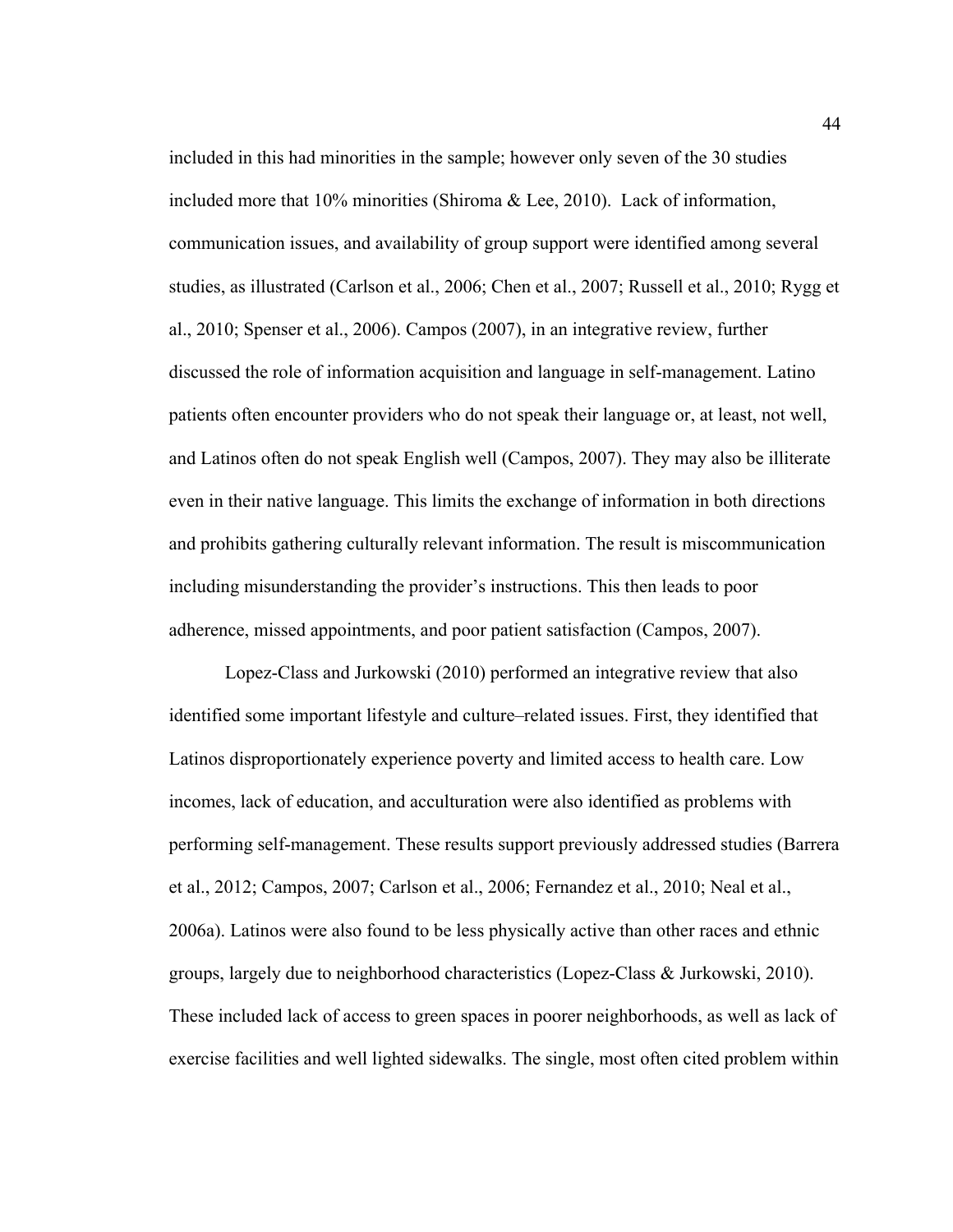the literature, however, was a lack of adequate research into social and demographic factors that are suspected of playing a larger role (Lopez-Class & Jurkowski, 2010). Frank et al. (2009) stated that few studies have assessed the effects of demographic factors and lifestyle on glycemic effect. They also found that demographic and lifestyle factors account for up to 2.1% of HgbA1c variance. Haas et al. (2013) indicated a continuing need for assessment of how lifestyle and demographic factors affect glycemic control.

A meta-analysis by Glanz, Sallis, Saelens, and Frank (2005) further supported the idea that self-management is influenced by social and cultural factors. They found that the home environment had the most complex and dynamic impact on food choices. The primary food shopper and preparer had particular influence over the choices made. This is usually a female and may or may not be the oldest female in the home, taking into account the frequency of multiple generations living in the same home. If this person is the one with diabetes, she may either use her control to make appropriate choices; or she may be too strongly influenced by the preferences of her family to do so (Glanz et al., 2005). Another conclusion derived from this analysis was that recommending eating less and getting more activity does not do enough to address the impact of the complex social environment on behavior. Bull et al. (2006) presented the results of a study examining the effects of different level supports for increasing activity and encouraging healthy eating among low-income Latinos. They found that Latinos self-reported higher fat consumption than non-Hispanic whites. They also found that as acculturation increases, nutritional deficiencies increased. This research took into account a number of these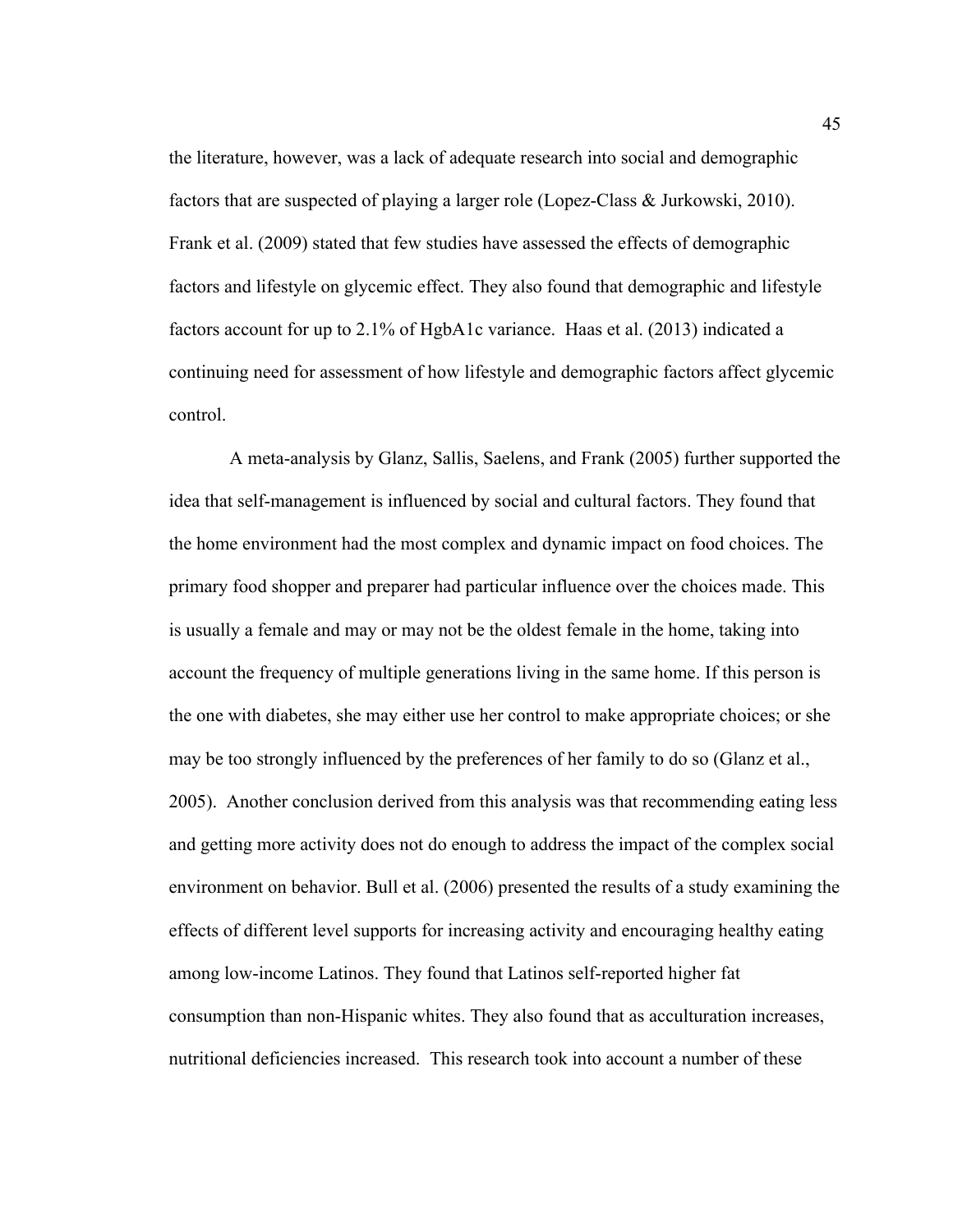factors, including family make-up, determining if the one with diabetes is the one controlling the food purchasing and cooking, language, and language compatibility with the provider.

Nam et al. (2011) found that financial resources also affected how well Latinos manage their diabetes, as did Haas et al. (2013). Many low-income Latinos are uninsured or underinsured. Ali et al. (2012) found that 28.5% of Latino diabetics without insurance were poorly controlled, whereas only 7.2% of those with private insurance were. Gallant et al. (2010) found that economic challenges and lack of insurance were barriers for Latinos with any chronic illness. Financial factors of income and insurance coverage will be considered in the proposed research.

### **Importance of culturally competent health care for Latinos with diabetes.**

The importance of cultural competence has been a frequent and important topic in health care in recent years. There are a number of manuals available to guide healthcare professionals as they interact with patients of cultures differing from their own (Kemp & Rasbridge, 2004; Lipson, Dibble, & Minarik, 2000). These are very helpful and can address questions such as whether to shake hands, make eye contact, or how large personal space needs to be. However, with a complex chronic disease like diabetes, a much more in depth understanding of the lived experience is needed to deliver culturally competent care. Lopez-Class and Jurkowski (2010) recommended considering all of the cultural components of a Latino's life in order to provide excellent health care. These may include family-centered decision making, acculturation, traditions, and place of origin. Place of origin is relevant because there is a tendency to consider Latinos as one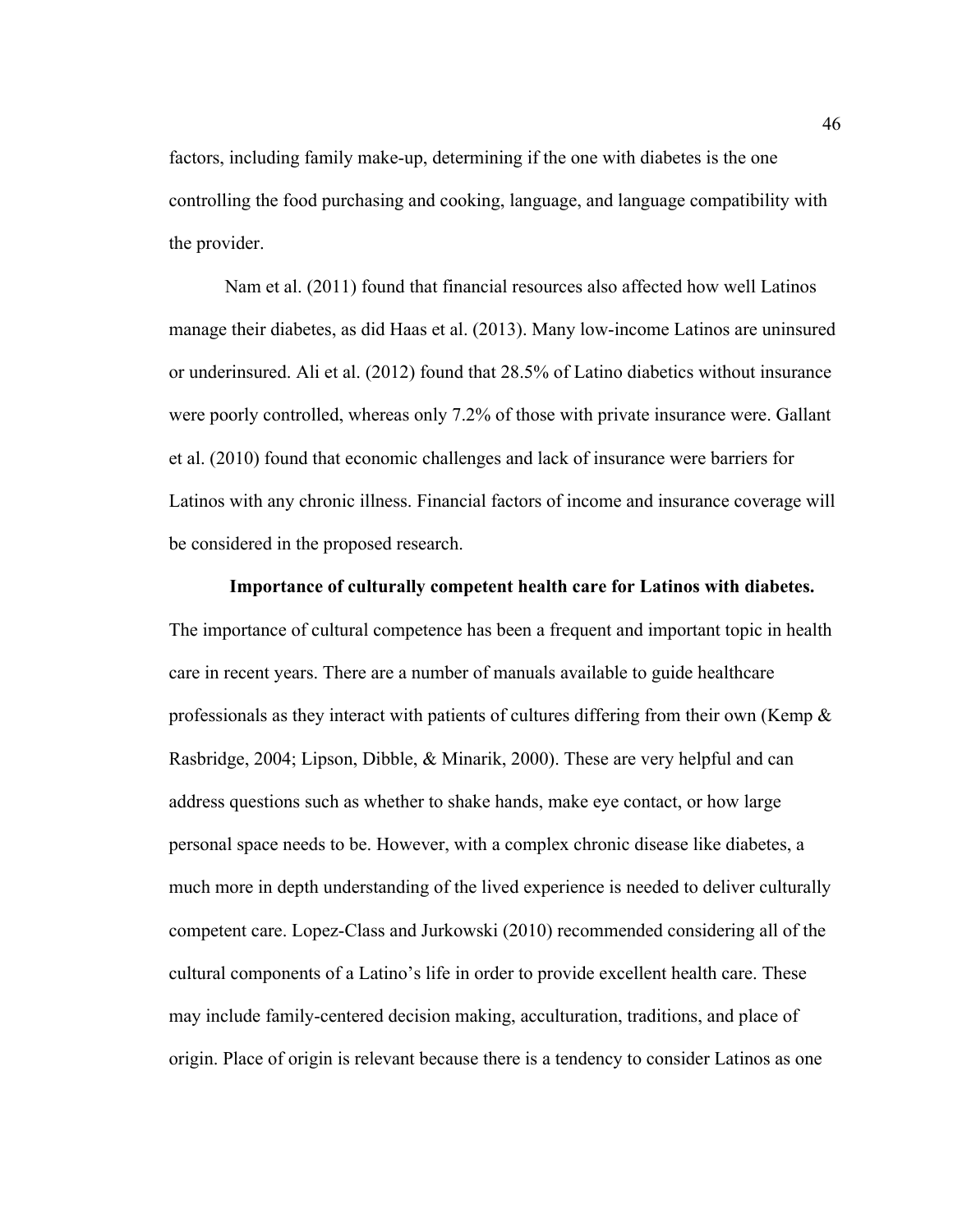homogeneous group when there are more differences between Latino groups than there are similarities. McKean-Staff et al. (2003) began with the health belief model when they developed a contextual model to explain the connection between sense of control and health management behaviors. They stated that ethnicity creates a sociocultural context for health and control. They further stated that the difference in prevalence in some ethnic groups (such as Latinos), and the course of the disease for that group, is a result of the lived experience. They concluded that providers should consider this in developing culturally competent health care for Latinos with diabetes (McKean-Staff et al., 2003). Fisher et al. (2005) presented an ecological approach to self-management that stated diabetes self-management must be grounded within the context of sociocultural and environmental influences. Using theories about personal models of illness, Fisher et al. (2005) attempted to define best practices aimed at having health education begin with the individual patient's perspective and that of their culture. These practices may include individual concepts of health and illness, the role of medication, the role of self in managing illness, and views of fate versus control. The views of the provider were presented as just that - the view of western medicine. Views were not presented as "right" but rather as one way to consider while trying to have the best quality of life with diabetes (Fisher et al., 2005). They recommended understanding individual perspectives related to culture as a key component of individualization. For fully competent care for culturally distinct groups, Fisher et al. (2005) recommended a comprehensive program addressing resources and supports for self-management. This begins with a comprehensive individualized assessment, which would then be used in collaborative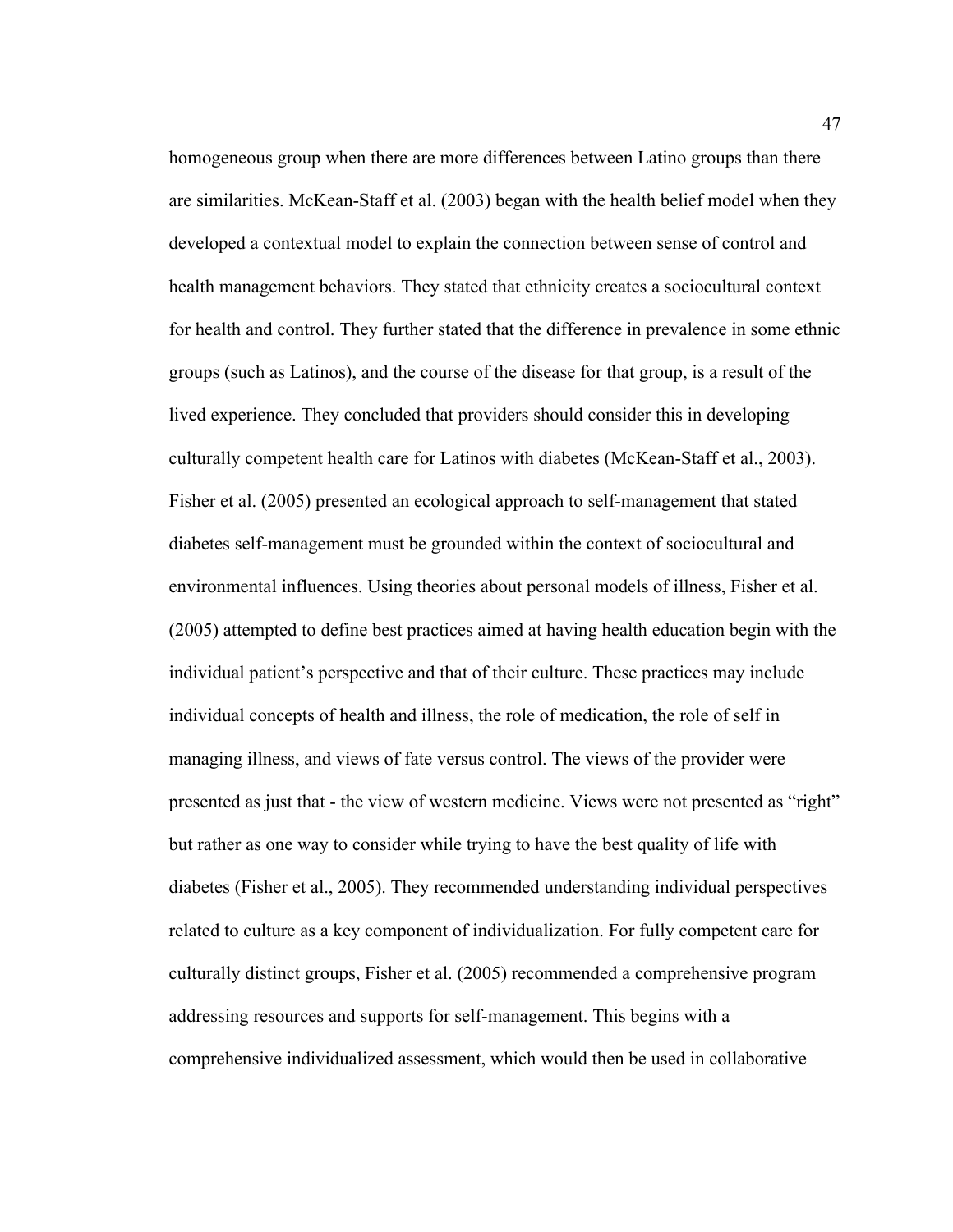goal setting. In support of achieving those goals, skills enhancement must occur. This may occur one-on-one, in groups, or any other method with which the patient is comfortable. This is followed by follow-up and on-going support. Providing information regarding access to resources in daily life and ensuring access to continuity of quality clinical care was the final recommendation (Fisher et al., 2005). Haas et al. (2013) advised individualization in developing curricula for patients with diabetes. Radhakrishnan (2011) reviewed many interventions for management of chronic disease and advised tailored interventions be developed based on an individual's unique characteristics relative to the outcome of interest, accompanied by individualized assessment. Gallant et al. (2010) in their assessment of chronic care self-management stated that differences in self-care behavior among Latinos are at least partly due to a program that does not do enough to incorporate cultural values.

The importance of culturally competent care for all patients, regardless of ethnicity or race is a recognized quality indicator for health care. The literature certainly supports this, although there may be some disagreement as to how best to achieve this. Amaro and de la Torre (2002), for example, have suggested that more research is needed especially on Latinas. Women in general have had less research addressing their health, but this is especially true of Latinas. Research into intergenerational patterns in gender roles is also needed. Other topics that needed to be addressed included family patterns, social support, and socialization and how all of these affect the health of Latina women (Amaro & de la Torre, 2002). It was not the intention to conduct research on culture and culturally competent care but rather to include those cultural factors that are related to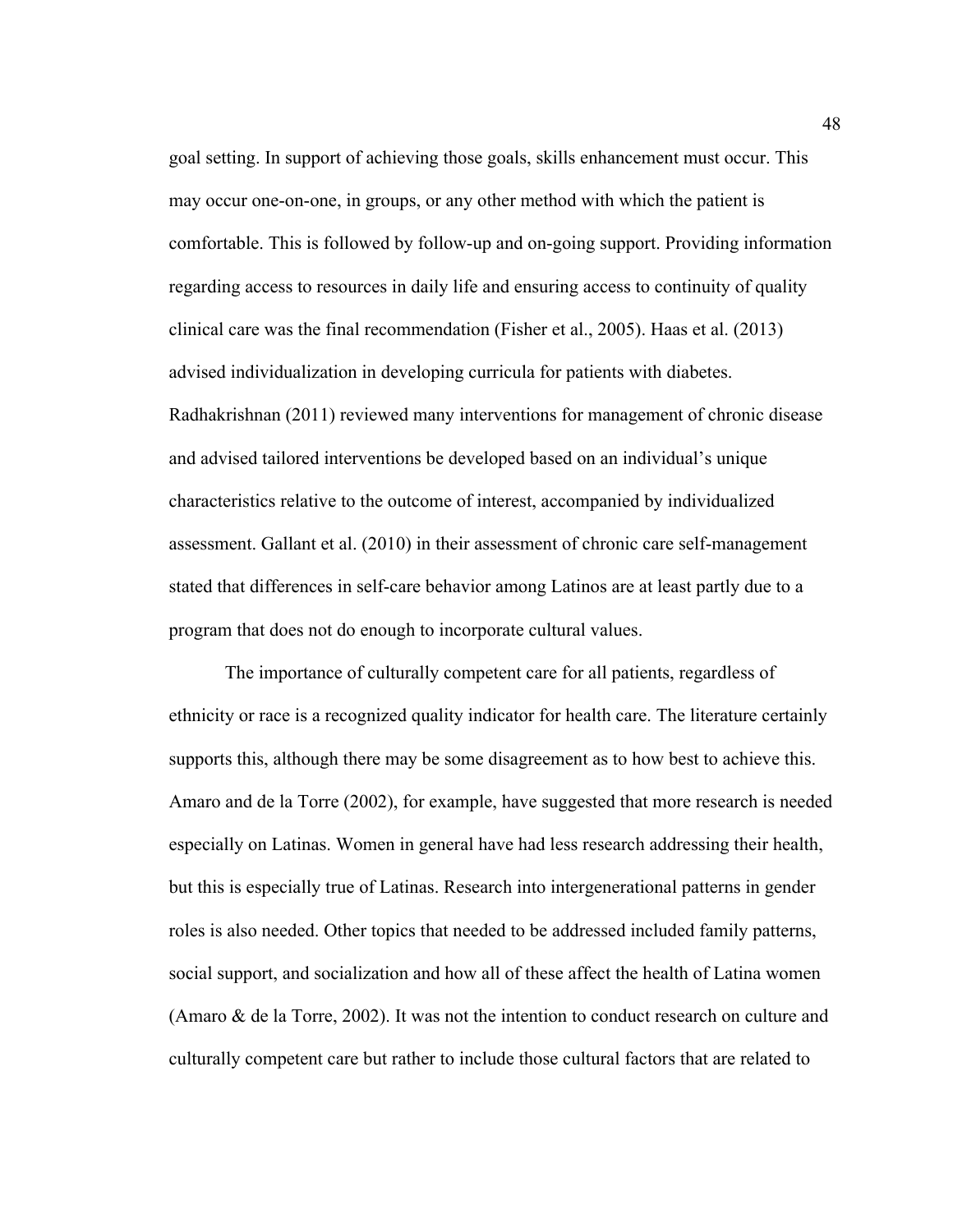demographic factors, such as role in the family, size of the family, and language spoken. This was gathered using data on family size and composition available through the EHR.

# **Barriers to Self-Management**

Diabetes has been discussed as an illness that requires self-management. The most important outcome examined when considering control is the HgbA1c. All the medications and self-management activities are intended to keep the HgbA1c under control, which means it should be less than seven (ADA, 2013). Improved outcomes and decreased incidence of end-organ damage are desired results for self-management. By keeping the HgbA1c under 7, providers know that average blood sugars have been low enough to prevent end-organ damage. Self-management is among the most important ways of achieving glycemic control. It is also known that not everyone achieves these desired outcomes. There are a number of barriers to self-management, but they all affect a patients' ability or willingness to follow recommendations for appropriate diet and exercise routines, two areas that are particularly vulnerable to cultural influences (Mainous, Diaz, & Geezy, 2008). This research collected data that identified potential barriers to achieving diet and activity recommendations.

**Acculturation.** The role of acculturation is an important aspect of barrier assessment due to its tendency to negatively influence lifestyle choices. A number of studies have been completed assessing the role of acculturation as a barrier to self-care. For example, Sussner et al. (2009) found acculturation to be a barrier to getting genetic testing for breast cancer among Africans. Findings by Benbenek and Garick (2012) identified acculturation as a barrier to getting Somali teenage girls to eat calcium and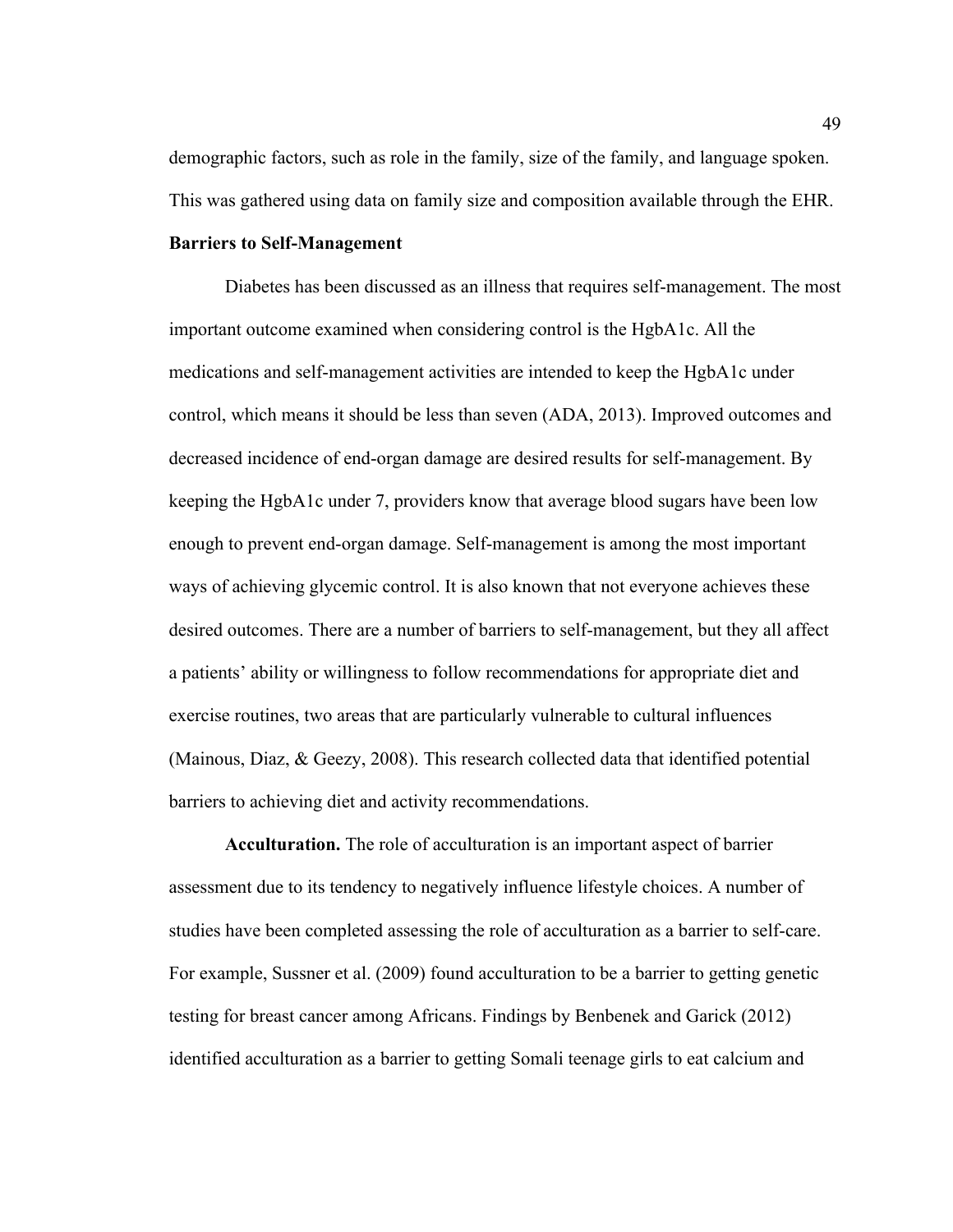vitamin D rich foods. Bolstad and Bungum in their 2013 study of Latinos in Southern Nevada associated acculturation with a decrease in the intake of fruits and vegetables. As another example, a study by Johnson-Kozlow (2010) linked acculturation as a barrier to colorectal screening among Mexicans in California. In general, acculturation leads to less than optimal choices, including increased smoking, increased fat intake, and decreased fruit and vegetable intake (Mainous et al., 2008). However, in this same study it was also found that Latinos with diabetes who are more acculturated also showed some benefits. While less acculturated Latinos had a better diet, more acculturated Latinos had better access to medical care and a better socioeconomic status. Other conclusions from this study were that Latinos with diabetes suffered stress related to which traditional behaviors to retain and which new behaviors to adopt in service of self-management (Mainous et al., 2008). Another conclusion was that there was a dearth of research in this area and that the relevance of demographics was not sufficiently examined. Rosal et al. (2005) and Rosal et al. (2011) also addressed the issue of acculturation in their qualitative study. The authors found an association between increased knowledge about diabetes leading to better control among more acculturated individuals. This study attempted to fill in the gaps, specifically regarding demographics that affect lifestyle such as location related to exercise facilities and supermarkets.

**Poverty/Economics.** Another barrier to adequate self-management activities identified was the role of economics, specifically the level of poverty among Latino diabetics. McKean-Staff et al. (2003) found that poverty prohibited Latinos from seeking health care despite feeling that health care was valuable. The researchers found that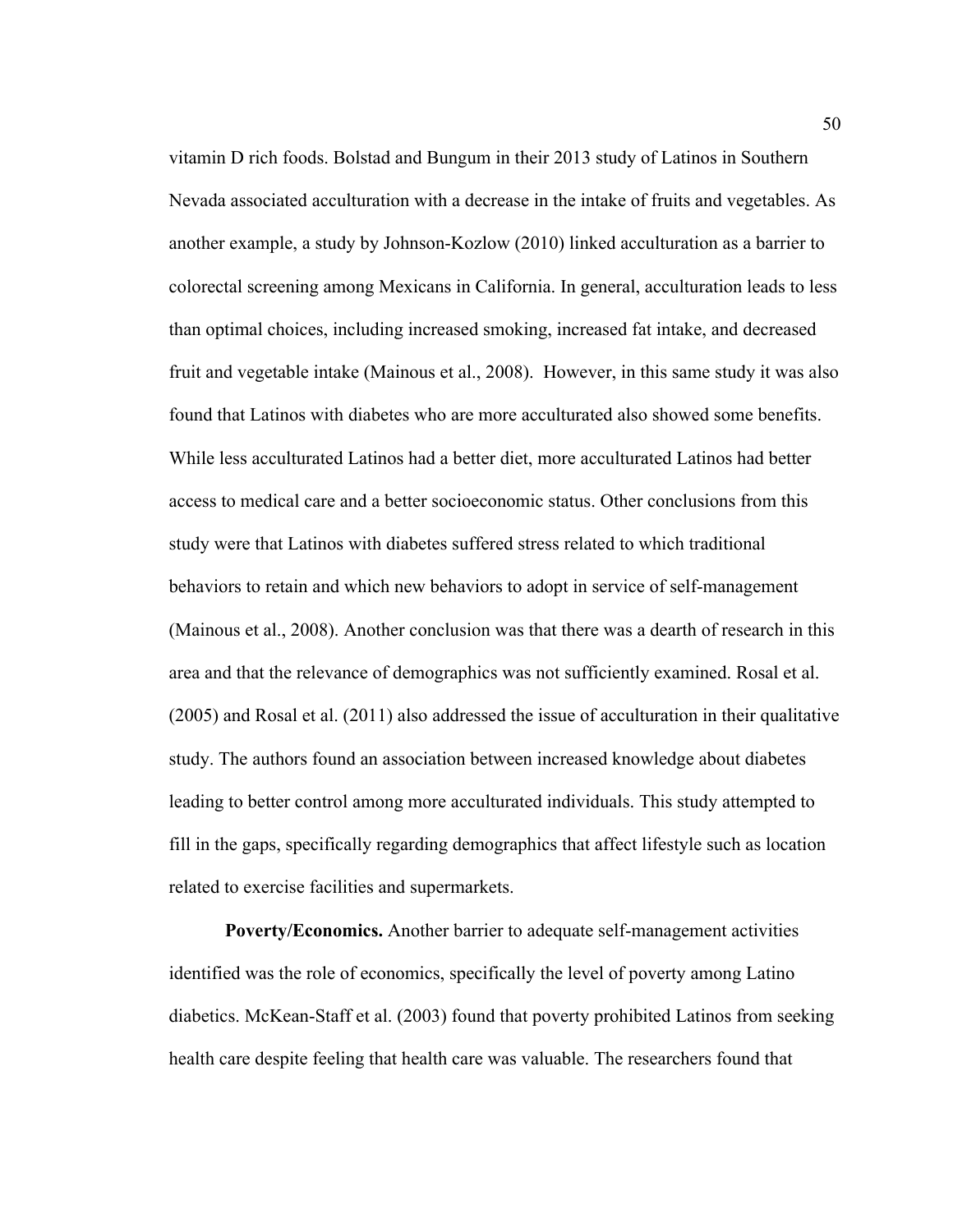poverty interfered with the ability of Latinos to buy recommended medications, purchase blood glucose monitoring supplies, shop for high quality foods such as fresh fruits and vegetables, or have a convenient resource for getting regular exercise, all components of self-management for diabetes (McKean-Staff et al., 2003).

Access to health care is an important aspect of diabetes care and is directly related to economic status. Many Latinos are employed in low paying positions that either do not supply insurance or the cost of insurance uses a significant part of their salary, making the cost prohibitive (Rosal et al., 2005). This makes lower socioeconomic status an indicator for less access to care. However, even controlling for this, Latinos are less likely to have the recommended screening tests, such as HgbA1c and foot exams, and are less likely to monitor their glucose at home (Rosal et al., 2011). This study, conducted by Rosal et al. (2011), was qualitative in nature and involved interviewing Latinos about perceived barriers. Using the results of this initial study Rosal et al. (2011) completed a clinical trial comparing two groups of low-income Latino diabetics served by a community health center. The treatment group was engaged in a culturally tailored selfmanagement program, where the control group had routine care. The treatment group had an improved HgbA1c level, indicating improvement in glycemic control. As secondary endpoints, the treatment group also had better diets, better activity levels, and improved physiological factors such as blood pressure and weight (Rosal et al., 2011).

Neal et al. (2006) also addressed the role of economic barriers to diabetes care in Latinos. The chronic care model was used for this study and the researchers tracked quality indicators such as HgbA1c over four years to determine if and how disparities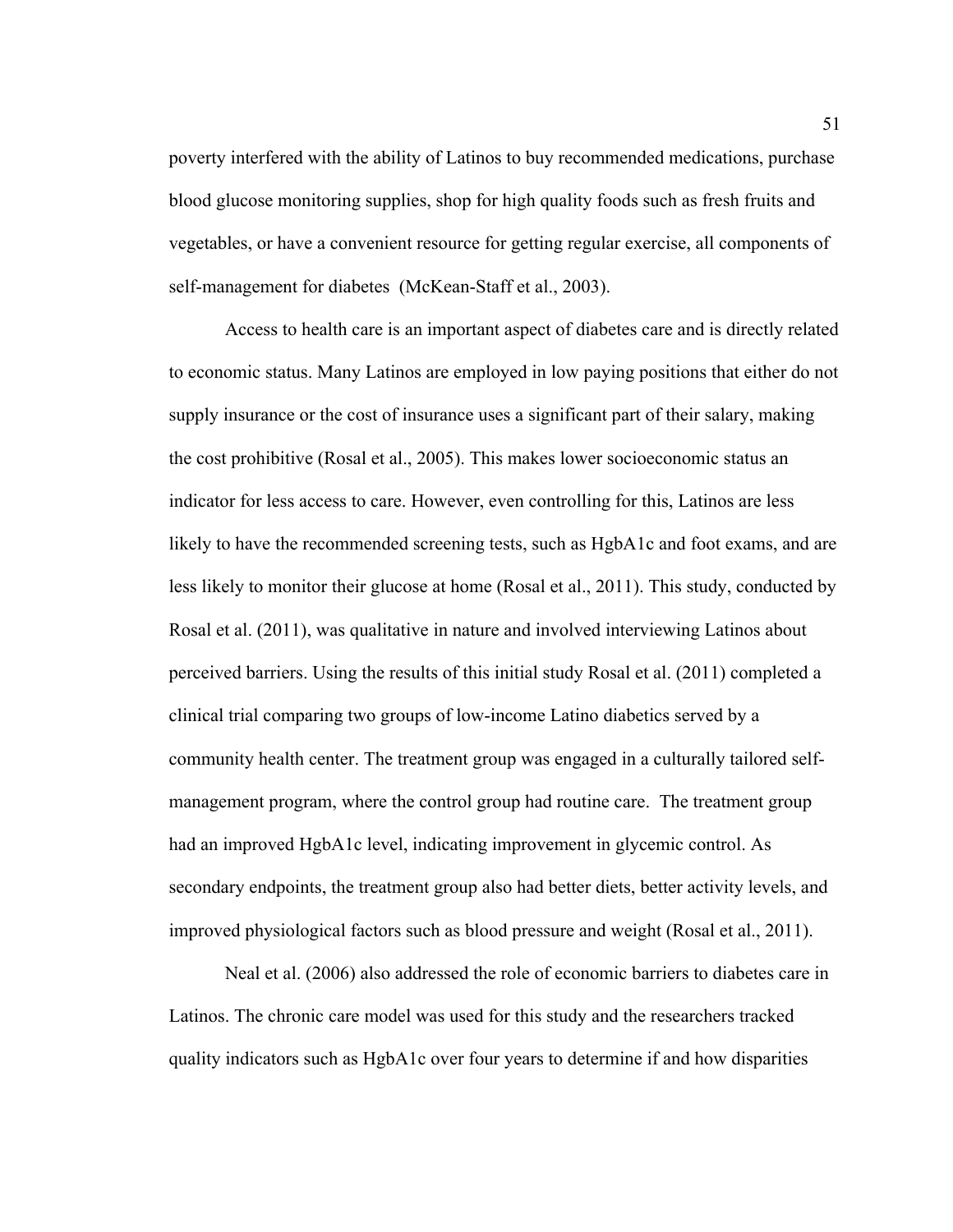among races and ethnic groups improved. Their results indicated that there was a need to improve access to care and decrease economic barriers to self-care. Further, Neal et al. discussed the Institute of Medicine's paper "Unequal Treatment: Confronting Racial and Ethnic Disparities in Health Care" which states that socioeconomic status (SES) influenced access to care as well as the quality of that care. The IOM report also stated that a lower SES negatively impacted levels of social support and availability of resources (Neal et al., 2006). The authors then went on to state that lower SES is itself a marker for other factors such as lower educational achievement, lower health literacy and poorer patient/provider communication, all of which may lead to decreased ability to engage in successful self-management. Lower SES was also found to negatively impact the ability of diabetics to comply with treatment recommendations including purchasing testing supplies, meds, and recommended food sources (Neal et al., 2006).

Fernandez et al. (2010), in a cross-sectional, observational study, also supported the importance of ongoing interaction between patients with diabetes and a consistent health care provider and the medical system in general. Fernandez et al. (2010) and Spenser et al. (2006) both used data from the CDC (Neal, et al., 2006). This is the CDC's initiative designed to eliminate disparities in the health status of minorities in specific, key health areas, of which diabetes is one. The results of Spenser et al. were used to conclude that Latinos have less frequent and poorer quality health care, even when controlled for access and income (Spenser et al., 2006). Carlson et al. (2006), also used the surveys designed for REACH 2010, and addressed another topic related to economics, access to a computer in the home. In this study, it was found that 80% of all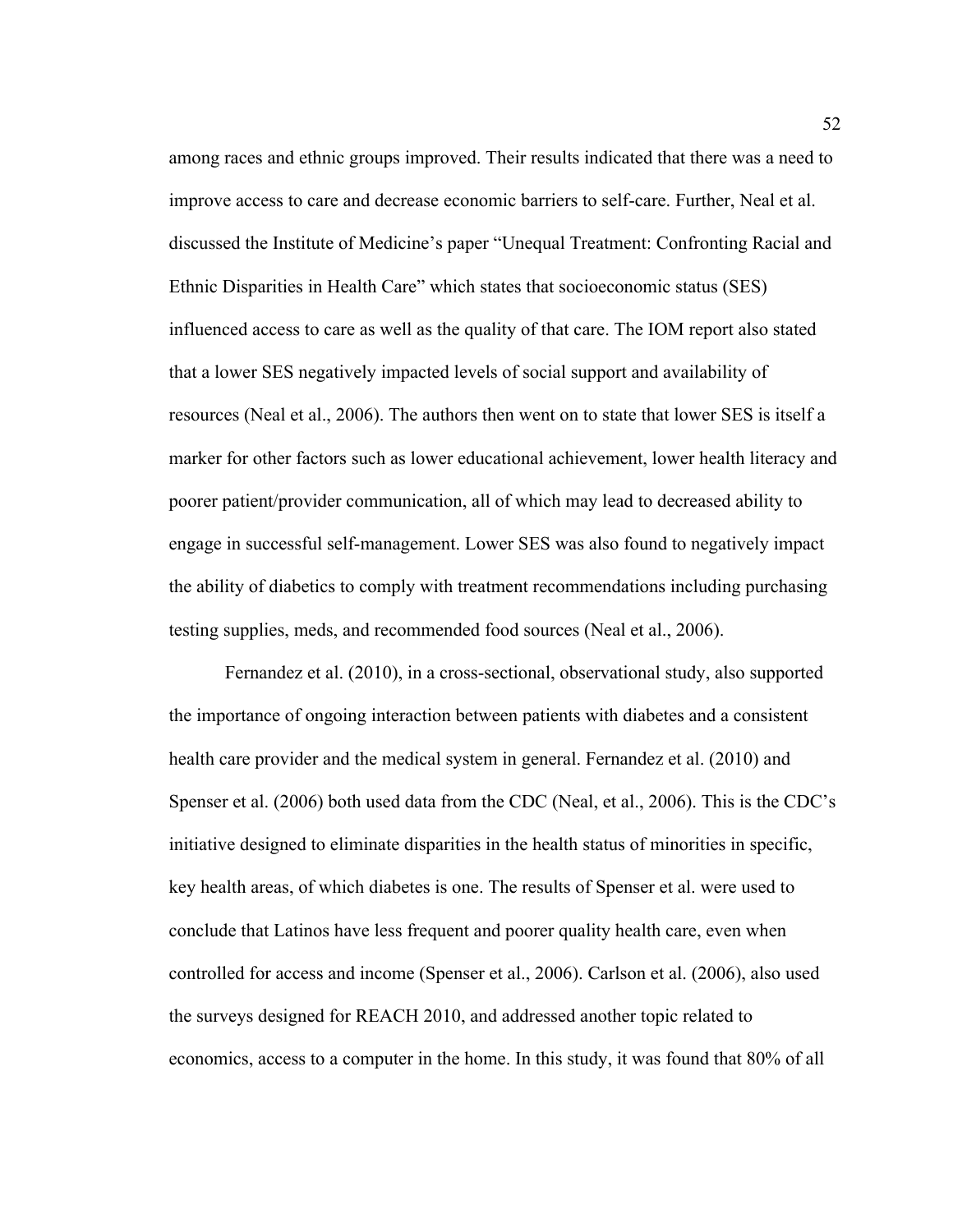Americans have researched a health topic on the Internet. However, many Latinos do not have a home computer, or the disposable income to have an Internet service provider. This was found to be another barrier to self-management, even when controlled for age, education, and income (Carlson et al., 2006). The results of these studies (Carlson et al., 2006; Spenser et al., 2006) were used by the individual researchers to provide support for the importance of economics; while not all of these variables (i.e. presence of a working computer in the home) were included, items such as income, insurance status, and family size were.

Campos (2007) also made a number of points related to economic factors. He found that Latinos were 1.5 times more likely to be unable to comply with therapy than other ethnic groups. Further, 60% of Latinos with diabetes earn less than 20 thousand dollars yearly versus only 28% of non-Latino whites with diabetes (Campos, 2007). In this review, Campos identified several studies that identify prohibitive costs as the reason for poor compliance. Patients were found to decrease doses and frequency of medications, including insulin, in order to make them last longer. This research considered several factors related to finances, including employment status, insurance status, and family size. These data are available through the EHR and can be queried making it possible to identify associations between them and glycemic control.

Going beyond personal economic factors, Lopez-Class and Jurkowski (2010), in their analysis, reported a dearth of research addressing the ecological framework considering the impact of factors at other than personal levels (such as community level) on self-management. They stated that fewer Latinos have health insurance than any other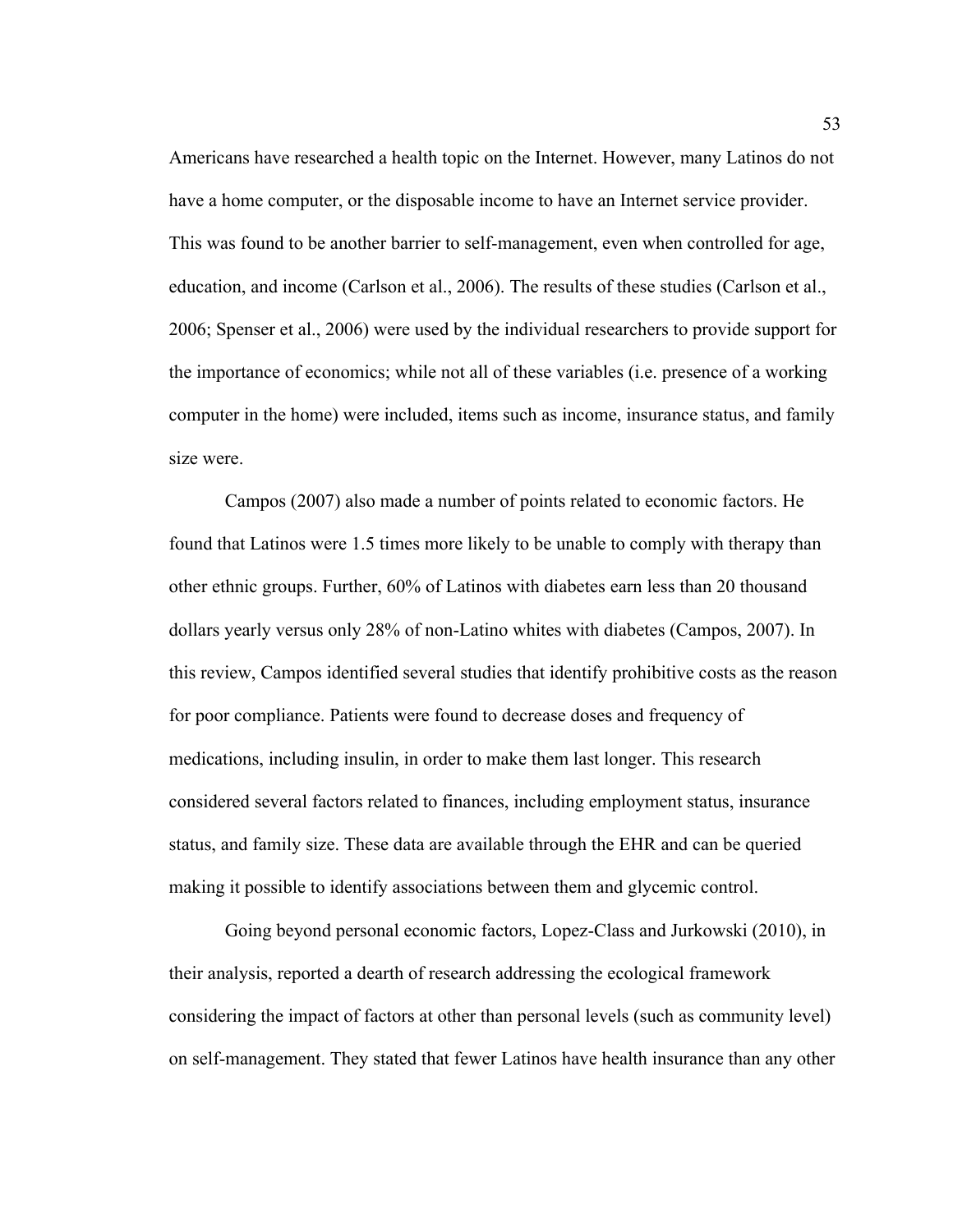racial or ethnic group, with 63% of employed Latinos being insured. At a higher ecological level, they found that towns with a greater than 50% Latino population had a higher provider to patient ratio. The low number of available providers led to decreased access to care (Lopez-Class & Jurkowski, 2010). Fortmann, Gallo, and Philis-Tsimikas (2011) in their study, also believed that more research into multi-level influences on health outcomes was needed. Chiu and Wray (2010) and Frank et al. (2009) both determined that social, cultural, and demographic factors need to be further researched at multiple levels. This research included variables related to community level factors related to self-management such as proximity to supermarkets, access to public transportation, and safety of the area of residence for outside activity.

**Culture.** Sullivan et al. (2010) identified a number of potential cultural barriers, such as language. Although health care organizations are required to use some sort of interpretation service, this can still be a problem. If using a telephone interpretation service (such as AT&T's Language Line), patients may feel awkward or uncomfortable; in addition, using a telephone for interpretation misses the unspoken components of communication such as facial expression and body language. Professional interpreters are a superior option, but may still miss unspoken communication, especially if from a different subculture than the patient (Sullivan et al., 2010). Another barrier Sullivan et al. (2010) identified was the desire to give a correct answer. Patients may perceive the desired answer and give it, regardless of if it is true, leaving the provider with a missed opportunity to identify problems. For example, the patient may lie about taking their medications correctly because they do not want to disappoint the provider. A third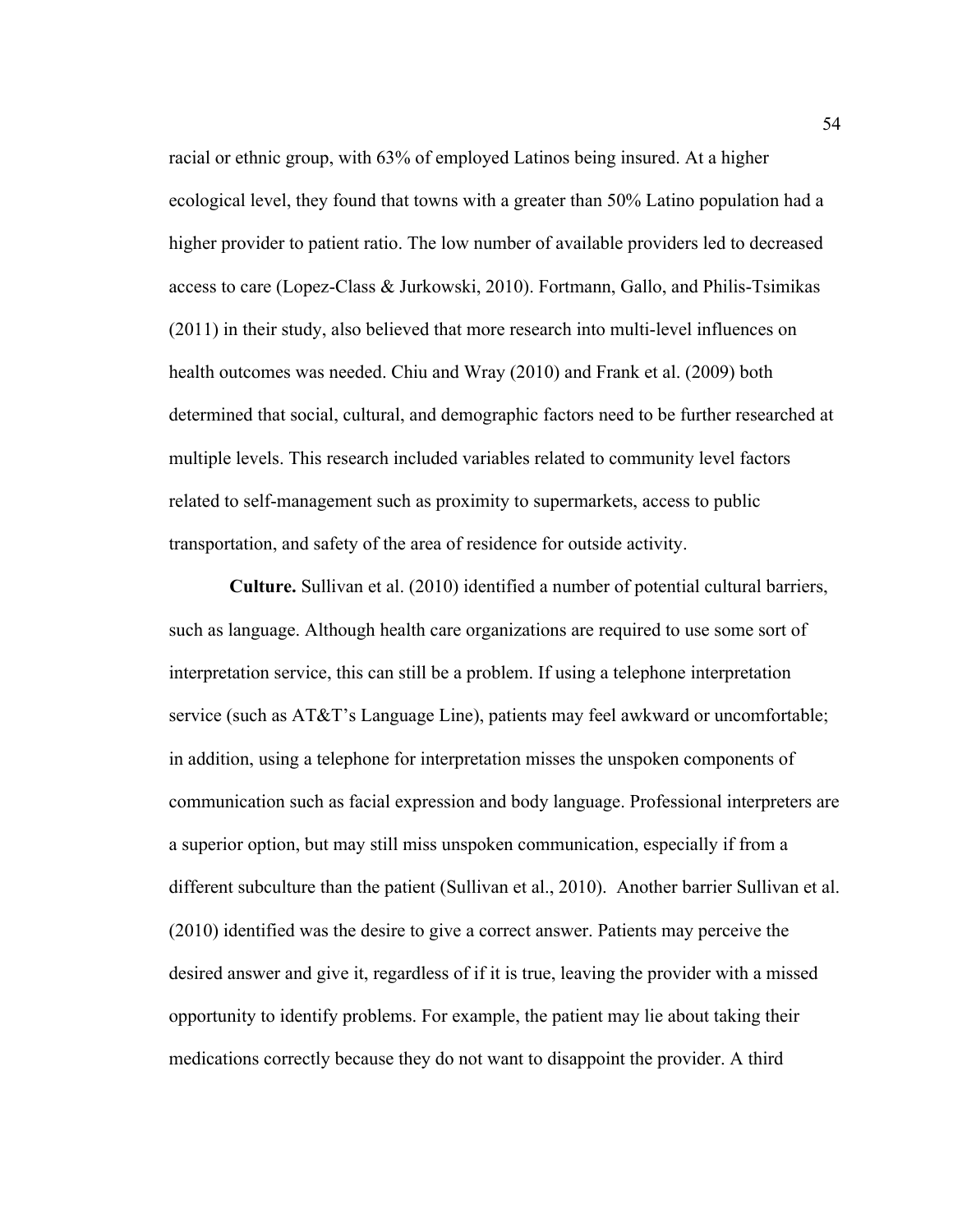potential barrier identified by Sullivan et al. (2010), was the inability of many Latinos to read, even in their own language. This may make it difficult for patients to follow instructions on medication labels or to know where and when to go for a referral appointment (such as to an ophthalmologist). Ockene et al. (2012) examined the results of a community-based intervention in which participants were randomly assigned to two groups. The test group was one that was involved in a lifestyle intervention while the control group received *usual care*. This study also found that illiteracy in their native language was a barrier, as was lack of English speaking ability. The study sample of Ockene et al.(2012) revealed that 49% were able to speak English, and 30% were illiterate in Spanish. This research considered the variable of language spoken.

Neal et al. (2006) addressed diabetes from a public health perspective, using the Chronic Care Model. They, too, identified lack of health literacy as a barrier to selfmanagement. Health literacy includes both lack of understanding English, as well as lack of literacy in the native tongue. Fernandez et al. (2010) completed a cross-sectional observational study examining whether or not limited English proficiency was associated with poor glycemic control. Their conclusion was that limited English was a risk factor for poor glycemic control. Cheng, Chen, and Cunningham (2007) in their cross-sectional study of Latino households, also found that speaking Spanish at home was a risk for poor glycemic control. Campos (2007) found the lack of English literacy to be a barrier to selfmanagement as well as being associated with not having a routine place for health care, not having health insurance, and having a lower level of education. He also found that lack of health literacy was strongly associated with lack of English proficiency,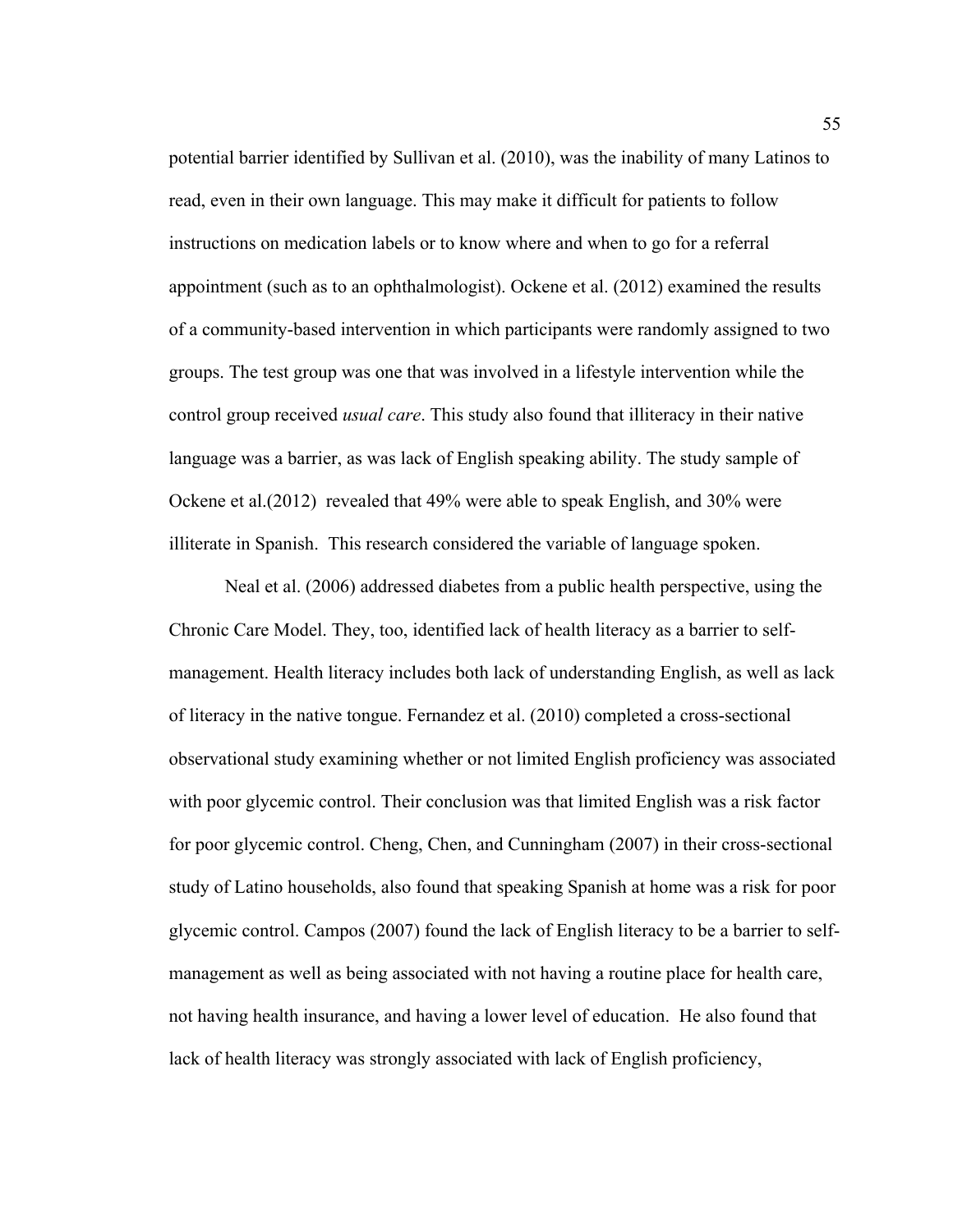reinforcing the previous few study results (Campos, 2007). Rosal et al. (2005) also supported the findings addressing the issue of health literacy. They found that patients must accept that their 'behavior' has a major impact on their glucose control. Behavior referred to diet, physical activity, glucose monitoring, and medication adherence. The lack of educational materials for those with low literacy was found to be a major barrier. Campos' meta-analysis indicated Latinos lacking health literacy had associated poorer glycemic control, poorer outcomes, and a higher likelihood of complications (Campos, 2007). Another conclusion by Campos (2007) was that Latinos rely on family and friends for their information, so failure to include them in educational activities can lead to contradictory information being given to the patient by health care providers and friends. Language, then, is very important, as it is the basis of communication, both oral and written, as is addressed by the topic of health literacy. The importance of health literacy underscores the need for using culturally appropriate material in teaching Latinos with diabetes. This research gathered data around this topic, including primary language, and English proficiency, but did not address specifically the topic of health literacy. There is no shortage of research on this topic and it is not specifically a demographic factor, therefore its inclusion as a variable was not appropriate for this research.

**Healthcare providers.** Language is relevant as a provider-related barrier. Miscommunication due to language discordance has been identified as a major component of healthcare disparity for those with limited English speaking capacity (Chen, Youdelman, & Brooks, 2007). In interpreting the 1964 Civil Rights Act, the Supreme Court identified discrimination based on language as equal to that based on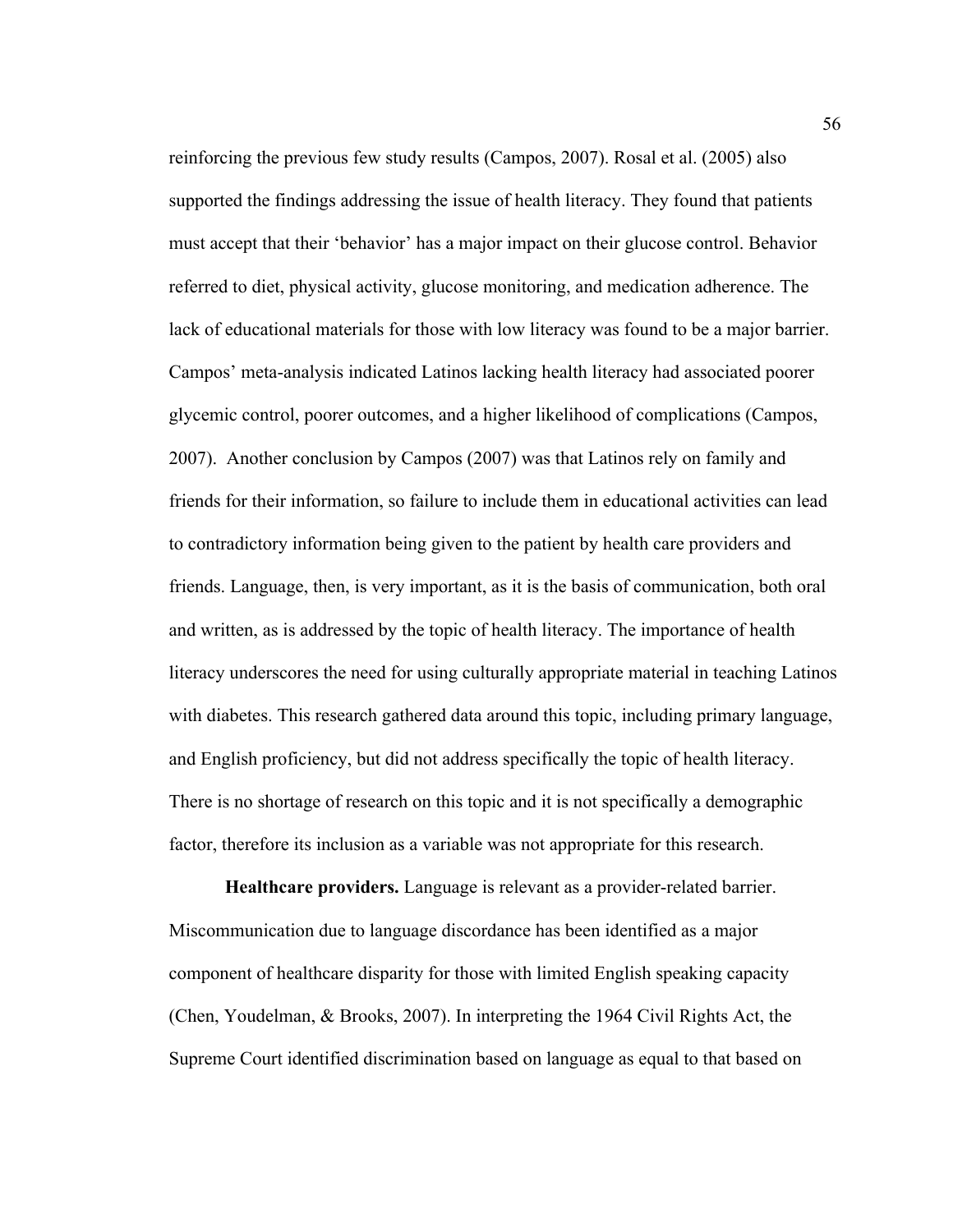nation of origin, and further, that any organization receiving federal financial assistance may not discriminate based on language (Chen et al., 2007). "Federal financial assistance" is relevant to healthcare organizations because this would include sources such as Medicaid, Medicare, and other healthcare related federal program funding and would apply to the majority of healthcare organizations. In addition, any organization or individual receiving money from the Department of Health and Human Services is subject to oversight by the Office of Civil Rights, which has the right to withhold funds due to noncompliance (Chen et al., 2007). In 2000, President Clinton issued Executive Order 13166 *Improving access to services for persons with limited English proficiency*, which further strengthened existing laws (Chen et al., 2007). Once a healthcare provider or institution has accepted money from any federal program, they have an absolute legal responsibility to provide language access for all patients (Chen et al., 2007).

Neal et al. (2006), in their study of diabetes outcomes, found that impaired patient/provider communication was a barrier to achieving outcomes, even when care was equal. Impaired communication led to decreased ability for self-management in the studied population (Neal et al., 2006). Fernandez et al. (2010) specifically examined the effects of patient/provider language discordance. In their cross-sectional, observational study with a sample size of almost 7000 participants, they found that having concordance between patient and provider led to better glycemic control for a significant percentage. After attempting to control for other cultural factors, their conclusions were: (a) limited English proficiency should be considered a risk factor for poor glycemic control, and (b) limited English proficiency contributes to ethnic health disparities and is an independent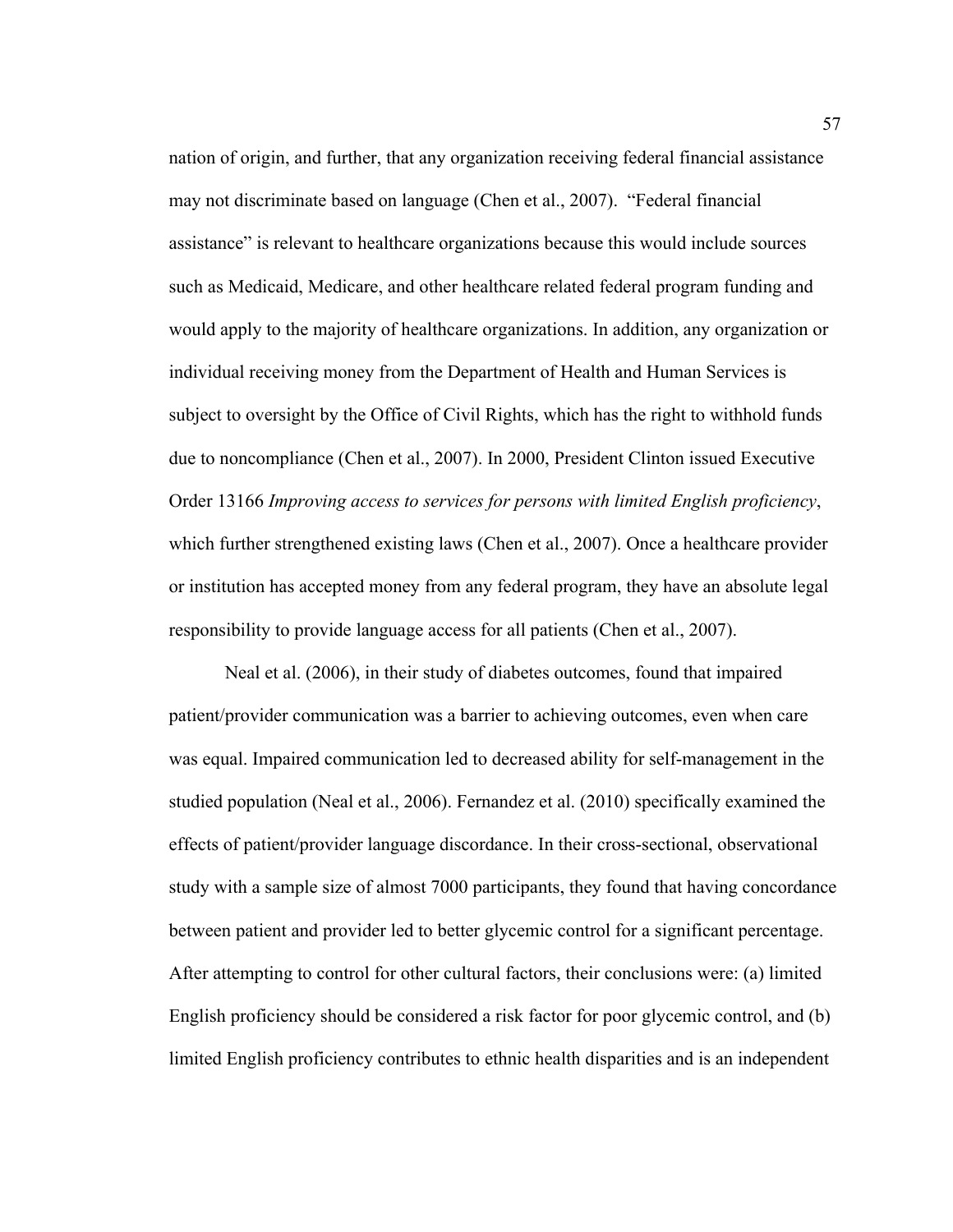predictor of poor diabetes management (Fernandez et al., 2010). Lopez-Class and Jurkowski (2010) found in their meta-analysis that linguistic concordance, as part of provider cultural competence, was a positive predictor of active self-management on the part of Latinos with diabetes. Lack of English proficiency was also identified as a barrier to healthcare delivery; and impaired provider/patient communication led to poorer quality of care and worse treatment outcomes.

Studies by Fernandez et al. (2010) and Lopez-Class and Jurkowski, (2010) were used to examine the effects of concordance or discordance between English speaking providers and Latinos with diabetes. Less has been done to examine the results of providers who speak Spanish. Rosal et al. (2005) found that Spanish speaking providers working with Spanish speaking patients led to the same positive impact on outcomes found with Latinos with English speaking proficiency. However, they also stated that there is a dearth of research addressing this, largely due to a shortage of bilingual providers. One later work, by Nam et al. (2011), did identify language discordance as one of the clinician-related barriers to diabetes self-management. Another study by Rosal et al. (2011) also determined that language discordance was a provider related barrier to self-care. The research had a variable for the primary care provider's language capacity. For example, one of the primary care providers whose patients will be in the data set speaks several languages fluently, including Spanish. One of the queries made was to determine the effect of language concordance on his patients with diabetes.

Another barrier related to providers involves access to care, largely due to a shortage of primary care providers. Having a usual source of health care is associated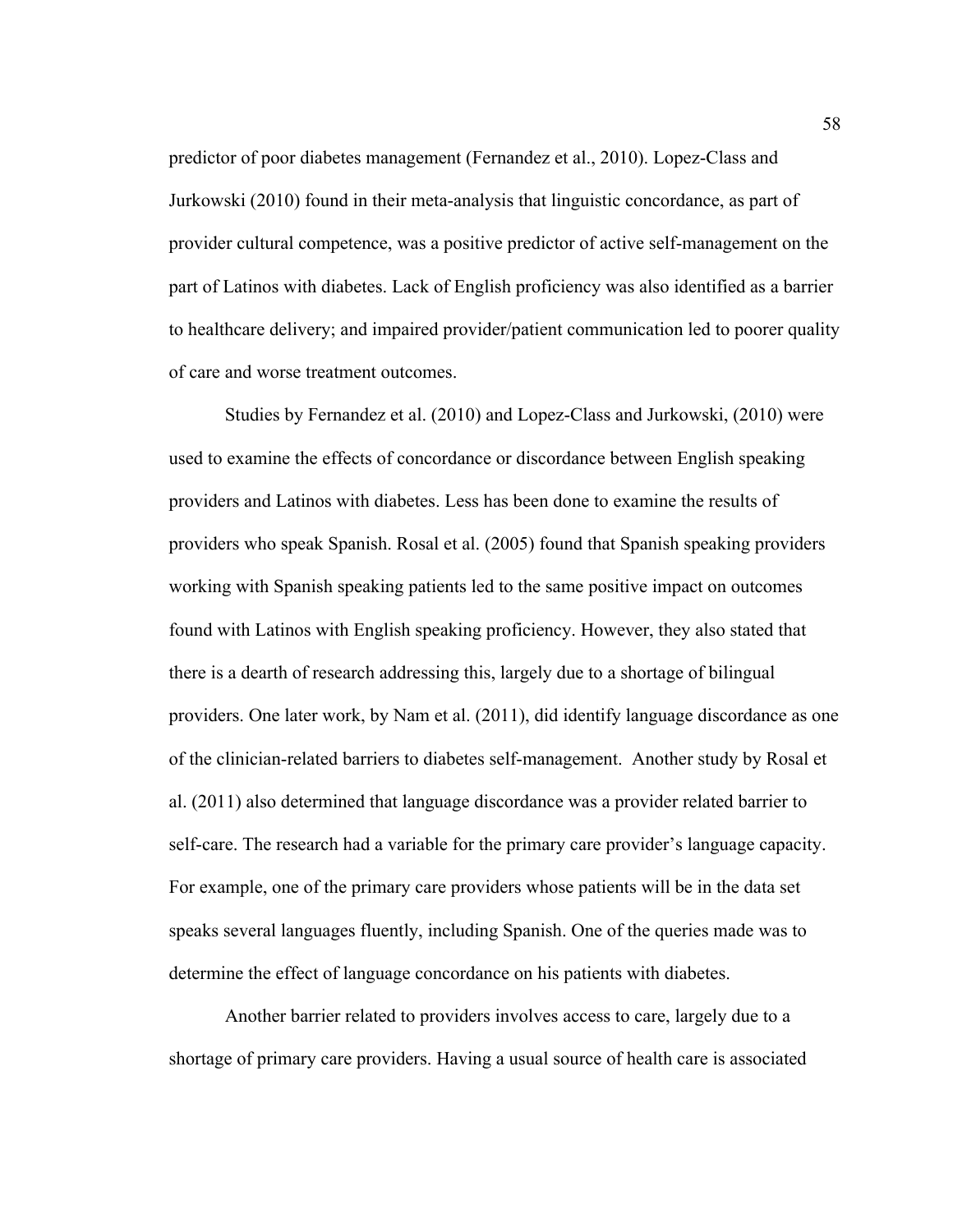with higher use of preventive services, and better compliance with self-care recommendations among those with diabetes (Gonzalez et al., 2009). It was also found to be associated with more awareness and better knowledge of specific diabetes related information. It was estimated that between one third and two thirds of Latinos have no usual source of health care. Cheng et al. (2007) also identified lack of a usual source of care as a barrier to effective self-management, as did Campos (2007). Although certainly relevant, the current study had no study related factors regarding having a usual source of healthcare; the assumption was that if patients are being see at the health center, they have a regular source of health care, as no one is turned away due to inability to pay.

Provider factors at an institutional level have also been identified (Lopez-Class  $\&$ Jurkowski, 2010). Clinic locations and lack of transportation may be a barrier, with suggestions that more than thirty minutes travel time is too much. Travel is often on foot or using public transportation. Another factor identified was clinic hours. Many working Latinos have jobs that do not allow then to take time off for healthcare appointments, assuming they can afford to financially (Lopez-Class & Jurkowski, 2010). Later in the day and weekend hours have been suggested to improve access. The provision of childcare services has also been suggested as a way to surmount barriers, as Latinas often have children at home and must bring them to their appointments. Wait time between calling for an appointment and actually having one was also identified as a barrier, which is directly related to the shortage of available providers (Fisher et al., 2005; Lopez-Class & Jurkowski, 2010). Study variables addressing these issues included comparison of home addresses to the clinic address, verifying access on foot or by mass transit. Issues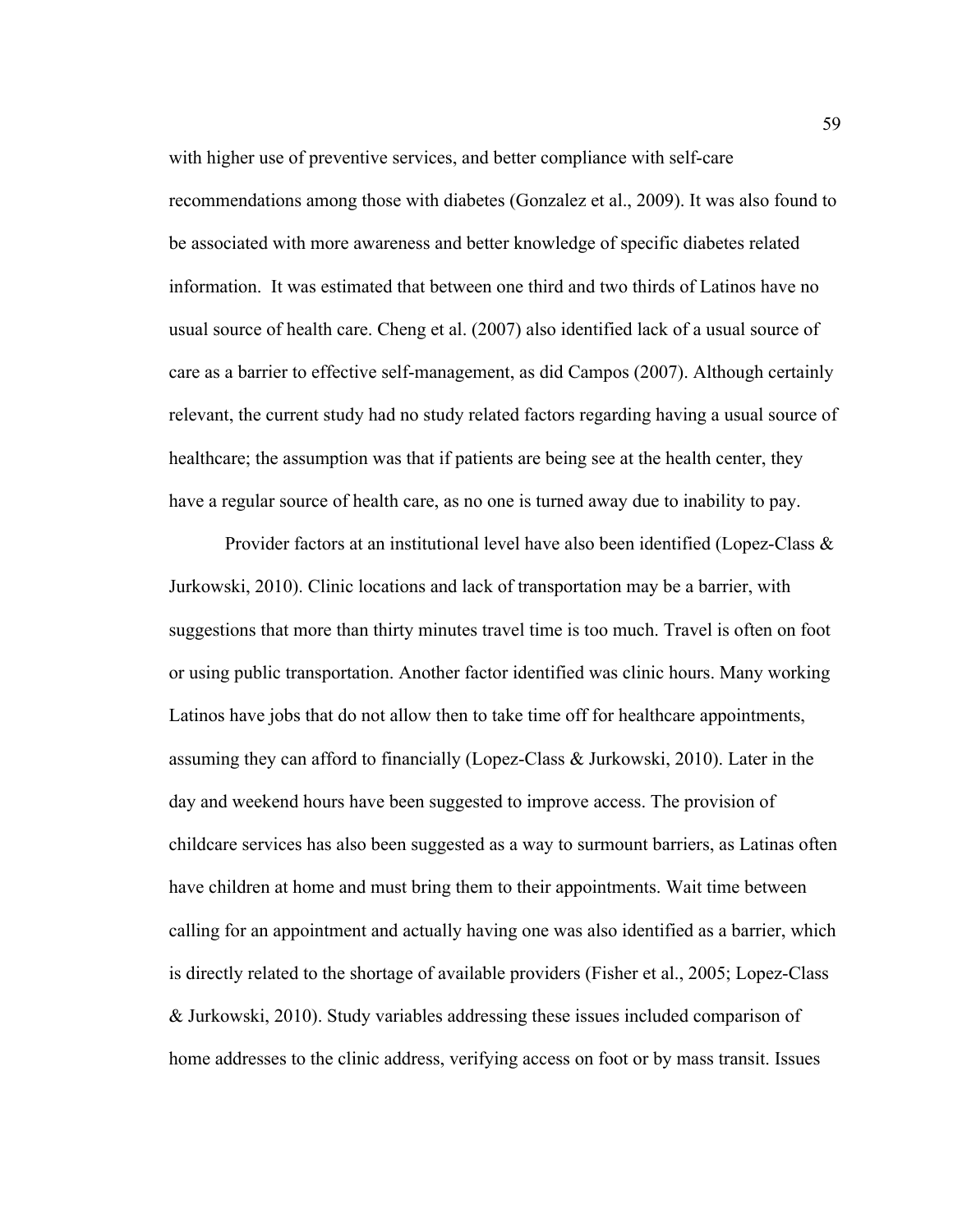specifically related to the clinic (i.e. hours) were not included as variables in this research as there was no way to access that information using the EHR. In order to gather that information, the entire study would need to be redesigned to acquire data specifically from the patients themselves. This would also lead to a loss of anonymity. This does not mean to suggest these data are not important, rather that they were not appropriate for this study design.

**Obesogenic environment.** The cornerstone of diabetes care is self-management on the part of the patient. They are uniquely responsible for following diet and physical activity recommendations by the provider (ADA, 2013; Haas et al., 2013). However, in a meta-analysis supported by the Institute of Medicine and the Robert Wood Johnson Foundation, it was concluded that self-management is dependent on the environment surrounding the individual (Fisher et al., 2005). Access to healthy foods was identified as a key environmental resource for self-management, as was access to a place for physical activity. The World Health Association refers to environments that do not provide these resources as obesogenic (Candib, 2007).

Obesity is a complex topic that should be viewed through a cultural lens. Even now, many believe that obesity is desirable and sexually attractive (Candib, 2007). Historically, only the wealthy could afford to be overweight, so obesity was seen as connoting power, wealth, prestige, and high social standing. In developing countries, a fat baby is a healthy baby. Conversely, thinness was associated with poverty and poor health, weight loss often being associated with dying. Although in some cases, this is still true, the World Health Organization has recognized obesity as a global epidemic and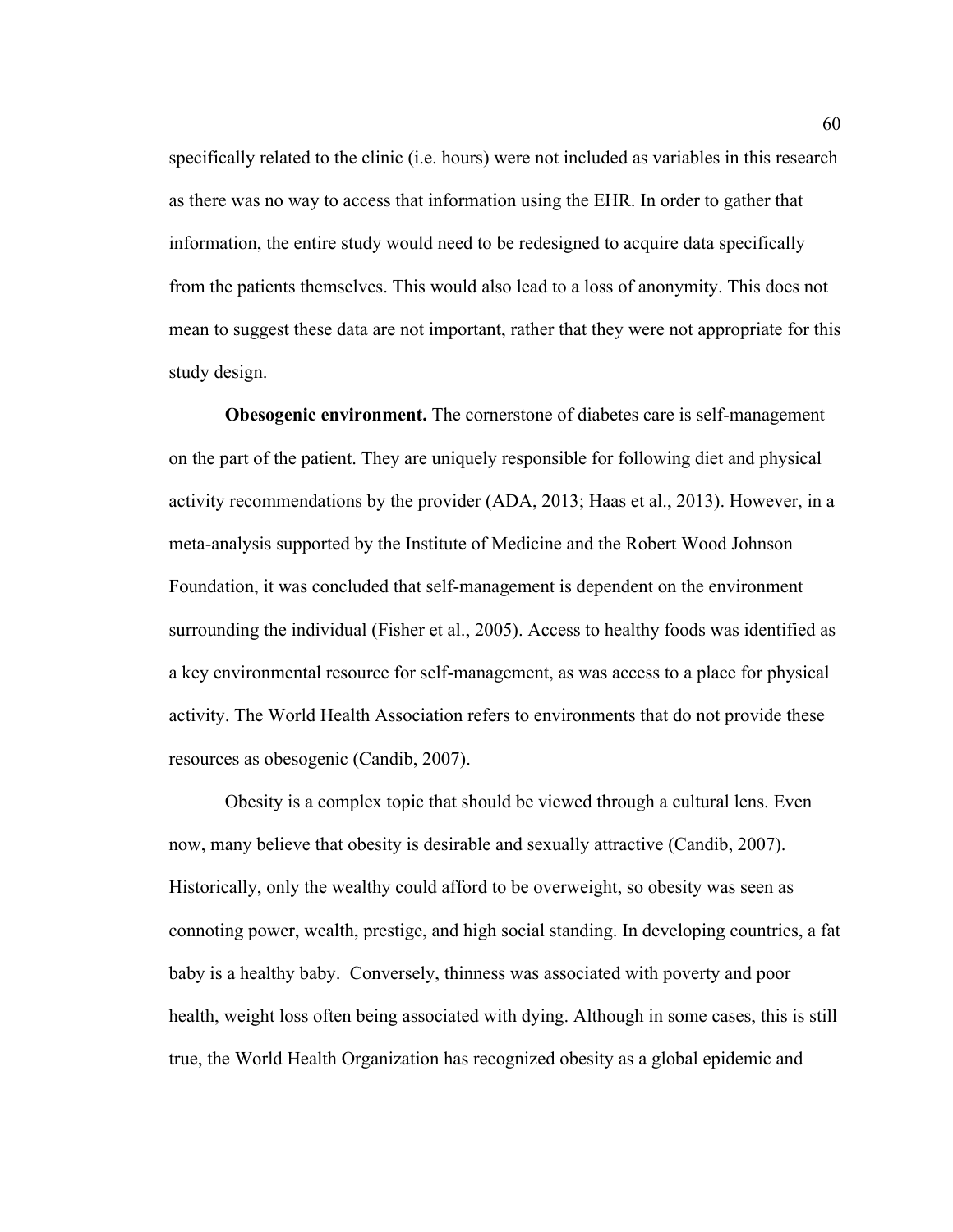described the "Obesogenic environment" which promotes obesity by supporting inactivity and over-eating at a population level as a characteristic of developed countries (Boehmer et al., 2007).

*Food availability and obesity.* There are multiple factors that may be related to obesity, beginning at the beginning: in utero. When subjected to an adverse intrauterine environment, the calorie-deprived fetus responds by developing the ability to hoard calories leading to a relative tissue resistance to insulin, low birth weight, and childhood fat deposition; the result is adults with insulin resistance starting very early, and eventually developing type 2 diabetes (Candib, 2007). The scenario above is of particular importance in developing countries, which may often be the countries of origin for U.S. immigrants.

Another factor present from birth is referred to as the *thrifty genotype*, which allows for the conservation of calories by laying down abdominal fat. This genetic factor is an advantage in times of famine, but may also lead to insulin resistance and diabetes (Candib, 2007; Cusi & Ocampo, 2011). Genetics also interact with the social environment, which has recently seen a paradigm shift in nutrition: poverty was previously associated with low calorie intake, but this has changed in many areas. With the easy access to inexpensive, high calorie, and high fat foods, poverty is now associated with high calorie intake (Candib, 2007). Even the school lunch program is often full of high fat, high carbohydrate food (Candib, 2007)

Latinos were found to be at high risk for problems with obesity and its sequelae, such as hypertension and diabetes (Galvez et al., 2007). In addition, the consumption of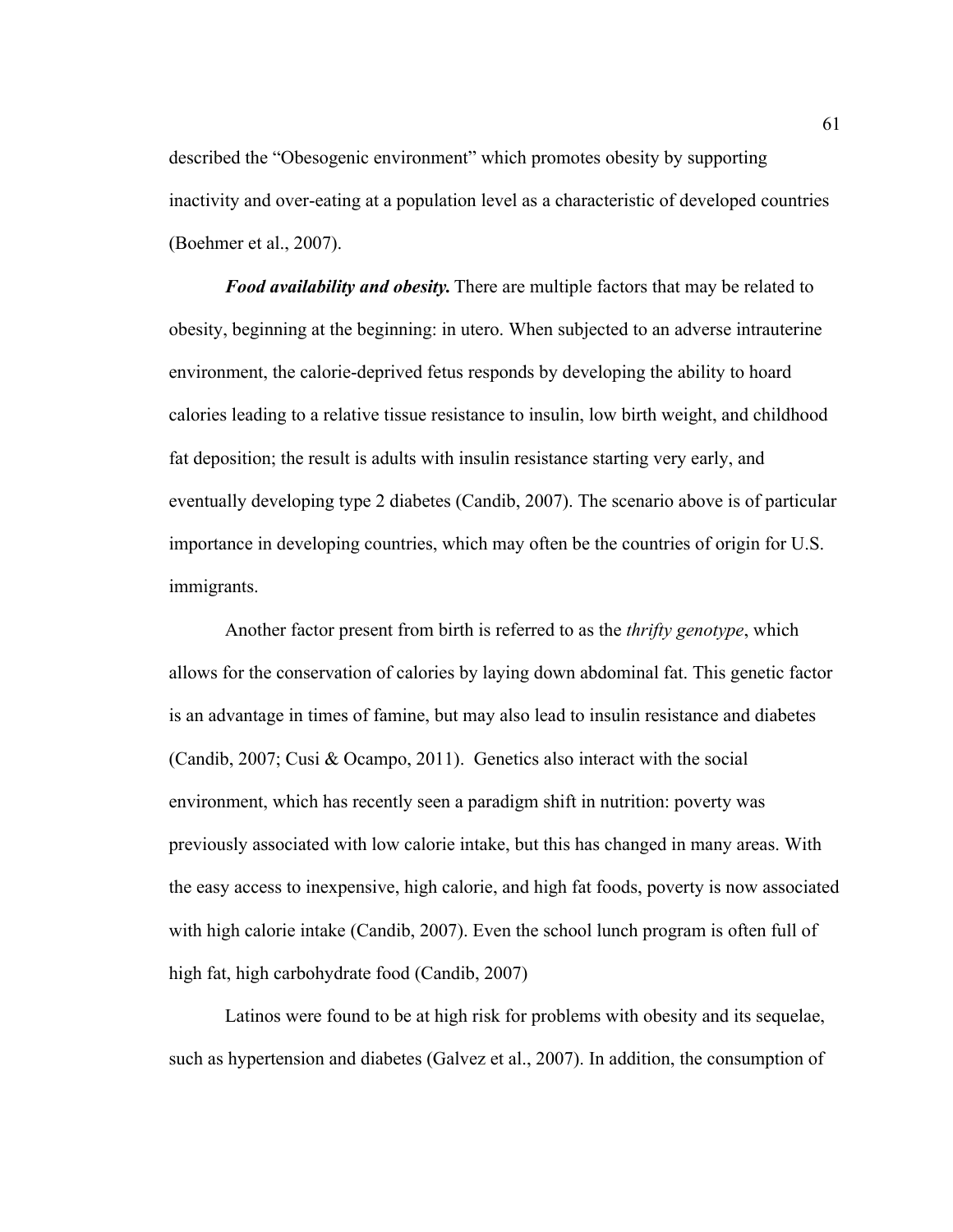fruits and vegetables were found by Lopez-Class and Jurkowski (2010) to be occurring 40% less often among Latinos than non-Latino whites. Lopez-Class and Jurkowski (2010) also identified a number of reasons for poor diet, the most common reasons being cost and lack of access. Supermarkets' abandoning inner cities were found to be a community level barrier to the access of nutritional food at a reasonable cost. In many cases supermarkets have left the inner city due to changes in cost of property and development as well as changes in population demographics. High property values were associated with greater access to food stores; poor neighborhoods were associated with more stores by number, but they were smaller, with limited products and higher prices (Lopez-Class & Jurkowski, 2010).

Horowitz et al. (2004) in their previously discussed landmark study examined barriers to buying healthy foods in East Harlem, NY. In East Harlem, one third of adults and one half of children live in poverty (Horowitz et al., 2004). Residents of East Harlem also have the highest prevalence of obesity in New York City, along with the highest allcause death rate in New York City. Prevalence of diabetes in East Harlem is twice that in New York City in general, and among those with diabetes, mortality and the rate of hospitalization is twice that of New York City as a whole (Horowitz et al., 2004). Amputation due to diabetes occurs five times more frequently than in New York City as a whole (Horowitz, et al., 2004). In this survey, results indicated that diet recommendations are not followed due to financial constraints. More recent statistics support the findings of this important study (New York State, Department of Health, 2012) regarding the impact of poverty on the residents of East Harlem. In their survey,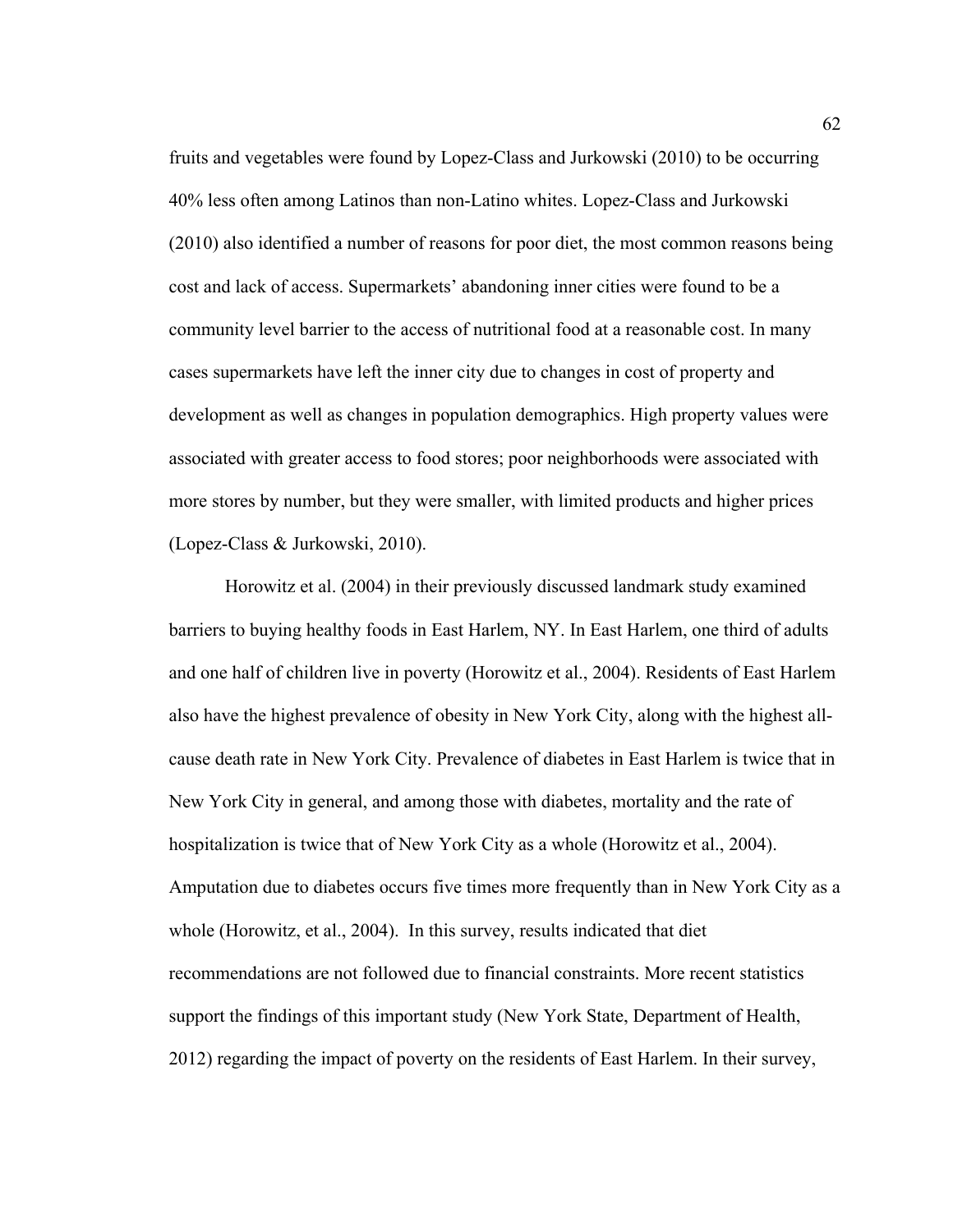Horowitz et al. (2004) specifically asked about purchasing those foods recommended by clinicians that are relatively affordable, and considered culturally acceptable. They were also foods that are easily identified on store shelves without any teaching. These included diet soda, 1% or fat free milk, high fiber, low carbohydrate bread, fresh fruits, and fresh green vegetables or tomatoes. Surveyors documented the presence of these foods as well as the lowest available prices (Horowitz et al., 2004).

East Harlem had more stores but fewer large ones, with neighborhood bodegas having only one to three cash registers per store (Horowitz et al., 2004). Prices were higher in the small stores. In addition, only 18% of the stores in East Harlem carried all five items versus 58% of the stores in the Upper East Side (Horowitz et al., 2004) When asked why they shopped in these smaller stores, respondents indicated that convenience was the most important factor, even more important than taste, quality and cost. They also felt more comfortable in familiar neighborhood stores, and were also given *informal*  credit when needed (Horowitz et al., 2004). Moore and Diez-Roux (2006) found similar results using existing data from census tracts to identify neighborhood characteristics of food stores. Low-income neighborhoods had four times as many grocery stores as the wealthiest but only half as many supermarkets. In a landmark study by Diez-Roux et al. (1999) the influence of neighborhood characteristics on dietary patterns was examined independent of individual level variables. In this prospective study with a sample size of over 13 thousand adults, participants who live in poorer communities ate fewer fruits and vegetables and more meats than those living in more affluent neighborhoods (Diez-Roux et al., 1999). These results were also supported in a study by Zenk et al. (2005), which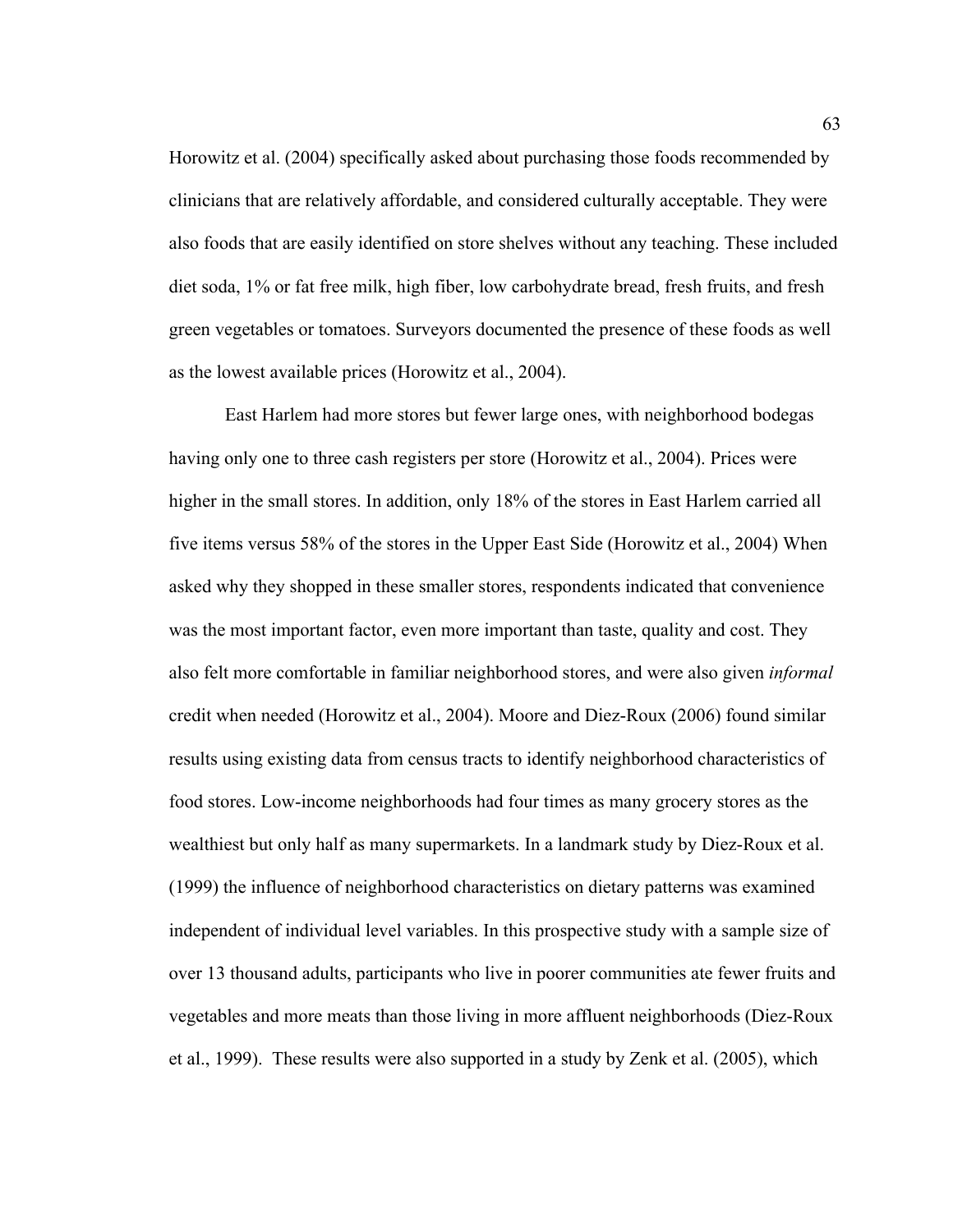concluded that inadequate access to healthy foods resulted in a disparity in accessibility by Latinos and other ethnic minorities. Moore et al. (2008) found that in their study group, over 31% did not have a supermarket within a mile and yet those in more affluent communities did 95% of their shopping at a supermarket. Participants that did not have a supermarket near their home were up to 46% less likely to have a healthy diet than those living in areas of highest supermarket density. Finally, among participants who reported living where availability of healthy foods was lowest were up to 35% less likely to have a healthy diet (Moore et al., 2008).

Jago et al. (2007), in a study examining neighborhood characteristics of diet, studied the food intake of hundreds of Boy Scouts, boys from all walks of life and ethnic groups. The results were interpreted to indicate that living farther from a small food store or fast food restaurant was associated with increased fruit and vegetable consumption as well as low fat dairy products. The closer participants lived to fast food outlets, the worse the diet. Another study of food environments (Glanz et al., 2005) found that fast food restaurants were more prevalent in minority neighborhoods, and supermarkets less prevalent. Another outcome from this study was that, although the home is the most important influence on food, it is affected by the availability of foods at selected outlets. The primary food shopper and preparer had particular influence on the diet of the whole household. Usually a female, this person must be able to get to a food outlet, which is a potential barrier to accessing a supermarket. Further, if she has diabetes, she may have some control over what she buys and eats, but also must give the same food to her family, who may not be supportive, another potential barrier (Glanz et al., 2005). Ford and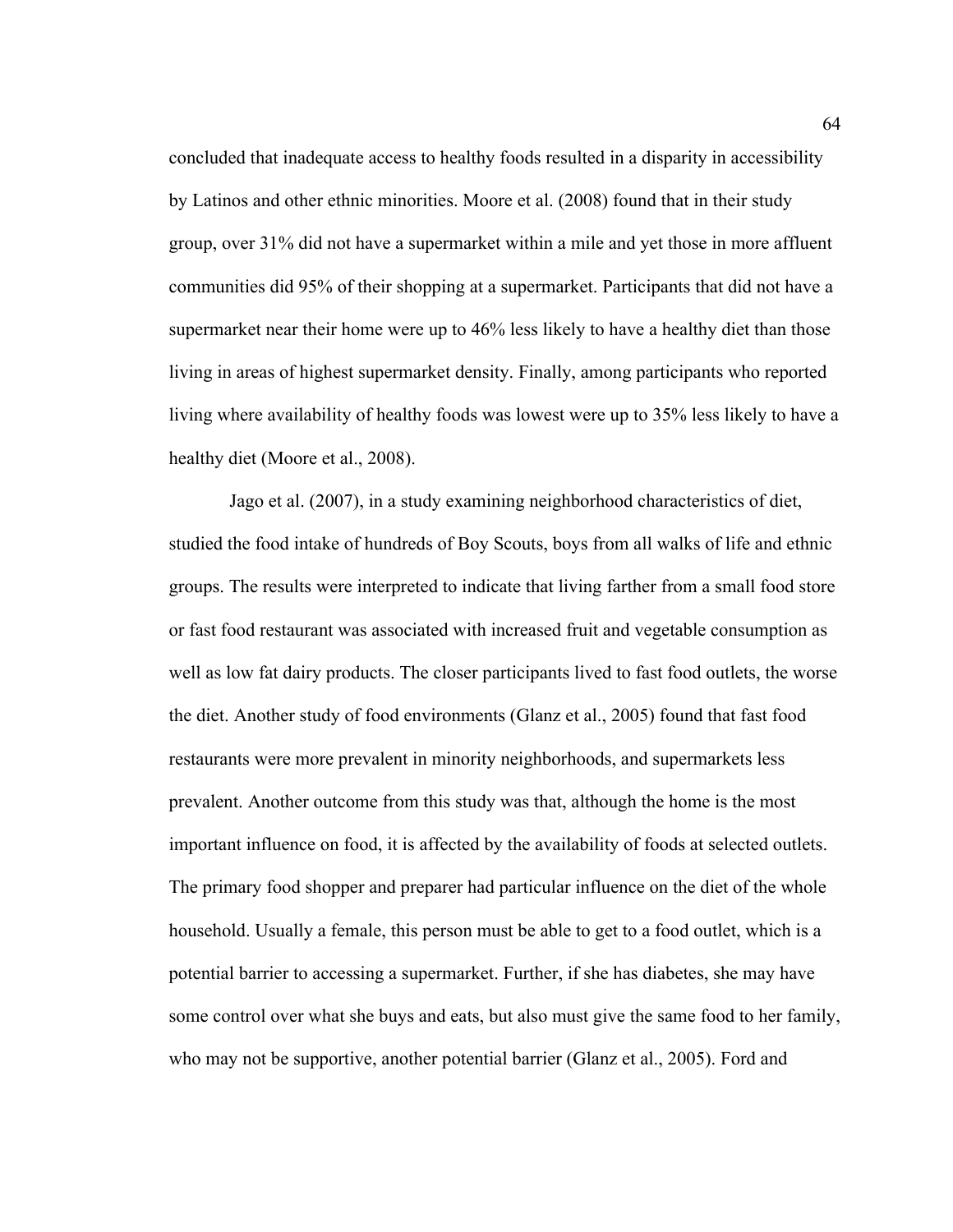Dzewaltowski (2008) provided more support for these conclusions in their observational study using both individual and neighborhood level data. Based on a sample size of over 7000, they found that adults living in low socioeconomic neighborhoods have a higher body mass index (BMI) and that is related to neighborhoods having more small grocery stores. Frank et al. (2009) also supported the importance of community/neighborhood characteristics to healthy food choices. Study variables that were included in this research included what food outlets (fast food, bodegas, and supermarkets) are within a one-mile radius of the home address.

*Activity.* Latinos engage in significantly less physical activity (Bull et al., 2006; Cleghorn et al., 2008; Flynn et al., 2013; Frank et al., 2009; Gallant et al., 2010). It was also found Latinos identified themselves as 30% less active than non-Latino whites (Cleghorn et al., 2008). This is supported by the results of Lopez-Class and Jurkowski (2010) as well as Flynn et al. (2013) and Gallant et al. (2010). Latinos engage in less than the recommended amount of physical activity, with 80% getting less than the current recommended guidelines. Much of the reason behind this has been associated with neighborhood characteristics, factors included in examining the *obesogenic environment*. In Boehmer et al. (2007) the *obesogenic environment* was studied with a focus on recreational facilities, land use, and aesthetics. Their findings indicated a causal relationship between reduced numbers of sidewalks and increased incidence of obesity. They also learned that increased mixed land use and improved aesthetics in neighborhood environments led to decreased obesity on a population level (Boehmer et al., 2007; Wang et al., 2006). Findings by Katz, Metfin, and Barr (2012) indicated that ease of use,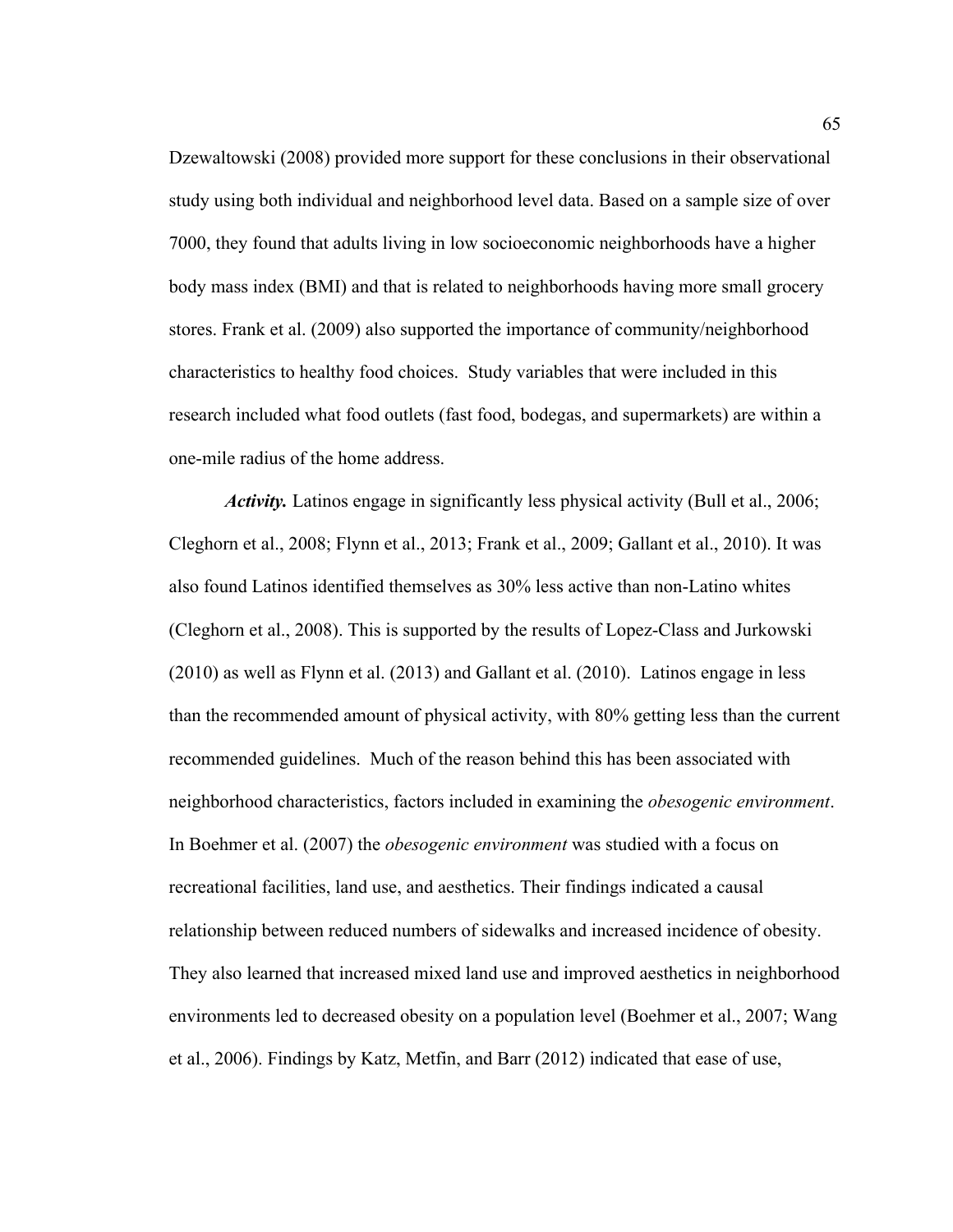including the ability to safely exercise near one's home is paramount in keeping those with diabetes engaged in self-management. This was further supported by Flynn et al.; they stated that the ease or lack of ease instituting and maintaining lifestyle changes, including exercise, presented a significant barrier to self-management and was contributed to by the *obesogenicenvironmen*t.

Lopez-Class and Jurkowski (2010) found that well-lighted sidewalks and exercise areas led to increased physical activity, and that there was a correlation between lower property values and decreased access to green spaces and exercise facilities (Lopez-Class & Jurkowski, 2010). They concluded that lack of social support, public transportation, and safe sidewalks were barriers to effective self-management. Fisher et al. (2005) also identified a lack of safe, attractive places for exercise as a community level barrier to self-management. Finally, Glanz et al. (2005) identified activity friendly communities as part of a healthy nutrition environment. Study variables in the current research related to activity included home address compared to the availability of a work out area..

## **Overview of the Literature**

There were a variety of studies that were explored for this literature review. There were a number of integrative reviews and meta-analyses (Cusi & Ocampo, 2011; Ford & Dzewaltowski, 2008; Gallant et al., 2010; Glanz et al., 2005; Hatcher & Whittemore, 2007; Lopez-Class & Jurkowski, 2010; Nam et al., 2011; Perez-Escamilla & Putnik, 2007; Shiroma & Lee, 2010). Other study designs included clinical trials (Barrera et al., 2012; Bull et al., 2006; Rosal et al., 2009; Rosal et al., 2011) and case-control studies (Katz et al., 2012; Ockene, et al., 2012). There were a number of qualitative studies as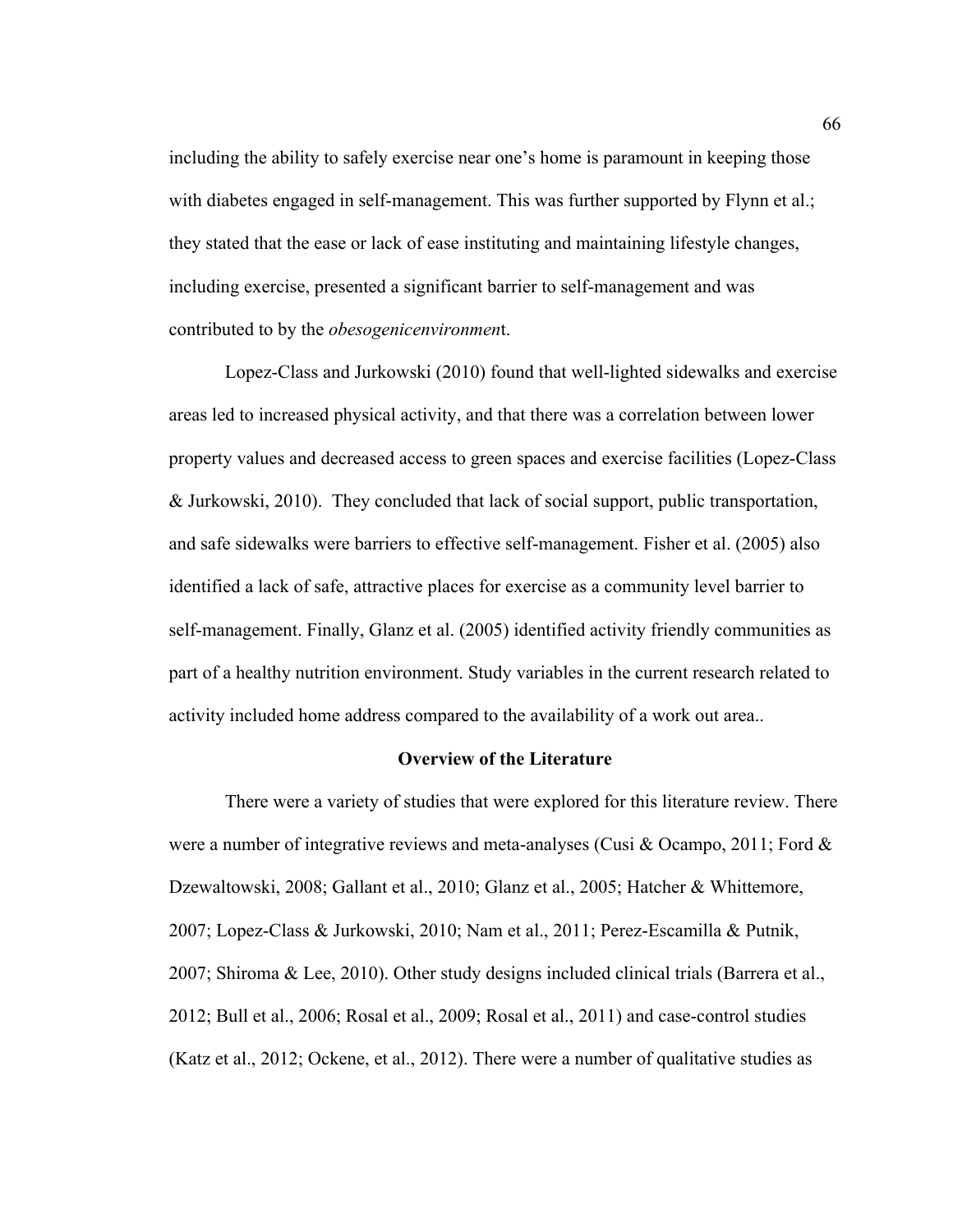well, which is common when studying health related topics, especially early in the process of researching a specific issue (Cleghorn et al., 2008; Flynn et al., 2013; Russell et al., 2010; Rygg et al., 2010; Sullivan et al., 2010). Neal et al. (2006a) performed a retrospective study as did Carson (2010) and Egede et al. (2011). There were a number of observational studies as well (Jago et al., 2007; Mainous et al., 2007; Wang et al., 2006). The majority of studies were cross-sectional (Ali et al., 2012; Blanchard, et al., 2005; Boehmer et al., 2007; Cheng et al., 2007; Diez-Roux et al., 1999; Fernandez et al., 2010; Galvez et al., 2007;. Gonzalez et al., 2009; Mainous et al., 2008; Moore & Diez-Roux, 2006; Richards et al., 2008; Vukshich-Oster et al., 2006 ; Zenk et al., 2005). Also a form of observational study, cross-sectional designs are more specific in that they use groups of people who differ on the variable(s) being studied but are similar in other areas (Polit & Hungler, 1995). For example, in McKean-Skaff's et al. (2003) cross-sectional study, the variable of interest is being Hispanic and the variable in which the sample is the same is having diabetes. This research was a cross-sectional design with the variable of interest being the HgbA1c and the sample being the same in that they are all Latino.

There were a variety of sampling strategies as well. Several studies used secondary data sets including those from National Health and Nutrition Examination Survey (NHANES) (Ali et al., 2012; Carson et al., 2010; Cusi & Ocampo, 2011; Mainous et al., 2007; Mainous et al., 2008). Other secondary data were obtained from electronic health records and billing records that had the codes of interest (Barrera et al., 2012; Bull et al., 2006; Chiu & Wray, 2010; Fernandez, et al., 2010; Lee et al., 2006; McKean-Skaff, et al, 2003; Moore et al., 2008; Neal et al., 2006; Neal et al., 2006a; Vukshich-Oster et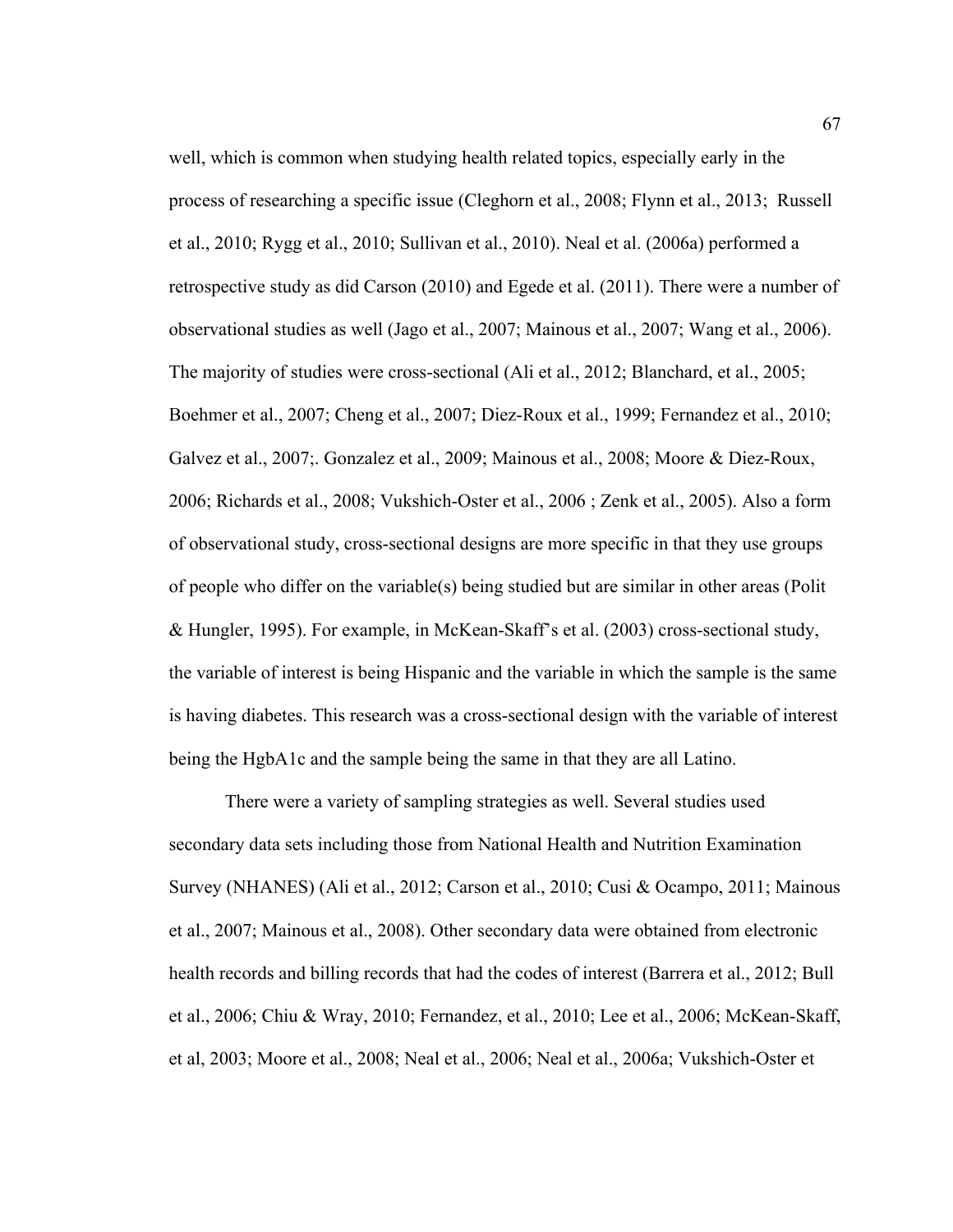al., 2006). Telephone surveys (Boehmer et al., 2007; Gonzalez, et al., 2009) were also used. Another source for the samples was in reusing data from other surveys such as the Multi-Ethnic Study of Atherosclerosis (MESA) (Diez-Roux et al., 1999; Frank et al., 2009; Moore & Diez-Roux, 2006). A number of studies solicited their samples from community health centers (Cleghorn et al., 2010; Egede, et al., 2011; Flynn et al., 2013; Katz, et al., 2012; Merriam et al., 2009; Ockene et al., 2012; Rosal et al., 2005; Rosal et al., 2009; Rosal et al., 2011; Russel et al., 2010), as was the case for this research.

Sample sizes varied greatly depending on the nature of the study. The majority had a few hundred participants (Barrera, et al., 2012; Bull et al., 2006; Cleghorn et al., 2008; Jago et al., 2007; Mainous et al., 2008; McKean-Skaff et al., 2003; Neal, 2006; Ockene, et al., 2012; Richards et al., 2008; Zenk, et al., 2005). The largest samples were over 1000. Boehmer et al. (2007) had 1032; Wang et al. (2006) had 7595 in their sample. Vukshich-Oster et al. (2006) had a sample size of 6035, and Diez-Roux et al. had over 13,000.

There were a number of statistics carried out on the data. The overwhelming majority, however used some type of regression analysis, either multiple regression, logistic regression, or unspecified and identified simply as "regression models". This research also had a cross-sectional design and used a secondary data set from the electronic medical records, as with a number of the discussed studies. Chi-Square analysis was used instead of regression as the variables are dichotomous and the sample size 223.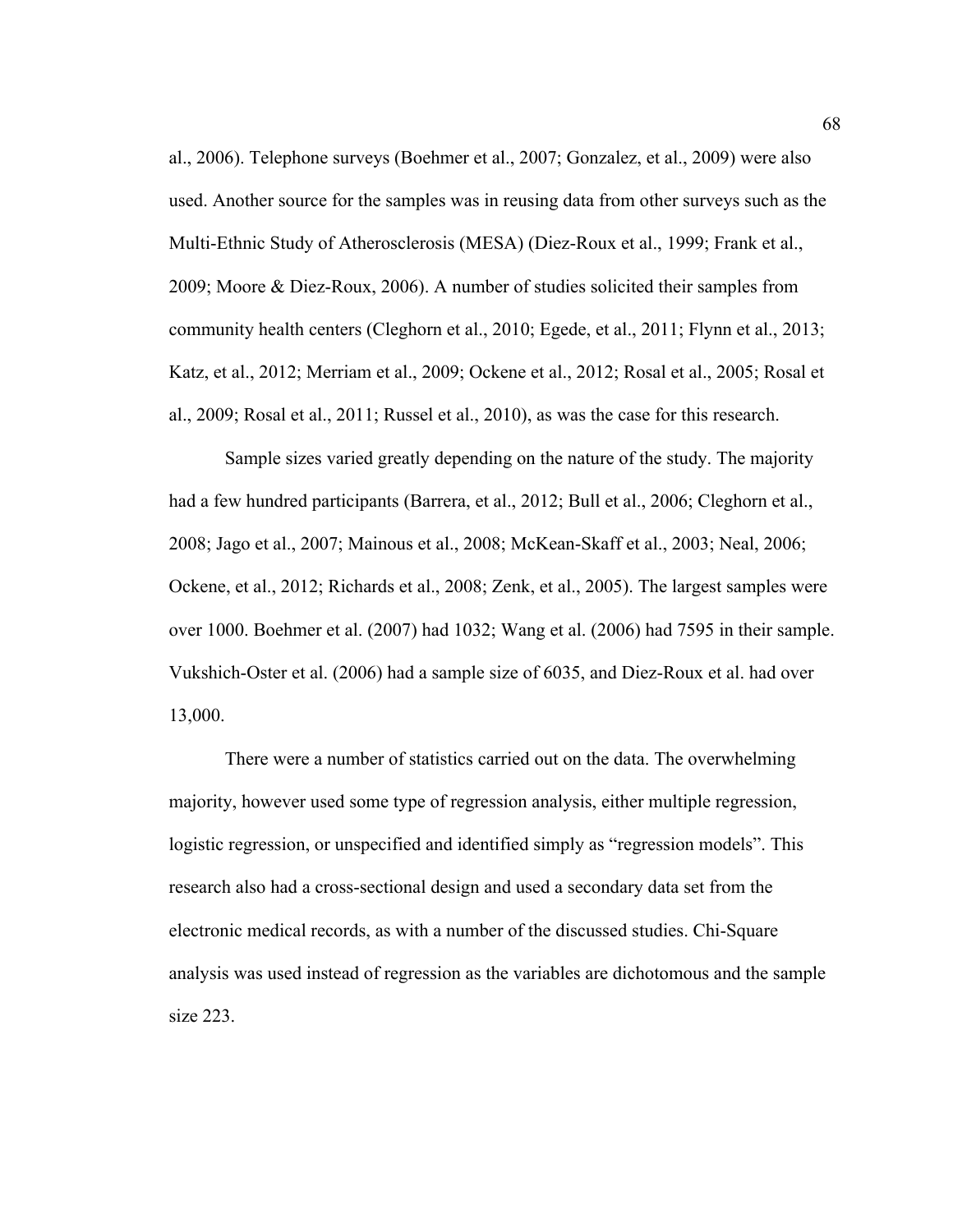After examining the literature, it is clear that a better understanding of the barriers to self-management in Latinos with diabetes is indicated. Egede et al. (2011) stated that the social and demographic determinants of poor adherence to medical recommendations need to be better understood. They also support the use of the HgbA1c as the outcome variable to determine adequacy of glycemic control. Nam et al. (2011) identified such demographic and social factors as food, diet, and lifestyle as barriers to adequate selfmanagement. In addition, Nam et al. (2011) recommended achieving a more complete understanding of not only barriers but how they are each related to one another. For example, how is the place of residence related to dietary choices or exercise? Chiu and Wray (2010) found that demographic factors account for a significant part of HgbA1c variance, possibly up to 21%. Cusi and Ocampo (2011) also supported these statements indicating that socioeconomic and cultural factors had the greatest influence on diabetes self-management. While there appears to be agreement regarding a need for greater understanding of social barriers to glycemic control and their interactions, this understanding has not been forthcoming. The goal of this research was to begin to address the issue of social barriers to self-management.

### **Conclusion**

The literature supports the importance of diabetes in Latinos as a significant public health problem. It is also known that self-management is an important piece of optimum care of the patient with diabetes. Self-management refers to daily blood sugar monitoring, following a nutrition plan, getting regular exercise, and seeing a provider regularly for guidance with other recommendations such as foot checks and eye exams.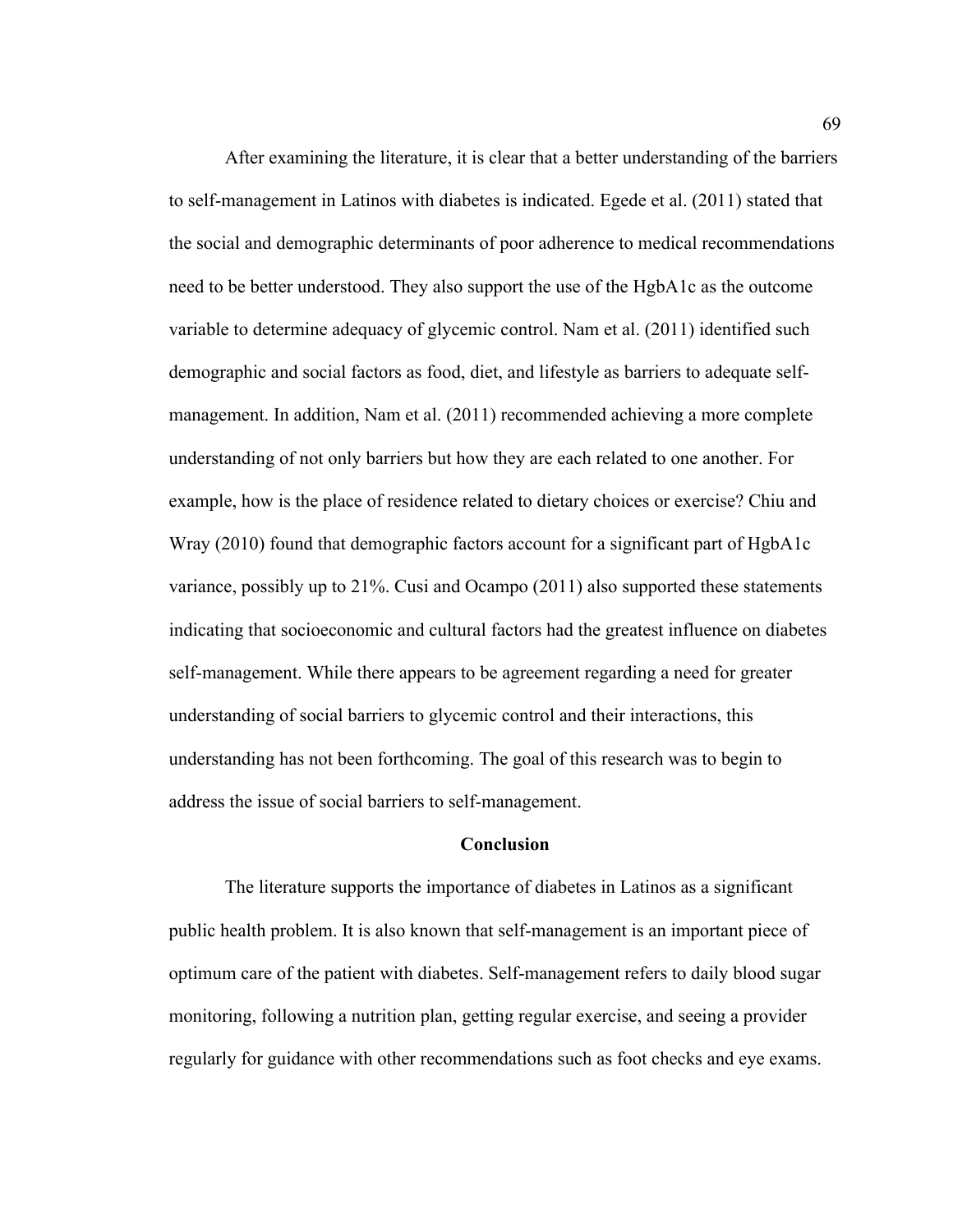Following these recommendations has been shown to decrease diabetes-associated health risks, decrease incidence and length of hospitalizations, and reduce diabetes-related costs (Lopez-Class & Jurkowski, 2010). Lack of self-management has been implicated as an important reason for the higher rate of diabetes complications in Latinos with diabetes (Coronado et al., 2007).

A number of barriers have been identified including language discordance and poverty. These challenges also contribute to making Latinos with diabetes an understudied population (Rosal et al., 2009). Poverty, though a recognized barrier, has a number of associated factors including lack of insurance, lack of a regular source of health care, and persistent exposure to an environment that supports poor food choices and inadequate exercise (Ford & Dzewaltowski, 2008; Zenk et al., 2005).

There were some clearly identified areas where research is lacking. Literature identifying community and institutional level barriers was one such area (Bull et al., 2006; Glanz et al., 2005; Lopez-Class & Jurkowski, 2010; Zenk et al., 2005). At a more fundamental level, research on Latinos with diabetes was lacking. Areas lacking were barriers for Latinos, Latino self-management of diabetes, living conditions for Latinos, and health care delivery access for Latinos (Bull et al., 2006; Lopez-Class & Jurkowski, 2010; Mainous et al., 2007; Zen et al., 2005).

Little has been done examining demographic data from Latinos with diabetes. This research attempted to correlate inadequate diabetic control with demographic data such as English proficiency, age, insurance status, address (as it relates to access to health care, supermarkets, public transportation), and income. The results provided information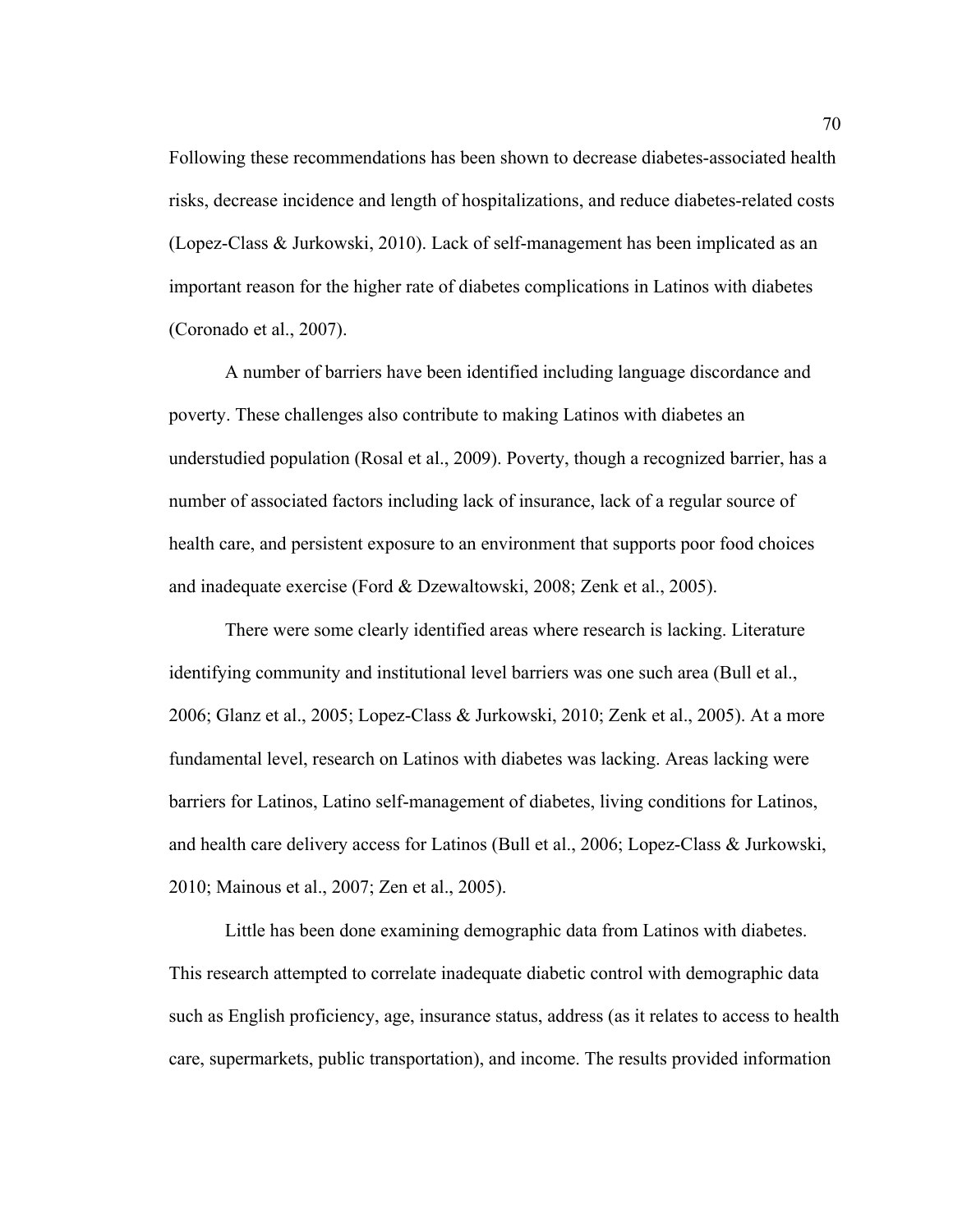that could be used at both an individual and community level. By being able to identify those patients whose demographics indicate high risk for poor glycemic control, health care providers can intervene early, before complications become evident. At a community level, the information could be used to support increased funding for neighborhood improvements or enticing supermarkets to low-income areas.

The research used secondary data entered into SPSS, version 21 to perform Chi-Square analyses to determine which, if any, demographic factors correlate to poor glycemic control. The plan for data acquisition and management is presented in Chapter 3. In addition, the methodology used, as well as the justification for it is also presented.

Diabetes is a major health problem in the US, with fewer than 63% at or below a HgbA1c of seven percent (Katz et al., 2012), with Latinos twice as likely to be uncontrolled as whites (Ali et al., 2012). Among the Healthy People 2020 objectives is one that requires a ten percent reduction in the proportion of Americans with diabetes with a HgbA1c over nine percent (Ali et al., 2012), a level at which control is considered to be poor. The literature has clearly supported the importance of identifying barriers to self-management, and the need to identify them at various levels. As stated by Cusi and Ocampo (2011), socioeconomic and cultural barriers have the greatest influence and several of these barriers have been shown to increase the difficulty of both incorporating and sustaining lifestyle changes (Flynn et al., 2013). Ali et al. (2012) have stated that in the future, evaluations of personal, provider, and system factors should be included and used to develop policies and interventions to support diabetes self-management in Latino diabetics. This research aimed to partially fill these gaps.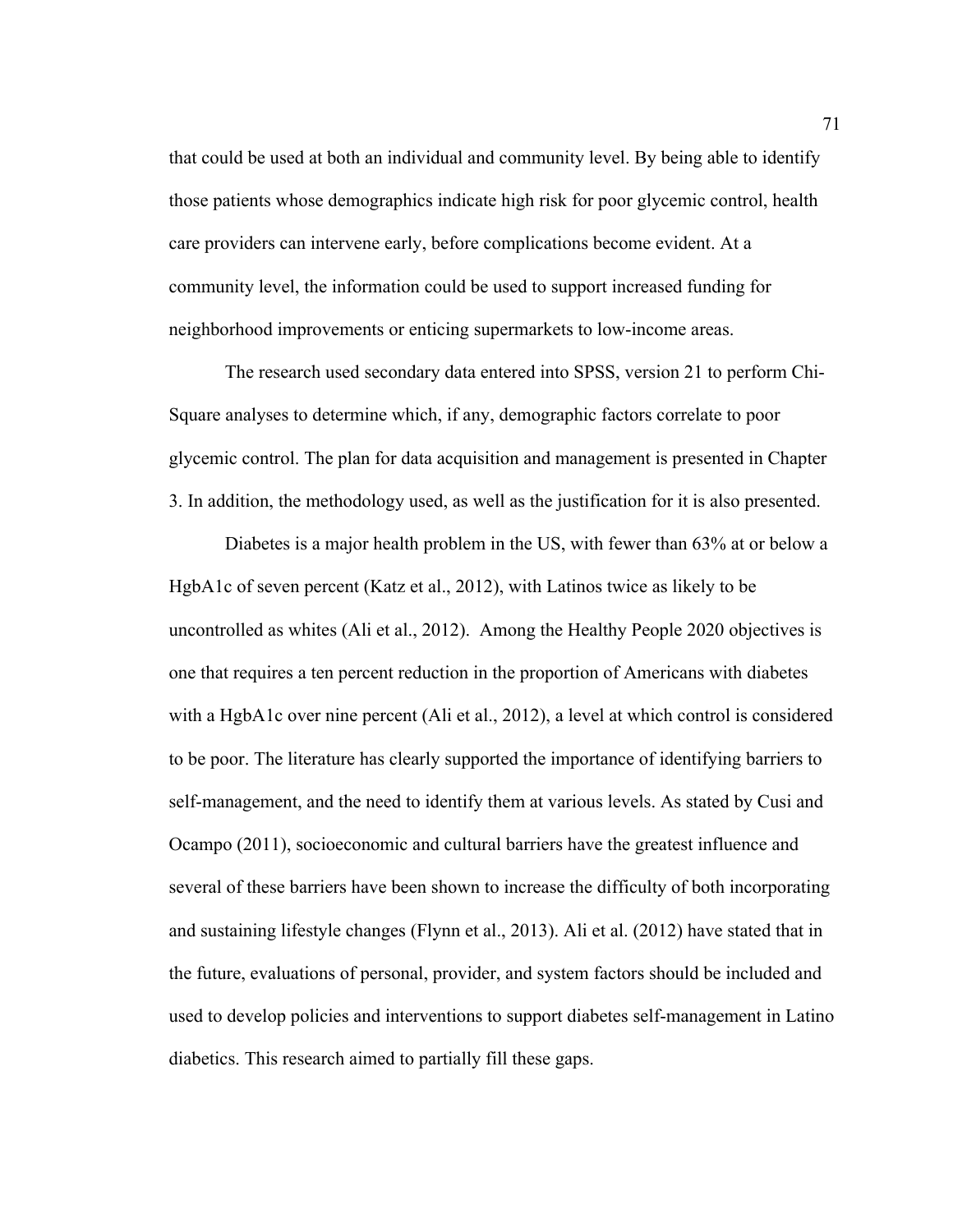### Chapter 3: Methods

### **Introduction**

The purpose of this study was to determine which, if any, demographic factors are associated with poor glycemic control among Latinos with diabetes. In this chapter, a description of the research design and methodology is presented. In addition to the research design, the setting of the study, as well as the acquisition of the sample is described. A discussion of the instruments used for the study and data collection will follow. Finally, there is a description of the statistical analyses to be conducted, threats to validity, and ethical considerations.

## **Research Design and Rationale**

The topic of interest for this study is what the demographic factors are that differentiate Latino patients with well-controlled type 2 diabetes (defined as a hemoglobin A1c of seven or less) from Latino patients with type 2 diabetes that is not well controlled?

For this study, a quantitative cross-sectional design was used to examine the association between the selected demographic factors and glycemic control as measured by HgbA1c. Cross-sectional designs cannot be used to assess causal relationships; however, since establishing a causal relationship between demographic factors and glycemic control was not the intent of this study, using a cross-sectional design does not present any immediate concerns (Creswell, 2014).

A cross-sectional design allows for gathering of data from large samples (Creswell, 2014). For this study, a query was made of the electronic health record (EHR)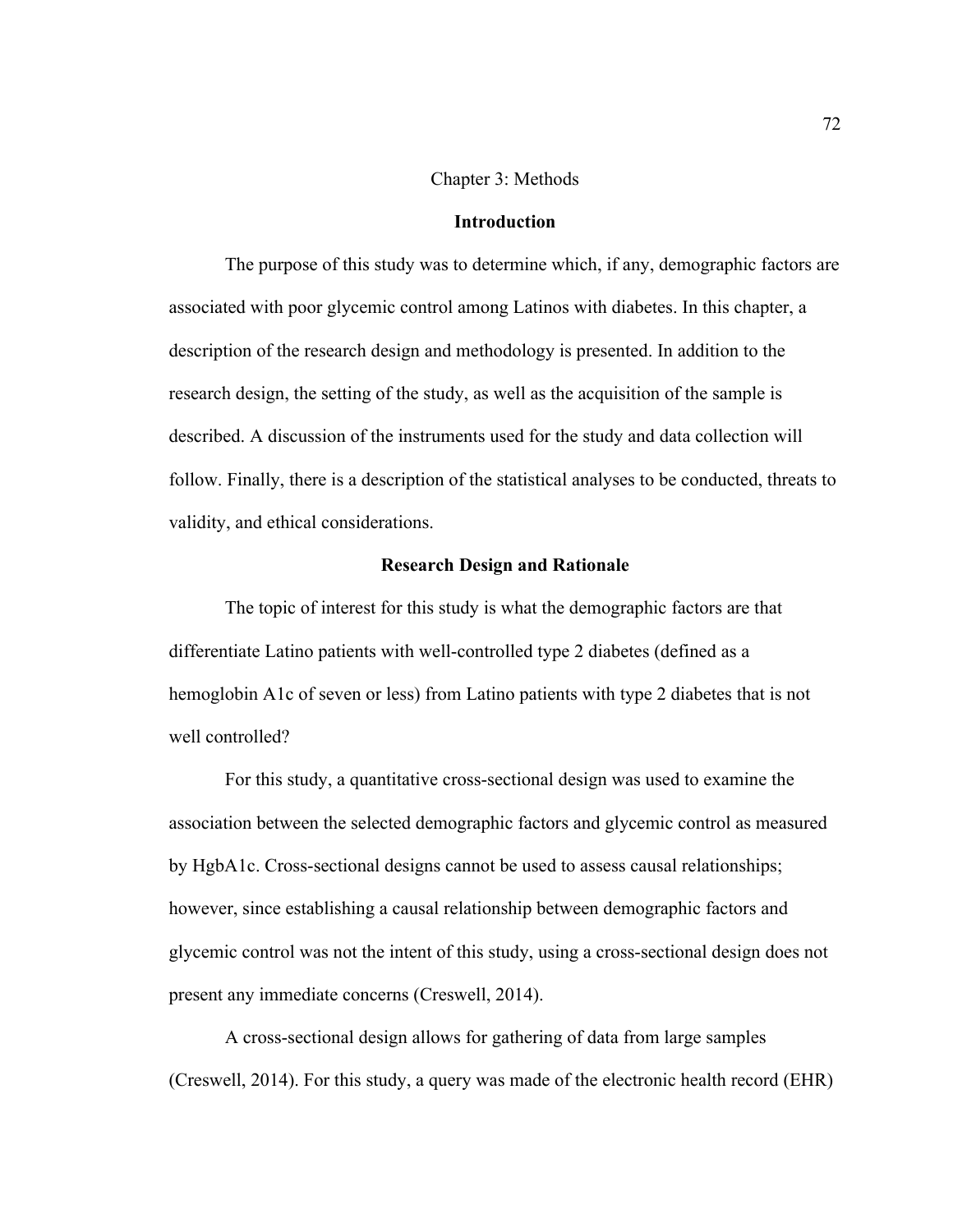of a federally qualified health center (FQHC) to identify all the patients with known diabetes. The total number of patients approaches 5,000 (S. Pardus, personal communication, Feb. 14, 2013) of which only those with diabetes who are Latino were selected.

For this study, the independent variables were the presence of a diagnosis of type 2 diabetes and Latino ethnicity. The dependent variable was glycemic control. The covariates included all of the demographic factors collected, including income, insurance status, family size, status in the family, language spoken, home address, sex, and age. Age was used as a proxy of time, so there was no need to control for time.

# **Setting and Sample**

### **Population**

The population involved in this study consisted of all of the patients at the local FQHC. The population is located in a small city of approximately 85,000 people. This city is one of the original "mill towns" from the industrial revolution and has a long history in manufacturing (History of Nashua, 2013; Nashua Historical Society, 2013). In more recent years, economic support has been found in high tech and defense contractors. Originally, the city was mostly white, non-Hispanic, English or French speaking (due to many immigrants from Montreal, Canada) and very homogeneous (History of Nashua, 2013; Nashua Historical Society, 2013). In recent years, the French population has aged and passed on for the most part and immigrants from other countries began to arrive (History of Nashua, 2013; Nashua Historical Society, 2013). At this time, the population is still largely white, but there are many Latino and African groups living in the city.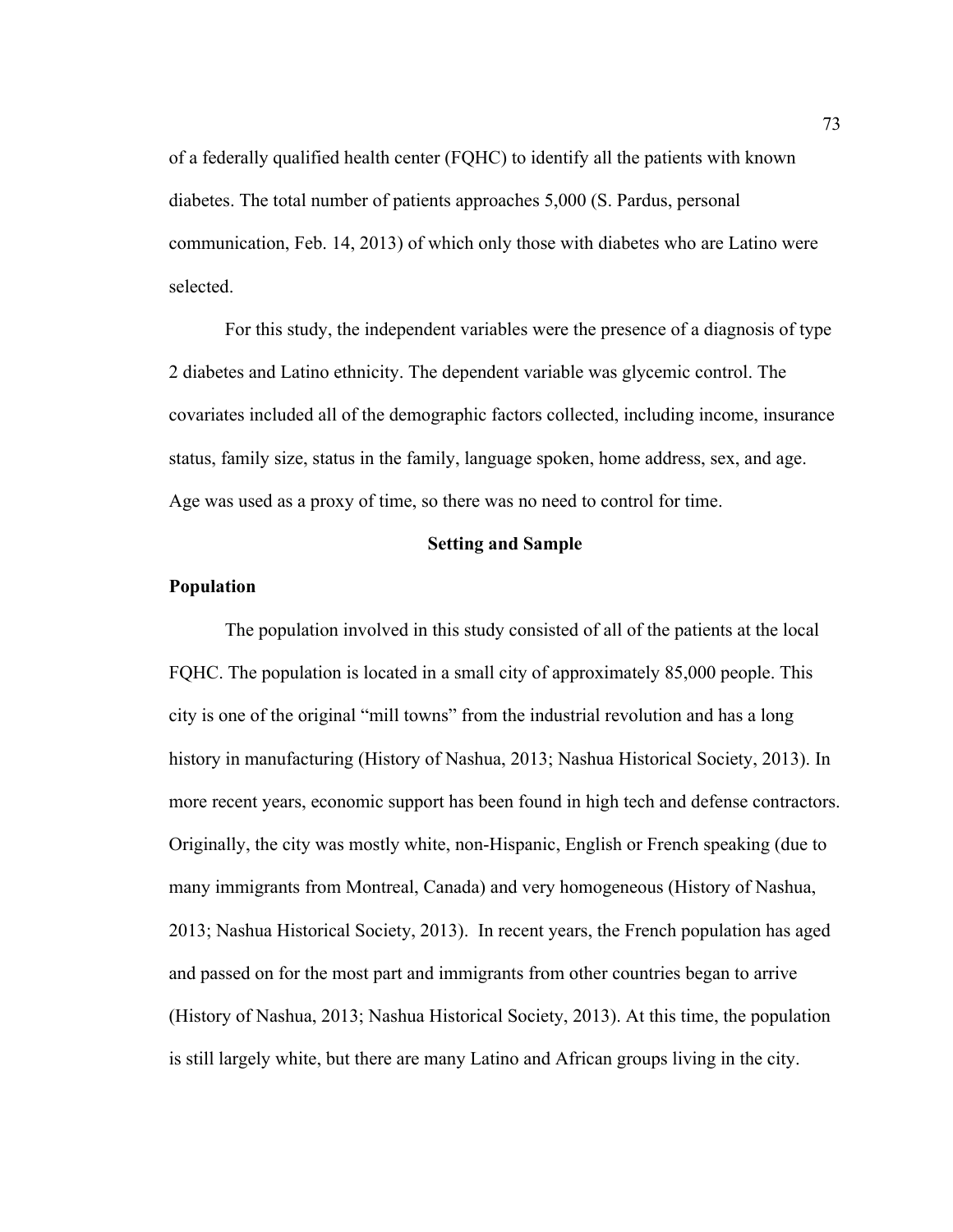Another factor the city is known for is that it is a settlement area for refugees. This makes the population largely urban, and increasingly heterogeneous, multi-ethnic, and multicultural (DHHS, 2013).

# **Sampling Procedure**

The sample was selected from the FQHC's population (patient list) at a single point in time, the morning of the first Monday of the month, with the following specifications:

- Must be age 18 or older
- Must have type 2 diabetes
- Must be Latino

# **Sample**

All who met the above criteria were included in the study. The total sample for the study was expected to be between 200 and 300 based on the total population of the FQHC and the prevalence of diabetes among those who are patients. In addition, the total number of patients with diabetes is measured monthly when the reports are generated as described below. This has yielded a nonprobability sample which is appropriate for providing the largest sample possible from the available population.

### **Sample Size and Power Analysis**

Power was determined using G\*Power. An  $\alpha$  of 0.05 was used. The  $\alpha$  is used to represent the probability of making a type I error, or rejecting the null hypothesis, when in fact, it is true (Munroe, 2005; Taylor, 2014). An  $\alpha$  of 0.05 is commonly used (Munro, 2005; Taylor, 2014); however, if a researcher were concerned with increasing the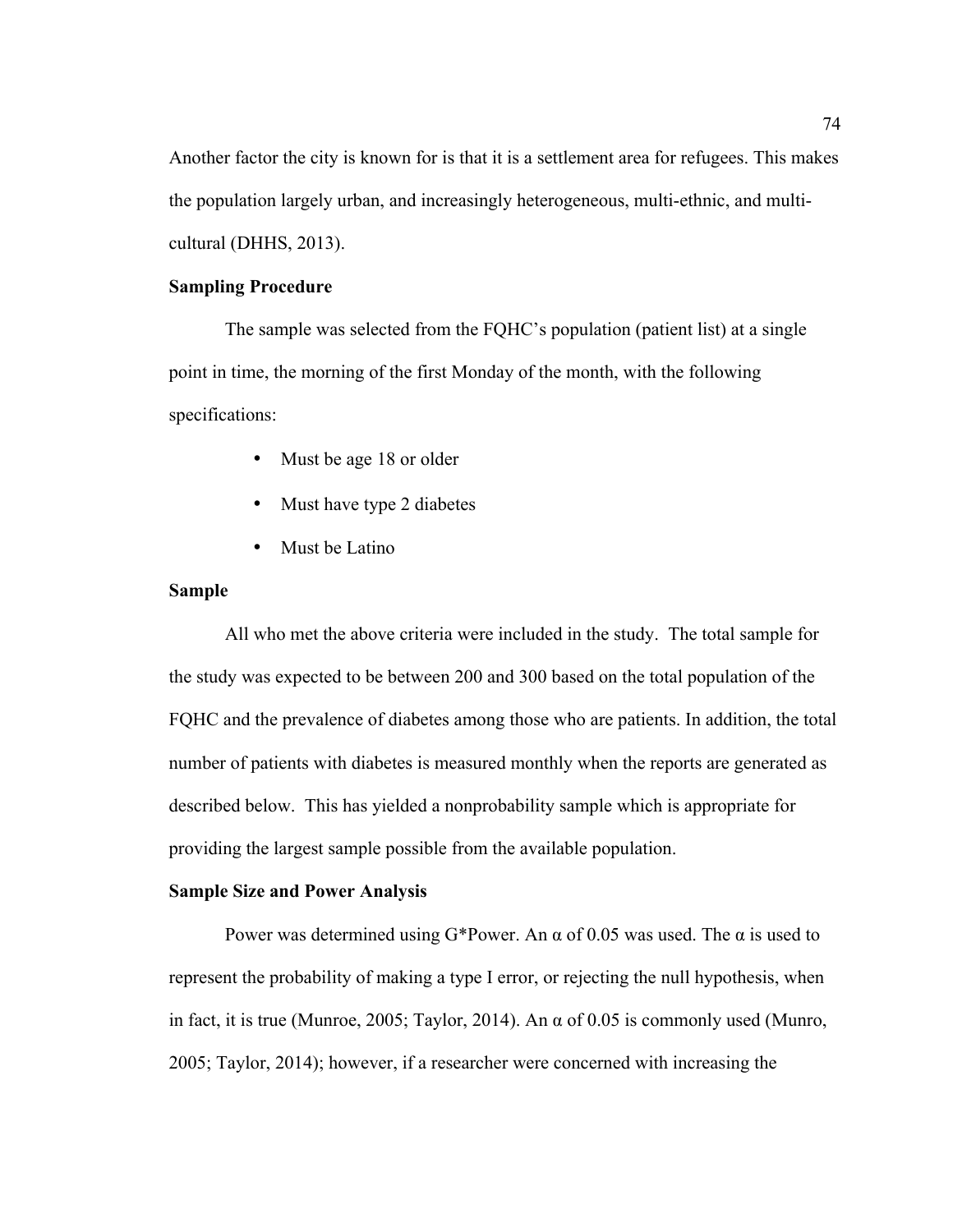significance level and decreasing the chance of a type I error, this could be decreased to 0.01, meaning that there is only one chance in 100 that a "significant" result could have occurred by chance; with 0.05 there is a five in 100 chance (Munroe, 2005). The most commonly used  $\alpha$ 's are 0.1, 0.05, and 0.01; the smaller the  $\alpha$ , the less likely it is that the null hypothesis is incorrectly rejected (Taylor, 2014). In medicine and nursing sciences, it is considered more appropriate to have a false positive than a false negative. For example, if using an  $\alpha$  of .1 to test for a disease, there may be some false positives. Further testing would need to occur to determine who truly has the disease and who the false positives were. Other than some anxiety, no harm is done. If an  $\alpha$  of 0.01 were used, there would be fewer false positives, but also some true positives may be missed. In this case a person who has been tested for a disease has a false sense of security and does not receive treatment. The potential for harm, then, is hypothetically greater (Taylor, 2014).

Using a lower  $\alpha$  is not necessarily the answer either, as the lower the  $\alpha$ , the higher the risk of Type II error, or failure to reject the null hypothesis when it was false (Markman, 1999; Munro, 2005). Most of the studies examined used 0.05 because using the higher 0.01 decreases the power of the study and makes it difficult to arrive at a significant result due to type II error (Markman, 1999; Munroe, 2005). Type II error risk may be decreased by increasing the sample size or decreasing the significance level as mentioned earlier. For each study the researcher must balance the risk of Type I and Type II errors, but there is consensus that 0.05 is a good compromise between the two issues, and as such, has largely been adopted in scientific research (Markman, 1999: Munro, 2005; Taylor, 2014).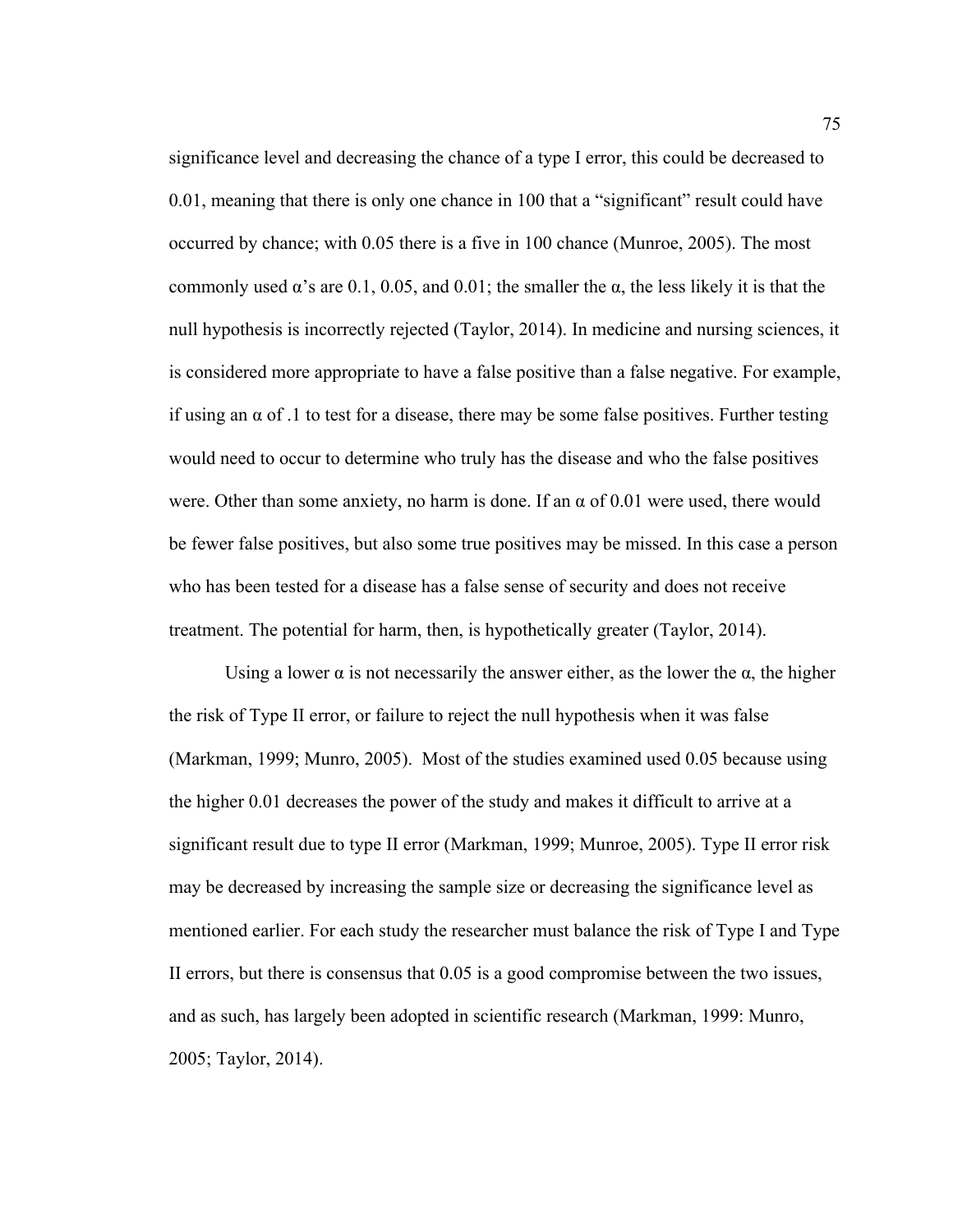Effect size describes the strength of the relationship among the variables. In medical research, generally speaking, the variables are only moderately correlated (Polit & Hungler, 1995). In the absence of prior knowledge or reasons to expect a strong relationship, at least moderate effect sizes should be anticipated, and larger sample sizes are less risky. Polit and Hungler (1995) along with Ferguson (2009) advised that the researcher must estimate the effect size using the available evidence. In the absence of a pilot study, the researcher must rely on other published studies about the topic. Again, generally speaking, most nursing and medical studies use moderate effect sizes. Based on this information, a moderate effect size was chosen for this study.

Power is described as the ability of a research design to determine relationships that exist among or between variables (Polit & Hungler, 1995) and the likelihood of avoiding a type II error, or of rejecting the null hypothesis (Munro, 2005). An 80% power level was defined as "adequate" (Creswell, 2014; Munroe, 2005); however, most of the studies examined, from the literature, used 95% power. To be consistent with the findings from the literature a 95% power level was selected. Power analysis is the procedure used to estimate the likelihood of committing a Type II error; it is also used, as it is here, to determine needed sample size (Polit & Hungler, 1995). The same authors opined that not using power analysis has led to a problem with non-significant findings being reported in the nursing literature, and they suggested that researchers using small effect sizes in their studies are part of the cause. The results of the power analysis for this study, using a moderate effect size, an  $\alpha$  of .05 and power of .95, indicates a sample size of 220 is needed. This sample was sufficient (G\*Power, 2013).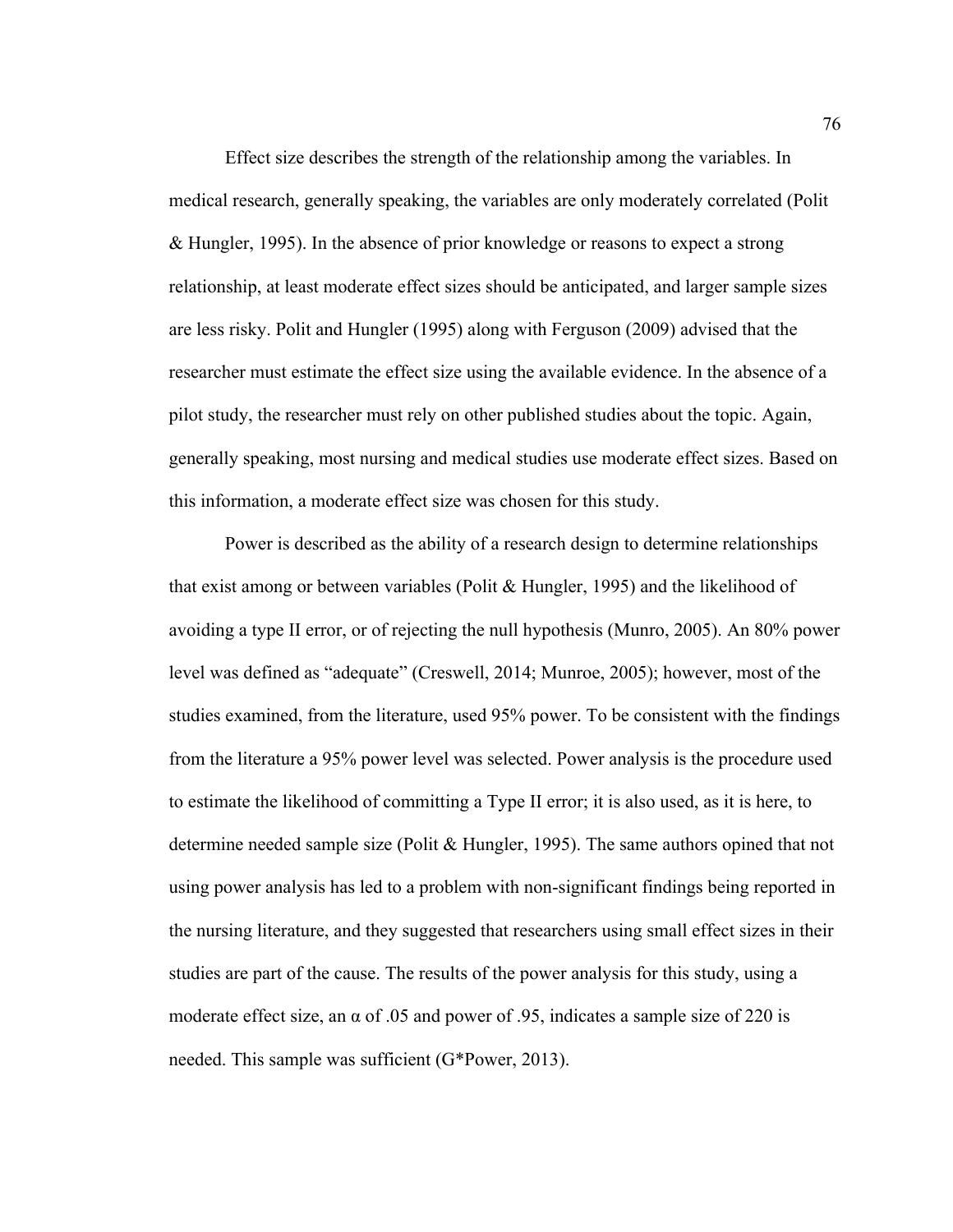|           | $x2$ tests - Goodness-of-fit tests: Contingency tables |       |               |  |  |
|-----------|--------------------------------------------------------|-------|---------------|--|--|
| Analysis: | A priori: Compute required sample size                 |       |               |  |  |
| Input:    | Effect size w                                          |       | $= 0.3$       |  |  |
|           | $\alpha$ err prob                                      |       | $= 0.05$      |  |  |
|           | Power $(1-\beta$ err prob)                             |       | $= 0.95$      |  |  |
|           | Df                                                     | $= 5$ |               |  |  |
| Output:   | Noncentrality parameter $\lambda$                      |       | $= 19.800000$ |  |  |
|           | Critical $x^2$                                         |       | $= 11.070498$ |  |  |
|           | Total sample size                                      |       | $= 220$       |  |  |
|           | Actual power                                           |       | $= 0.950216$  |  |  |
|           |                                                        |       |               |  |  |

### **Instrumentation and Materials**

The data was a secondary data set obtained from the EHR of the FQHC. The name of the program is Centricity, an EHR owned by General Electric. Originally called Logician, this is a widely used EHR and management software system. The advantage to this is that both aspects of the system, EHR and practice management, share a single database. For the purposes of this study, this enabled cross referencing between the clinical information and the demographic information (HealthCo, 2013).

Certified by the Certification Commission of Healthcare Technology, Centricity is a popular choice among healthcare systems as they struggle to meet recent requirements for EHRs such as Meaningful Use as part of the Medical Home model (HealthCo, 2013). The widespread use of this system is an advantage to this study. For example, a provider may order lab work on an outpatient basis, the results of which would be populated to the flow sheet in the EHR. The clinician is then able to track, for example, the HgbA1c of a diabetic patient. But if a patient is admitted to the hospital and the HgbA1c is performed during that admission, because they use the same system, the results will still populate to the outpatient EHR. Otherwise, this would require manual examination of the internal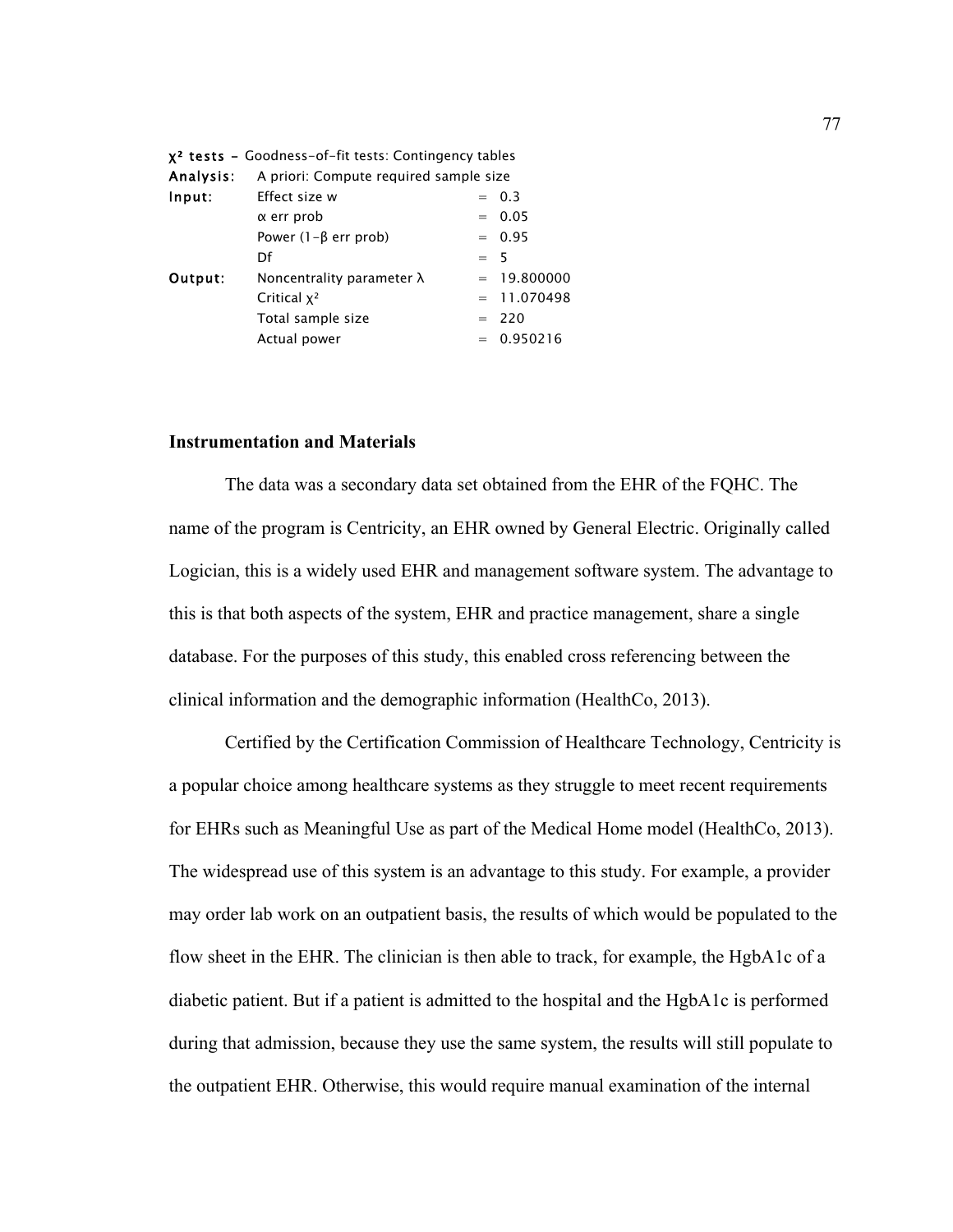hospital record, locating the data, and manually entering it. This system is also compatible with ICD-9 and ICD-10 codes. This makes it easy to query the system (HealthCo, 2013).

# **Data Collection Process**

A query was made for self-identified Latino patients with the code for type 2 diabetes along with the accompanying demographic and laboratory data which will yield a list of all Latino type 2 diabetics, their most recent A1c, and their demographic information. This study used data from a secondary data set that is available through the EHR at the clinic where this researcher works. Each month a similar report is generated for providers to see how they are doing as compared to national standards. For this study, the reports were combined, so the report will include the Latino diabetic patients of all providers at the health center. There is no IRB at the FQHC, but the study plans were presented to the Board of Directors who did not feel this report was out of the ordinary use of the EHR. They agreed to sign a Data Use Agreement as required by Walden University.

These reports are generated each month by the Diabetes Education Nurse and reviewed with each provider, of which this researcher is one. The Diabetes Education Nurse also ran the report for this study, making two changes. First, it included all Latino patients with ICD- 9 codes for type 2 diabetes, regardless of primary provider; second, it did not include any names or other identifying information. The collected data was organized on an Excel spreadsheet. The data was then entered into SPSS, version 21.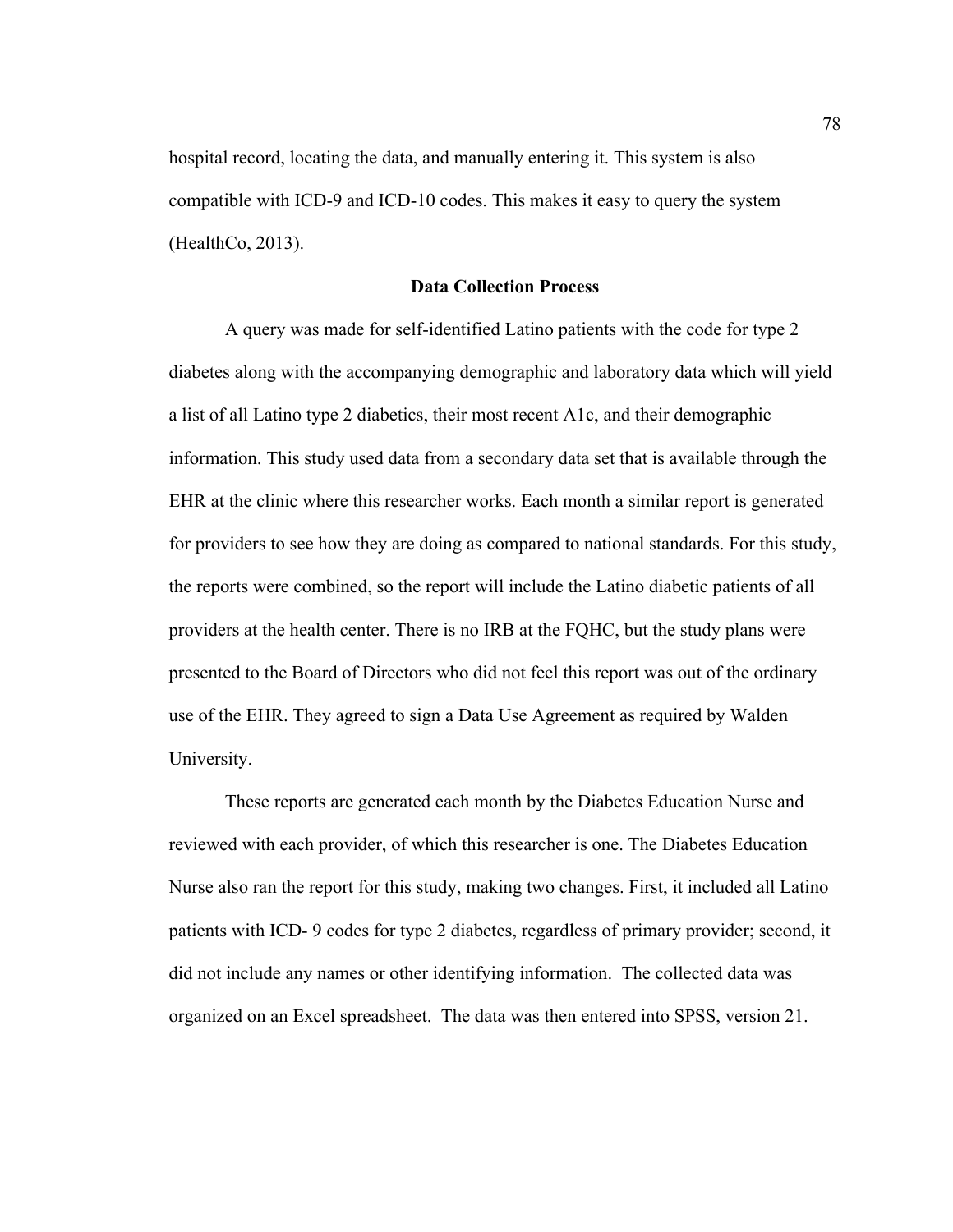# **Variables**

The independent variables were type 2 diabetes and Latino ethnicity. Everyone in the sample had type 2 diabetes and was self-identified as Latino. The dependent variable was the HgbA1c, a proxy for "control". The independent variables included location of the person's home, which was measured as an ordinal variable reflecting the distance of their home from the one supermarket in the city. In the same strip mall as the supermarket is the one workout place, Work Out World (WOW) so the distance from the supermarket and the gym were assumed to be the same. Age was also an ordinal variable. The other co-variables were categorical. The co-variable of insurance was measured as "Yes" or "No". Employment was also measured as "Yes" or "No". Sex was identified as "M" or "F". Language spoken was recorded as "English" or "No English". Number of household members was ordinal; and role in food preparation/purchasing was measured categorically, either 'primary' or 'secondary'.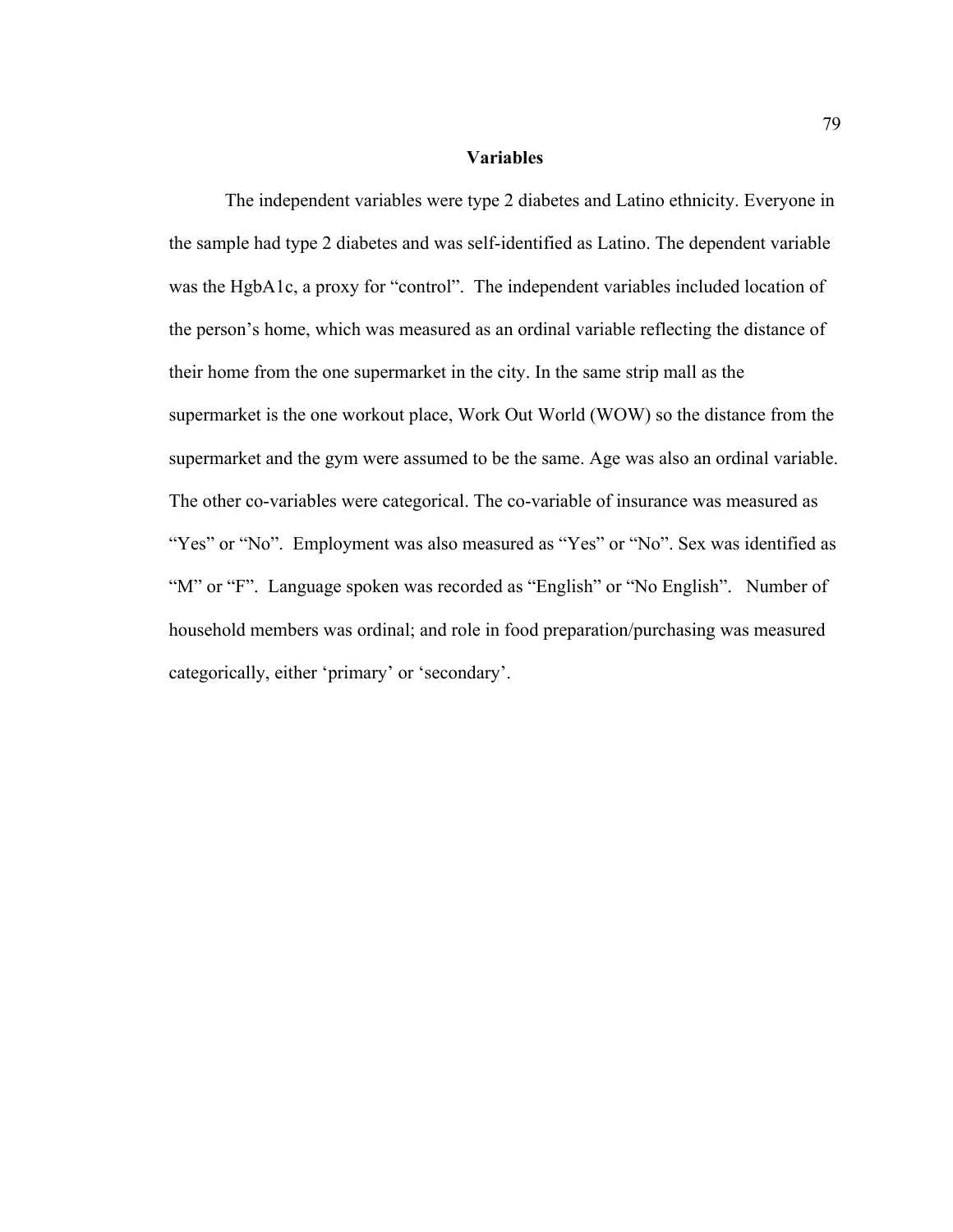# Table 1

# *Summary of Study Variables*

| Variable Title | Description       | Type of Variable | Measure                                |
|----------------|-------------------|------------------|----------------------------------------|
| HgbA1c         | Measurement of    | Categorical;     | $1 = < 7$                              |
|                | glycemic control  | dependent        | $2 = > 7$                              |
| Distance from  | Distance          | Categorical      | 1=within $\frac{1}{2}$ mile            |
| Home to        |                   |                  | $2 \Rightarrow \frac{1}{2}$ mile to <1 |
| Supermarket or |                   |                  | mile                                   |
| Gym            |                   |                  | $3 \Rightarrow 1$ mile to $\leq 3$     |
|                |                   |                  | miles                                  |
|                |                   |                  | $4 = 3$ miles                          |
| Gender         | Gender            | Categorical      | $l = male$                             |
|                |                   |                  | $2$ = female                           |
| Insured        | Having health     | Categorical      | $1 = Yes$                              |
|                | insurance         |                  | $2=N0$                                 |
| Employment     | Currently working | Categorical      | $1 = Yes$                              |
|                |                   |                  | $2=N0$                                 |
| Language       | Language          | Categorical      | $1 = Yes$                              |
|                | concordance with  |                  | $2=N0$                                 |
|                | provider          |                  |                                        |
| Age            | Age               | Ordinal          | $1 = 18 - 30$                          |
|                |                   |                  | $2=31-45$                              |
|                |                   |                  | $3=46-64$                              |
|                |                   |                  | $4 = > 64$                             |
| Number in      | Number in         | Ordinal          | $1 = 4$                                |
| Household      | household         |                  | $2 = 4 - 7$                            |
|                |                   |                  | $3 = > 7$                              |
| Role in Food   | Main Shopper and  | Categorical      | $1 = Yes$                              |
| Preparation    | food preparer     |                  | $2 = No$                               |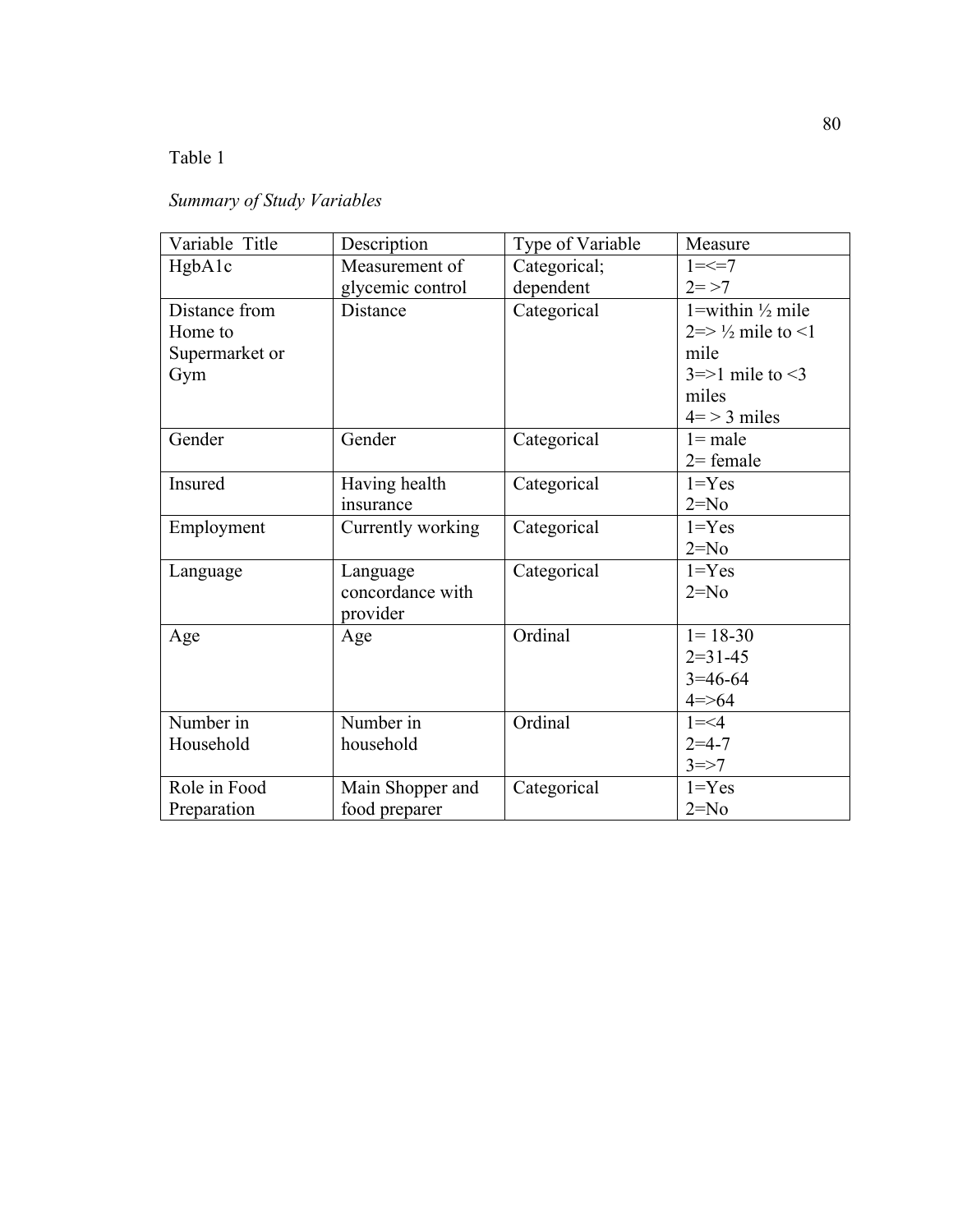### **Data Analysis Plan**

Although there is only one overarching research question, there were a number of other questions that the research design was intended to examine. These were associated with the independent variables. The independent variables selected were the result of an exhaustive literature review and the life experiences on the part of the researcher. The research topic of interest was what the demographic factors are that differentiate Latino patients with well-controlled type 2 diabetes (defined as a hemoglobin A1c of less than 7) from Latino patients with type 2 diabetes that is not well controlled? The data was analyzed using SPSS, version 21.

It was hypothesized that there were demographic differences between the controlled and the uncontrolled groups. The null hypothesis was that there were no differences between the groups. In order to arrive at an answer to this research question, additional hypotheses were considered which yield information in support of the research questions.

The research questions are as follows:

 Research Question 1: Is there a relationship between distance to nearest supermarket and glycemic control?

Variable: Distance to supermarket/gym

 $H_0$ : There is no relationship between glycemic control and distance to the nearest supermarket.

 $H1_A$ : There is a relationship between glycemic control and distance to the nearest supermarket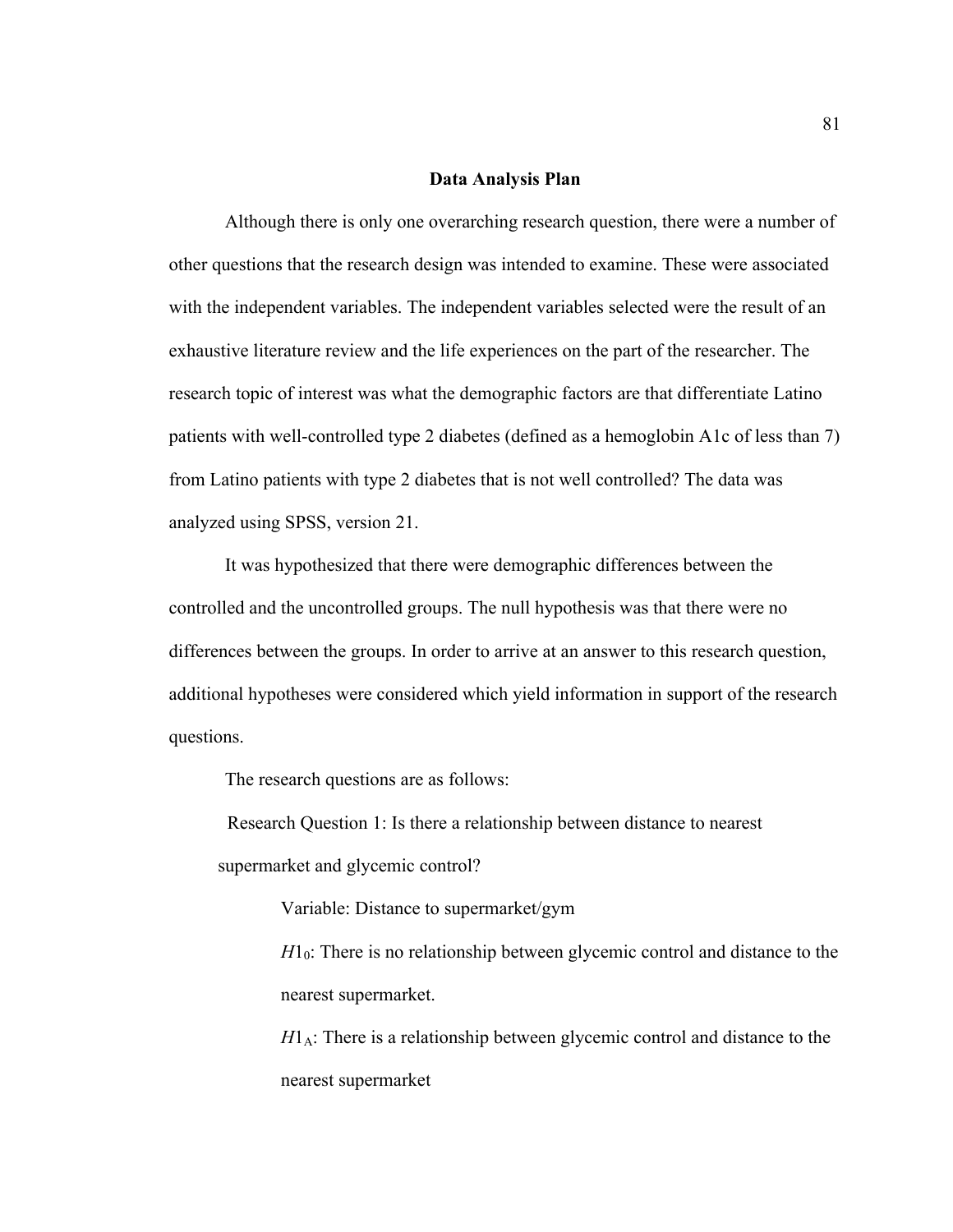Statistical Analysis: Chi-Square analysis was performed on the dependent variable

HgbA1c and independent variable "distance to supermarket", for an  $\alpha$  of 0.05.

Research Question 2: Is there a relationship between gender and glycemic control?

Variable: Gender

*H*2<sub>0</sub>: There is no relationship between gender and glycemic control.

*H*2<sub>A</sub>: There is a relationship between gender and glycemic control.

Statistical Analysis: Chi-Square analysis was performed on the dependent variable

HgbA1c and the independent variable "gender", for an  $\alpha$  of 0.05.

Research Question 3: Is there a relationship between insurance status and glycemic control?

Variable: Insurance status

 $H_0$ : There is no relationship between having health insurance and glycemic control.

 $H3_A$ : There is a relationship between having health insurance and glycemic control.

Statistical Analysis: Chi-Square analysis was performed on the dependent variable HgbA1c and the independent variable "Insurance status", for an  $\alpha$  of 0.05.

Research Question 4: Is there a relationship between employment status and

glycemic control?

Variable: Employment status

*H*4<sub>0</sub>: There is no relationship between employment and glycemic control.  $H4_A$ : There is a relationship between employment and glycemic control.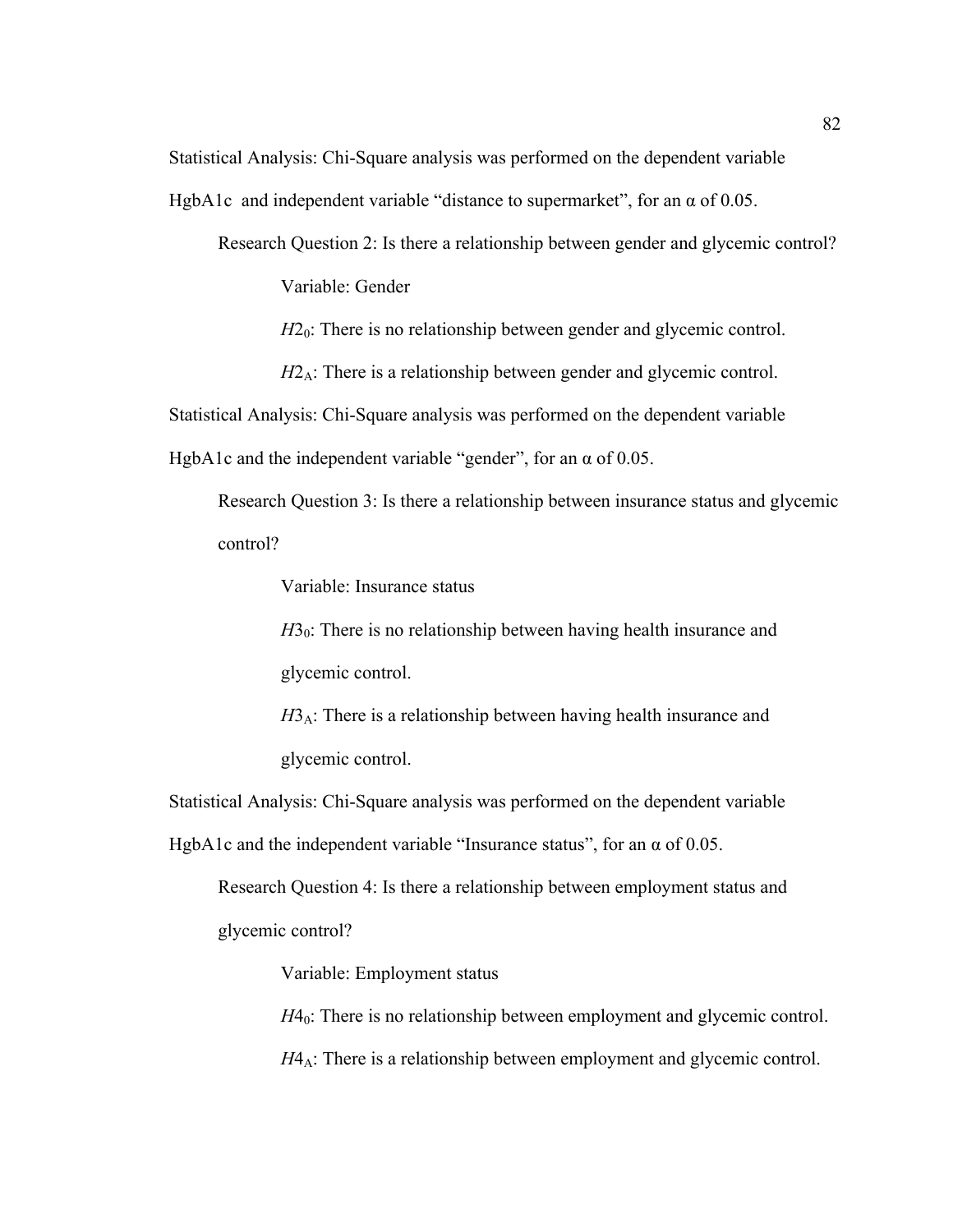Statistical Analysis: Chi-Square analysis was performed on the dependent variable HgbA1c and the independent variable "employment", for an  $\alpha$  of 0.05.

Research Question 5: Is there a relationship between language and glycemic control?

Variable: Language

*H*5<sub>0</sub>: There is no relationship between language concordance with the provider and glycemic control.

*H*5<sub>A</sub>: There is a relationship between language concordance with the provider and glycemic control.

Statistical Analysis: Chi-square analysis was performed on the dependent variable

HgbA1c and the independent variable "language concordance", for an  $\alpha$  of 0.05.

Research Question 6: Is there a relationship between age and glycemic control?

Variable: Age

*H*6<sub>0</sub>: There is no relationship between age and glycemic control.

 $H6_A$ : There is a relationship between age and glycemic control.

Statistical Analysis: Chi-Square analysis was performed on the dependent variable

HgbA1c and the independent variable "age", for an αof 0.05.

Research Question 7: Is there a relationship between number in household and glycemic control?

Variable: Number in household

 $H7_0$ : There is no relationship between household size and glycemic control.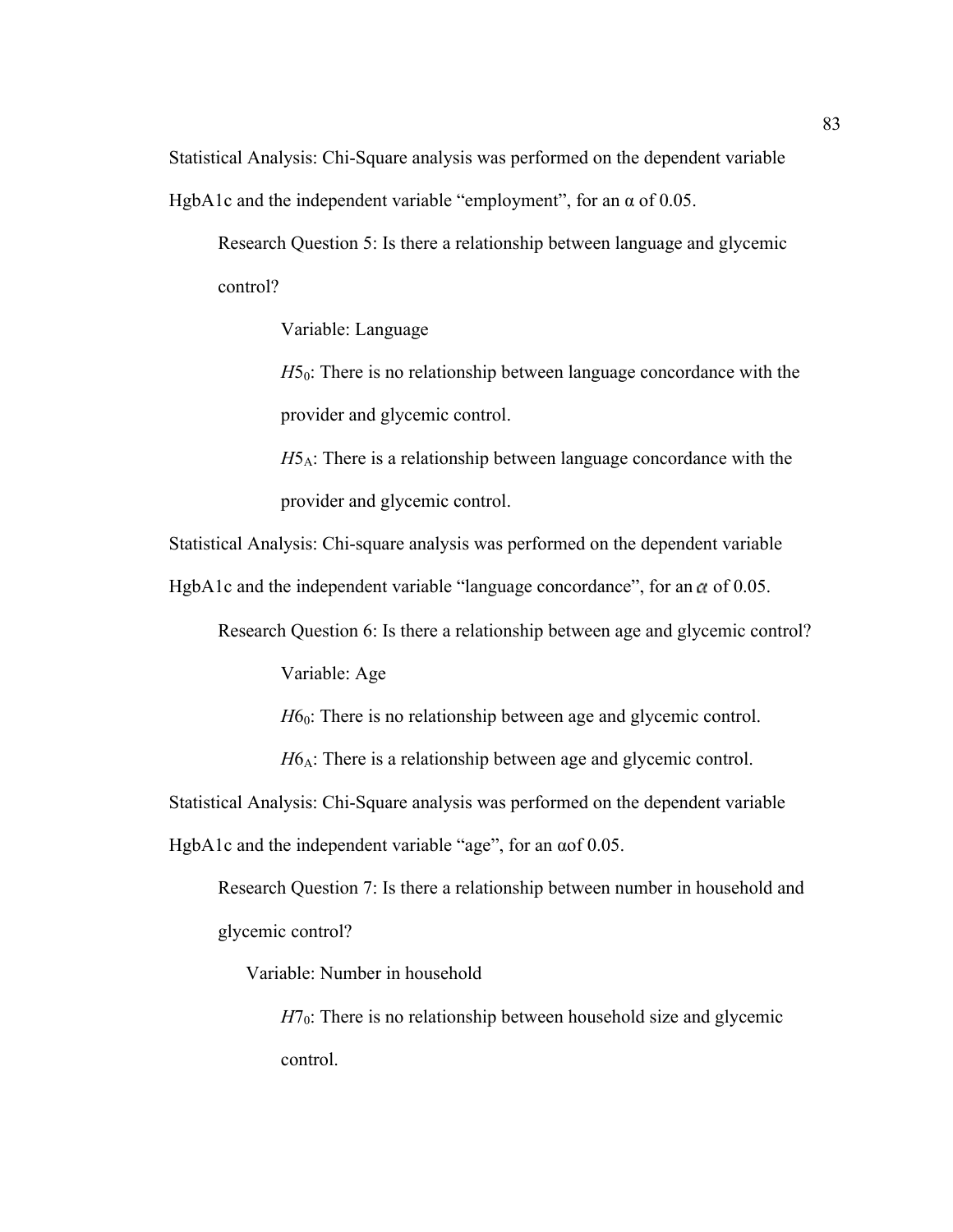$H7_A$ : There is a relationship between the household size and glycemic control.

Statistical Analysis: Chi-Square analysis was performed on the dependent variable

HgbA1c and the independent variable "number in household", for an  $\alpha$  of 0.05.

Research Question 8: Is there a relationship between role in food preparation and glycemic control?

Variable: Role in food preparation

*H*8<sub>0</sub>: There is no relationship between the role in food preparation and glycemic control.

*H*8<sub>A</sub>: There is a relationship between the role in food preparation and glycemic control.

Statistical Analysis: Chi-Square analysis was performed on the dependent variable HgbA1c and the independent variable "age", for an  $\alpha$  of 0.05. The results are presented in a table in chapter four.

### **Threats to Validity**

There are potential internal threats to validity. For example, demographics do change. While each time a patient is seen at the clinic, their demographics are required to be reviewed, it is possible that this is not done occasionally. It is also possible that a patient may give false information (such as those who are undocumented immigrants). The main threats, then, are related to missing data, data that is not up-to-date, or false data. The researcher assumed the data are correct and truthful as there was little that could be done to address this threat. Regarding missing data, the researcher only included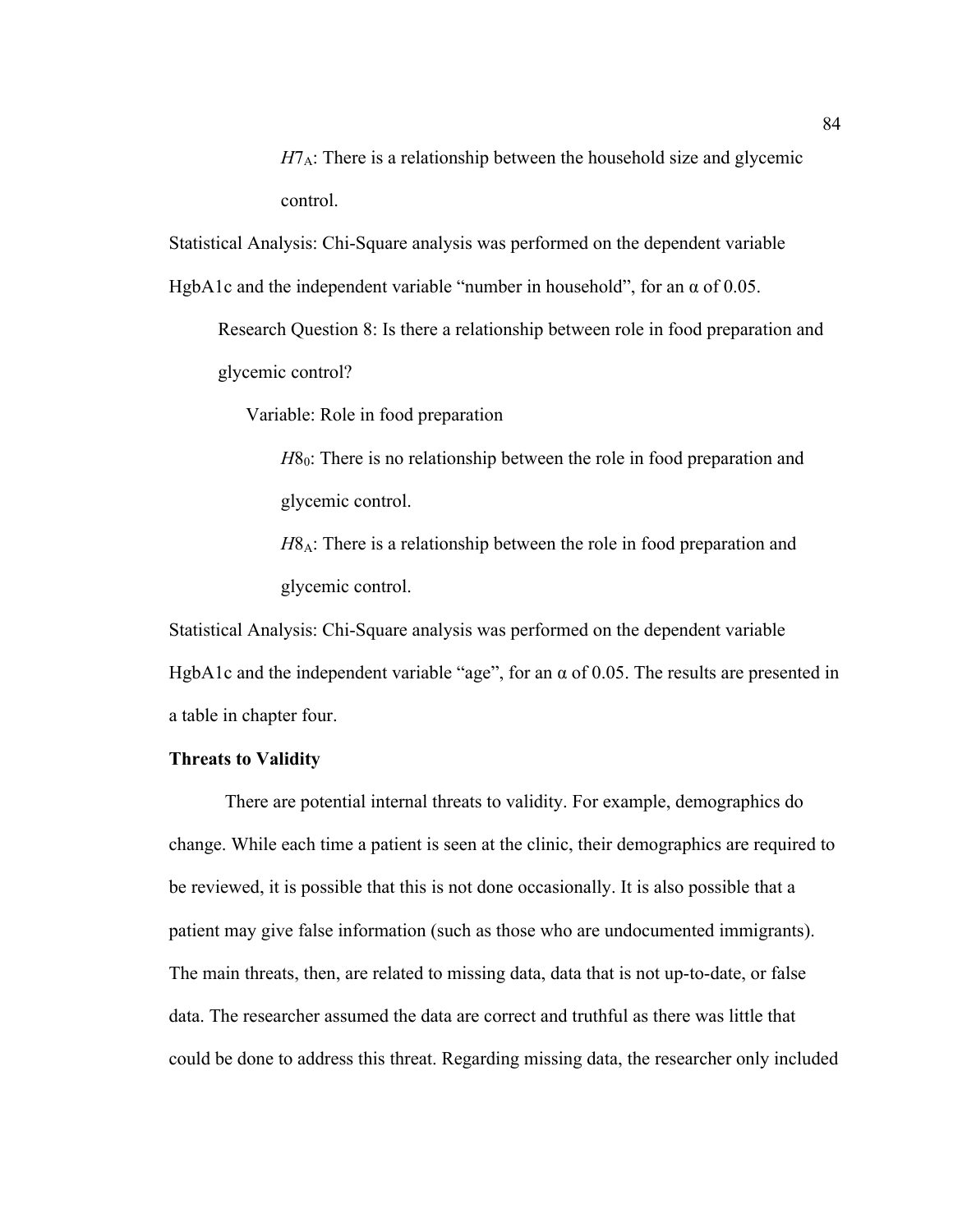individuals with complete data in the study. In chapter four, the researcher specifies how many patients could not be included due to incomplete data.

### **Ethical Considerations**

This proposal was submitted to the Walden University Institutional Review Board prior to collection of the data. Access to data was using a secondary data set from the FQHC. A report, by provider, is run each month on all patients with diabetes. For this report, there was also a single list including the diabetic patients of all the providers. Since a secondary data set was used, there was no recruitment of subjects, nor any direct involvement with any person by the researcher. Further, no identifying data was included in the data set, except for address. Given the denseness of the population where the majority of the patients live, it would be exceedingly difficult to identify a patient by their address alone. The data was anonymized prior to running the report by deleting the columns for name and date of birth. The raw data will be kept by the researcher and shared only, as needed, with those involved with oversight of the study. The raw data has been kept locked in the researcher's file cabinet to which no one else has a key. It will be kept for a period of five years as required. The computer in which the data is stored is password protected and only used by the researcher.

The FQHC has no IRB. In order to receive "permission" to collect the data, the medical director at FQHC was contacted. The medical director presented the study proposal to the FQHC Board of Directors who felt this was *ordinary* use of the EHR and that no special permission was required. Per the requirements of Walden University, a Data Use Agreement was established between the FQHC and the researcher. In addition,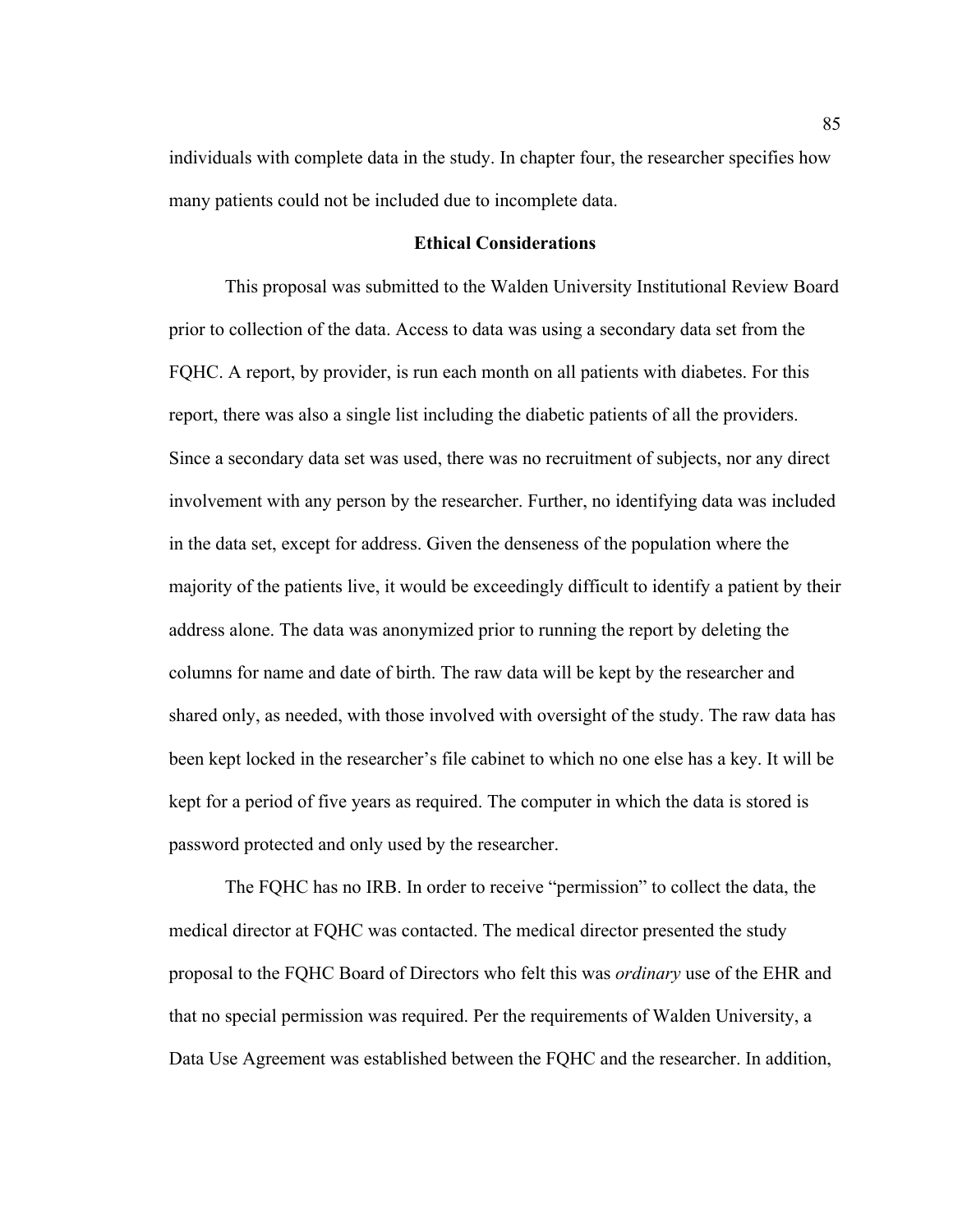a letter of cooperation as a research partner was created between the FQHC and the researcher.

# **Summary**

Using a well-recognized and certified EHR, a data set was obtained and the raw data entered into SPSS, version 21. A secondary data set was used, preventing any possible negative effects on individuals. Chi-Square analyses were applied to the independent variables. The data were interpreted in order to determine which demographic factors are significantly associated with poor glycemic control among Latinos with diabetes. The results are presented in chapter four.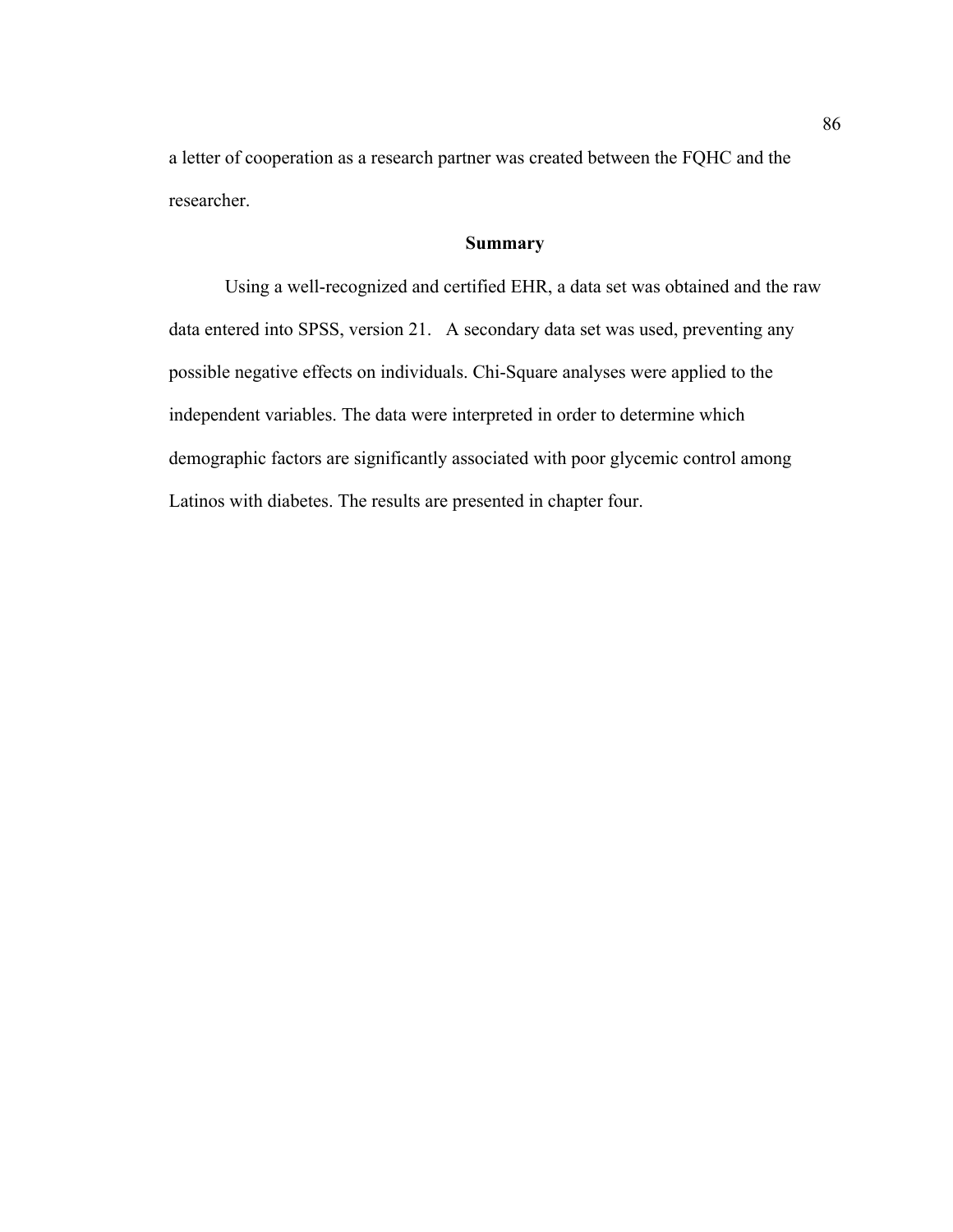# Chapter 4: Results

# **Introduction**

The purpose of this quantitative cross sectional study was to determine which, if any, demographic factors are associated with poor glycemic control among Latinos with diabetes. The research questions and their hypotheses were:

Research Question 1: Is there a relationship between distance to nearest supermarket and glycemic control?

> $H_0$ : There is no relationship between glycemic control and distance to the nearest supermarket.

 $H1_A$ : There is a relationship between glycemic control and distance to the nearest supermarket

Research Question 2: Is there a relationship between gender and glycemic control?

*H*2<sub>0</sub>: There is no relationship between gender and glycemic control.

 $H2_A$ : There is a relationship between gender and glycemic control. Research Question 3: Is there a relationship between insurance status and glycemic control?

 $H_0$ : There is no relationship between having health insurance and glycemic control.

 $H3_A$ : There is a relationship between having health insurance and glycemic control.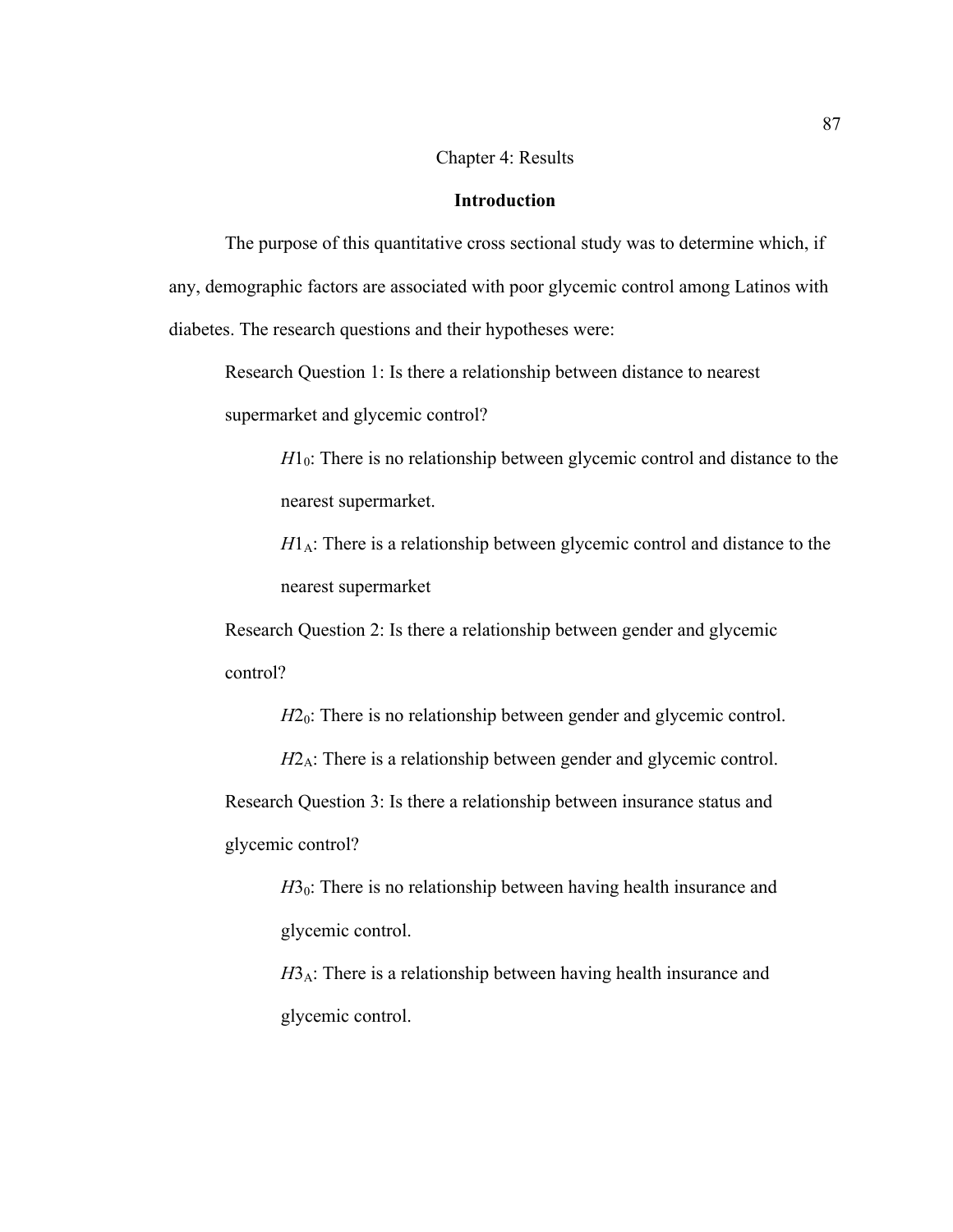Research Question 4: Is there a relationship between employment status and glycemic control?

 $H4_A$ : There is no relationship between employment and glycemic control.

*H*4<sub>A</sub>: There is a relationship between employment and glycemic control. Research Question 5: Is there a relationship between language and glycemic control?

 $H5_A$ : There is no relationship between language concordance with the provider and glycemic control.

*H*5<sub>A</sub>: There is a relationship between language concordance with the provider and glycemic control.

Research Question 6: Is there a relationship between age and glycemic control?

*H*6<sub>0</sub>: There is no relationship between age and glycemic control.

 $H6_A$ : There is a relationship between age and glycemic control.

Research Question 7: Is there a relationship between number in household and glycemic control?

 $H7<sub>0</sub>$ : There is no relationship between household size and glycemic control.

 $H7_A$ : There is a relationship between the household size and glycemic control.

Research Question 8: Is there a relationship between role in food preparation and glycemic control?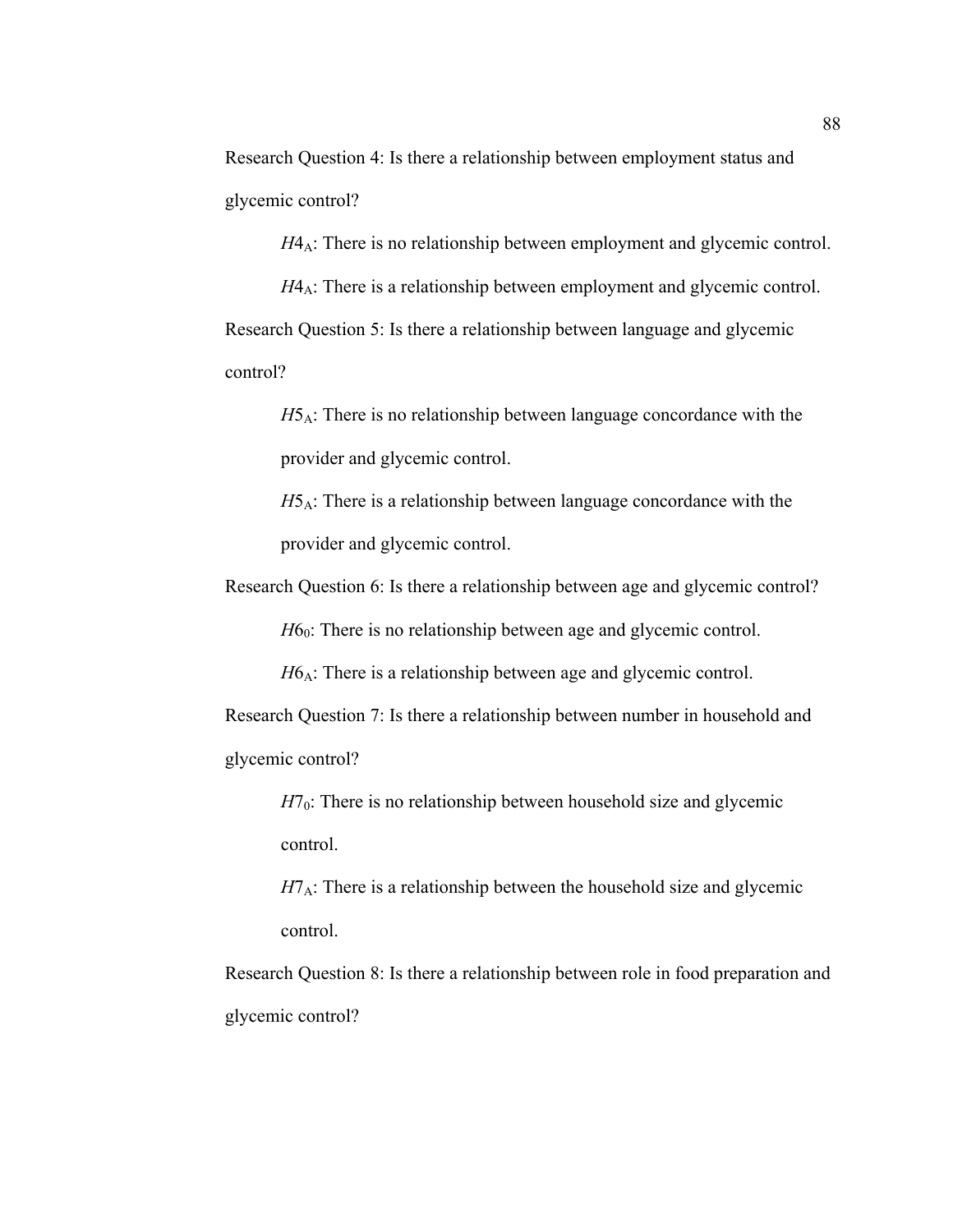*H*8<sub>0</sub>: There is no relationship between the role in food preparation and glycemic control.

*H*8<sub>A</sub>: There is a relationship between the role in food preparation and glycemic control.

This chapter describes the data collection process and reports the descriptive characteristics of the sample. It also reports the results obtained, including the statistical findings. These include the exact statistics and probability values. In addition, a post hoc Bonferroni analysis of the results is provided as needed. Finally, the chapter is summarized and chapter 5 introduced.

# **Data Collection**

The data used was a secondary dataset collected on March 9, 2015. The data set included all diabetics under the care by providers at a federally qualified health center and listed all diabetes care quality indicators. It included all diabetics, which numbered 1487 in total. Of those, the patients identified as "Latino" were selected for the study, as the inclusion criteria were (a) being diabetic, and (b) being Latino (self-identified). There were no discrepancies in the data collection from the plan put forth in Chapter 3.

# **Baseline Descriptive and Demographic Characteristics of the Sample**

The sample was comprised of the Latino diabetics of a federally qualified health center. The center is located in an urban area with a population of about 85,000. The city has a large number of immigrants and refugees, with the largest group being Latino.

The sample included people who were insured, employed, and English speaking as well as those who are none of those as long as they were Latino. They came from large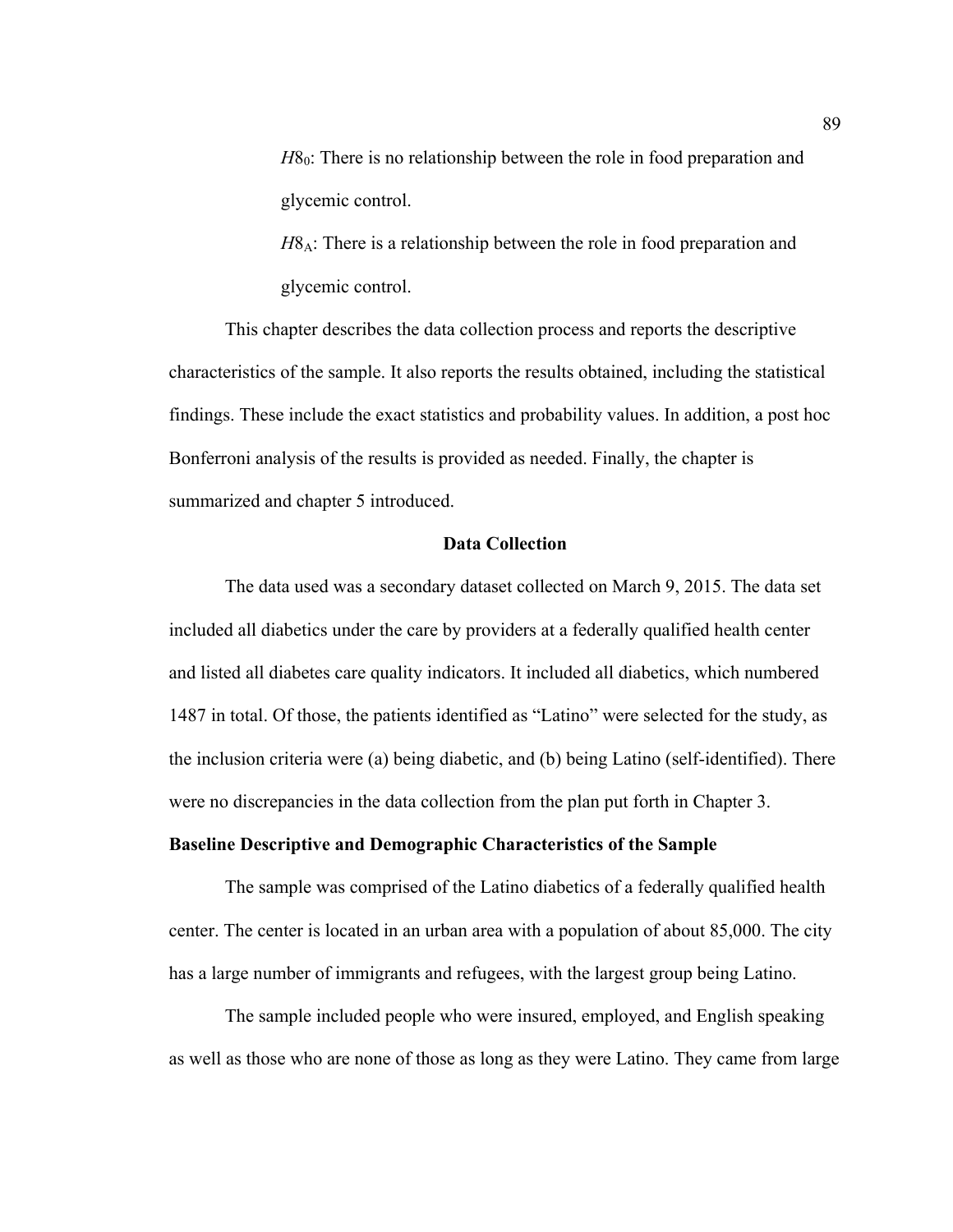and small families with households as small as one to multigenerational households of up to nine people. These individuals lived throughout the city that is served by a mass transit system in the form of city buses. They were of varying ages, although all were 18 or older, and there was a mixture of males and females in the sample.

### **Representativeness**

The sample of Latino diabetics is the population of interest. The sample represents about 15% of the diabetics of the health center. Any conclusions from the study would not be generalizable to the entire population of diabetics nor would it be generalizable to the entire panel of patients (diabetic and not) of the health center, which includes children and obstetrical patients.

# **Results**

### **Descriptive Statistics**

**Distance from supermarket and gym.** The final analytical sample for this study was *N*=223. The variable distance from the supermarket was used to apply to both the supermarket and the gym for simplification, and was divided into four groups by how far from a supermarket study participants lived. Thirty (*n*=30) individuals lived less than a half a mile away; ninety-one  $(n=91)$  individuals lived between  $\frac{1}{2}$  mile and less than a mile. The third group consisted of 85 ( *n*=85) individuals who lived between a mile and three miles away; the final group lived more than three miles away and included seventeen (*n*=17) individuals.

**Gender**. The sample consisted of 98 (*n*=98) men and 125 (*n*=125) women, of whom 127 (*n*=127) were insured and 96 (*n*=96) were not.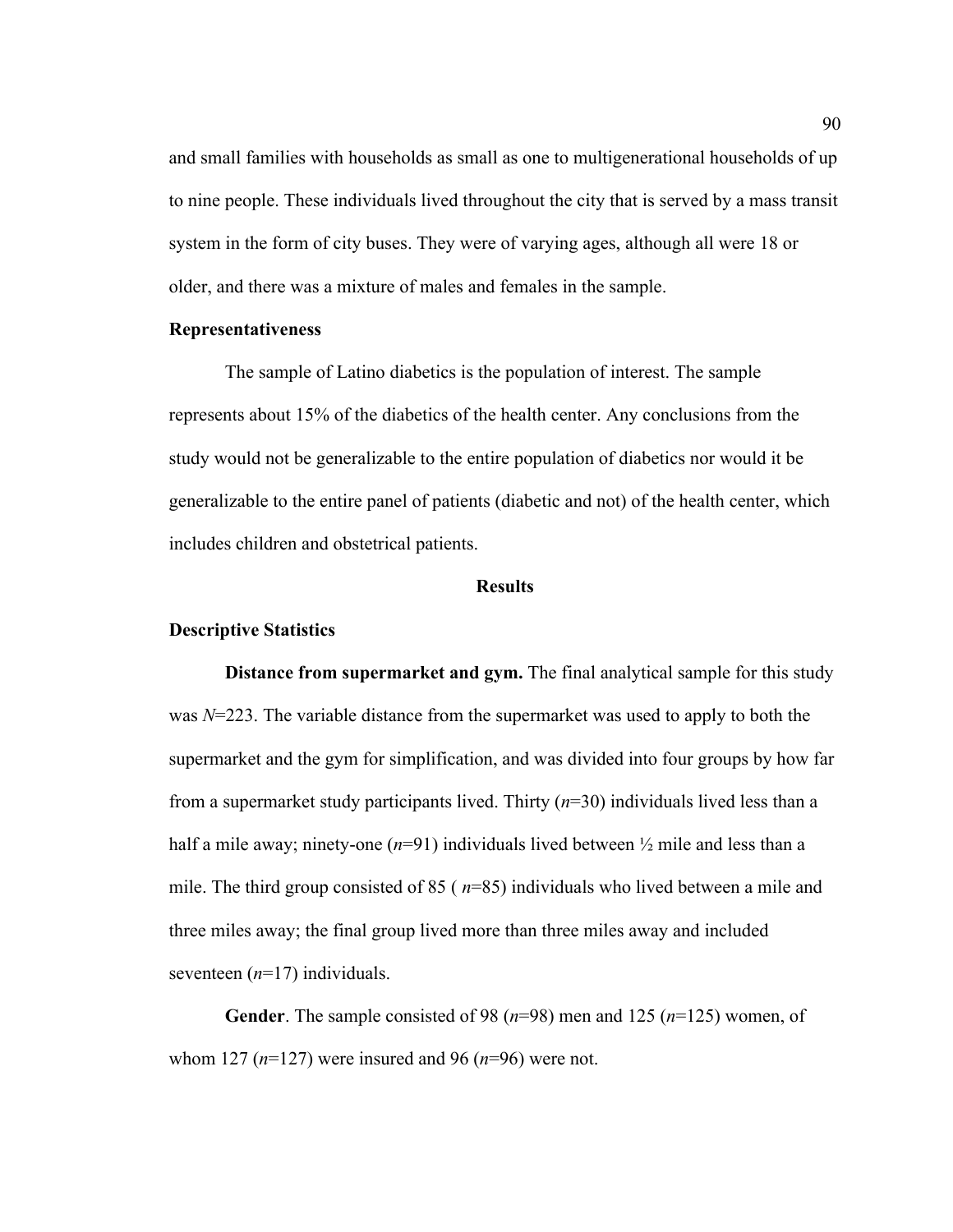**Employment**. The variable "employed" was nearly evenly divided with 111  $((n=111)$  employed and 112  $(n=112)$  not employed.

**Language**. The sample consisted of 90 (*n*=90) individuals who spoke the same language as their primary care provider; 133 (n=133) did not.

**Age.** Age was also divided into four groups. Eleven 11 *(n*=11) individuals were between 18 and 30; 43 (*n*=43) were between 31 and 45. Group three consisted of 127 (*n*=127) individuals between 46 and 64, and 42 (*n*=42) were age 65 or older.

**Number in household.** The variable "number in household" was divided into three groups. There were 55 (*n*=55) individuals who lived in households of one to three; there were 131  $(n=131)$  who lived in households of four to six; and 37  $(n=37)$ lived in households of seven or more.

**Role in managing food**. The "role in managing food" variable showed that 94 (*n*=94) individuals from the sample did have control in managing food and 129 (*n*=129) did not.

**Glycemic control**. Finally, for the variable "control" 118 (*n*=118) of the sample were considered to be in good control of their diabetes and 105 (*n*=105) were not.

Chi-Square analysis was conducted comparing the "Control" variable which referred to diabetic control as measured by the HgbA1c, cross tabulated by the variables of distance from a supermarket, gender, insurance status, employment status, language congruency with provider, age, number in household, and role in food preparation. An  $\alpha$ value of <.05 was used to indicate statistical significance between variables.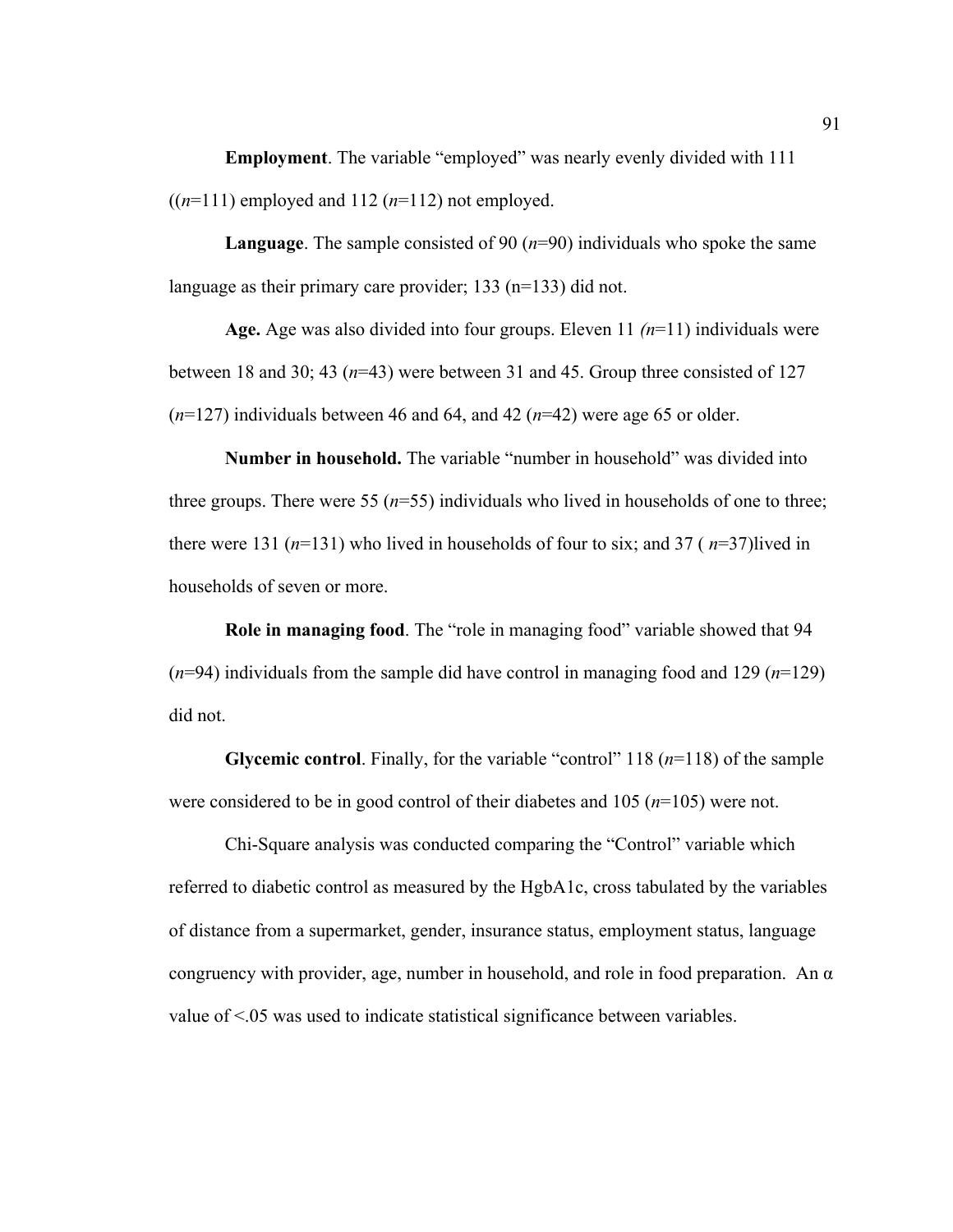# **Statistical Assumptions**

Chi-Square analysis has four assumptions. The first is that the data must be frequency data, meaning that it is a count of the actual number of those in the sample that are in the condition being analyzed, such as "insured" or "male". This criterion was met. The second assumption is that there must be an adequate sample size. The power analysis revealed that a sample of 220 was needed. This study has a sample size of 223, meeting the criteria. The third assumption is that all measures are independent of each other, meaning that the categories are mutually exclusive. For example, a subject cannot be both insured and uninsured. And the fourth assumption is that the categories are logically derived to ensure that the analysis is meaningful (Munro, 2005).

#### **Statistical Analysis and Findings**

Research question number 1: Is there a relationship between distance to nearest supermarket and glycemic control?

> This analysis examined the distance from individuals' homes to the nearest supermarket. It was divided into four categories: (a) one-half mile or less away; (b) one-half to one mile away; (c) greater than 1 mile but less than three miles; and (d) greater than three miles. Of the  $N = 223$  patients in the sample, the majority fell into categories two or three, 91 (41%) and 85 (38%) respectively. Thirty (13%) people lived one-half mile or less away and 17 (8%) lived greater than three miles away. Results for the analysis are presented in Table 2.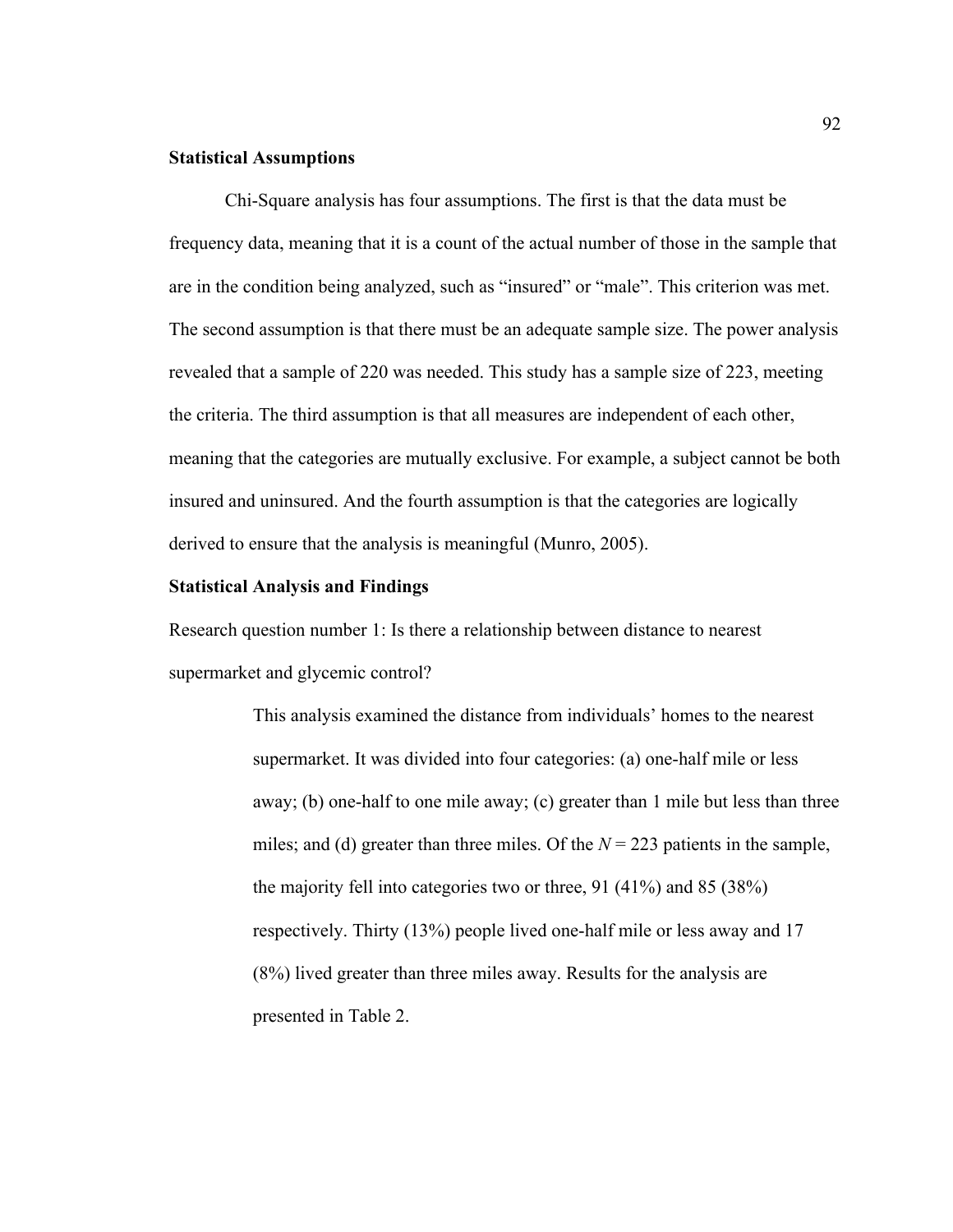# Table 2

# *Cross-tabulation: Control by Distance*

| Chi-Square Tests             |           |    |   |                   |  |  |
|------------------------------|-----------|----|---|-------------------|--|--|
|                              | Value     | df |   | Asymp. Sig. $(2-$ |  |  |
|                              |           |    |   | sided)            |  |  |
| Pearson Chi-Square           | $8.777^a$ |    | 3 | .032              |  |  |
| Likelihood Ratio             | 8.887     |    | 3 | .031              |  |  |
| Linear-by-Linear Association | 7.018     |    |   | .008              |  |  |
| N of Valid Cases             | 223       |    |   |                   |  |  |

a. 0 cells (.0%) have expected count less than 5. The minimum expected count is 8.00.

The probability value was .032, which is greater than .01, but less than .05, indicating it falls within the "significant" range. However, because this study is making a number of paired comparisons, in order to prevent a type 1 error, a Bonferroni correction was undertaken. The significance level chosen for the Chi-squares was .05. Multiplying this by the number of variables (8) gives us the significance level for the Bonferroni correction (.00625). The results of the Bonferroni analysis are presented in Table 3.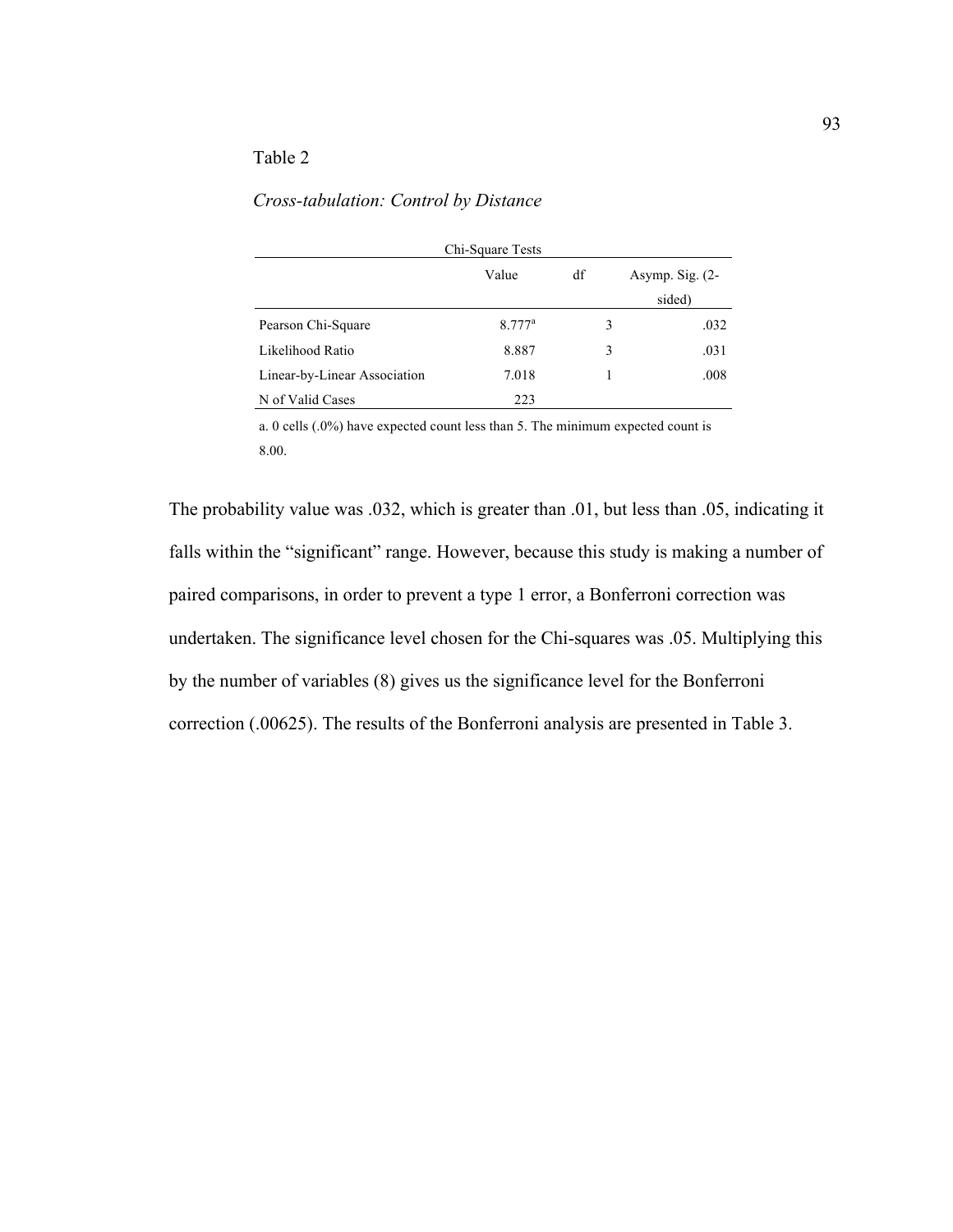| (I) Distance | (J) Distance | Mean Difference | Std. Error | Sig.  | 99.375% Confidence Interval |                    |
|--------------|--------------|-----------------|------------|-------|-----------------------------|--------------------|
|              |              | $(I-J)$         |            |       | Lower Bound                 | <b>Upper Bound</b> |
|              | 2.00         | .01538          | .10393     | 1.000 | $-.3300$                    | .3608              |
| 1.00         | 3.00         | $-.14118$       | .10484     | 1.000 | $-.4896$                    | .2073              |
|              | 4.00         | $-.30588$       | .14987     | .255  | $-.8040$                    | .1922              |
|              | 1.00         | $-0.01538$      | .10393     | 1.000 | $-.3608$                    | .3300              |
| 2.00         | 3.00         | $-15656$        | .07447     | .220  | $-.4041$                    | .0909              |
|              | 4.00         | $-32127$        | .13044     | .087  | $-7548$                     | .1123              |
|              | 1.00         | .14118          | .10484     | 1.000 | $-.2073$                    | .4896              |
| 3.00         | 2.00         | .15656          | .07447     | .220  | $-.0909$                    | .4041              |
|              | 4.00         | $-16471$        | .13116     | 1.000 | $-.6006$                    | .2712              |
|              | 1.00         | .30588          | .14987     | .255  | $-1922$                     | .8040              |
| 4.00         | 2.00         | .32127          | .13044     | .087  | $-.1123$                    | .7548              |
|              | 3.00         | .16471          | .13116     | 1.000 | $-2712$                     | .6006              |

Table 3 *Bonferroni Correction: Control by Distance* 

*H*<sub>10</sub>: There is no relationship between glycemic control and distance to the nearest

supermarket.

 $H1_A$ : There is a relationship between glycemic control and distance to the nearest

supermarket

Despite the rejection of the null hypothesis supported by the Chi-square, the Bonferroni correction indicates that a type 1 error was made and that, in fact, the null hypothesis could not be rejected.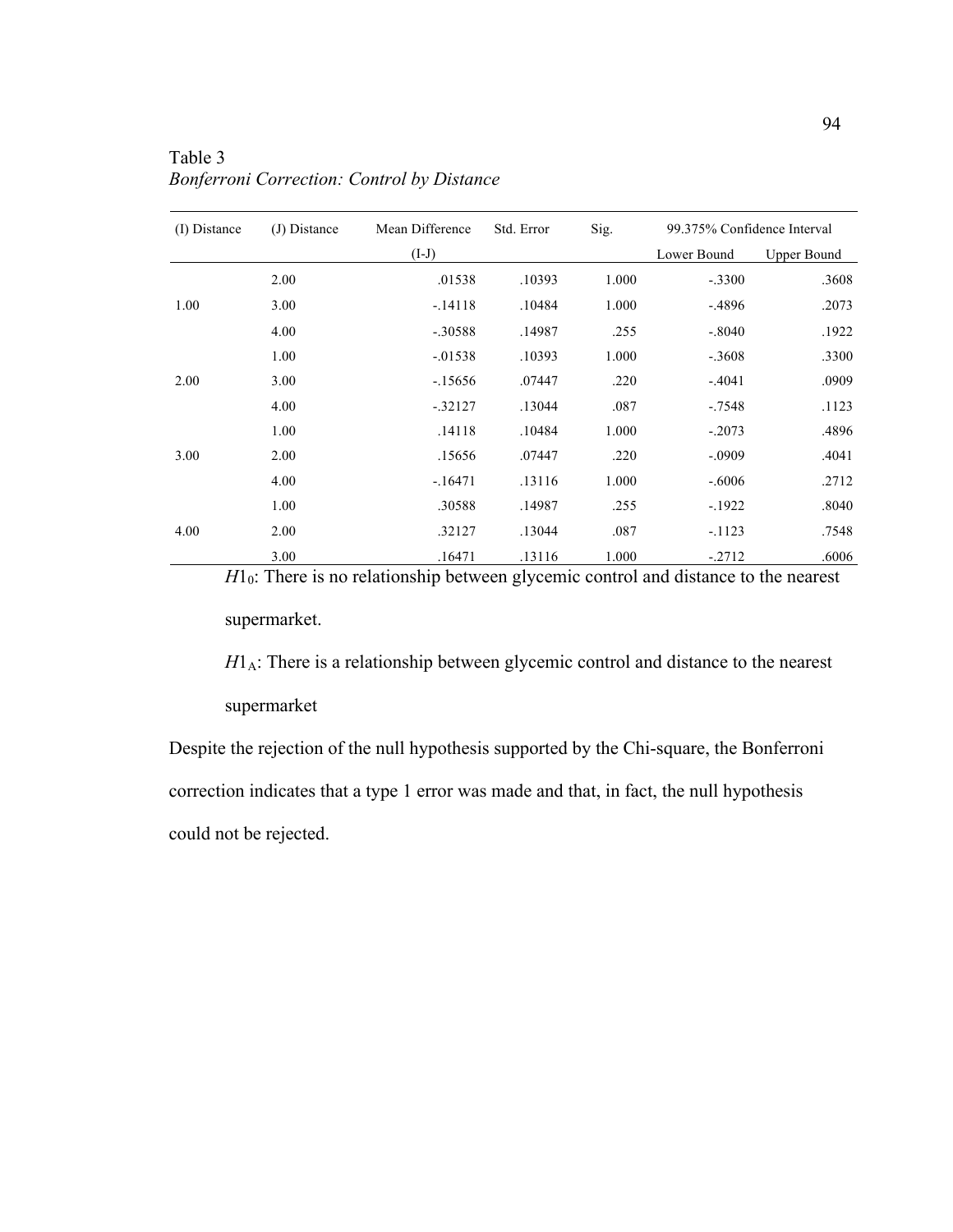Research question number 2: Is there a relationship between gender and glycemic control?

This Chi-Square analysis compared men (98 or 44%) to women (125 or 56%) and their level of control. Of the total sample, 53% were well controlled; 47% were not well controlled. Separated by gender, the men were 54% well controlled and 46 % poorly controlled. For the women, 52% were well controlled and 48% poorly controlled. Results are presented in Table 4.

# Table 4

### *Cross-tabulation: Control by Gender*

| Chi-Square Tests                   |                |    |                   |                  |             |  |  |
|------------------------------------|----------------|----|-------------------|------------------|-------------|--|--|
|                                    | Value          | df | Asymp. Sig. $(2-$ | Exact Sig. $(2-$ | Exact Sig.  |  |  |
|                                    |                |    | sided)            | sided)           | $(1-sided)$ |  |  |
| Pearson Chi-Square                 | $.096^{\rm a}$ |    | .757              |                  |             |  |  |
| Continuity Correction <sup>b</sup> | .030           |    | .862              |                  |             |  |  |
| Likelihood Ratio                   | .096           |    | .757              |                  |             |  |  |
| <b>Fisher's Exact Test</b>         |                |    |                   | .788             | .431        |  |  |
| Linear-by-Linear Association       | .095           |    | .758              |                  |             |  |  |
| N of Valid Cases                   | 223            |    |                   |                  |             |  |  |

a. 0 cells (.0%) have expected count less than 5. The minimum expected count is 46.14.

b. Computed only for a 2x2 table

*H*2<sub>0</sub>: There is no relationship between gender and glycemic control.

*H*2<sub>A</sub>: There is a relationship between gender and glycemic control.

In reviewing the results of the Chi-Square analysis, the relationship between gender and glycemic control is not statistically significant. The probability was .757, which is greater than .05. The null hypothesis cannot be rejected making the results statistically insignificant.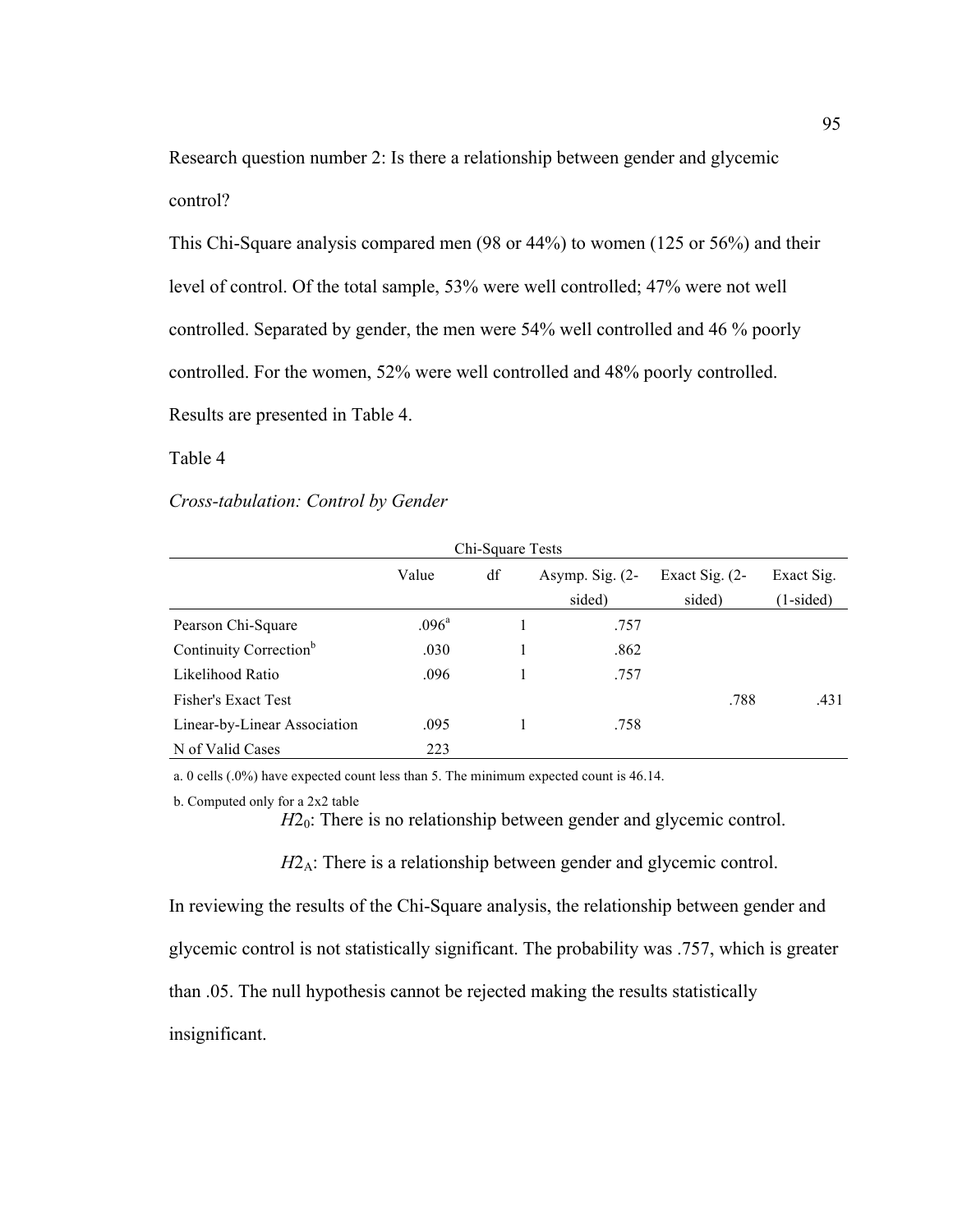Research question number 3: Is there a relationship between having health insurance and glycemic control?

This analysis examined the relationship, if any, between having well controlled diabetes and having health insurance. The majority of the sample (127 or 57%) did not have insurance. Of those with insurance, 46% were controlled and 54% were not. For those without insurance, 40% were controlled and 60% were not. Results are presented in Table 5.

Table 5

## *Cross-tabulation: Control by Insurance Status*

|                                    |                | Chi-Square Tests |                   |                  |             |
|------------------------------------|----------------|------------------|-------------------|------------------|-------------|
|                                    | Value          | df               | Asymp. Sig. $(2-$ | Exact Sig. $(2-$ | Exact Sig.  |
|                                    |                |                  | sided)            | sided)           | $(1-sided)$ |
| Pearson Chi-Square                 | $.753^{\rm a}$ |                  | .386              |                  |             |
| Continuity Correction <sup>b</sup> | .536           |                  | .464              |                  |             |
| Likelihood Ratio                   | .754           |                  | .385              |                  |             |
| <b>Fisher's Exact Test</b>         |                |                  |                   | .418             | .232        |
| Linear-by-Linear Association       | .749           |                  | .387              |                  |             |
| N of Valid Cases                   | 223            |                  |                   |                  |             |

a. 0 cells (.0%) have expected count less than 5. The minimum expected count is 45.20.

b. Computed only for a 2x2 table

 $H_0$ : There is no relationship between having health insurance and

glycemic control.

 $H3_A$ : There is a relationship between having health insurance and

glycemic control.

The results of this Chi-Square analysis were not statistically significant. The probability

value was .386, which is greater than .05, indicating that the null hypothesis cannot be

rejected.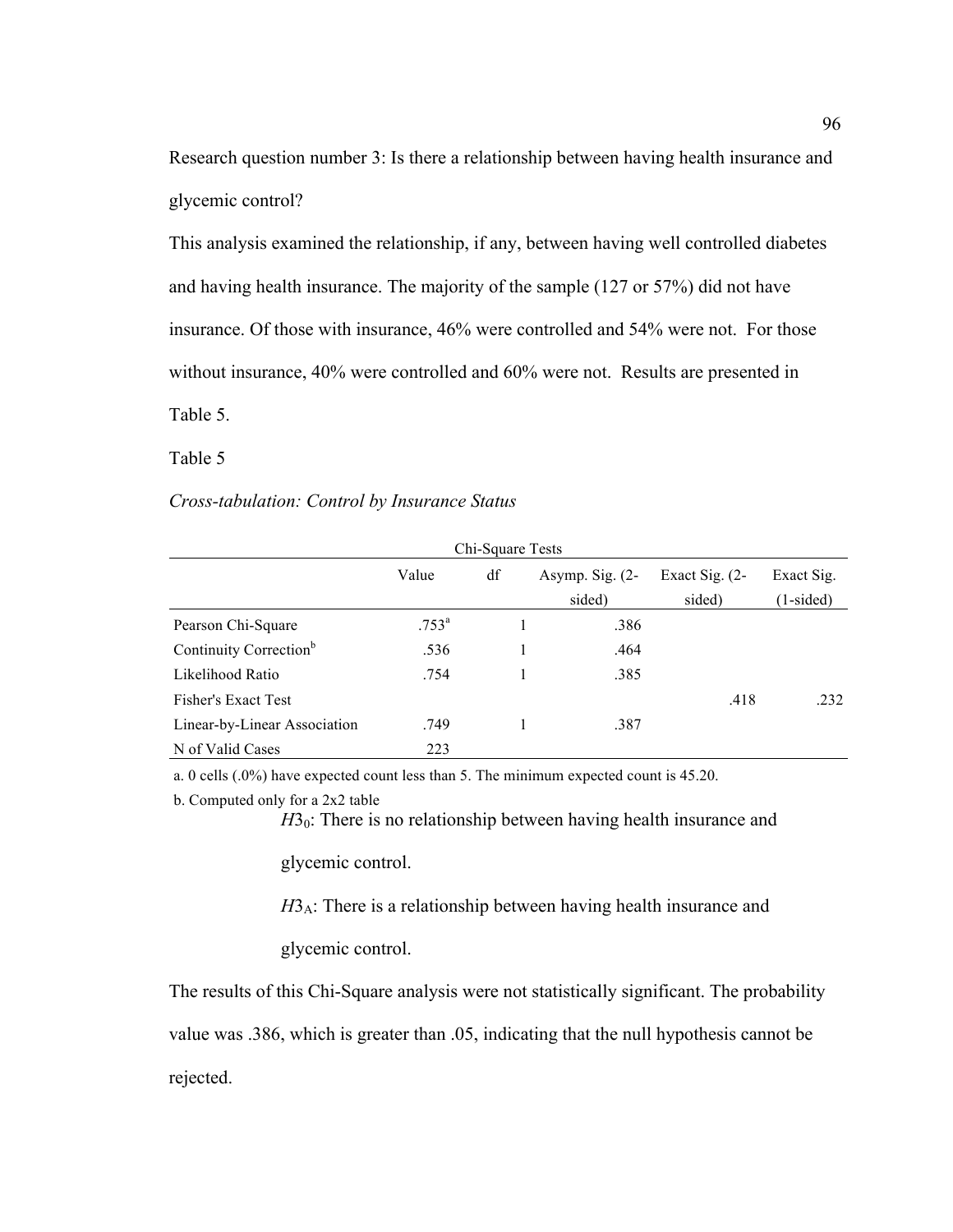Research question number 4: Is there a relationship between employment status and glycemic control?

This analysis compared employed and unemployed patients and their levels of control. Nearly one-half the sample was employed (111 versus 112). For those employed, 52% were well controlled and 48% were not. Of those not employed the results were 53% versus 47%. Results are presented in Table 6.

Table 6

## *Cross-tabulation: Control by Employed*

| Chi-Square Tests                   |                   |    |                   |                  |             |  |
|------------------------------------|-------------------|----|-------------------|------------------|-------------|--|
|                                    | Value             | df | Asymp. Sig. $(2-$ | Exact Sig. $(2-$ | Exact Sig.  |  |
|                                    |                   |    | sided)            | sided)           | $(1-sided)$ |  |
| Pearson Chi-Square                 | .039 <sup>a</sup> |    | .844              |                  |             |  |
| Continuity Correction <sup>b</sup> | .004              |    | .950              |                  |             |  |
| Likelihood Ratio                   | .039              |    | .844              |                  |             |  |
| <b>Fisher's Exact Test</b>         |                   |    |                   | .894             | .475        |  |
| Linear-by-Linear Association       | .039              |    | .844              |                  |             |  |
| N of Valid Cases                   | 223               |    |                   |                  |             |  |

a. 0 cells (.0%) have expected count less than 5. The minimum expected count is 52.26.

```
b. Computed only for a 2x2 table
```
*H*4<sub>0</sub>: There is no relationship between employment and glycemic control.

 $H4_A$ : There is a relationship between employment and glycemic control.

The Chi-square analysis showed a probability value for this analysis as .844, again greater than .05. The results are statistically insignificant. The null hypothesis cannot be rejected.

Research question number 5: Is there a relationship between language and glycemic control?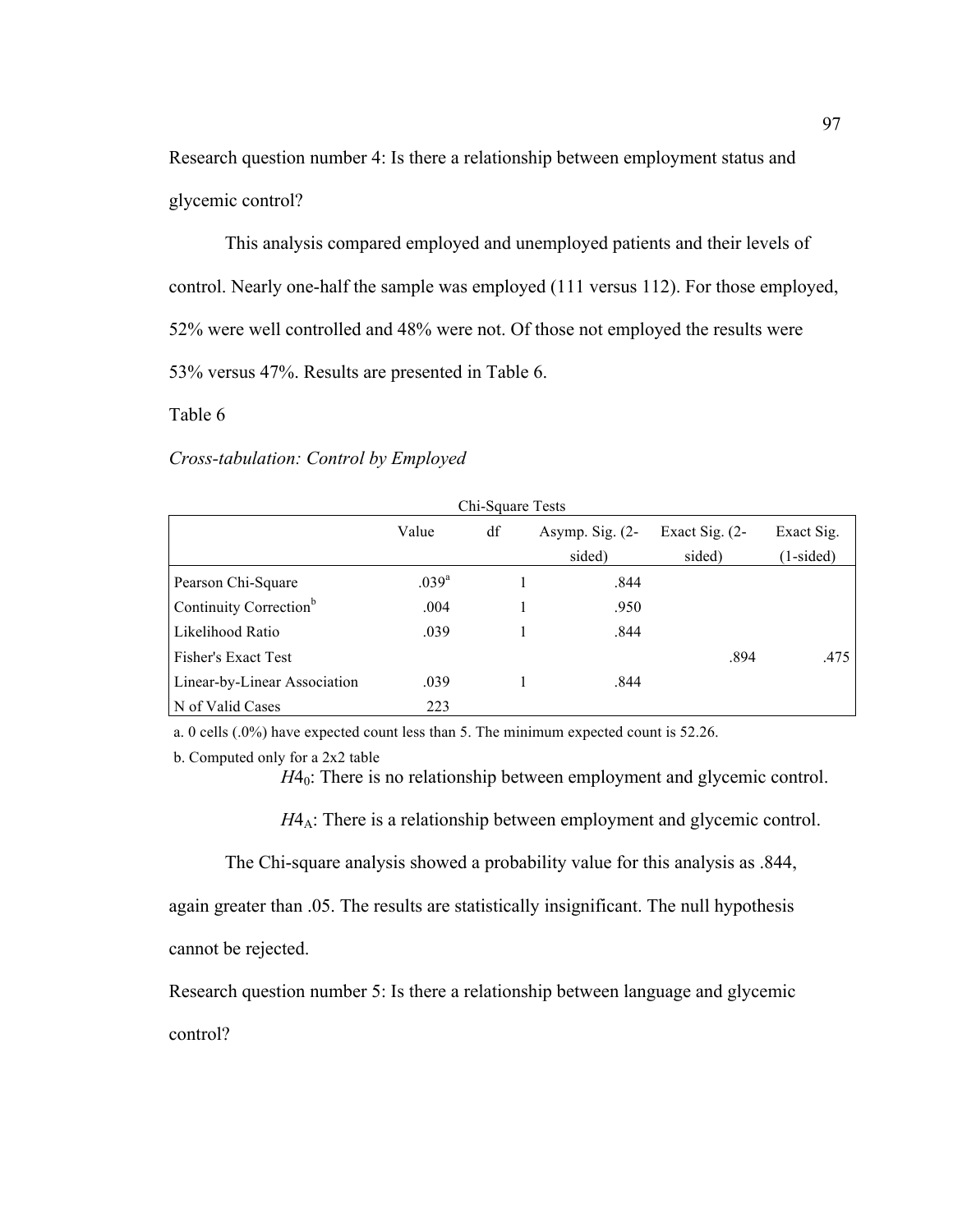This analysis looked at whether or not control was affected by concordance of language spoken between the patient and the provider. One of the providers is multi-lingual, so despite the sample being entirely Latino, 40% spoke the same language as their provider. Of those who were well-controlled, 59% spoke the same language as the provider, and 41% did not. Of those who did not speak the same language as their provider, 49% were controlled, and 51% were not. Results are presented in Table 7.

# Table 7

### *Cross-tabulation: Control by Language*

| Chi-Square Tests                   |           |    |                   |                  |                   |  |
|------------------------------------|-----------|----|-------------------|------------------|-------------------|--|
|                                    | Value     | df | Asymp. Sig. $(2-$ | Exact Sig. $(2-$ | Exact Sig. $(1 -$ |  |
|                                    |           |    | sided)            | sided)           | sided)            |  |
| Pearson Chi-Square                 | $2.162^a$ |    | .141              |                  |                   |  |
| Continuity Correction <sup>b</sup> | 1.778     |    | .182              |                  |                   |  |
| Likelihood Ratio                   | 2.169     |    | .141              |                  |                   |  |
| <b>Fisher's Exact Test</b>         |           |    |                   | .172             | .091              |  |
| Linear-by-Linear Association       | 2.152     |    | .142              |                  |                   |  |
| N of Valid Cases                   | 223       |    |                   |                  |                   |  |

a. 0 cells (.0%) have expected count less than 5. The minimum expected count is 42.38.

 $H5<sub>0</sub>$ : There is no relationship between language concordance with the

provider and glycemic control.

*H*5<sub>A</sub>: There is a relationship between language concordance with the

provider and glycemic control.

The Chi-square analysis yielded a probability of .141, greater, than .05. This did not

allow for rejection of the null hypothesis.

Research question number 6: Is there a relationship between age and glycemic control?

b. Computed only for a 2x2 table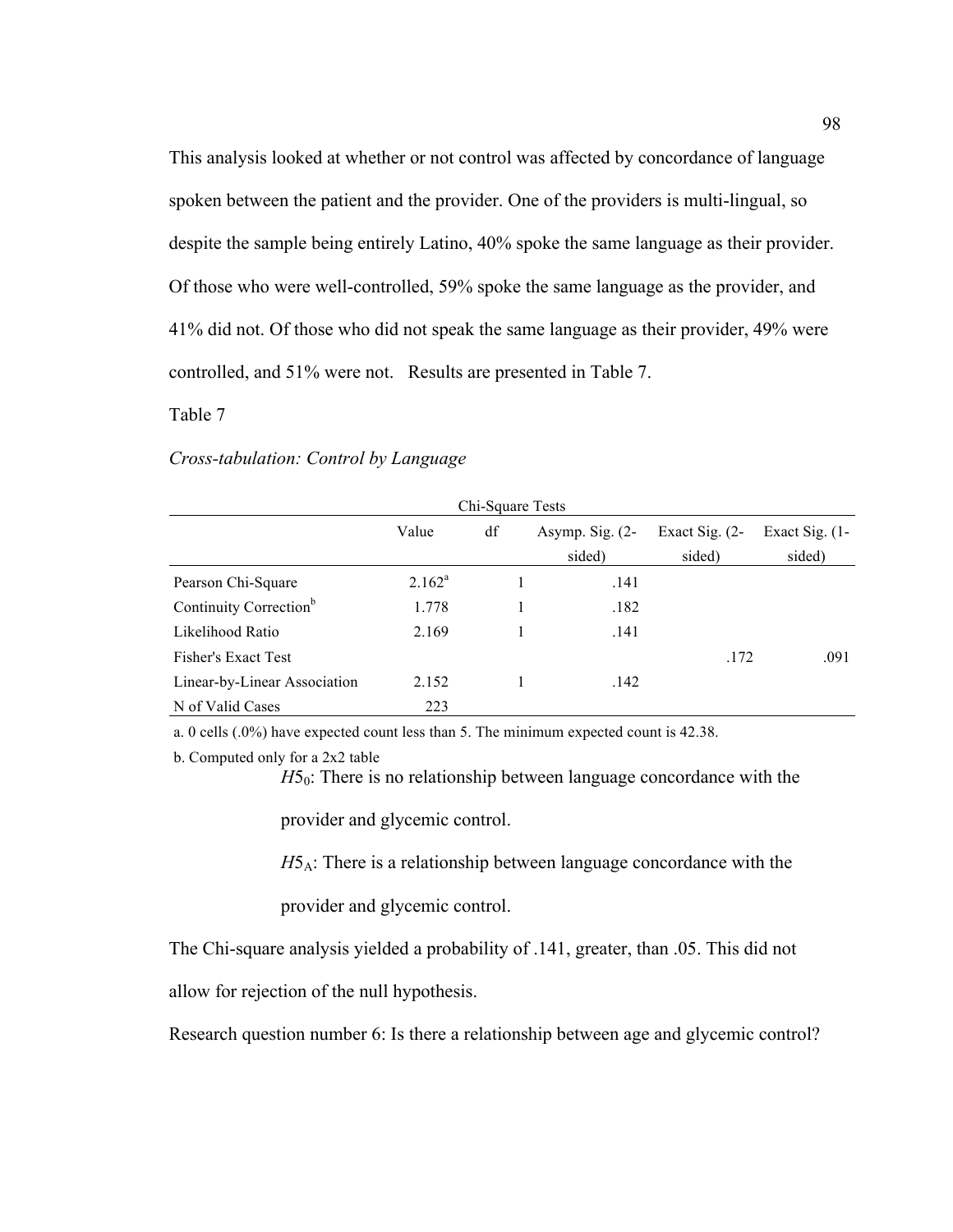This analysis compared the ages of those who are well controlled and not well controlled. The age groups were divided into four categories: (a) age 18-30, (b) age 31-45 (c) age 46-64, and (d) age 65 and older. The youngest group was 27% controlled versus 73% uncontrolled, which was the biggest difference among the groups. It was also the smallest group (11 or 5%). The second group had a size of 43 (19%) of which 51% were controlled and 49% were not. There were 127 (57%) in the third group and 54% were controlled, with 46% not well controlled. The final group had 42 (19%) members and 60% were well controlled, leaving 40% not well controlled. Results are presented in Table 8.

Table 8

*Cross-tabulation: Control by Age*

| <b>Chi-Square Tests</b>      |             |    |                   |  |  |  |
|------------------------------|-------------|----|-------------------|--|--|--|
|                              | Value       | df | Asymp. Sig. $(2-$ |  |  |  |
|                              |             |    | sided)            |  |  |  |
| Pearson Chi-Square           | $3.712^{a}$ | 3  | .294              |  |  |  |
| Likelihood Ratio             | 3.795       | 3  | .284              |  |  |  |
| Linear-by-Linear Association | 2.654       |    | .103              |  |  |  |
| N of Valid Cases             | 223         |    |                   |  |  |  |

a. 0 cells (.0%) have expected count less than 5. The minimum expected count is 5.18.

*H*6<sub>0</sub>: There is no relationship between age and glycemic control.

 $H6_A$ : There is a relationship between age and glycemic control.

The result of the Chi-Square analysis showed a probability of .294. The null hypothesis could not be rejected and the results were deemed statistically insignificant.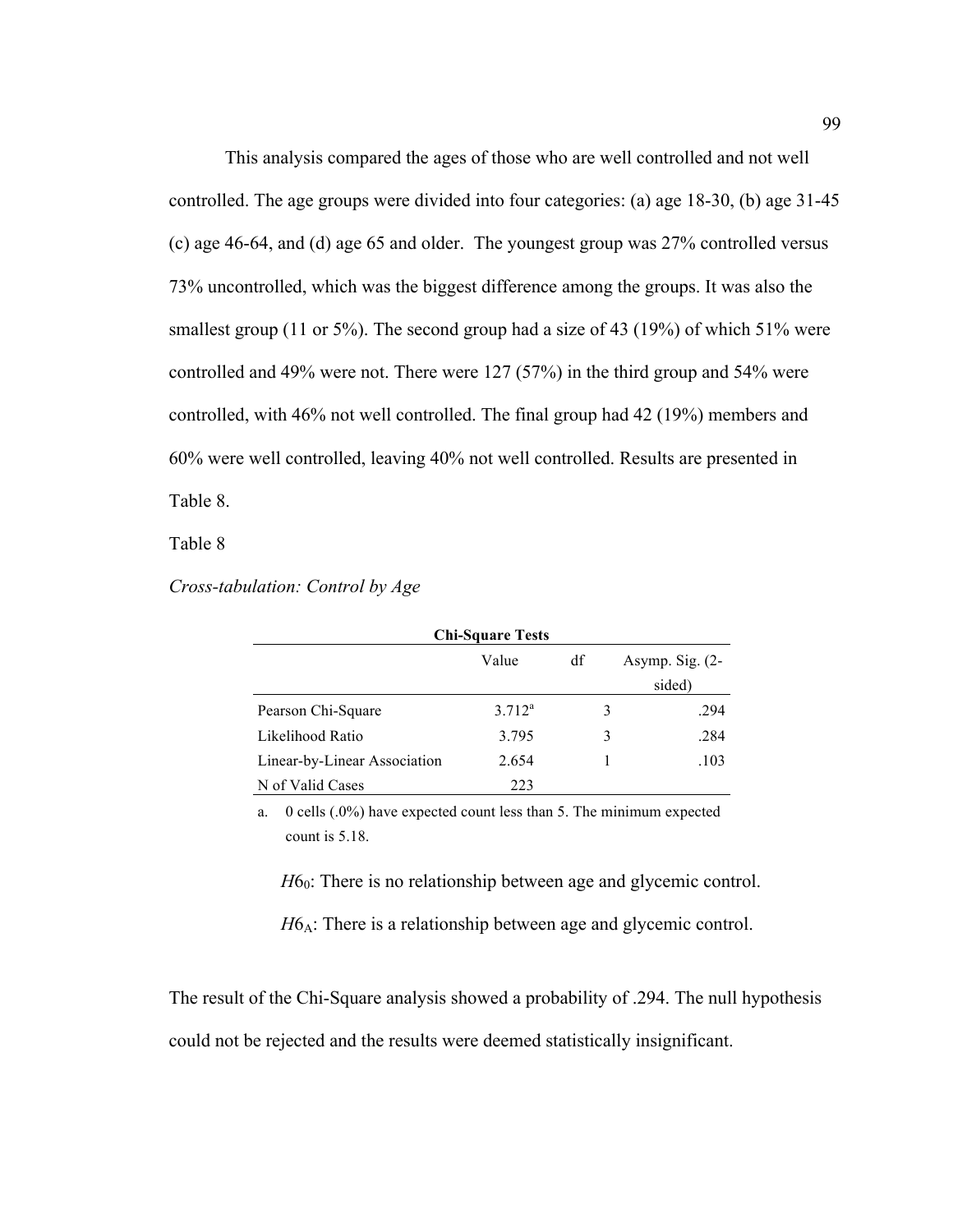Research question number 7: Is there a relationship between number in household and glycemic control?

This analysis was designed to determine if there was any connection between a diabetic's glycemic control and the number of people in their household. This variable was divided into categories with (a) having fewer than four in the home, (b) having four to six members of the household, and (c) having seven or more in the home. The smallest households included a number of single people who lived alone, although most were small families such as a mother with one or two children or a couple with one child. Those in this group were controlled (45%) or uncontrolled (55%). The second group was the largest group with a total of 132 members. The controlled patients represented 55% of the group and the uncontrolled, 45%. The final group was the smallest and consisted of large families, multi-generational families, or large groups of friends sharing expenses. This group also had 55% controlled and 45% uncontrolled. Results are presented in Table 9.

Table 9

## *Cross-tabulation: Control by Number in Household*

| <b>Chi-Square Tests</b> |                 |    |                   |        |  |  |
|-------------------------|-----------------|----|-------------------|--------|--|--|
|                         | Value           | df | Asymp. Sig. $(2-$ |        |  |  |
|                         |                 |    |                   | sided) |  |  |
| Pearson Chi-Square      | $1.632^{\rm a}$ |    | 2                 | .442   |  |  |
| Likelihood Ratio        | 1.630           |    | 2                 | .443   |  |  |
| Linear-by-Linear        | 1.142           |    | 1                 | .285   |  |  |
| Association             |                 |    |                   |        |  |  |
| N of Valid Cases        | 223             |    |                   |        |  |  |

a. 0 cells (0.0%) have expected count less than 5. The minimum

expected count is 16.95.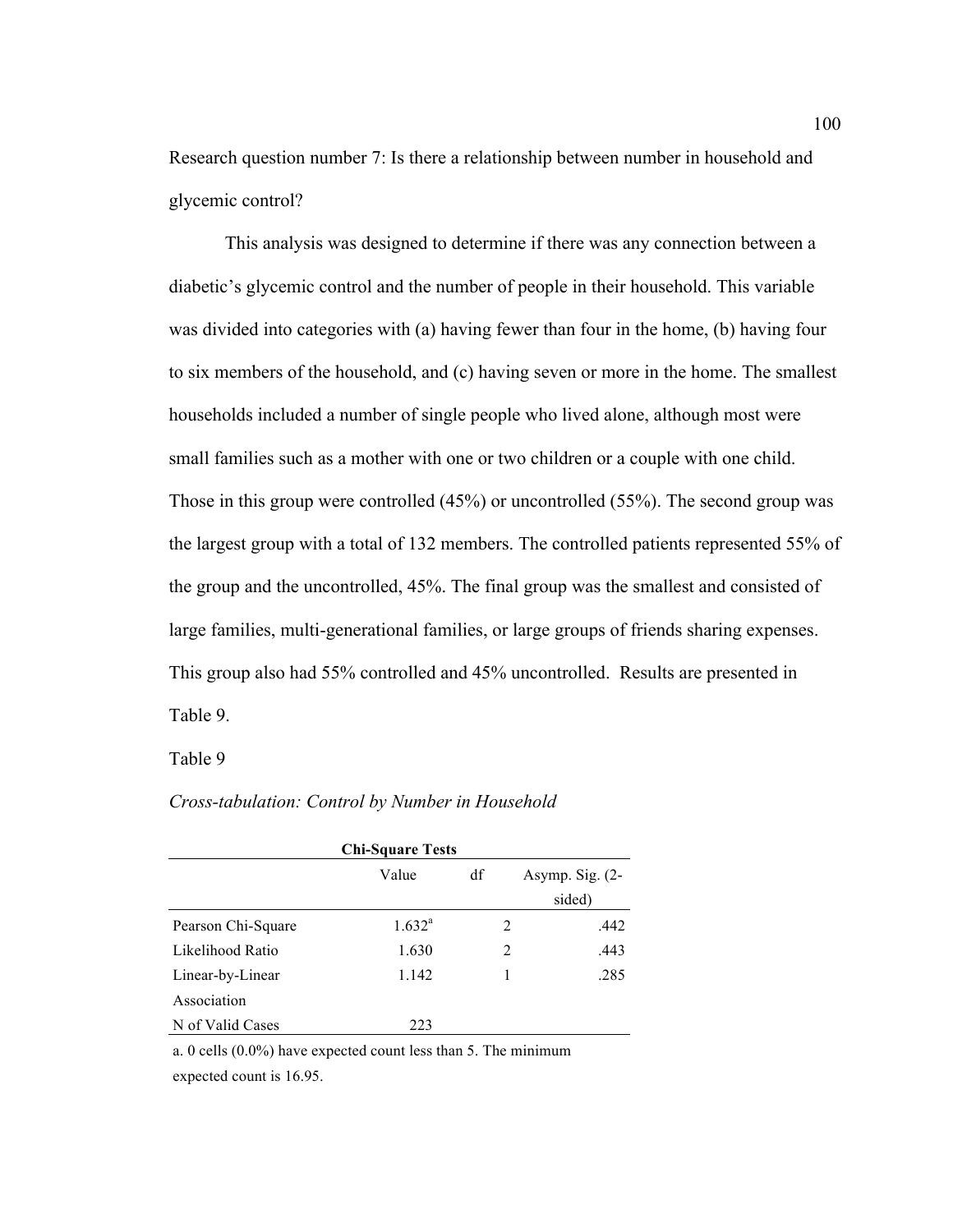*H*7<sub>0</sub>: There is no relationship between household size and glycemic control.

 $H7_A$ : There is a relationship between the household size and glycemic control The Chi-Square analysis yielded a result of .442 for the probability. The null hypothesis cannot be rejected and the results are considered to be statistically insignificant. Research question number 8: Is there a relationship between role in food preparation and glycemic control?

This analysis addressed the issue of control over food choices. The question asked whether the patient was the one in the home who was responsible for purchasing and cooking the food. It was presumed that the person in that role would have more control over his or her own diet then a person in a more subordinate role in the home. Of those who were "in control", 52% were well controlled and 48% were not. Of those who were not "in control", 53% were well controlled and 47% were not. Results are presented in Table 10.

Table 10

### *Cross-tabulation: Control by Role*

| <b>Chi-Square Tests</b>            |                   |    |                                       |        |             |  |
|------------------------------------|-------------------|----|---------------------------------------|--------|-------------|--|
|                                    | Value             | df | Asymp. Sig. $(2-$<br>Exact Sig. $(2-$ |        | Exact Sig.  |  |
|                                    |                   |    | sided)                                | sided) | $(1-sided)$ |  |
| Pearson Chi-Square                 | .040 <sup>a</sup> |    | .841                                  |        |             |  |
| Continuity Correction <sup>b</sup> | .004              |    | .948                                  |        |             |  |
| Likelihood Ratio                   | .040              |    | .841                                  |        |             |  |
| <b>Fisher's Exact Test</b>         |                   |    |                                       | .892   | .474        |  |
| Linear-by-Linear Association       | .040              |    | .841                                  |        |             |  |
| N of Valid Cases                   | 223               |    |                                       |        |             |  |

a. 0 cells (.0%) have expected count less than 5. The minimum expected count is 44.26.

b. Computed only for a 2x2 table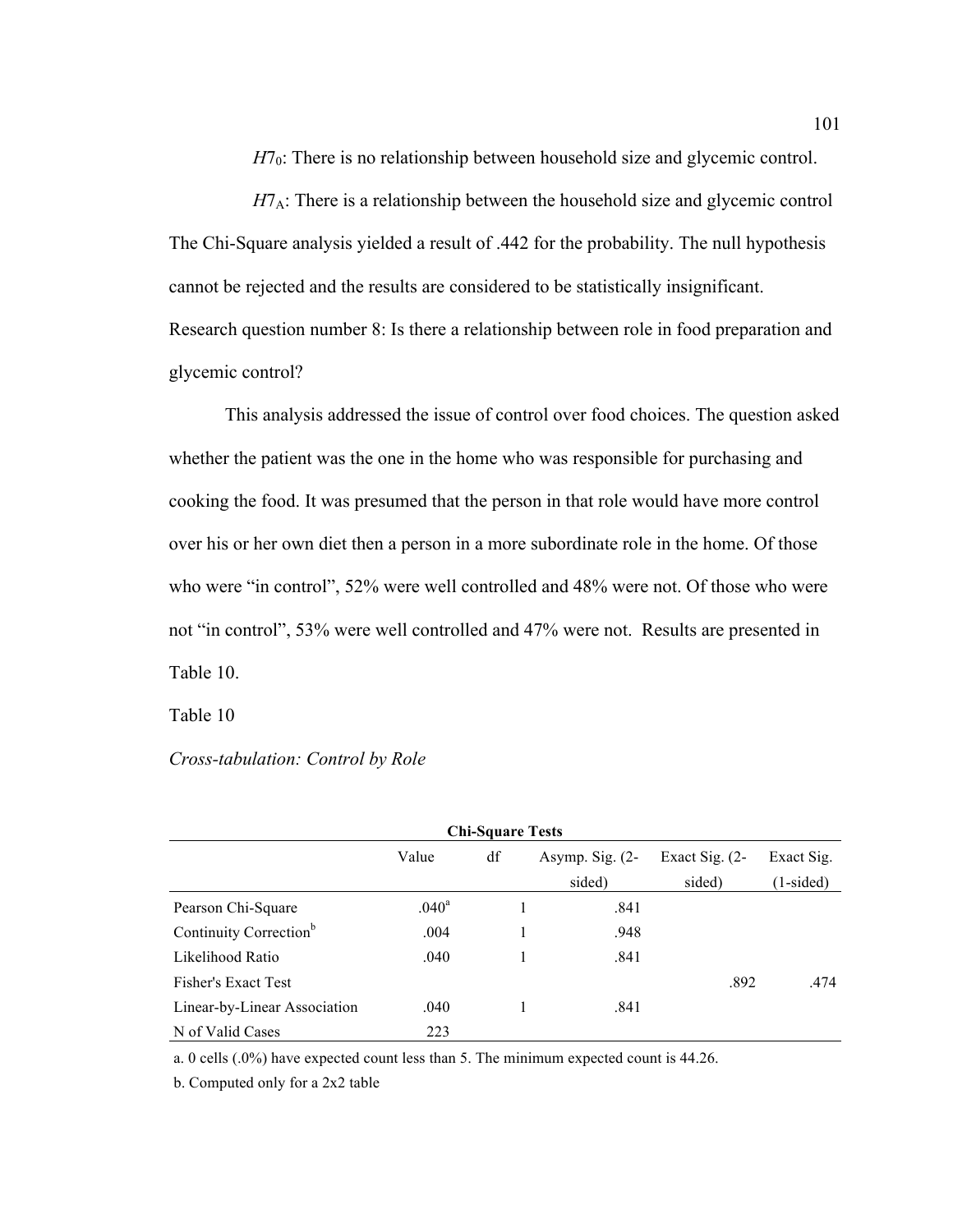*H*8<sub>0</sub>: There is no relationship between the role in food preparation and glycemic control.

*H*8<sub>A</sub>: There is a relationship between the role in food preparation and glycemic control.

Chi-square analysis showed a probability of .474. The null hypothesis could not be rejected. The probability value for this analysis was .841. Greater than .05, it was also statistically insignificant.

## **Summary**

The purpose of this quantitative cross sectional study was to determine which, if any, demographic factors are associated with poor glycemic control among Latinos with diabetes. After conducting numerous Chi-Square analyses, none of the variables yielded results that could reject the null hypothesis. Chapter 5 will provide further interpretation of the findings and address the limitations of the study. Recommendations for how the study could be improved will be discussed along with the implications for social change.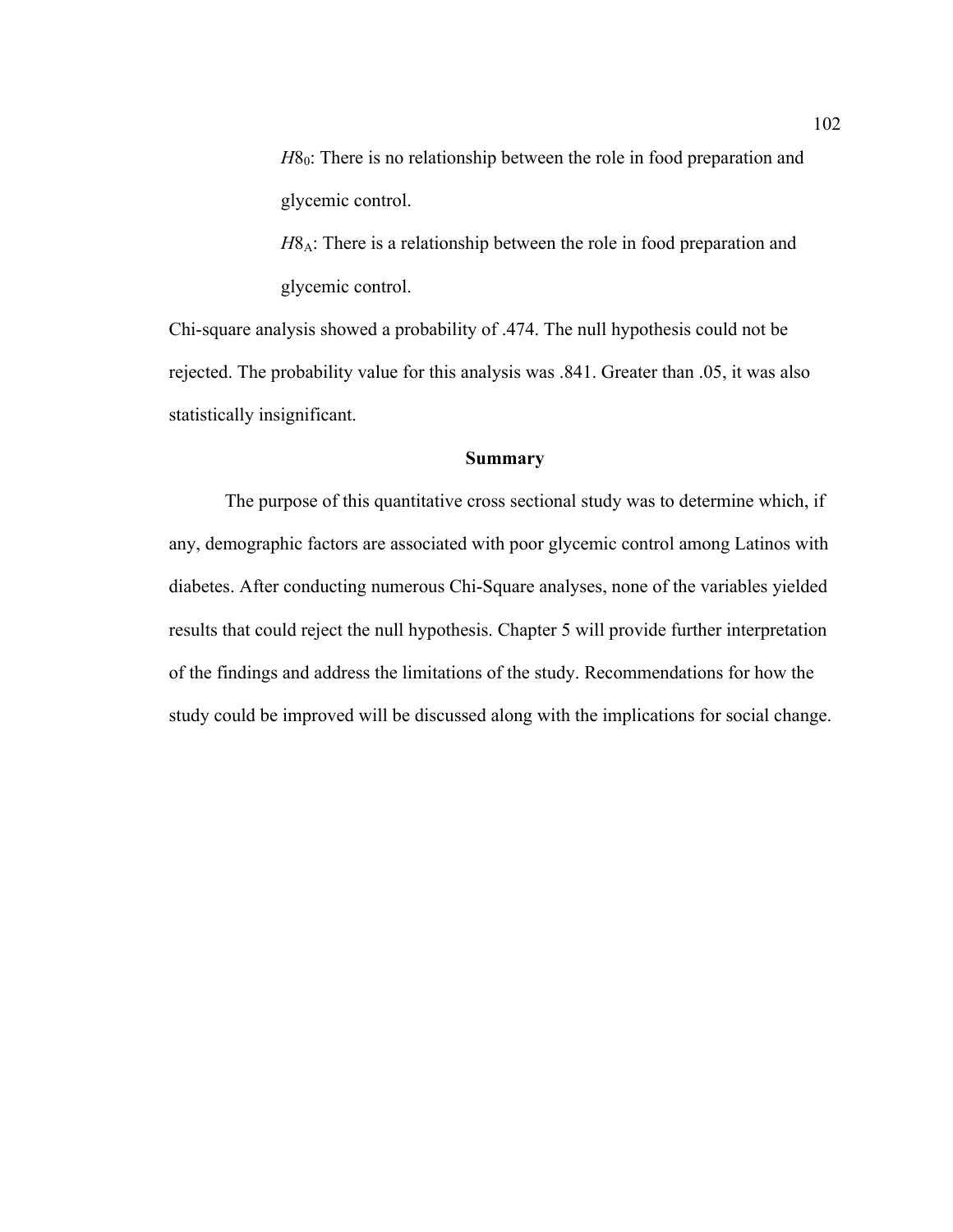### Chapter 5: Discussion

## **Introduction**

This quantitative cross sectional study was conducted in an effort to fill a gap in the literature about Latinos with diabetes specific to the relationship between diabetic control and demographic factors of individuals. It has been established that Latinos suffer a greater burden of disease with a higher incidence of disease as well as more serious complications. This study collected data related to the demographics to determine if any correlation between glycemic control and demographic factors existed. The demographic factors examined were distance from home to supermarket or gym, gender, insurance status, employment status, language concordance with provider, age, household size, and role in the family related to food. The results of comparing eight different demographic factors against glycemic control indicated that these factors were not associated with control or lack of control. The null hypothesis could not be rejected when comparing any of the variables with glycemic control.

#### **Interpretation of the Findings**

A review of the literature indicated that little research had been done examining the impact of specific demographic factors on individuals with diabetes. No information was found that examined the specific demographic factors that the current study used. In that respect, the current study has contributed to addressing the identified gap in the literature and extending knowledge related to diabetes in the Latino population. Initially one study variable, distance to supermarket, was thought to be significant in relationship to glycemic control because the Chi-square analysis indicated a probability less than 0.05.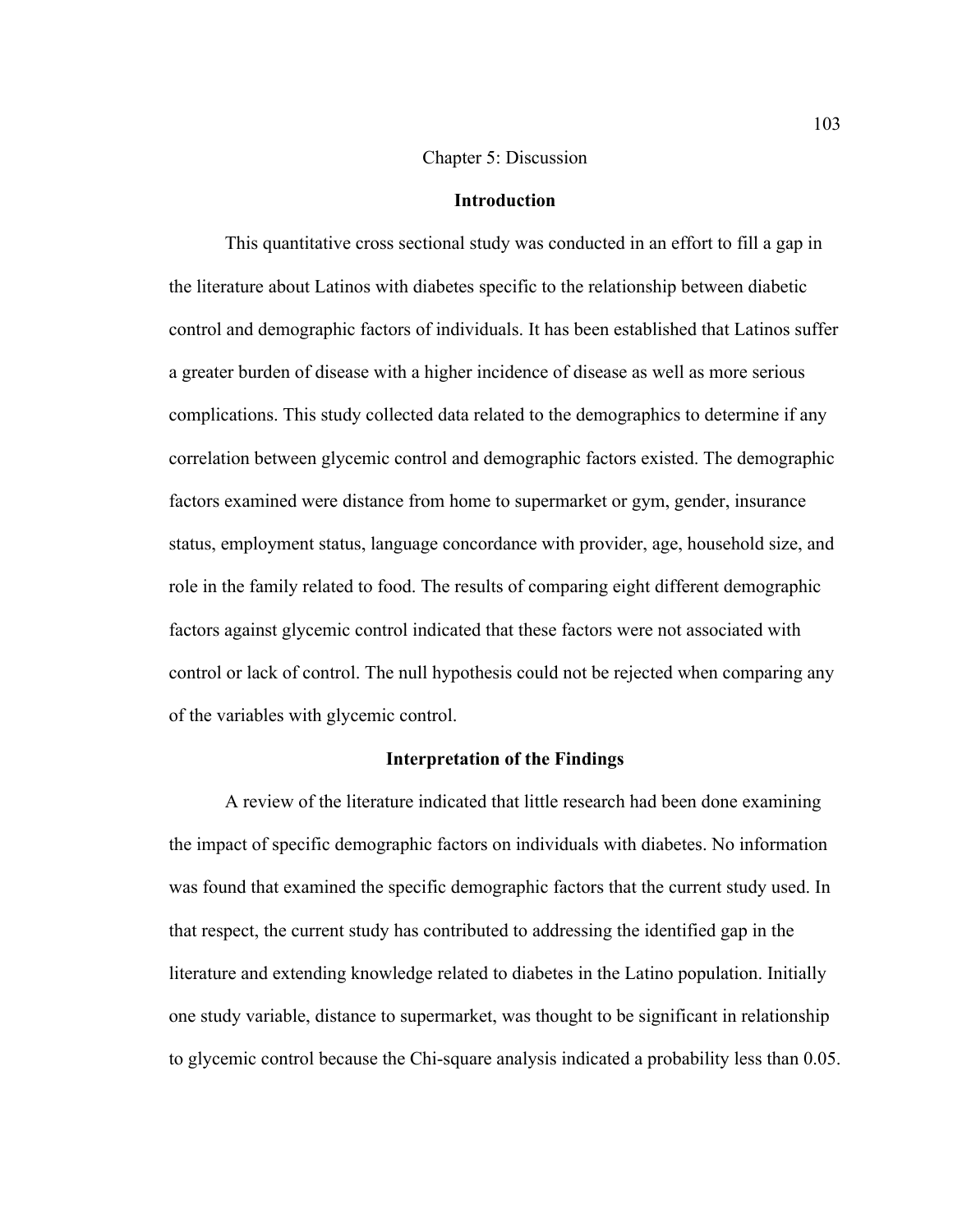However, after further statistical analysis to correct for numerous paired comparisons was conducted, the result was deemed statistically insignificant.

### **Study findings related to Review of the Literature.**

The results of this study can neither support nor refute the previous literature because of a lack of statistical significance in the findings. There were no similar studies to compare the findings to either. However, consideration of the variables in this study is still important. Hatcher and Whittemore (2007) as well as Kemp and Rasbridge (2004) felt that consideration of individual social domains was of great importance. They were particularly concerned about the role in the family, a lack of traditional food choices, and the sense that Latino diabetics do not feel "normal". Nam et al. (2011) stated that family wants and desires are of paramount importance as did Haas et al (2013). Rygg et al. (2010) addressed the issue of self-management being related to a good understanding of diabetes. Carlson et al. (2006) also found that lack of information led to a lack of security in self-care. Haas et al. stated that teaching needed to address diet, medications, and social settings while discussing life style changes. Roles in the family were also found to be important; men who did not live alone were fed by their spouses and were dependent on their knowledge of a diabetic diet, rather than their own. On the other hand with the man perceived as the head of the home, they needed to be allowed to control their own diets. All of these ideas were presented as items that should be discussed in groups. Latinos are a very social population and several of the studies support group discussion and education as a way to address diet, and lifestyle changes (Gallant et al., 2010; Haas et al., 2013; Rygg et al., 2010). Chen, Youdelman, and Brooks (2007), Nam et al. (2011),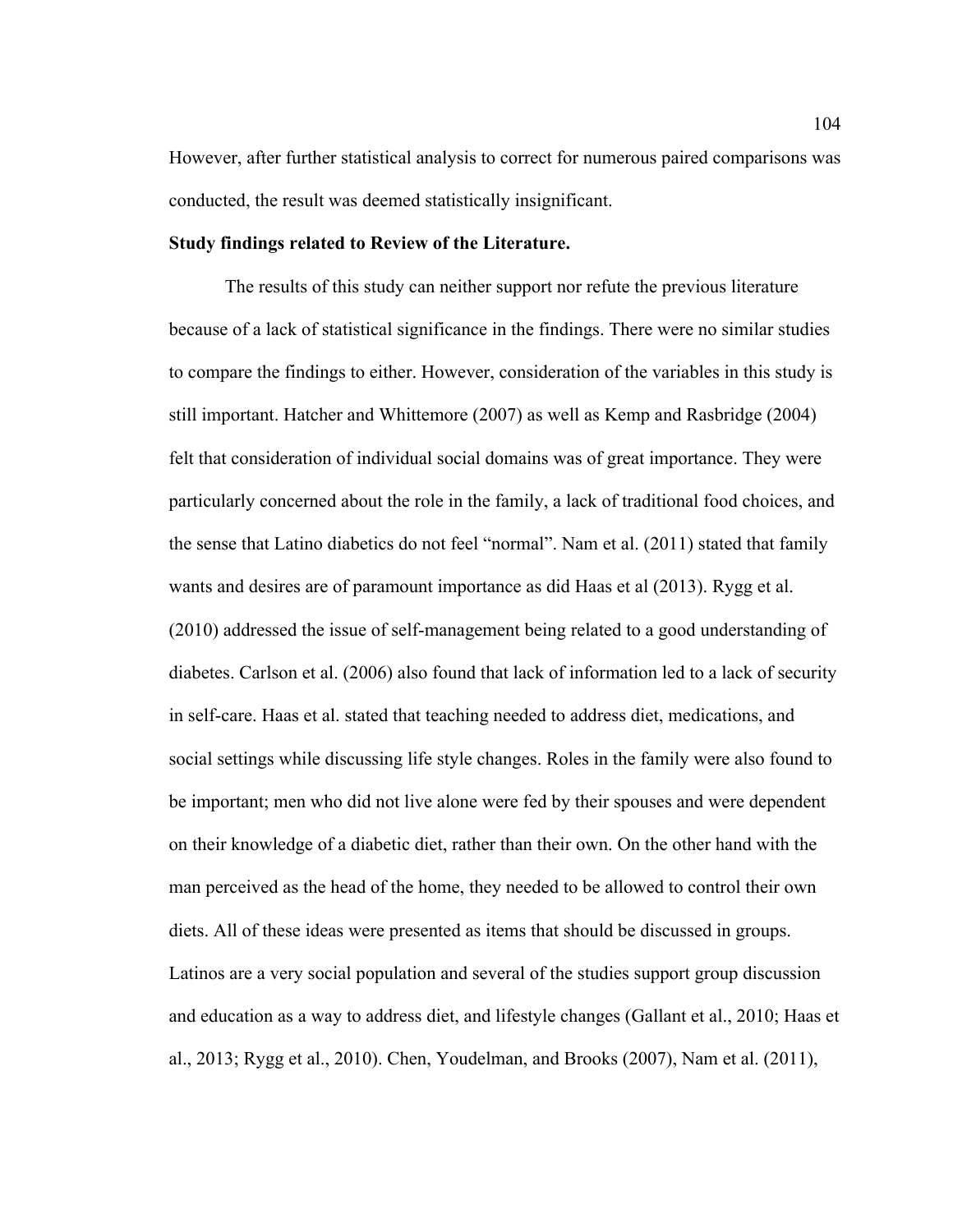and Cusi and Ocampo (2011) all addressed the issue of language congruence with their provider as a potential barrier to self-care. The need to "please" the provider was suggested by Sullivan et al. (2010) as another potential barrier involving the provider. Patients will sometimes give the answers they expect the provider is looking for rather than the truth, leaving the provider unable to determine why the patient is not at the target HgbA1c. This study included variables that addressed many of these topics.

In spite of the fact that none of the analyses related to demographic factors and glycemic control were found to be statistically significant, the results of the study are still important. By addressing some of the same issues as previous works, more information has been gleaned. Shiroma and Lee (2010), Lopez-Class and Jurkowski (2010) and Frank et al.( 2009) all noted that a dearth of research involving minorities is a problem. They also stated that research around social and demographic factors was particularly lacking. As such, this study has added to the existing knowledge.

The results can still be used to support changes at the individual level, the interpersonal level, the organizational level, and the community level, all levels of the Social Ecological Model upon which this study was based. Suggestions as to how these could be implemented will be discussed below under "Implications".

#### **Limitations of the Study**

There were several limitations to this study. To begin, the study variables were limited to those that could be queried through the EHR of the health center. It is possible that there are other demographic factors that were not addressed. In addition, the demographic factors selected were the result of personal experience and consideration by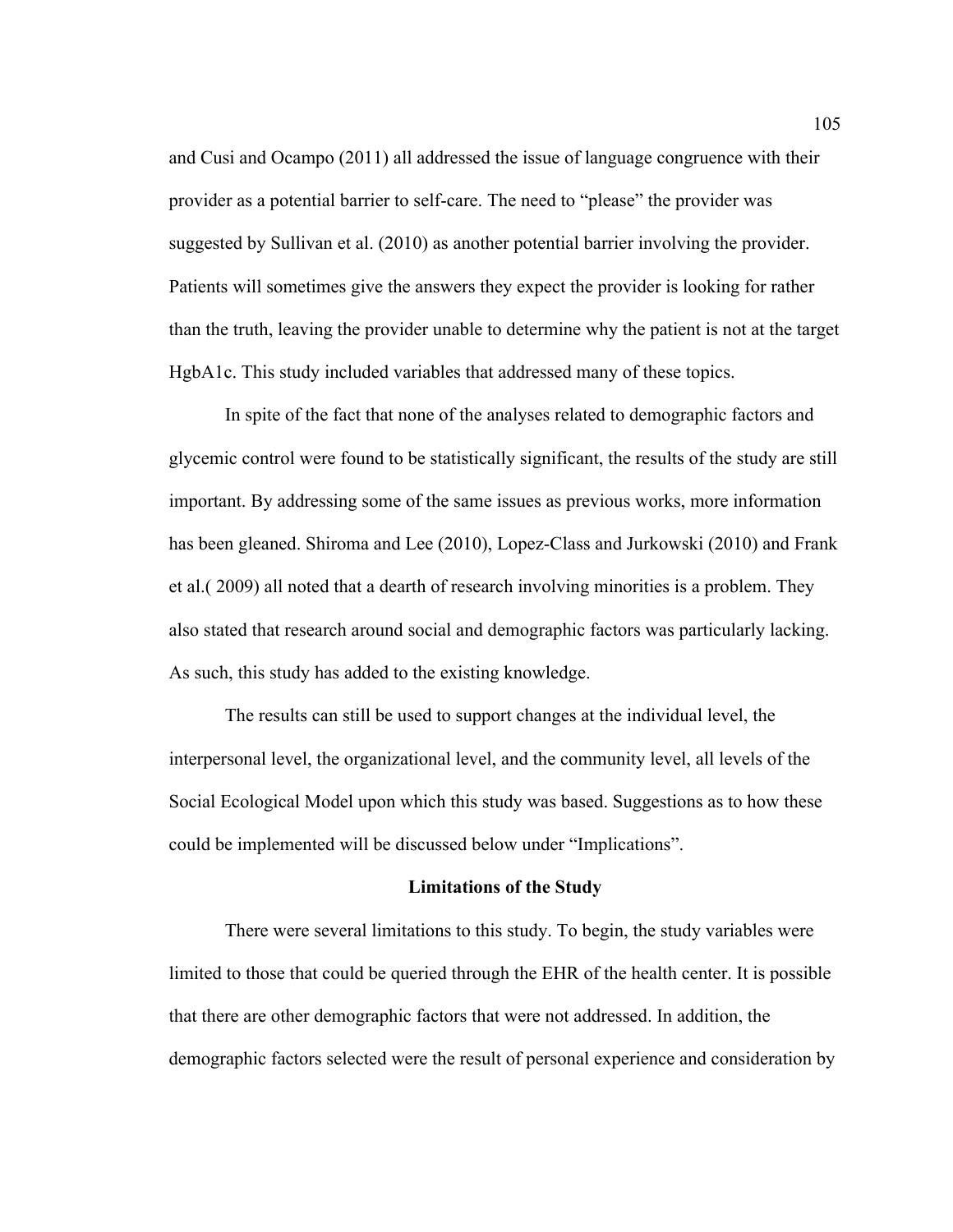the researcher. In providing care for these Latino diabetics, the researcher considered ways to explain why certain diabetics were not well controlled. This led to the selection of some of the demographic factors, which were based on largely anecdotal information. For example, "age" or "gender" would certainly be considered in any examination of demographics. But the role of a Latino diabetic in purchasing and preparing food came solely from the researcher's work with Latino diabetics. This is not a variable that would commonly be used in examining demographics. This may be either a strength or a weakness, depending on one's viewpoint, but this researcher believed it deserved mention.

Another limitation of the study was the statistic chosen. While certainly appropriate for comparison of two categorical factors, the Chi-square statistic does not consider *how* things differ. For example, the outcome variable was diabetes control, as measured by the HgbA1c. If seven or under, the diabetic control is good. If greater than seven, it is not. Although this is true, this does not consider how out of control a diabetic may be. A HgbA1c of 7.2 is certainly not as bad as a HgbA1c of 14, yet they were considered the same for this study. The study would have been stronger if a regression statistic had been applied after the Chi-square analyses, or if the HgbA1c had been broken into groups such as the age variable was.

A great amount of thought went into how to divide the categories of distance to supermarket, age groups, and number in the household. In the category of "number in household", there are far more in the second group  $(4-6)$  than in the less than four group or the seven or more group. These categories would have been better divided by (a) one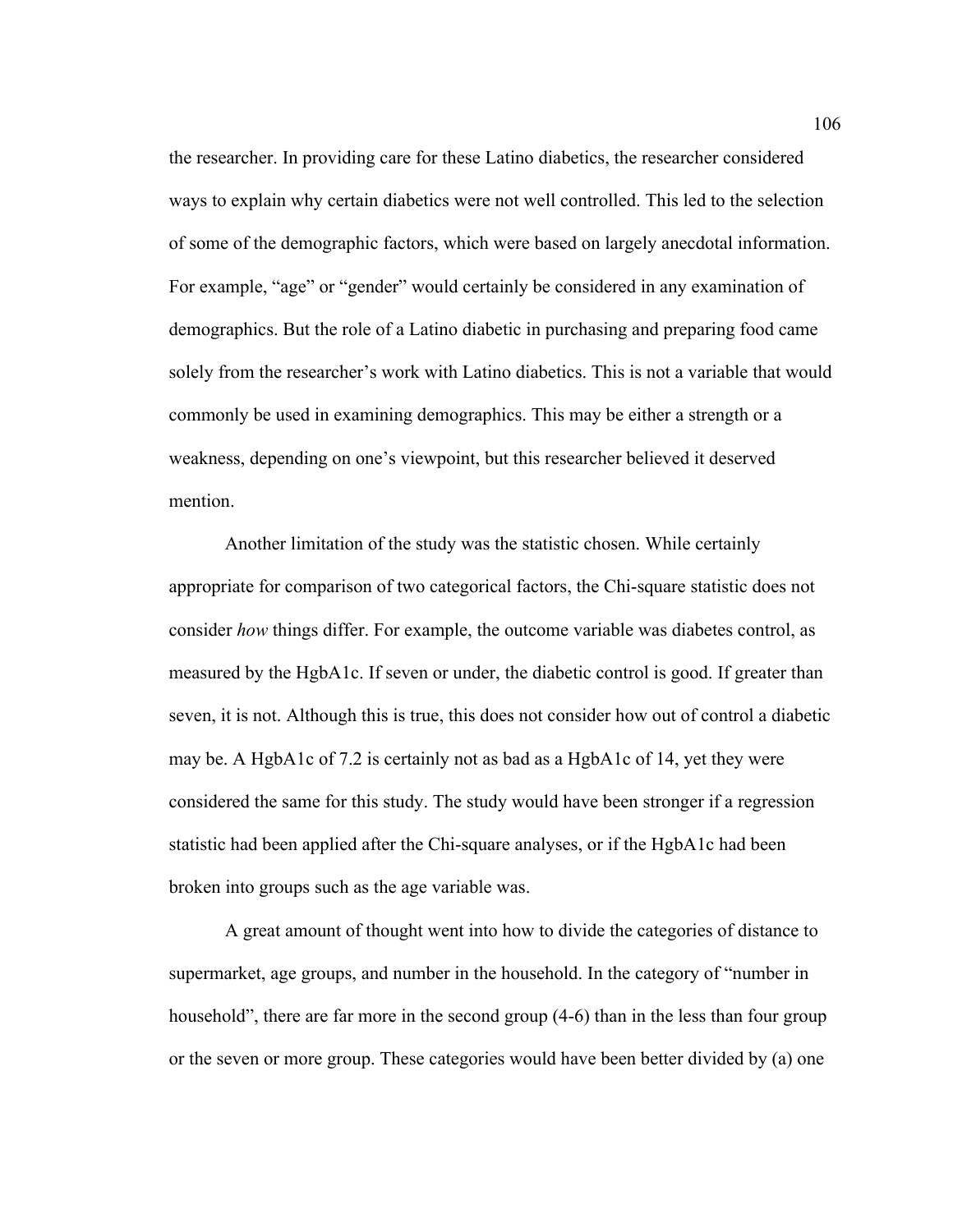to two members, (b) three to five members (c) six to seven members, and (d) over seven members. In the first group would be single member homes as well as couples without children or whose children are grown. The second and third groups could be single or two parent families with multiple children while the fourth group would most likely be multigenerational families. It was this fourth group the researcher anticipated being significant, however, the way the category was divided did not really access the intended data, leaving the question unanswered. The size of the second group led the researcher to believe that the intergroup differences may be significant but they were not.

Another demographic category that may not have given the data desired was the "role in food". In this category, the researcher anticipated that not being in charge of food purchasing and preparation would increase the risk of poor control. However, this category would have been better if only females had been included. There were a number of men who lived alone and so were in charge of their food. This may have produced misleading data.

The "age group" category may also have had a weakness. The first group in this category was "age 18-30". This was a very small group, which was expected. The potential problem with this group is that because of the ages, the members may have been pregnant and/or been type 1 diabetics. This study was to examine type 2 diabetics, not type 1 or gestational diabetics. Without losing confidentiality, it is not possible to determine how many, if any of this group this applied to.

Finally, the sample size was smaller than anticipated. The power analysis indicated that a sample of 220 was required for this study. The actual sample was 223,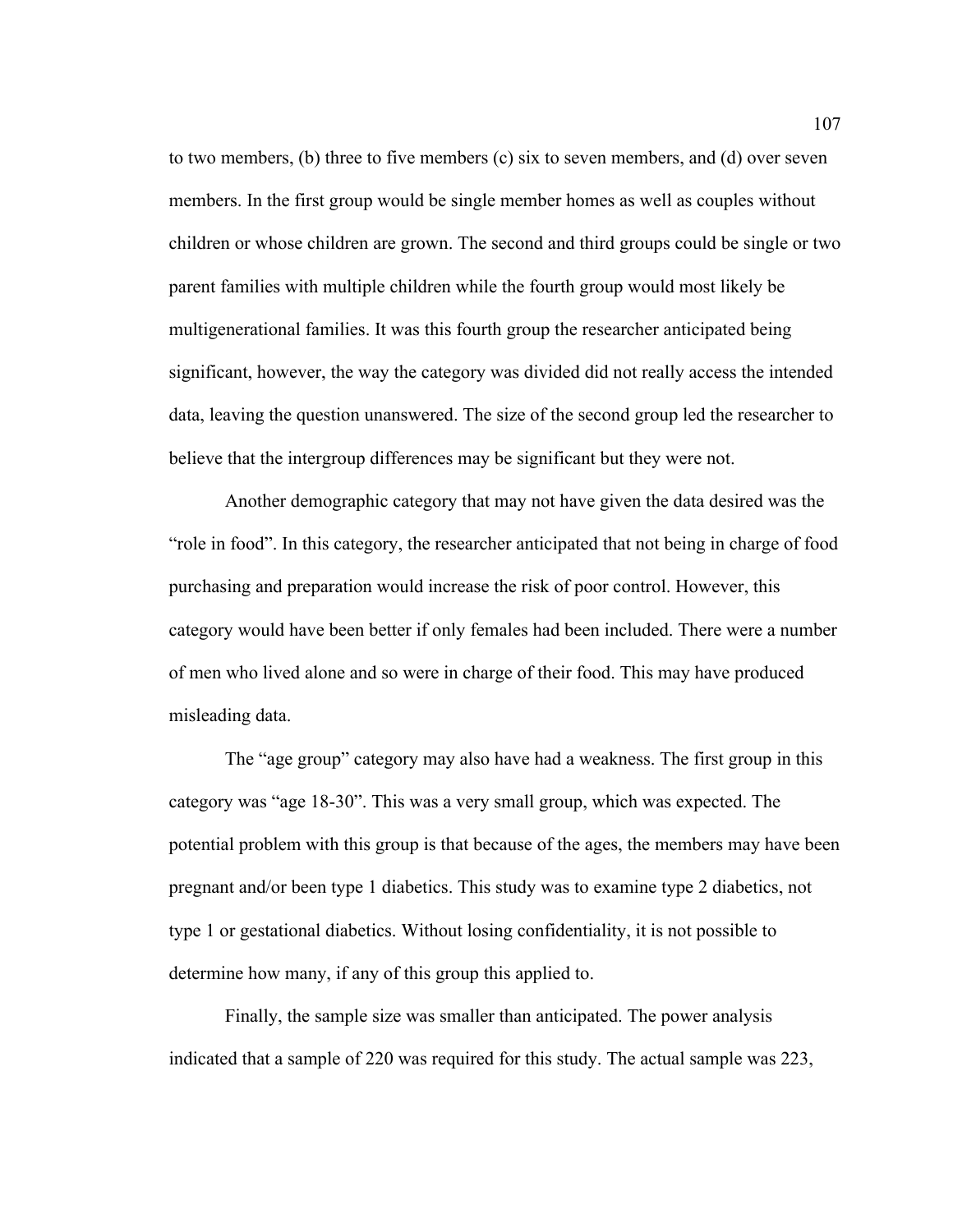just over the number required. Although it met the needed number, a larger sample would have been preferred. As stated by both Polit and Hungler, (1995) and Munro (2005) it is generally best to have the largest sample possible. When considering why the discrepancy between the actual number and the expected number, another potential weakness came to the forefront. The query to the EHR was made using ICD-9 diagnosis codes. There was only one queried for type 2 diabetes which was 250.00. However, 250.00 is not the only code used for the diagnosis of diabetes. There are other variations of this code depending on whether the patient had complications. Under the circumstances someone with a diagnosis code of 250.02 (diabetes with eye complication), would have been missed and not captured by the query. Also, not all providers are as careful in updating patient problem lists as they should be. There may be diabetics who do not have diabetes on their problem list. They would also be missed, thus not included in the study. Again, without loss of confidentiality, this could not be determined.

### **Recommendations**

This study should be replicated on a larger scale. Obtaining a large sample of Latino diabetics from all the primary care providers in the city would provide a much larger sample. It would also avoid any possible contamination from the milieu of the FQHC. It would also be more likely to include Latinos from more places, as the FQHC, as previously mentioned has mostly Latinos from Mexico, Puerto Rico and the Caribbean Islands. As stated, some of variable groupings should be reevaluated and a regression statistic for at least some of the variables would have been helpful. Finally, including all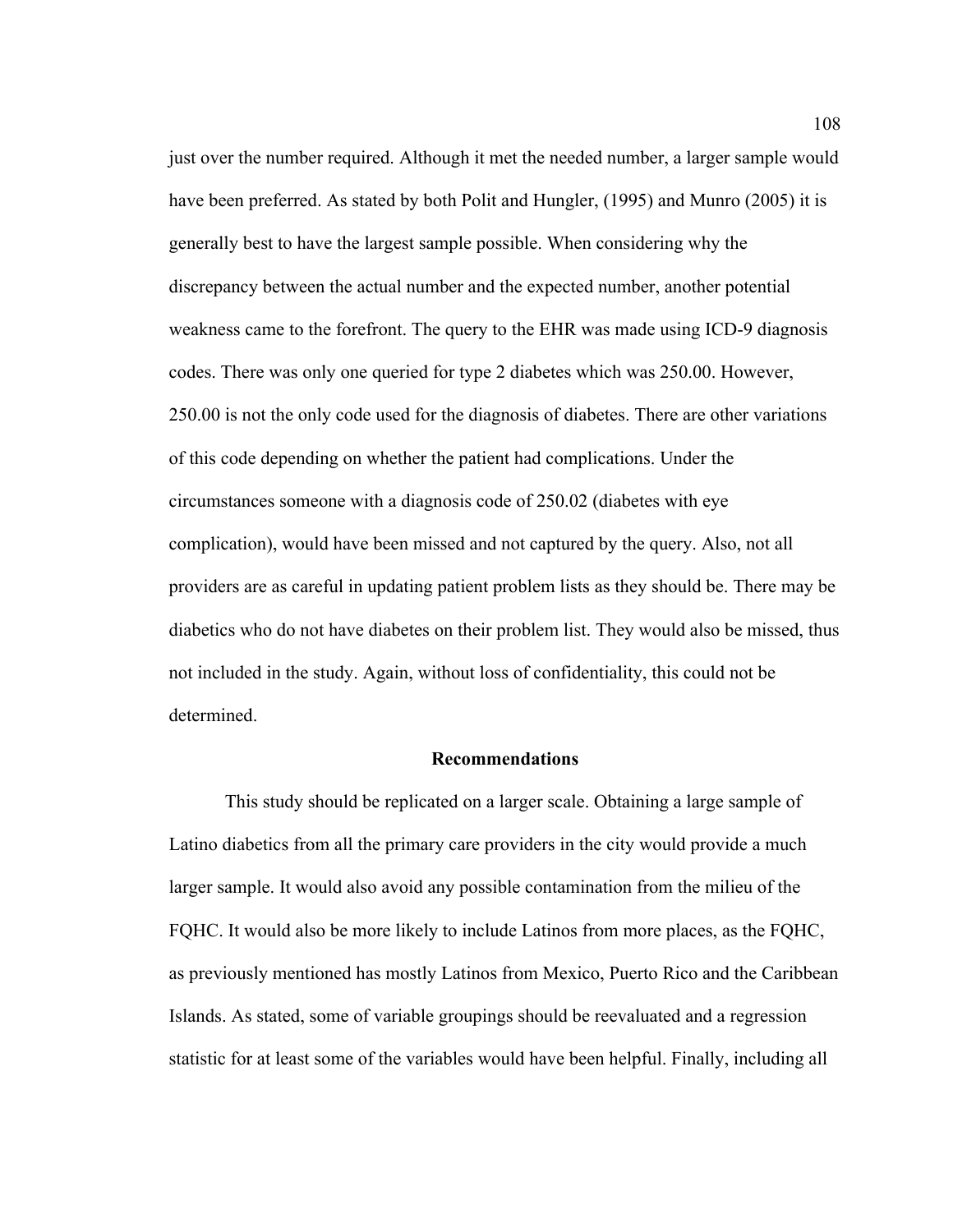underserved populations in the sample would improve generalizability. It is known that many ethnic minorities have a greater burden of disease than white Americans. A study choosing variables that are applicable across all ethnic minorities (such as insurance status, employment status, and language concordance) would make it more generalizable. Positive results would also be of stronger value when being put forth as supporting policy change.

## **Implications**

It is clearly established in the literature that Latinos suffer from the consequences of poor diabetic control more than non-Latinos; the unanswered question is *why.* Simply considering demographic factors in delivering care will improve communication between the patient and the provider; this could lead to enhanced quality and satisfaction and is in keeping with the Healthy People 2020 goals. Further, even without specific positive results, incorporating ways to address and discuss factors such as role in food preparation or number in household would improve the cultural strength of diabetic education programs as they give a better picture of who the patient is. For providers, the practice implications include gathering as much information about the patient and their family as possible. They should then utilize this information with ancillary professionals such as the dietitian, the embedded nurse for diabetes, and the diabetic nurse educator. Another option would be to develop a case management system for diabetes including case reviews with other providers to maximize services. At a family level, changes could include inviting a close friend or family member to attend diabetic education, providing support within the family unit for engaging in self-care activities. The organization can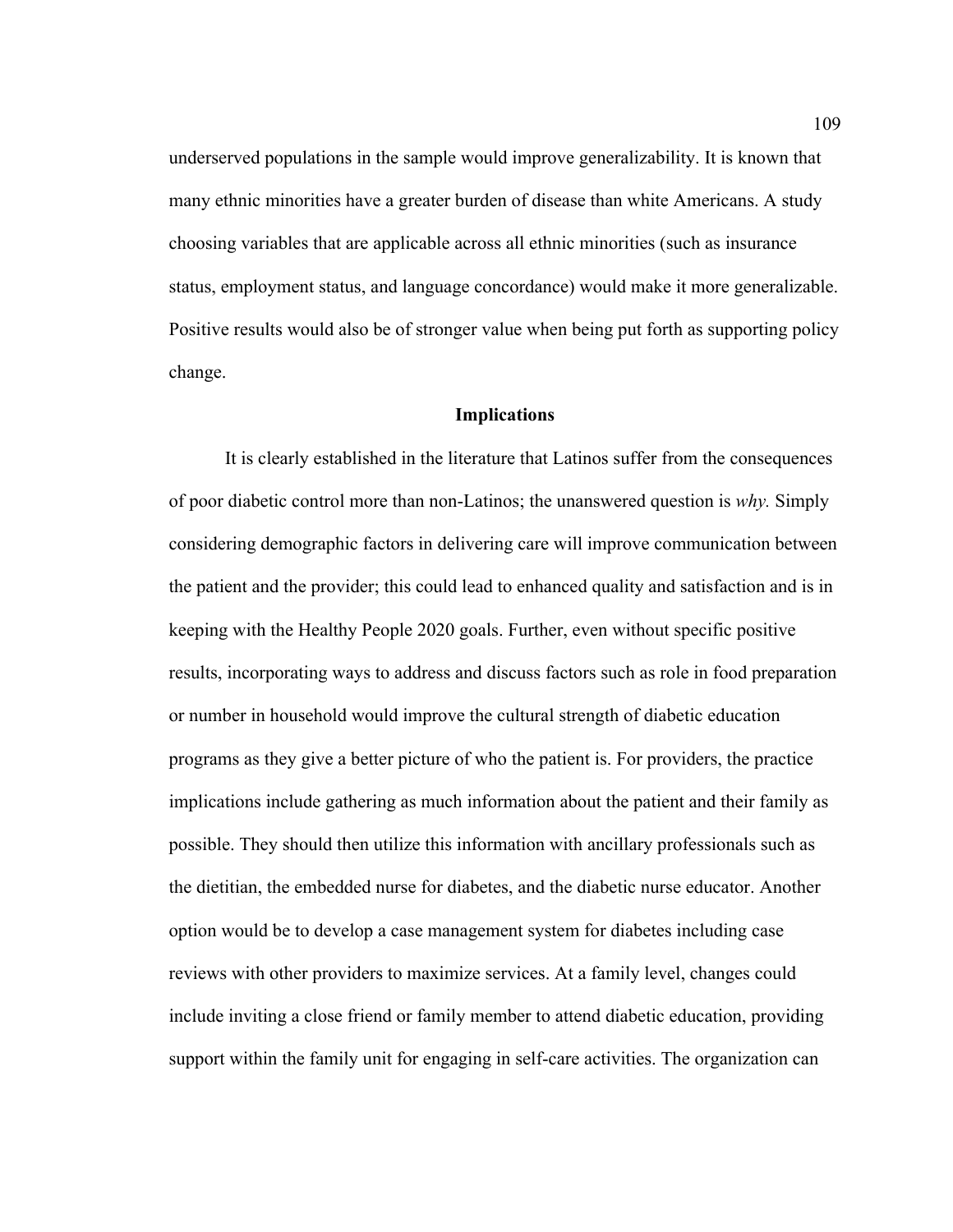support social change by examining ways to reduce health disparities and considering the role of the family unit and lifestyle factors as potential barriers to health care. As a society, the city needs to take a role in reducing health disparities by increasing the safety of lower income neighborhoods and encouraging farmer's markets within walking distance of these neighborhoods.

# **Conclusion**

The fact that Latinos are more likely to suffer the consequences of poorly controlled diabetes, such as blindness, kidney disease, and limb amputation, indicates that Latinos do not control their diabetes as well as other ethnic groups. This study tested how certain demographic variables of Latino diabetics are related to glycemic control as measured by the HgbA1c. The results of this study did not identify a specific demographic factor that is associated with poor glycemic control, at least among the variables examined. However, this does not mean that there is no demographic variable that could be associated with poor control. The results of this study are useful in that demographic factors that do not appear to affect control have been identified, adding to the body of knowledge regarding this issue. This study builds on a foundation for exploring factors associated with poor glycemic control in Latinos but further study of other potential factors affecting glycemic control in Latinos is still needed.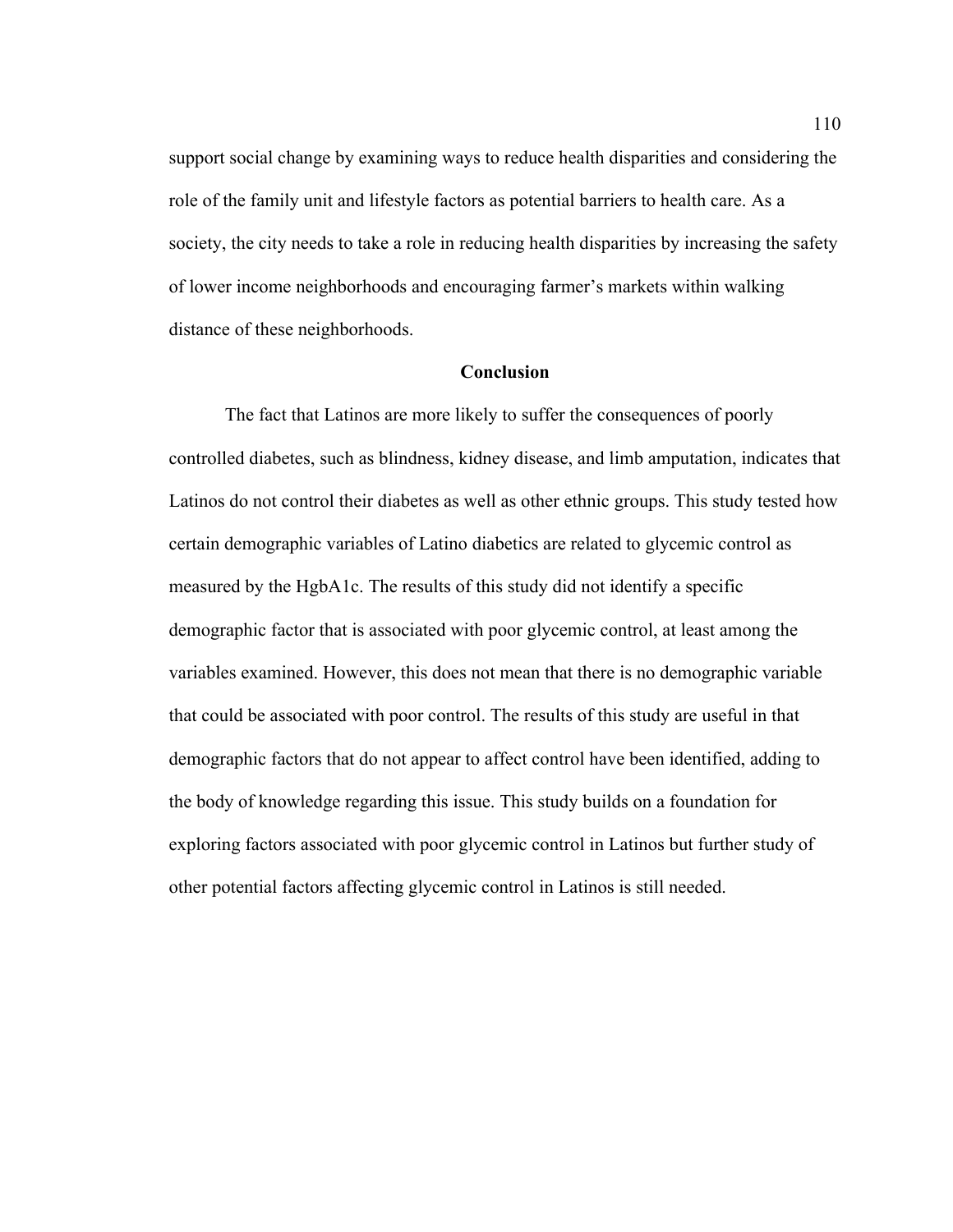## **References**

- Ali, M., McKeever-Bullard, K., Imperatore, G., Barker, L., & Gregg, E. (2012). Characteristics associated with poor glycemic control among adults with selfreported diagnosed diabetes: National Health and Nutrition Examination Survey, United States, 2007-2010. *Morbidity and Mortality Weekly Report, 61*, 32-37.
- Amaro, H., & de la Torre, A. (2002). Public health needs and scientific opportunities in research on Latinas. *American Journal of Public Health, 92*(4), 525-529.
- American Diabetes Association. (2013). Standards of medical care in diabetes: 2013. Retrieved June 30, 2013, from

http://care.diabetesjournals.org/content/36/Supplement\_1/S11.full

- Barrera, M., Toobert, D., Strycker, L., & Osuna, D. (2012). Effects of acculturation on a culturally adapted diabetes intervention for Latinas. *Health Psychology, 31*(1), 51 54.
- Benbenek, M., & Garwick, A. (2012). Enablers and barriers to dietary practices contributing to bone health among early adolescent Somali girls living in Minnesota. *Journal of Specialists in Pediatric Nursing, 17*(3) 205-214.
- Blanchard, C., McGannon, K, Spence, J., Rhodes, R., Nehl, E., Baker, E., &, Bostwick, J. (2005). Social ecological correlates of physical activity in normal weight, overweight, and obese individuals. *International Journal of Obesity, 29*, 720-726.
- Boehmer, T., Hoehner, C., Deshpande, A., Brennan-Ramirez, L., & Brownson, R. (2007). Perceived and observed neighborhood indicators of obesity among urban adults. *International Journal of Obesity, 31*, 968-977.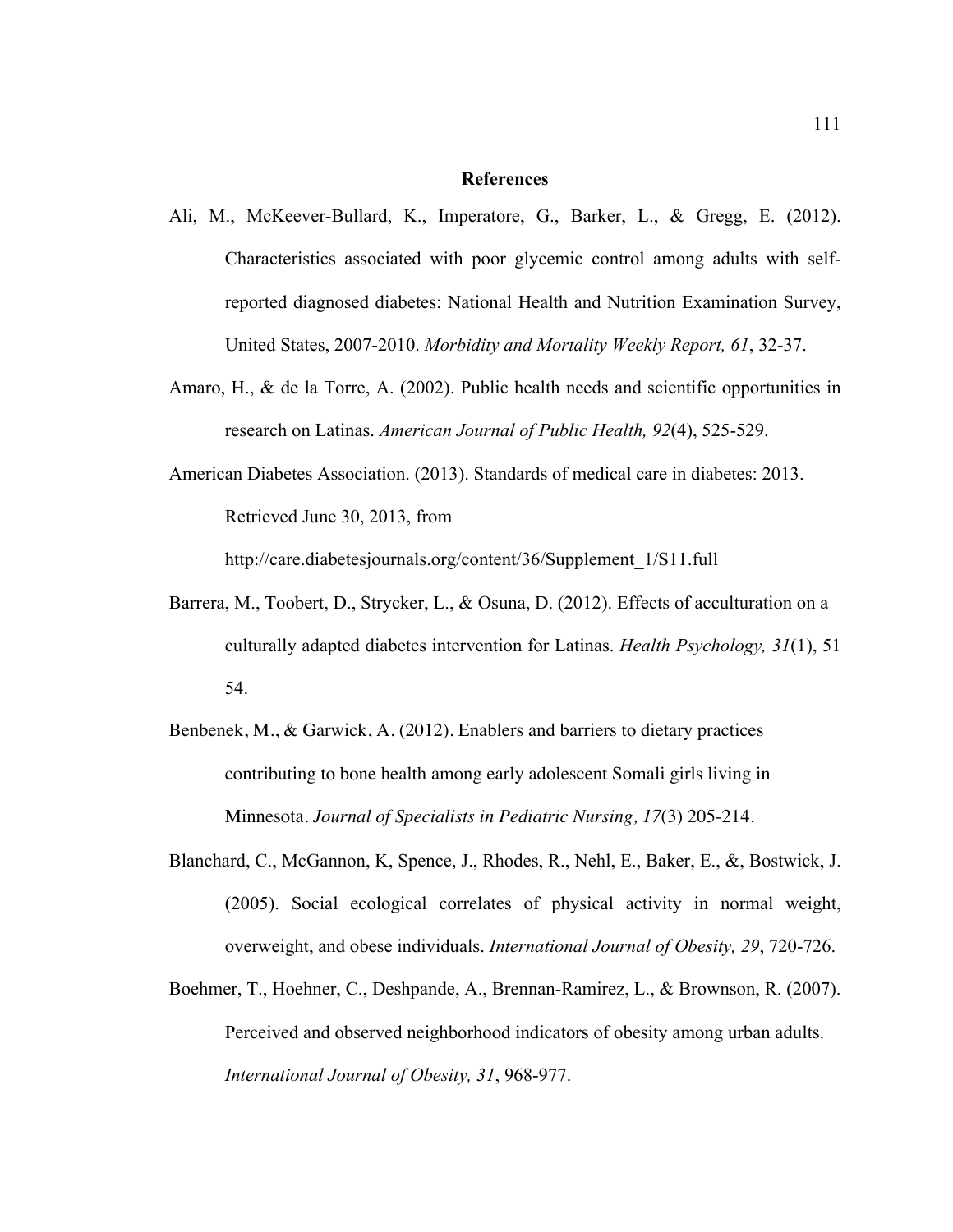- Bolstad, A., & Bungum,T. (2013). Diet, acculturation, and BMI in Hispanics living in southern Nevada. *American Journal of Health Behavior 37(*2), 218-226.
- BRFSS. (2010). State statistics. Retrieved June 12, 2013, from cdc.gov/brfss/page.asp?yr=2010&state=nh&cat=d8hd8
- Bull, S., Eakin, E., Reeves, M., & Riley, K. (2006). Multi-level support for physical activity and healthy eating. *Journal of Advanced Nursing, 54*(5), 585-593.
- Caballero, E., Montagnini, V., Ward, K., Bousquet-Santos, K., Hill., J., Halprin, E., & Weinger, K. (2004). The assessment of diabetes knowledge, socio-economic and cultural factors for the development of an appropriate educational program for Latinos with diabetes. *Diabetes, 53*, A514-A523.
- Cabellero, E., & Tenzer, P. (2007). Building competency for improved diabetes care: Latino Americans and diabetes*. Journal of Family Practice, 56*, 7-13S.
- Campos, C. (2007). Addressing cultural barriers to the successful use of insulin in Hispanics with type 2 diabetes. *Southern Medical Journal, 100*(8), 812-820.
- Candib, L. (2007). Obesity and diabetes in vulnerable populations: Reflection on proximal and distal causes. *Annals of Family Medicine, 5*(6), 547-556.
- Carlson, B., Neal, D., Magwood, G., Jenkins, C., Givens-King, M., & Hossler, C. (2006). A community-based participatory health information needs assessment to help eliminate diabetes information disparities. *Health Promotion Practice, 7*(3), 213- 222.
- Carson, A. P., Reynolds, K., Fonseca, V. A., & Muntner, P. (2010). Comparison of A1C and fasting glucose criteria to diagnose diabetes among US adults. *Diabetes Care,*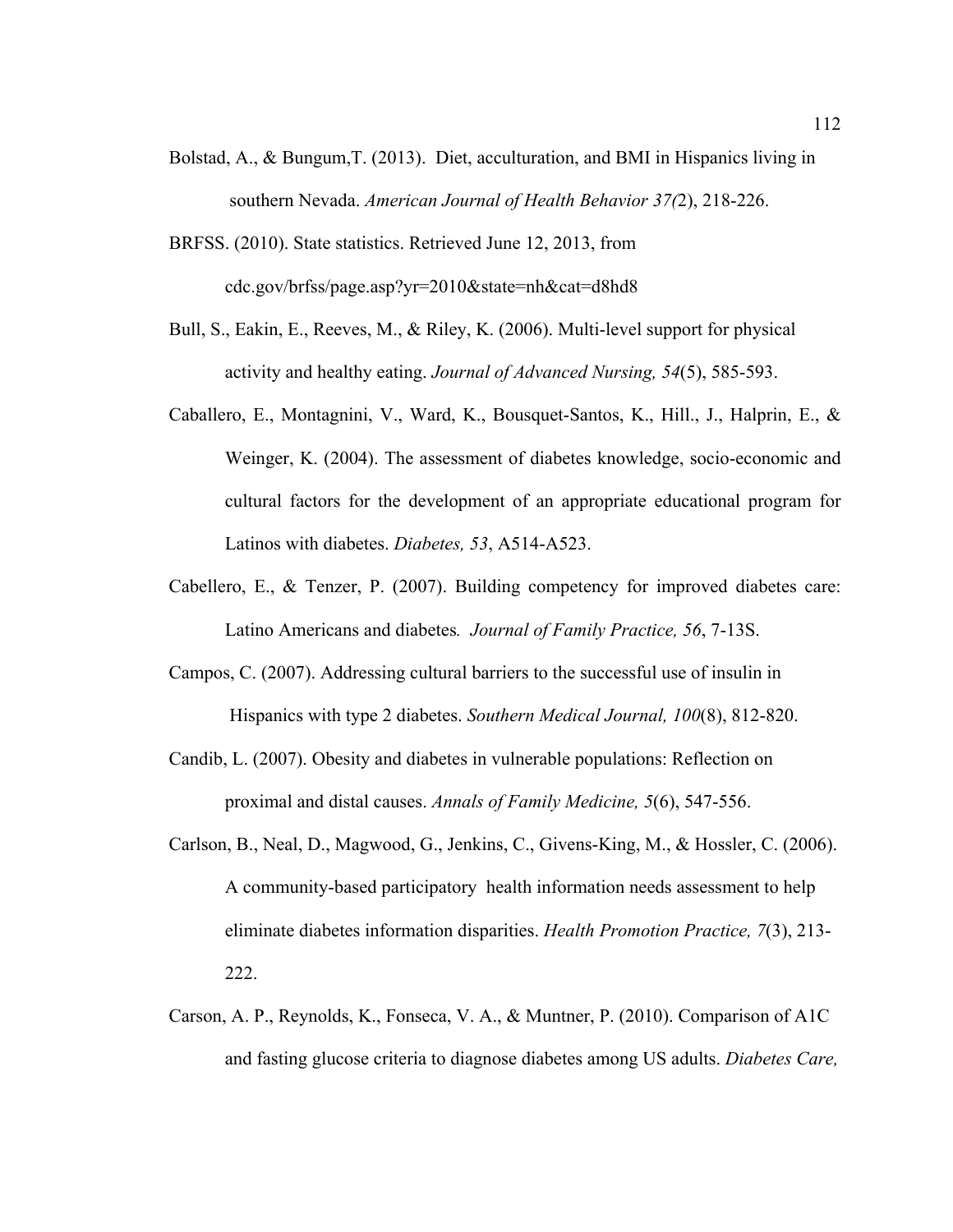*33*(1), 95-97.

Centers for Disease Control and Prevention. (2012). National Diabetes Surveillance System. Retrieved September 22, 2012, from http://www.cdc.gov/diabetes/statistics.

Centers for Disease Control and Prevention. (2011). Social Ecological Model. Retrieved May 13, 2012, from www.cdc.gov/cancer/crccp/sem.htm

Centers for Disease Control and Prevention. (2011a). Learn about health literacy. Retrieved July 20, 2014, from http://www.cdc.gov/healthliteracy/Learn/

- Centers for Disease Control and Prevention. (2012a). Summary health statistics for U.S. adults: 2010. Retrieved June 30, 2013, from http://www.cdc.gov/nchs/data/series/sr\_10/sr10\_252.pdf
- Chen, A., Youdelman, M., & Brooks, J. (2007). The legal framework for language access in healthcare settings: Title VI and beyond. *Journal of General Internal Medicine, 22* (Supp (2), 362-367.
- Cheng, E., Chen, A., & Cunningham, W. (2007). Primary language and receipt of recommended health care among Hispanics in the United States. *Journal of General internal Medicine, 22* (2supp), 283-288.
- Chiu, C. J., & Wray, L. A. (2010). Factors predicting glycemic control in middle-aged and older adults with type 2 diabetes*. Preventing Chronic Disease, 7*(1), 1-11.
- Clegghorn, G., Lussier, J., Velez, M., Canovitch, M., Licciardello, M., & Stanlick, S. (2008).. Educating and empowering elders: Improving the health of senior Latino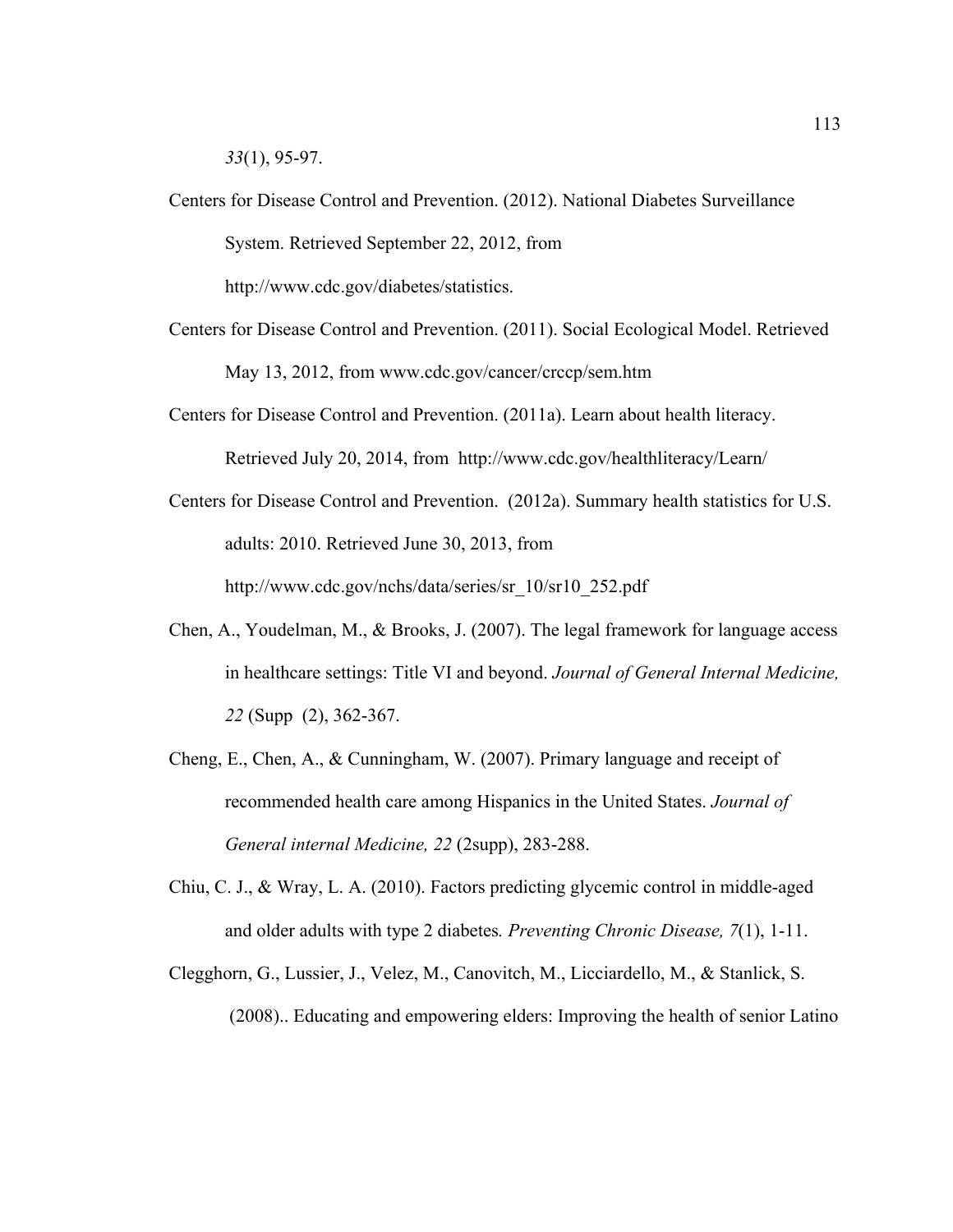diabetics through community collaboration. *Journal of Health Disparities Research and Practice, 2*(2), 1-16.

- Coronado, G., Thompson, B., Tejeda, S., Godina, R., & Chen, L. (2007). Socioeconomic factors and self-management practices related to type 2 diabetes among Hispanics and non-Hispanic Whites in a rural setting. *Journal of Rural Health, 23*(1), 49- 54.
- Creswell, J. (2014). *Research design: Qualitative, Quantitative, and mixed methods approaches* (4<sup>th</sup> ed.). Los Angeles, CA: Sage Publications, Inc.
- Cusi, K., & Ocampo, G. (2011). Unmet needs in Hispanic/Latino patients with type 2 diabetes mellitus. *American Journal of Medicine, 124*(10S), S2-S9.
- Department of Health and Human Services. (2013). New Hampshire Refugee Program. Retrieved October 13, 2013, from http://www.dhhs.nh.gov/omh/refugee/
- Department of Health and Human Services Office of Minority Health (2000). Assuring cultural competence in health care: Recommendations for national standards and outcomes-focused research agenda. Washington, DC: U.S. Government Printing Office.
- Diaz-Roux, A., Nieto, F.J., Caulfield, L., Tyroler, H., Watson, R., & Szklo, M. (1999). Neighborhood differences in diet: The atherosclerosis risk in communities (ARIC study). *Journal of Epidemiology in Community Health, 53*, 55-63.

Egede, L. E., Gebregziabher, M., Hunt, K. J., Axon, R. N., Echols, C., Gilbert, G. E., &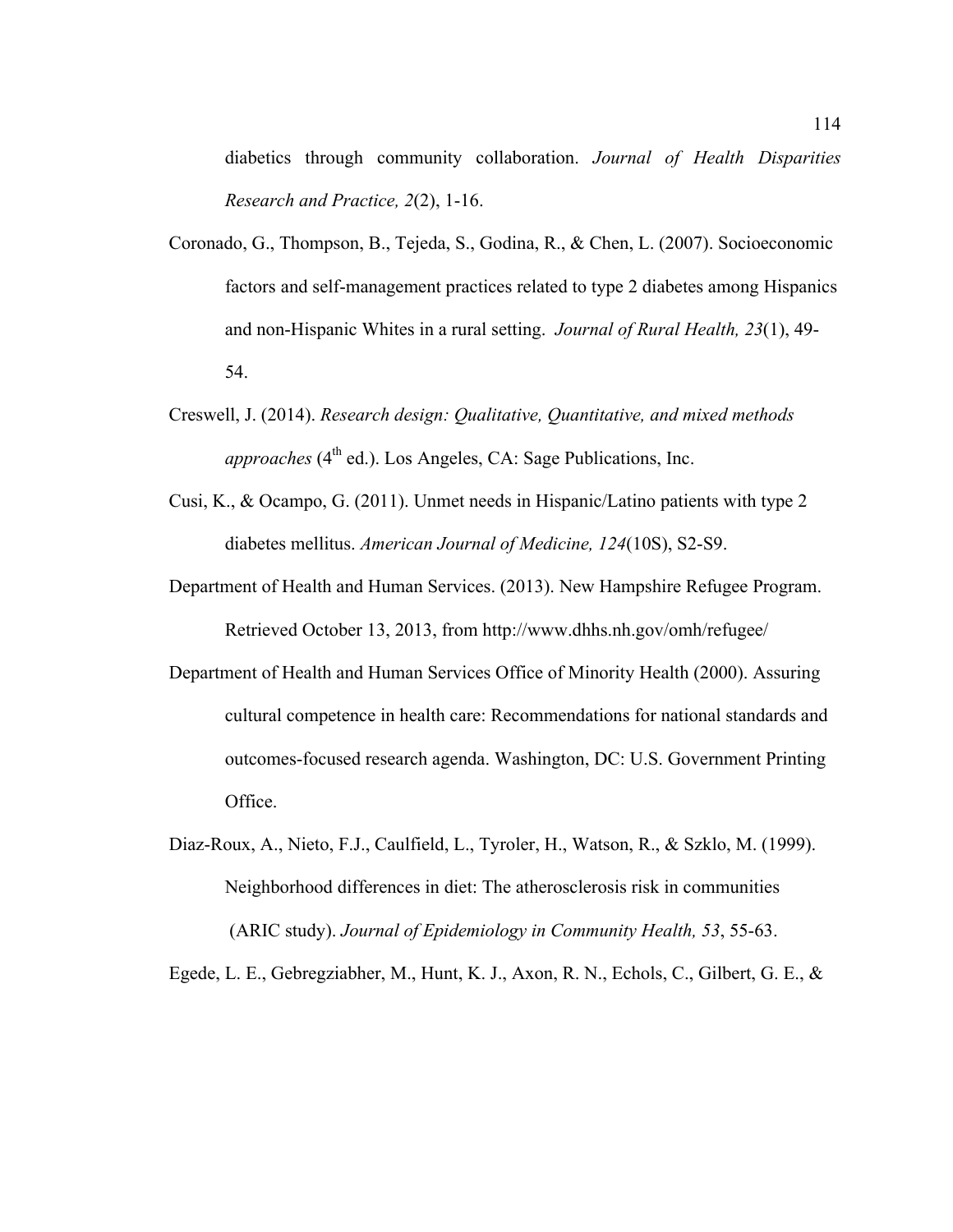Mauldin, P. D. (2011). Regional, geographic, and racial/ethnic variation in glycemic control in a national sample of veterans with diabetes. *Diabetes Care, 34*(4), 938-943.

- Ferguson, C. (2009). An effect size primer: A guide for clinicians and researchers. *Professional Psychology Research and Practice, 4* (5), 532-538.
- Fernandez, A., Schillinger, D., Warton, M., Adler, N., Moffet, H., Schenker, Y. . . Karter,A. (2010). Language barriers, physician-patient language concordance, and glycemic control among insured Latinos with diabetes: The diabetes study of northern California. *Journal of General Internal Medicine, 26* (2), 170-176.
- Fisher, E., Brownson, C., O'Toole, M., Shetty, G., Anwuri, V., & Glasgow, R. (2005). Ecological approaches to self-management: The case of diabetes. *American Journal of Public Health, 95* (9), 1523-1535.
- Flynn, S., Ameling, J., Hill-Briggs, F., Wolff, J., Bone, L., Levine, D. . . . Boulware, L.E. (2013). Facilitators and barriers to hypertension self-management in urban African-Americans: Perspectives of patients and family members*. Patient Preference and Adherence 7,* 741-749.
- Ford, P., & Dzewaltowski, D. (2008). Disparities in obesity prevalence due to variation in the retail food environment: Three testable hypotheses*. Nutrition Reviews, 66* (4), 216-228.
- Fortmann, A., Gallo, L., & Philis-Tsimikas, A. (2011). Glycemic control among Latinos with type 2 diabetes: The role of social-environmental support resources. *Health Psychology, 30* (3), 251-258.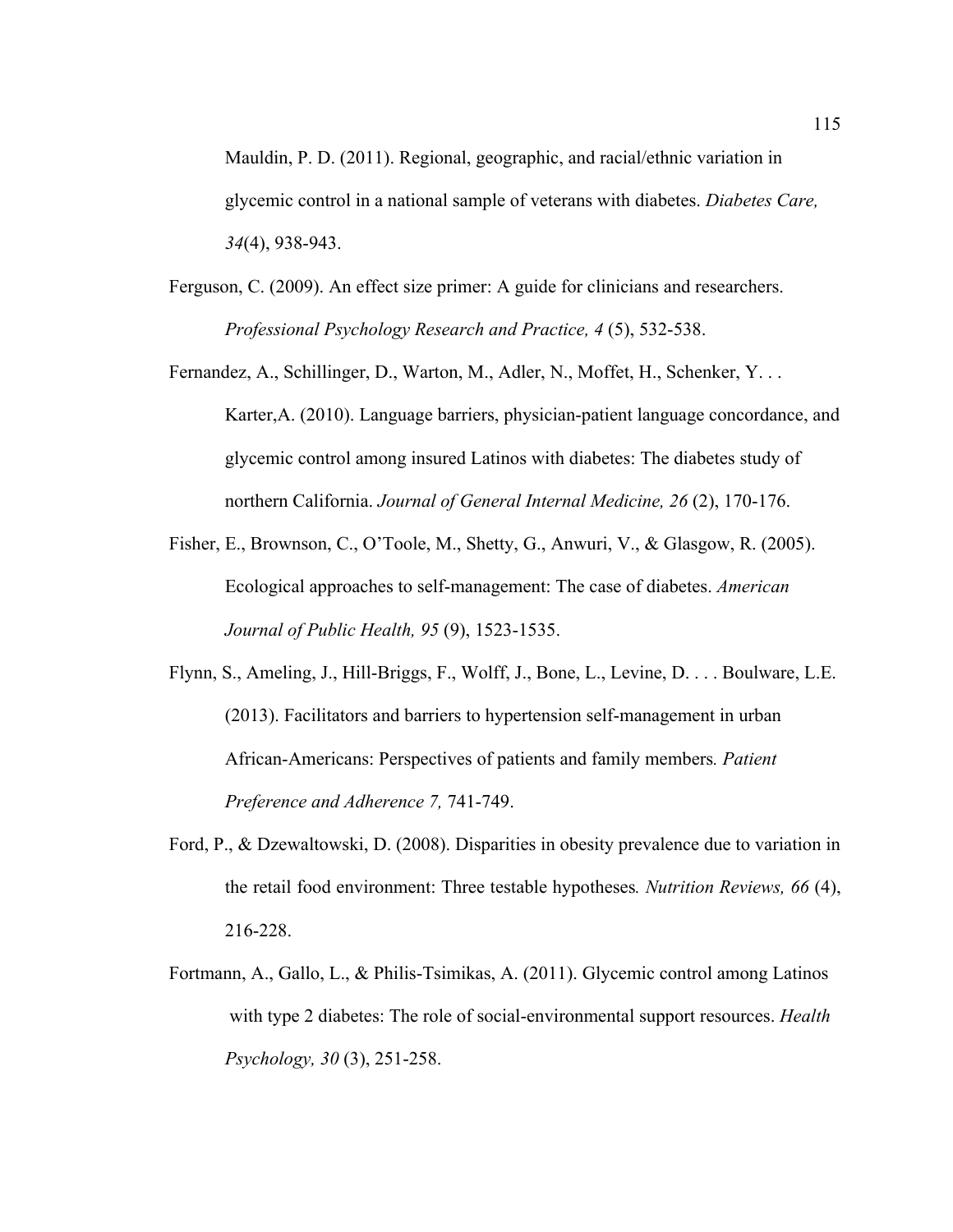- Frank, L., Kerr, J., Saelens, B., Sallis, J., Glanz, K., & Chapman, J. (2009). Food outlet visits, physical activity, and body weight: Variations, by gender and raceethnicity*. British Journal of Sports Medicine, 43,* 124-131.
- G\*Power 3.1.7 (Mac). (2013). Statistical power analyses. Retrieved November 3, 2013, from http://mac.softpedia.com/get/Math-Scientific/G-Power.shtml
- Gallant, M. P., Spitze, G., & Grove, J. G. (2010). Chronic illness self-care and the family lives of older adults: A synthetic review across four ethnic groups. *Journal of Cross-cultural Gerontology, 25(*1), 21-43.
- Galvez, M., Morland, K., Raines, C., Kobil, J., Siskind, J., Godbold, J., & Brenner, B. (2007). Race and food store availability in an inner-city neighborhood. *Public Health Nutrition, 11* (6), 624-631.
- Glanz, K., Sallis, J., Saelens, B., & Frank, L. (2005). Healthy nutrition environments: Concepts and measures. *American Journal of Health Promotion, 19* (5), 330-333.
- Gonzalez, H., Vega, W., Rodriguez, M., Tarraf, W., & Sribney, W. (2009). Diabetes awareness and knowledge among Latinos: Does a usual source of healthcare matter? *Journal of General Internal Medicine, 24* (Supp 3), 528-533.
- Haas, L., Maryniuk, M., Beck, J., Cox, C. E., Duker, P., Edwards, L., ... Youssef, G. (2013). National standards for diabetes self-management education and support. *Diabetes Care, 36 (*Supplement 1), S100-S108.
- Hatcher, E., & Whittemore, R. (2007). Hispanic adults' beliefs about type 2 diabetes: Clinical implications. *Journal of the American Academy of Nurse Practitioners, 19*, 536-545.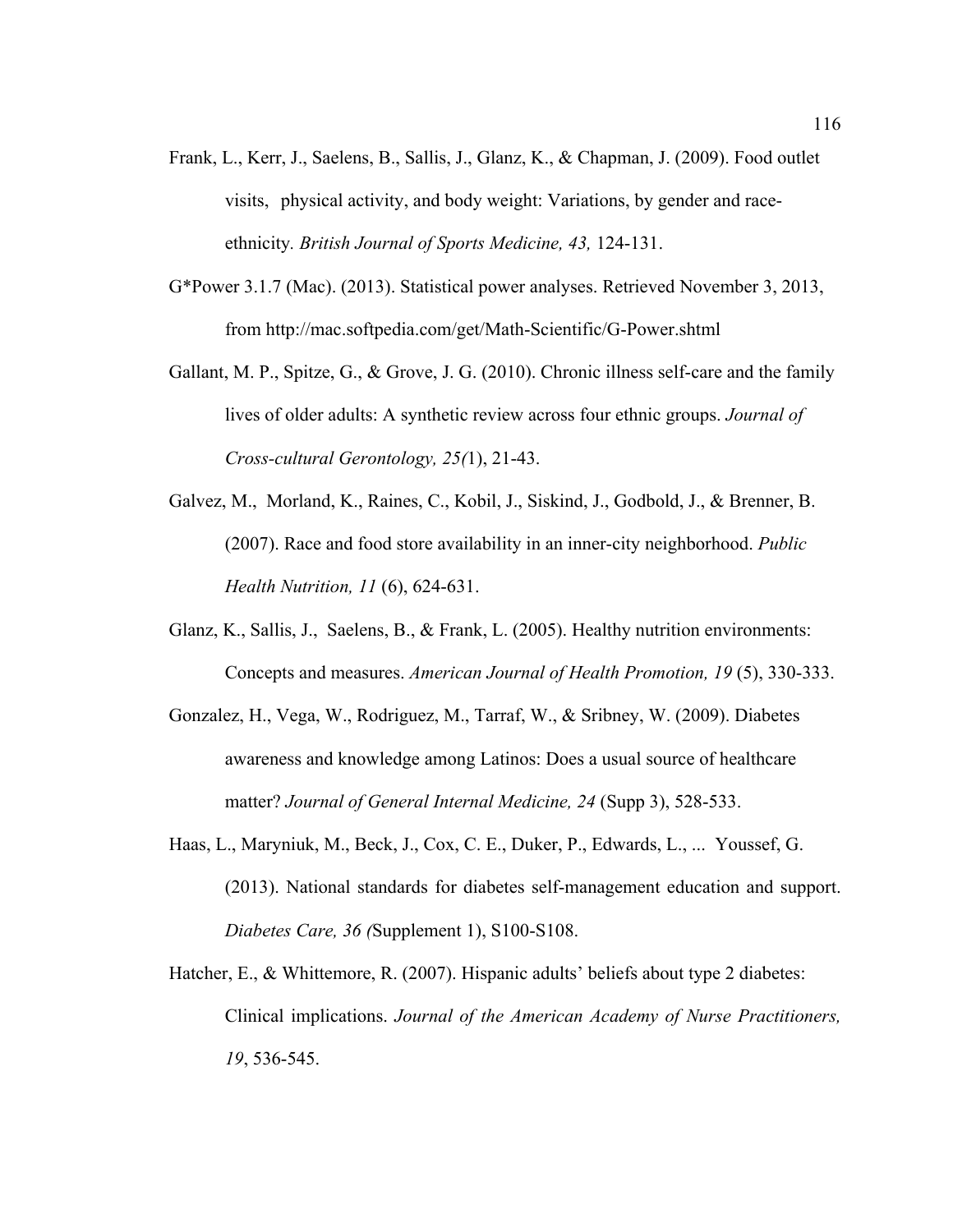- HealthCo Systems. (2013). Centricity practice solution. Retrieved July 25, 2013, from http://www.healthcois.com/centricity-practice-solution/
- Healthy People 2020. (2014). Healthy People 2020. Retrieved July 6, 2014, from http://www.healthypeople.gov/2020/topicsobjectives2020/objectiveslist.aspx?topi  $cId=8$
- History of Nashua. (2013). Nashua NH official website. Retrieved October 13, 2013, from

http://www.nashuanh.gov/LivingHere/HistoryofNashua/tabid/896/Default.aspx

- Horowitz, C., Colson, K., Hebert, P., & Lancaster, K. (2004). Barriers to buying healthy foods for people with diabetes: Evidence of environmental disparities. *American Journal of Public Health, 94* (9), 1549-1554.
- Jago, R., Baranowski, T., Baranowski, J., Cullen, K., & Thompson, D. (2007). Distance to food stores and adolescent male fruit and vegetable consumption: Mediation effects. *International Journal of Behavioral Nutrition and Physical Activity*. doi: 10.1186/1479-5868-4-35.
- Johnson-Kozlow, M. (2010). Colorectal cancer screening of Californian adults of Mexican origin as a function of acculturation. *Journal of Immigrant and Minority Health 12* (4), 454-461.
- Katz, R., Mesfin, T., & Barr, K. (2012). Lessons from a community-based mobile health diabetes self-management program: "It's not just about the cell phone". *Journal of Health Communication, 17*, 67-72.

Kemp, C., & Rasbridge, L. (2004). *Refugee and immigrant health: A handbook for*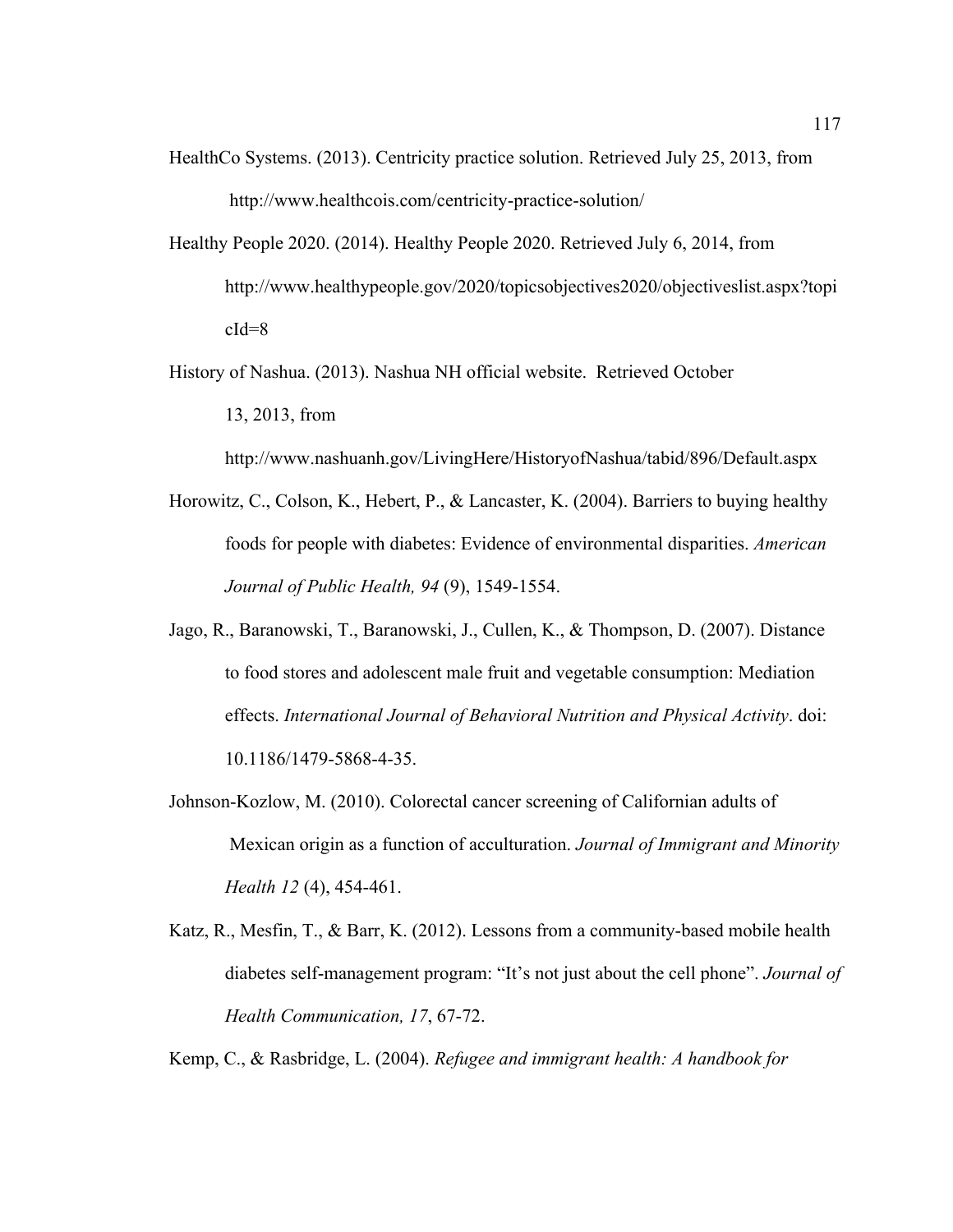*professionals*. Cambridge, UK: Cambridge University Press.

- Latino. (2014). In Merriam-Webster's on-line dictionary. Retrieved January 19, 2014, from http://www.merriam-webster.com/dictionary/Latino
- Lee, J., Liu, C., & Sales, A. (2006). Racial and ethnic differences in diabetes care and health care use and costs. *Preventing Chronic Disease, 3* (3). Retrieved from http://www.cdc.gov/pcd/issues/2006/jul/05\_0196.htm
- Lipson, J., Dibble, S., & Minarik, P. (2000). *Culture and nursing care: A pocket guide*. Canada: UCSF Nursing Press.
- Lopez-Class, M., & Jurkowski, J. (2010). The limits of self-management: Community and health care system barriers among Latinos with diabetes*. Journal of Human Behavior in the Social Environment, 20,* 808-826.
- Lounsbury, D., & Mitchell, S. (2009). Introduction to special issue on social ecological approaches to community health research and action. *American Journal of Community Psychology, 44,* 213-220.
- Mainous, A., Baker, R., Koopman, R., Saxena, S., Diaz, V., Everett, C., & Majeed, A. (2007). Impact of the population at risk of diabetes on projections of diabetes burden in the United States: An epidemic on the way. *Diabetologia, 50*, 934-940.
- Mainous, A. Diaz,V., & Geesy, M. (2008). Acculturation and healthy lifestyle among Latinos with diabetes. *Annals of Family Medicine, 6* (2), 131-137.
- Management Sciences for Health. (n.d.). The provider's guide to quality and culture: Disparities among specific racial, ethnic, and cultural groups. Retrieved February 10, 2012, from http://erc.msh.org/mainpage.cfm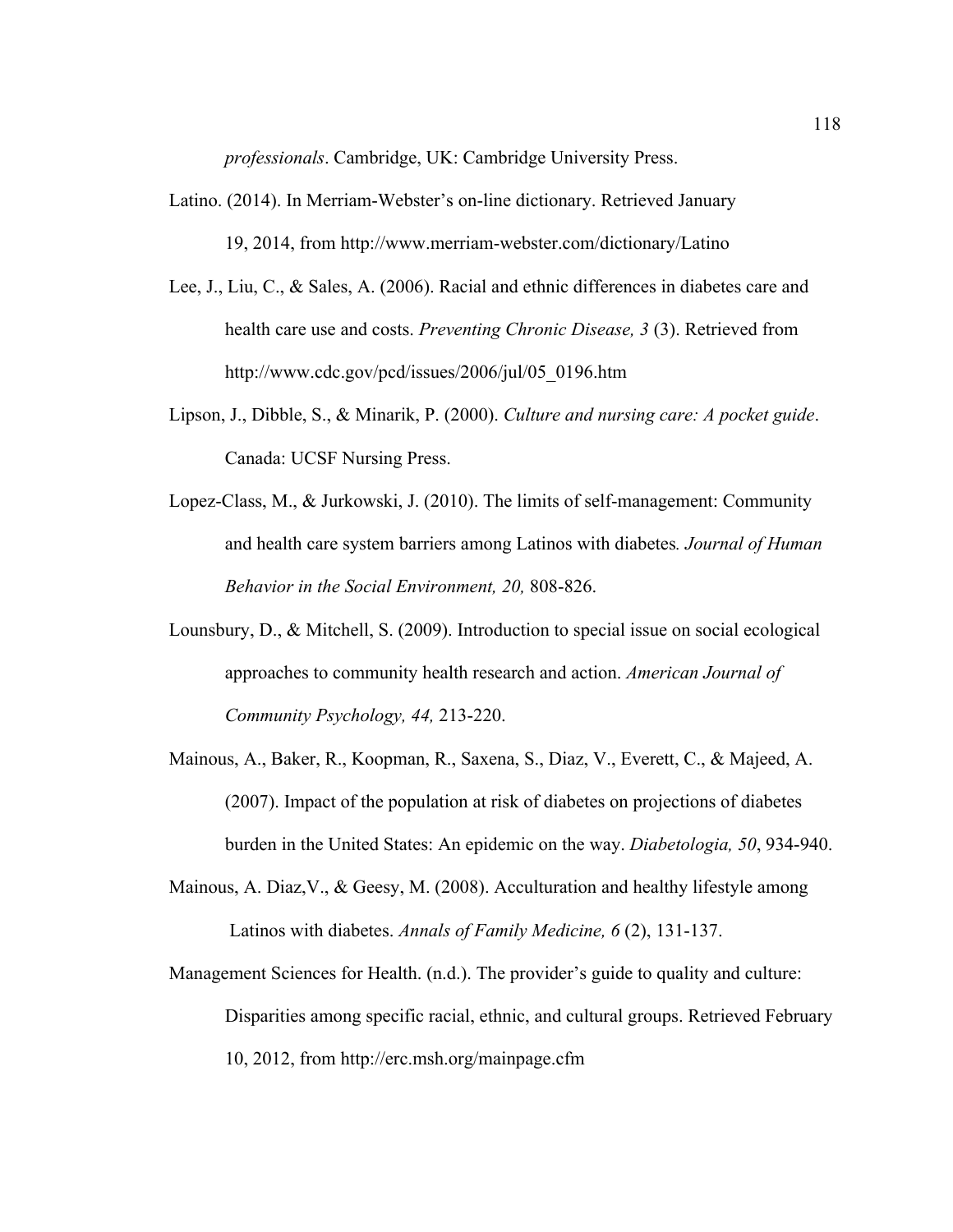- Markman, A. (1999). Introduction to research and statistics. Retrieved January 5, 2014, from homepage.psy.utexas.edu/HomePage/Faculty/Markman /PSY418/Questions/alpha.html
- McKean-Skaff, M., Mullen, J., Fisher, L., & Chesla, C. (2003). A contextual model of control beliefs behavior, and health: Latino and European Americans with type 2 diabetes. *Psychology and Health, 18* (3), 295-312.
- Merriam, P., Tellez, T., Rosal, M., Olendzki, B., Ma., Y., Pagato, S., & Ockene, I. (2009). Methodology of a diabetes prevention translational research project utilizing a community-academic partnership for implementation in an underserved Latino community*. BMC Medical Research Methodology, 9,* 20-29.
- Moore, L., & Diez-Roux, A. (2006). Associations of neighborhood characteristics with the location and type of food stores. *American Journal of Public Health, 96* (2), 1- 7.
- Moore, L., Diez-Roux, A., Nettleton, J., & Jacobs, D. (2008). Associations of the local food environment with diet quality: A comparison of assessments based on surveys and geographic information systems. *American Journal of Epidemiology, 167*, 917-924.
- Morland, K., Wing, S., Diez-Roux, A., & Poole, C., (2002). Neighborhood characteristics associated with the location of food stores and food service places. *American Journal of Preventive Medicine, 22* (1), 23-29.
- Munro, B. (2005). *Statistical methods for health care research* (5<sup>th</sup> ed.). Philadelphia: Lippincott, Williams, & Wilkins.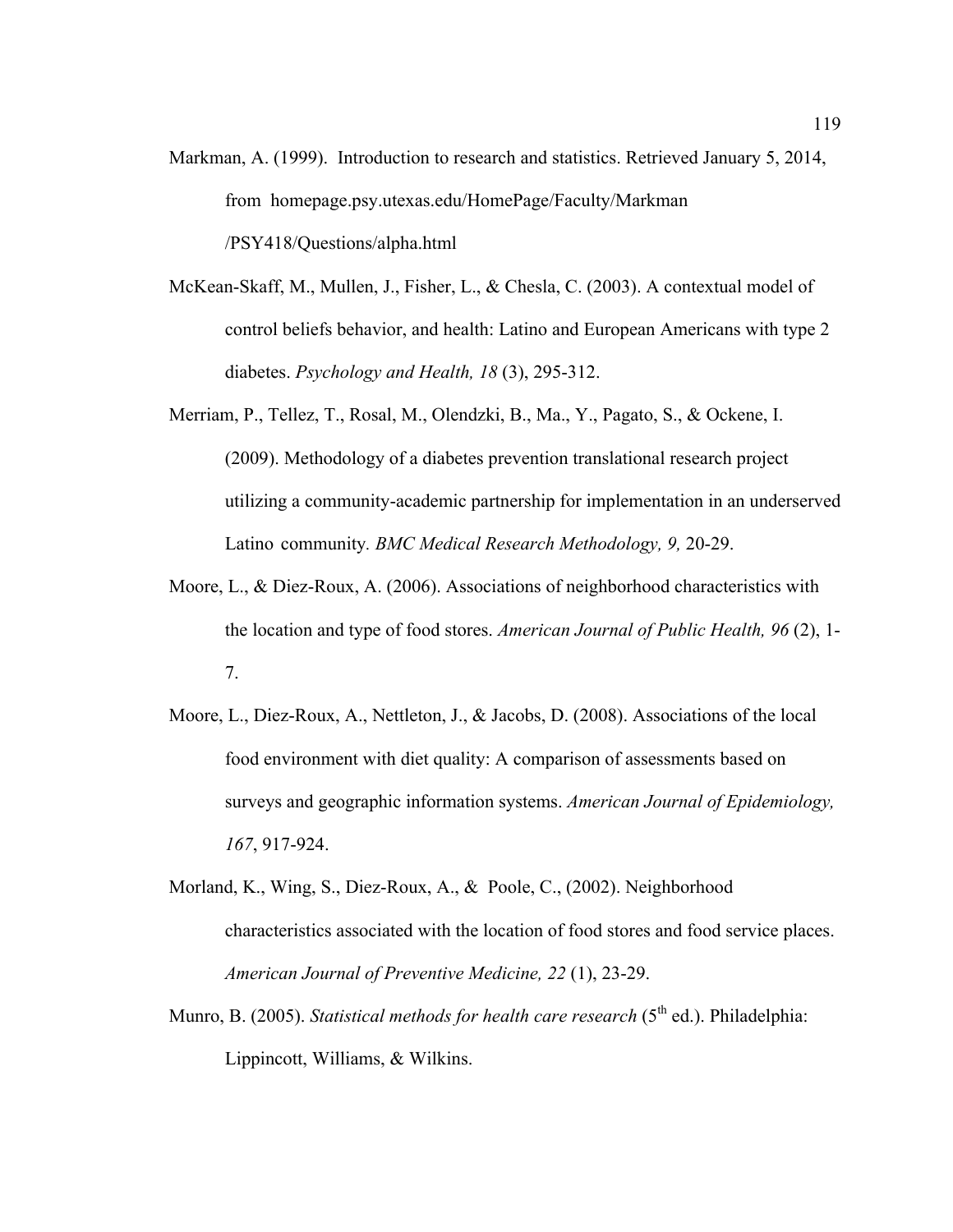- Nam, S., Chesla, C., Stotts, N. A., Kroon, L., & Janson, S. L. (2011). Barriers to diabetes management: Patient and provider factors. *Diabetes Research and Clinical Practice, 93*(1),1-9.
- Nashua Historical Society. (2013). History of Nashua. Retrieved October 13, 2013, from http://www.nashuahistoricalsociety.org/nashuahistory.html
- National Diabetes Education Program. (2009). The diabetes epidemic among Hispanics/Latinos. Retrieved February, 12, 2012, from http://ndep.nih.gov/mediaIFS\_HispLatino\_eng.pdf
- National Diabetic Fact Sheet. (2011). Retrieved June 23, 2013, from diabetes.org/diabetes-basics/diabetes-statistics
- National Library of Medicine. (2012). HbA1c. Retrieved July 6, 2014, from www.nlm.nih.gov/medlineplus/ency/article/003640.htm
- Neal, D., Carlson, B., Jenkins, C., & Magwood, G. (2006). Equal care, unequal outcomes: Experiences of a REACH 2010 community. *Journal of Health Disparities Research and Practice, 1* (1), 47-62.
- Neal, D., Magwood, G., Jenkins, C., & Hossler, C. (2006a). Racial disparity in the diagnosis of obesity among people with diabetes. *Journal of Health Care for the Poor and Underserved, 17,* 106-115.
- New York State Department of Health. (2012). Health Data New York. Retrieved August 11, 2014 from https:health.data.ny.gov

Ockene,I., Tellez,T., Rosal, M., Reed, G., Mordes, J., Merriam, P., …Ma, Y. (2012).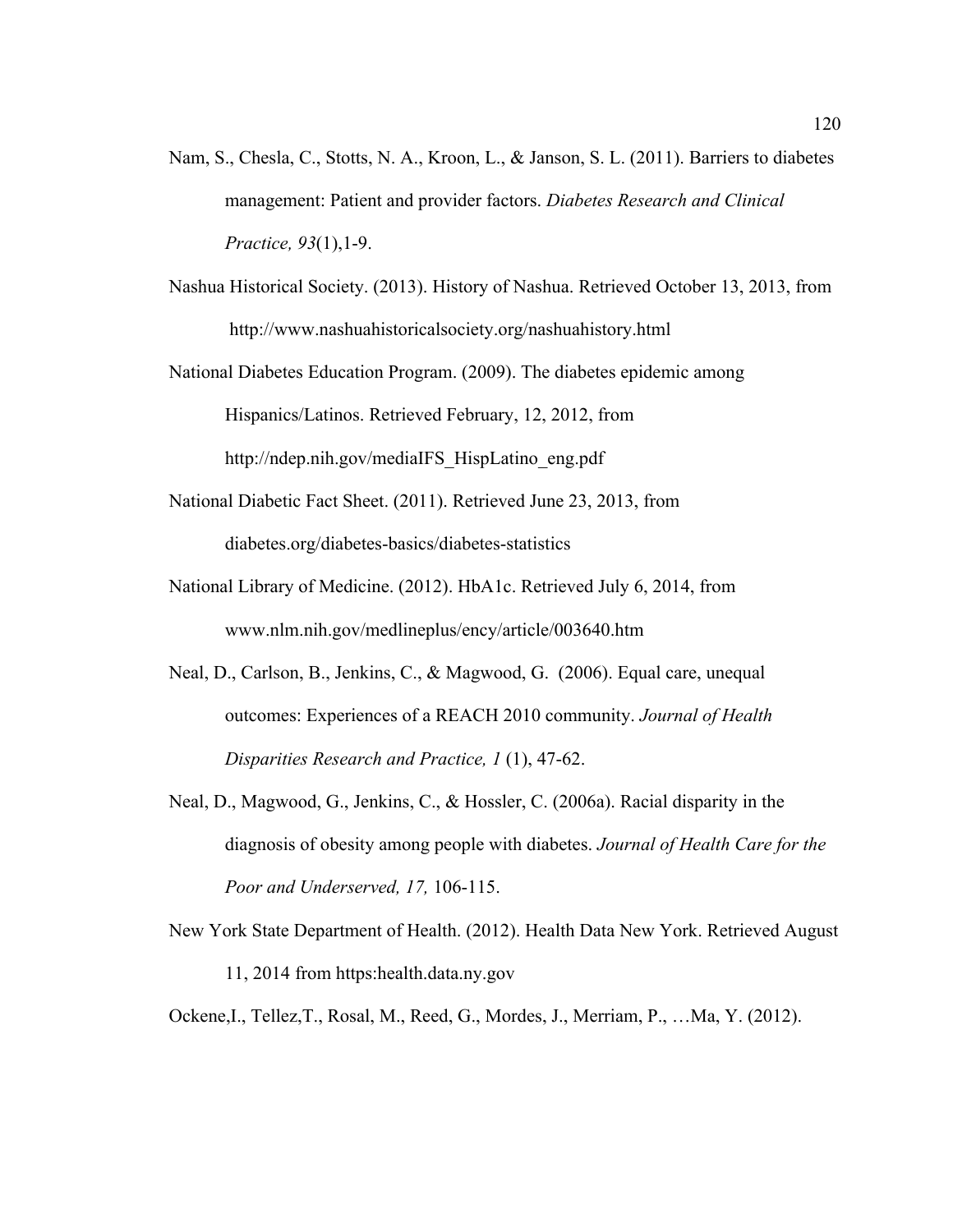Outcomes of a Latino community-based intervention for the prevention of diabetes: The Lawrence Latino diabetes prevention project. *Research and Practice, 100*, 226-242.

- Office of Minority Health. (2010). Diabetes and Hispanic Americans. Retrieved February 10, 2012, from http://minorityhealth.hhs.gov/templates/content,aspx?ID=3324
- Office of Minority Health. (2012). Diabetes in Hispanics. Retrieved June 30, 2013, from http://minorityhealth.hhs.gov/templates/content.aspx?lvl=2&lvlID=54&ID=3324
- Perez-Escamilla, R., & Putnik, P. (2007). The role of acculturation in nutrition, lifestyle and incidence of type 2 diabetes among Latinos. *The Journal of Nutrition, 137*, 8 60-870.
- Polit, D., & Hungler, B. (1995). *Nursing research: Principles and methods* (5<sup>th</sup> ed.). J.B. Philadelphia: Lippincott Company.
- Richards, E., Riner, M., & Sands, L. (2008). A social ecological approach of community efforts to promote physical activity and weight management. *Journal of Community Health Nursing, 25*, 179-192.
- Radhakrishnan, K. (2011). The efficacy of tailored interventions for self-management outcomes of type 2 diabetes, hypertension, or heart disease: A systematic review. *Journal of Advanced Nursing 68* (3), 496-510.
- Rosal, M. C., Ockene, I. S., Restrepo, A., White, M. J., Borg, A., Olendzki, B., ... Reed, G. (2011). Randomized trial of a literacy-sensitive, culturally tailored diabetes self-management intervention for low-income Latinos: Latinos en control. *Diabetes Care, 34(*4), 838-844.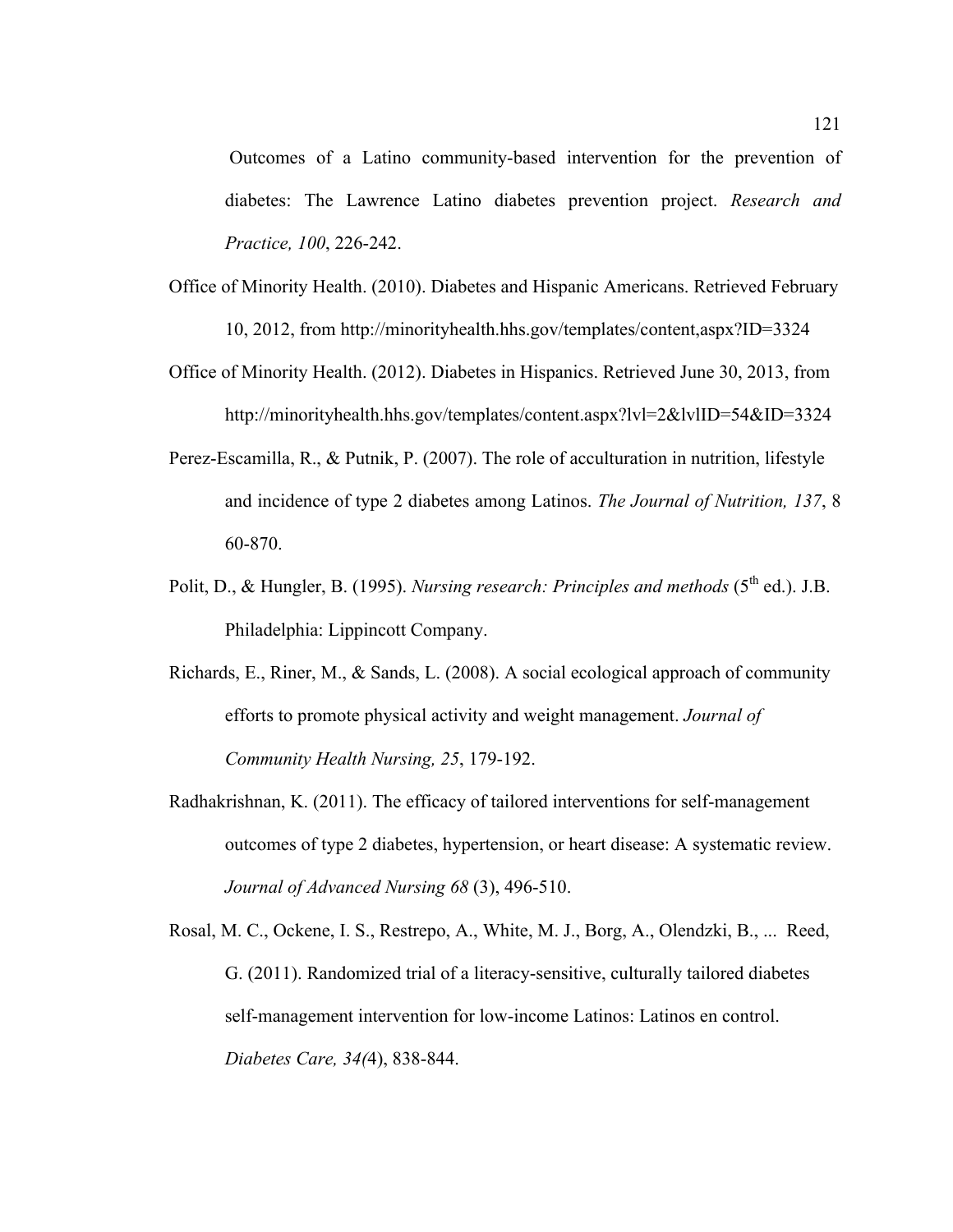- Rosal, M., Olendzki, B., Reed, G., Gumieniak, O., Scavron, J., & Ockene, I. (2005). Diabetes self-management among low-income Spanish-speaking patients: A pilot study. *Annals of Behavioral Medicine, 29* (3), 225-235.
- Rosal, M., White, M., Restrepo, A., Olendzki, B., Scavron, J., Sinagra, E., ….Reed, G. (2009). Design and methods for a randomized clinical trial of a diabetes selfmanagement intervention for low-income Latinos: Latinos en control. *BMC Medical Research Methodology, 9,* 81-92.
- Rudestam, K., & Newton, R. (2007). Surviving your dissertation: A comprehensive guide to content and process. (3rd ed.). Los Angeles: Sage.
- Russell, B., Gurrola, E., Ndumele, C., Landon, B., O'Malley, J., Keegan, T,…Hicks, L. (2010). Perspectives of Non-Hispanic Black and Latino patients in Boston's urban community health centers on their experiences with diabetes and hypertension. *Journal of General Internal Medicine, 25* (6), 504-509.
- Ryan, A., Gee, G., & Laflamme, D. (2006). The association between self-reported discrimination, physical health, and blood pressure: Findings from African Americans, Black immigrants, and Latino immigrants in New Hampshire. *Journal of Health Care for the Poor and Underserved, 17*, 116-132.
- Rygg, L., Rise, M., Lomundal, B., Solberg. H., & Steinsbekk, A. (2010). Reasons for participation in group-based type 2 diabetes self-management education: A qualitative study*. Scandinavian Journal of Public Health, 38*, 788-793.

Self-management. (2014). In Oxford University's on-line dictionary. Oxford University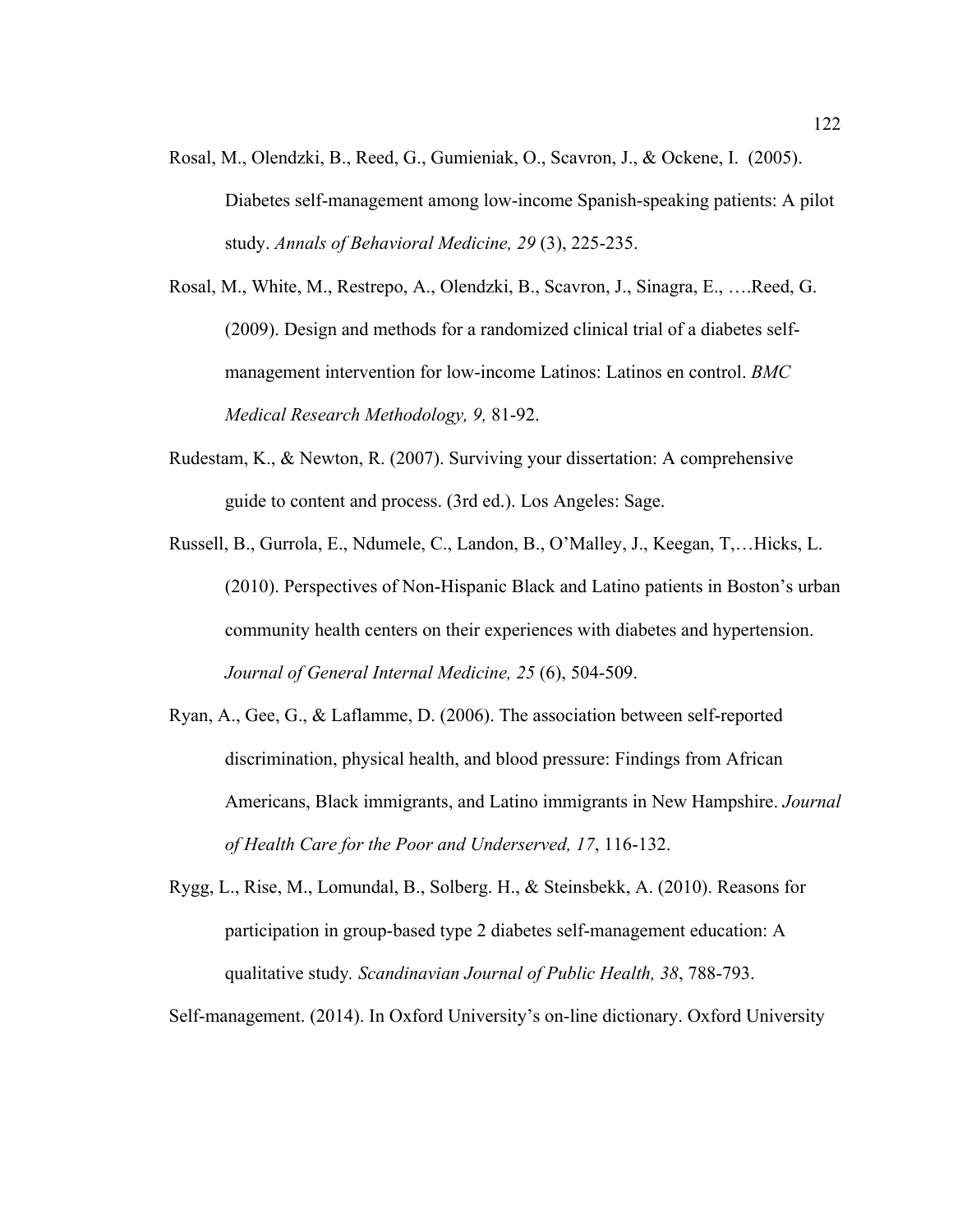Press.Retrieved July 20, 2014, from

http://www.oxforddictionaries.com/us/definition/american\_english/selfmanagement

- Shiroma, E., & Lee, I. (2010). Physical activity and cardiovascular health: Lessons learned from epidemiological studies across age, gender, and race/ethnicity. *Circulation, 122*, 743-752.
- Spenser, M., Kieffer, E., Sinco, B., Palmisano, G., Guzman, J., James, S.,…Heisler, M. (2006). Diabetes-specific emotional distress among African Americans and Hispanics with type 2 diabetes. *Journal of Health Care for the Poor and Underserved, 17*, 88-90.
- Stokols, D. (1996). Translating Social Ecological Model Theory into guidelines for community health promotion. *American Journal of Health Promotion 10* (4), 282- 298.
- Sullivan, L., Hicks, P., Salazar, G., & Robinson, C. (2010). Patient beliefs and sense of control among Spanish-speaking patients with diabetes in northeast Colorado*. Journal of Immigrant and Minority Health, 12,* 384-389.
- Sussner, K., Thompson,H., Jandorf, L., Edwards, T., Forman, A., Brown, K., ….Valdimarsdottir, H. (2009). Acculturation as a barrier to genetic testing for breast cancer. *Psych-Oncology, 18* (9), 945-955.
- Taylor, C. (2014). What level of alpha determines statistical significance? Inferential statistics. Retrieved January 5, 2014, from

http://statistics.about.com/od/Inferential-Statistics/a/What-level-of-